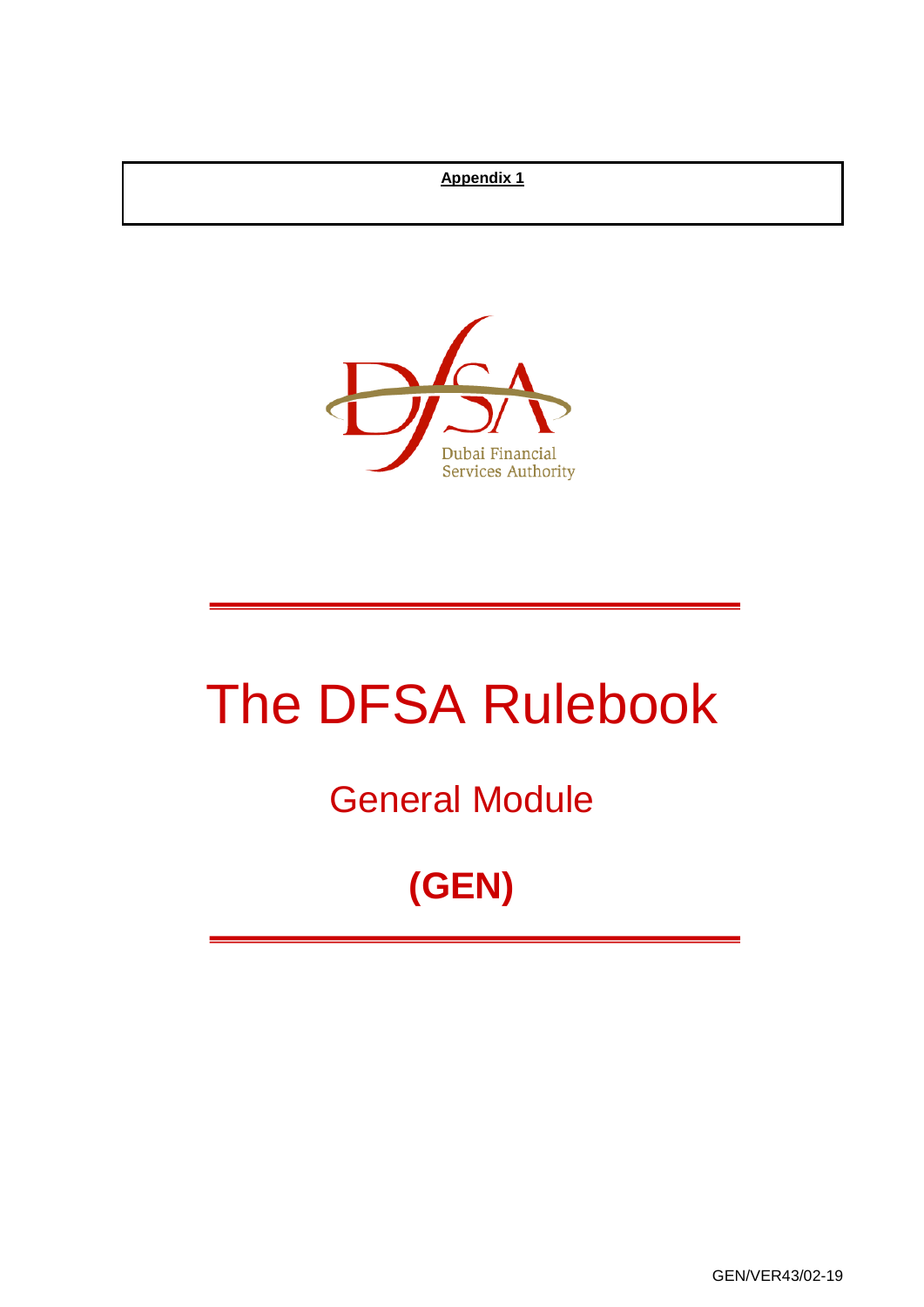

## **Contents**

The contents of this module are divided into the following chapters, sections and appendices:

| 1                                                                                                                                                                                                                   |                                                |  |
|---------------------------------------------------------------------------------------------------------------------------------------------------------------------------------------------------------------------|------------------------------------------------|--|
| 1.1                                                                                                                                                                                                                 |                                                |  |
| 2                                                                                                                                                                                                                   |                                                |  |
| 2.1<br>2.2<br>2.3<br>2.4<br>2.5<br>2.6<br>2.7<br>2.8<br>2.9<br>2.10<br>2.11<br>2.12<br>2.13<br>2.14<br>2.15<br>2.16<br>2.17<br>2.18<br>2.19<br>2.20<br>2.21<br>2.22<br>2.23<br>2.24<br>2.25<br>2.26<br>2.27<br>2.28 |                                                |  |
| 2.29                                                                                                                                                                                                                |                                                |  |
| 2A.                                                                                                                                                                                                                 | DEFINITION OF FINANCIAL PRODUCT IN THE GENERAL |  |
| 3.                                                                                                                                                                                                                  |                                                |  |
| 3.1<br>3.2<br>3.3<br>3.4<br>3.5                                                                                                                                                                                     |                                                |  |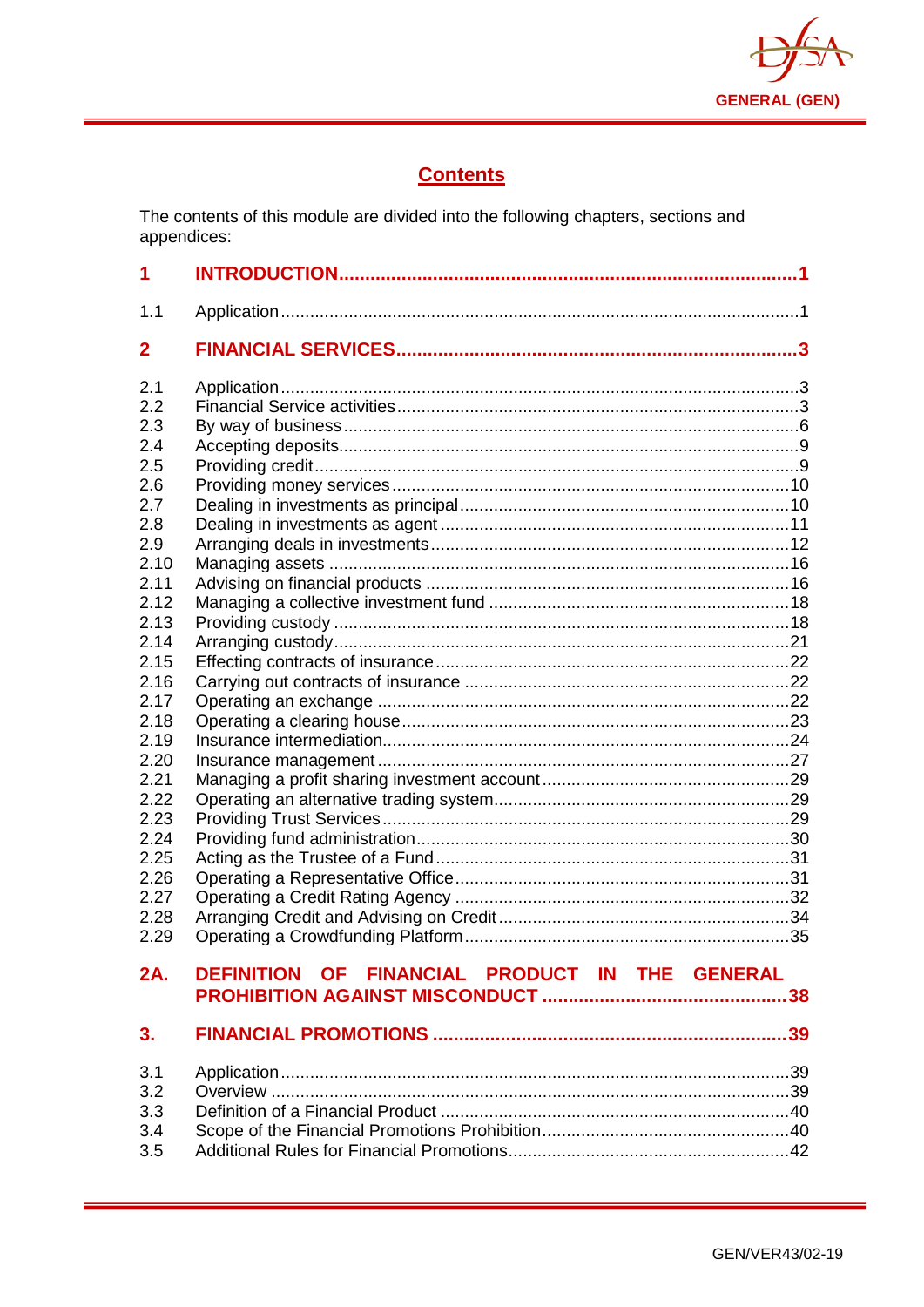

| 4                                                                   |                                                      |  |
|---------------------------------------------------------------------|------------------------------------------------------|--|
| 4.1<br>4.2<br>4.3                                                   |                                                      |  |
| 4.4                                                                 |                                                      |  |
| 5                                                                   |                                                      |  |
| 5.1<br>5.2<br>5.3                                                   |                                                      |  |
| 6                                                                   |                                                      |  |
| 6.1<br>6.2<br>6.3<br>6.4<br>6.5<br>6.6<br>6.7<br>6.8<br>6.9<br>6.10 |                                                      |  |
| 7                                                                   |                                                      |  |
| 7.1<br>7.2<br>7.3<br>7.4<br>7.5<br>7.6                              |                                                      |  |
| 8                                                                   |                                                      |  |
| 8.1<br>8.2<br>8.3<br>8.4<br>8.5<br>8.6                              |                                                      |  |
| 9                                                                   | <b>COMPLAINTS HANDLING AND DISPUTE RESOLUTION 86</b> |  |
| 9.1<br>9.2<br>9.3                                                   |                                                      |  |
| 10                                                                  |                                                      |  |
| 10.1                                                                |                                                      |  |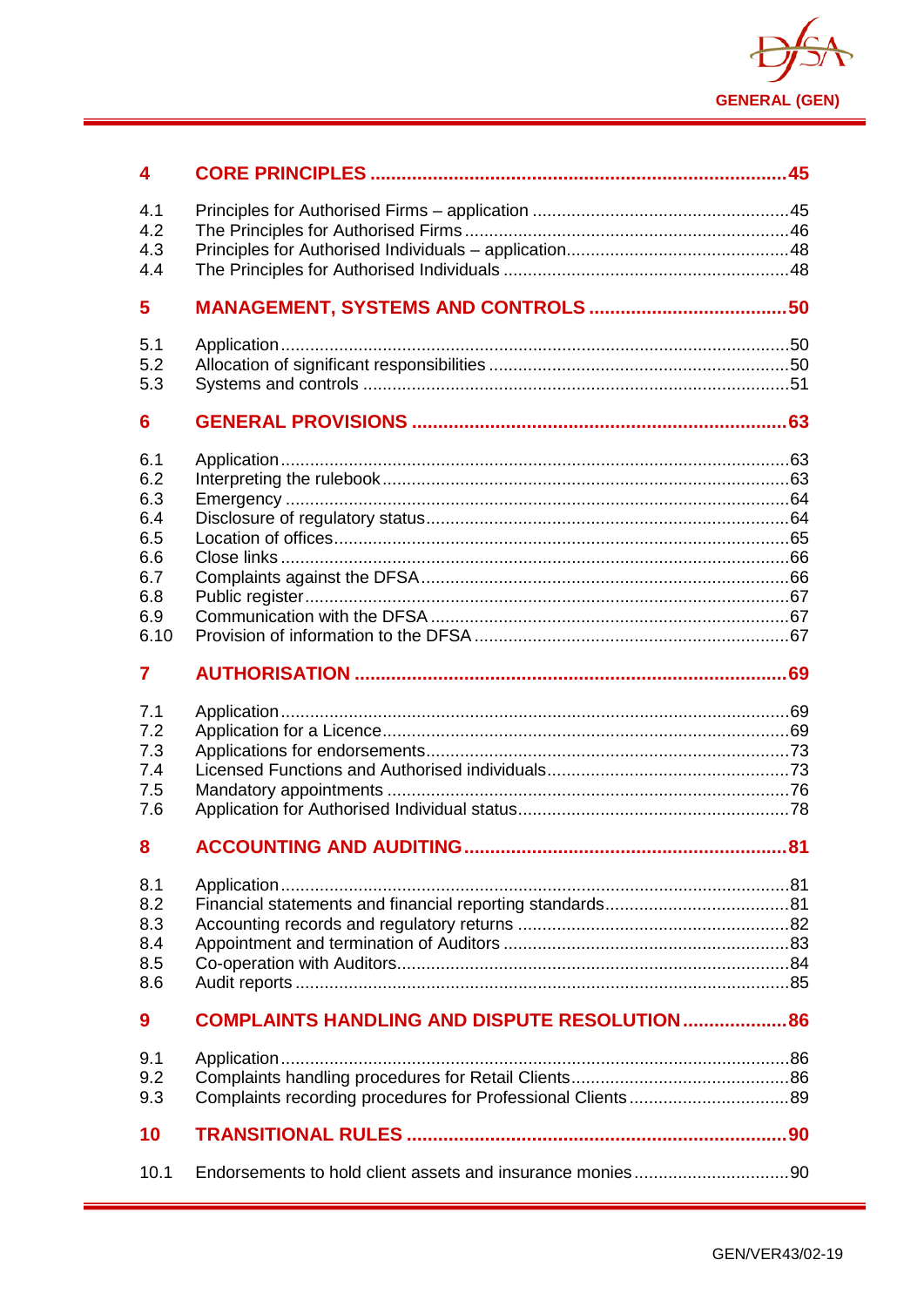

| 10.2<br>10.3                                                                                    |                                                                                                                                                  |  |
|-------------------------------------------------------------------------------------------------|--------------------------------------------------------------------------------------------------------------------------------------------------|--|
| 11                                                                                              |                                                                                                                                                  |  |
| 11.1<br>11.2<br>11.3<br>11.4<br>11.5<br>11.6<br>11.7<br>11.8<br>11.9<br>11.10<br>11.12<br>11.13 | Creation of additional cells of a protected cell company for an Insurer 107<br>Imposing Restrictions on an Authorised Person's business or on an |  |
| 12                                                                                              |                                                                                                                                                  |  |
| 12.1                                                                                            |                                                                                                                                                  |  |
| 13.                                                                                             |                                                                                                                                                  |  |
|                                                                                                 |                                                                                                                                                  |  |
| App1                                                                                            |                                                                                                                                                  |  |
| A1.1                                                                                            |                                                                                                                                                  |  |
|                                                                                                 |                                                                                                                                                  |  |
| A2.1<br>A2.2<br>A2.3<br>A2.4                                                                    |                                                                                                                                                  |  |
|                                                                                                 | App3 BEST PRACTICE RELATING TO CORPORATE GOVERNANCE                                                                                              |  |
| A3.1<br>A3.2                                                                                    |                                                                                                                                                  |  |
|                                                                                                 |                                                                                                                                                  |  |
| A4.1                                                                                            |                                                                                                                                                  |  |
|                                                                                                 |                                                                                                                                                  |  |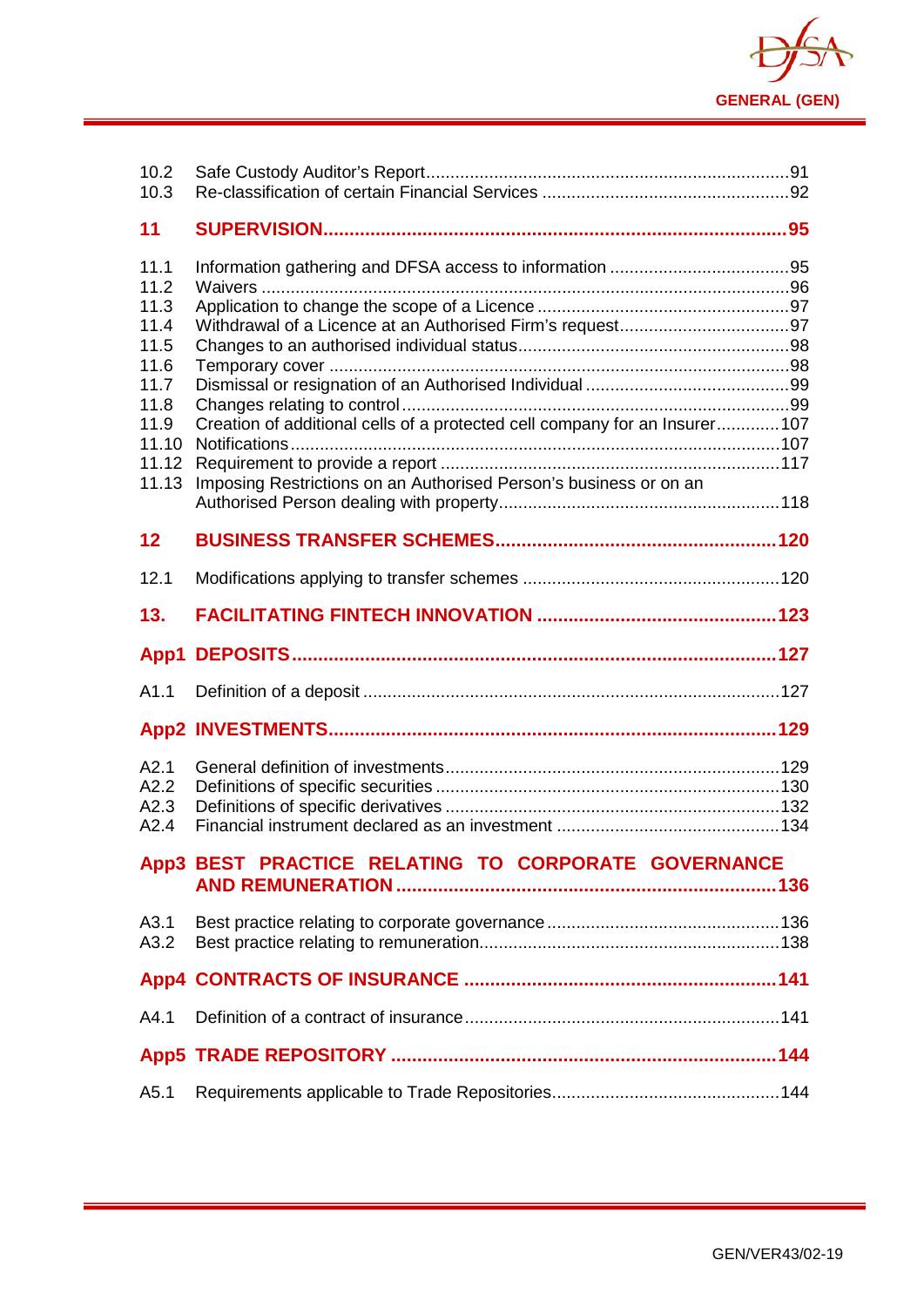

## <span id="page-4-0"></span>**1 INTRODUCTION**

## <span id="page-4-1"></span>**1.1 Application**

**1.1.1** This module (GEN) applies to every Person to whom the Regulatory Law or Markets Law applies and to the same extent in relation to every such Person as that law, except to the extent that a provision of GEN provides for a narrower application.

#### **Guidance**

Pursuant to the application provisions in each chapter, only chapters 1 to 3 inclusive and sections 6.9, 6.10, 11.2, 11.3, 11.12 and 11.13 of GEN apply to a Representative Office.

## **Overview of the module**

#### **Guidance**

- 1. Chapter 2 prescribes, pursuant to Article 41(2) of the Regulatory Law, the activities which constitute a Financial Service and, pursuant to Article 42(1) of the Regulatory Law, the kind of Financial Services that may be carried on by Authorised Firms and Authorised Market Institutions. It also specifies various exclusions in relation to the 'by way of business' requirement and, where applicable, in relation to each Financial Service. Further, the appendices contain detailed definitions of what constitutes a Deposit, Investment, Collective Investment Fund and Contract of Insurance.
- 1A. Chapter 2A defines a Financial Product for the purposes of the general prohibition against misconduct in Article 41B of the Regulatory Law.
- 2. Chapter 3 sets out the requirements for a Person making or intending to make a Financial Promotion in or from the DIFC.
- 3. Chapter 4 sets out the Principles for Authorised Firms and Authorised Individuals.
- 4. Chapter 5 specifies the requirements upon senior management to implement effective systems and controls. There are also requirements upon the Authorised Firm to apportion material responsibility among its senior management.
- 5. Chapter 6 contains mainly guidance in respect of: interpretation of the Rulebook, emergency procedures, disclosure, the location of offices, close links, complaints against the DFSA and the public register.
- 6. Chapter 7 specifies the DFSA's authorisation requirements for any applicant intending to become an Authorised Firm or Authorised Individual.
- 7. Chapter 8 specifies, in relation to Authorised Persons, the auditing and accounting requirements which deal with such matters as the appointment and termination of auditors, accounts and regulatory returns and the functions of an auditor. There are also requirements for auditors to register with the DFSA.
- 8. Chapter 9 prescribes the manner in which an Authorised Firm must handle Complaints made against it by Retail Clients or Professional Clients.
- 9. Chapter 10 contains three sets of transitional rules.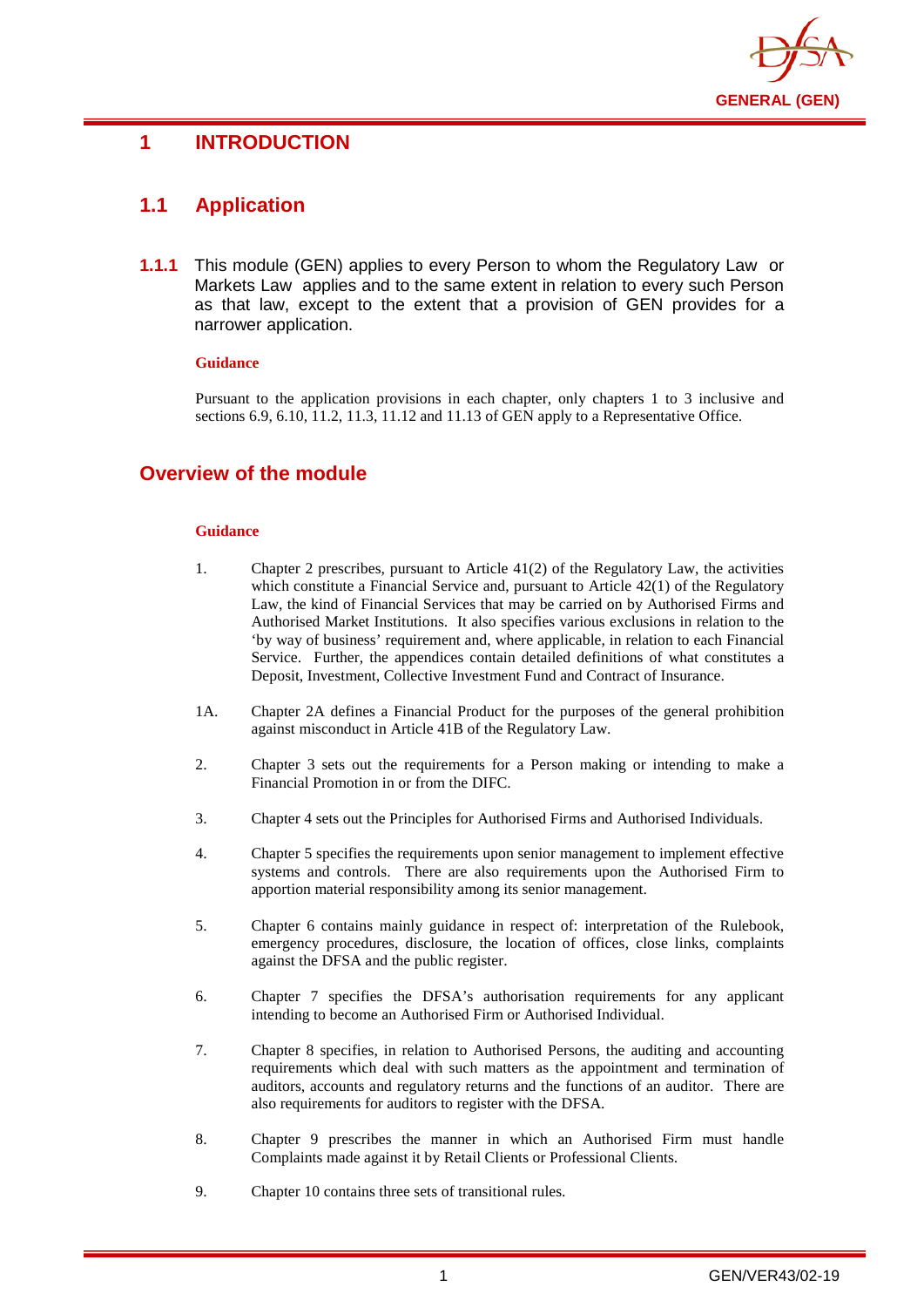

- a. Section 10.1 contains transitional rules relating to endorsements to hold Client Assets and Insurance Monies.
- b. Section 10.2 contains transitional rules relating to a Safe Custody Auditor's Report.
- c. Section 10.3 contains transitional rules relating to the reclassification of the Financial Services of 'Arranging Credit or Deals in Investments' and 'Advising on Financial Products or Credit'.
- 10. Chapter 11 specifies the DFSA's supervisory requirements for any Authorised Person being regulated by the DFSA.
- 11. Chapter 12 sets out Rules relating to business transfer schemes under Part 9 of the Regulatory Law.
- 12. Chapter 13 contains guidance on the DFSA's approach to facilitating the testing and development of innovative financial technology (Fintech) in the DIFC.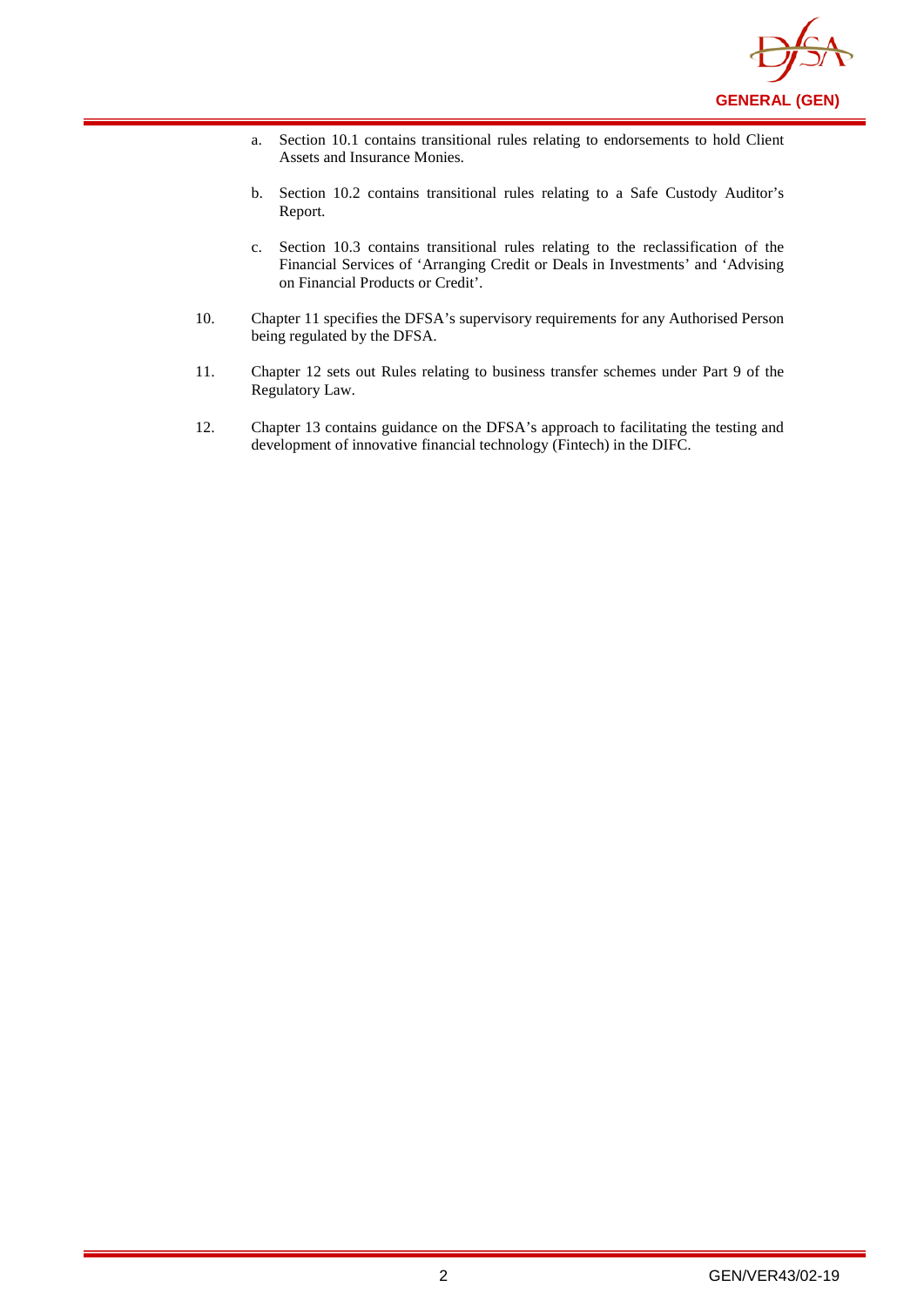

## <span id="page-6-0"></span>**2 FINANCIAL SERVICES**

## <span id="page-6-1"></span>**2.1 Application**

**2.1.1** This chapter applies to every Person to whom the Regulatory Law applies, and to the same extent in relation to every such Person as that law.

## <span id="page-6-2"></span>**2.2 Financial Service activities**

- **2.2.1** An activity constitutes a Financial Service under the Regulatory Law and these Rules where:
	- (a) it is an activity specified in Rule 2.2.2; and
	- (b) such activity is carried on by way of business in the manner described in section 2.3.
- **2.2.2** The following activities are specified for the purposes of Rule 2.2.1:
	- (a) Accepting Deposits;
	- (b) Providing Credit;
	- (c) Providing Money Services;
	- (d) Dealing in Investments as Principal;
	- (e) Dealing in Investments as Agent;
	- (f) Arranging Deals in Investments;
	- (g) Managing Assets;
	- (h) Advising on Financial Products;
	- (i) Managing a Collective Investment Fund;
	- (j) Providing Custody;
	- (k) Arranging Custody;
	- (l) Effecting Contracts of Insurance;
	- (m) Carrying Out Contracts of Insurance;
	- (n) Operating an Exchange;
	- (o) Operating a Clearing House;
	- (p) Insurance Intermediation;
	- (q) Insurance Management;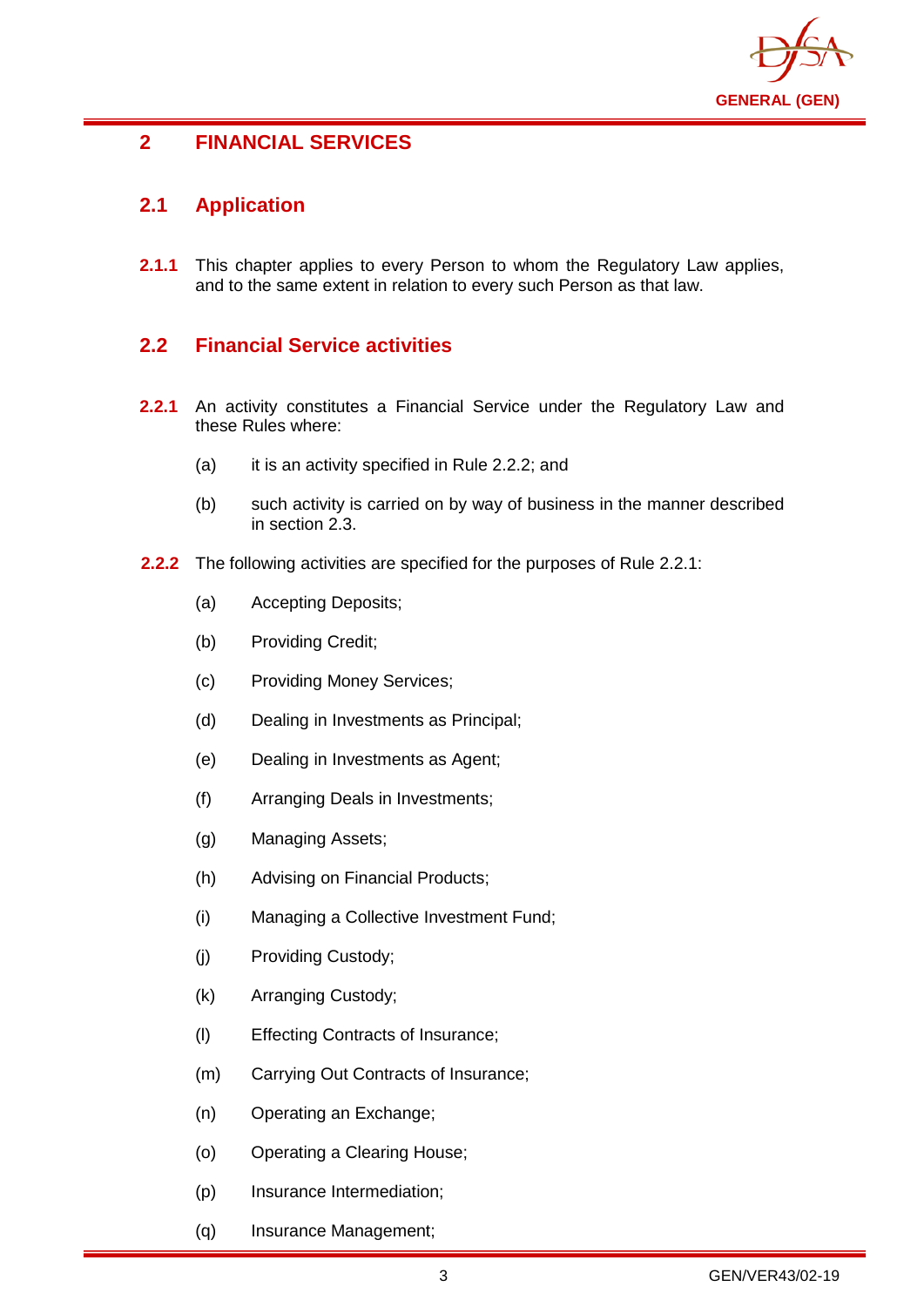

- (r) Managing a Profit Sharing Investment Account;
- (s) Operating an Alternative Trading System;
- (t) Providing Trust Services;
- (u) Providing Fund Administration;
- (v) Acting as the Trustee of a Fund;
- (w) Operating a Representative Office;
- (x) Operating a Credit Rating Agency;
- (y) Arranging Credit and Advising on Credit; and
- (z) Operating a Crowdfunding Platform.

Note that the ambit of these activities in Rule 2.2.2 may be restricted under COB, AMI or REP and may be fettered by the continuing operation of the Federal Law.

- **2.2.3** Each activity specified in Rule 2.2.2:
	- (a) is to be construed in the manner provided under these Rules; and
	- (b) is subject to exclusions under these Rules which may apply to such an activity.

#### **Permitted Financial Services for Authorised Firms**

- **2.2.4** Pursuant to Article 42(1)(a) of the Regulatory Law 2004 an Authorised Firm, subject to the Rules, may carry on any one or more Financial Services other than Providing Money Services.
- **2.2.5** The Financial Services of Effecting Contracts of Insurance and Carrying Out Contracts of Insurance may be carried on only by an Authorised Firm which by virtue of its Licence is permitted to carry on such Financial Services and no other Financial Services.
- **2.2.6** The Financial Service of Managing a Profit Sharing Investment Account may be carried on only by an Authorised Firm which by virtue of an appropriate endorsement on its Licence is permitted to conduct Islamic Financial Business.
- **2.2.7** The Financial Service of Managing a Collective Investment Fund may be carried on in respect of an Islamic Fund only by an Operator which by virtue of an appropriate endorsement on its Licence is permitted to conduct Islamic Financial Business.
- **2.2.8** A Financial Service may be carried on with or for a Retail Client only by an Authorised Firm which is permitted to do so by endorsement on its Licence.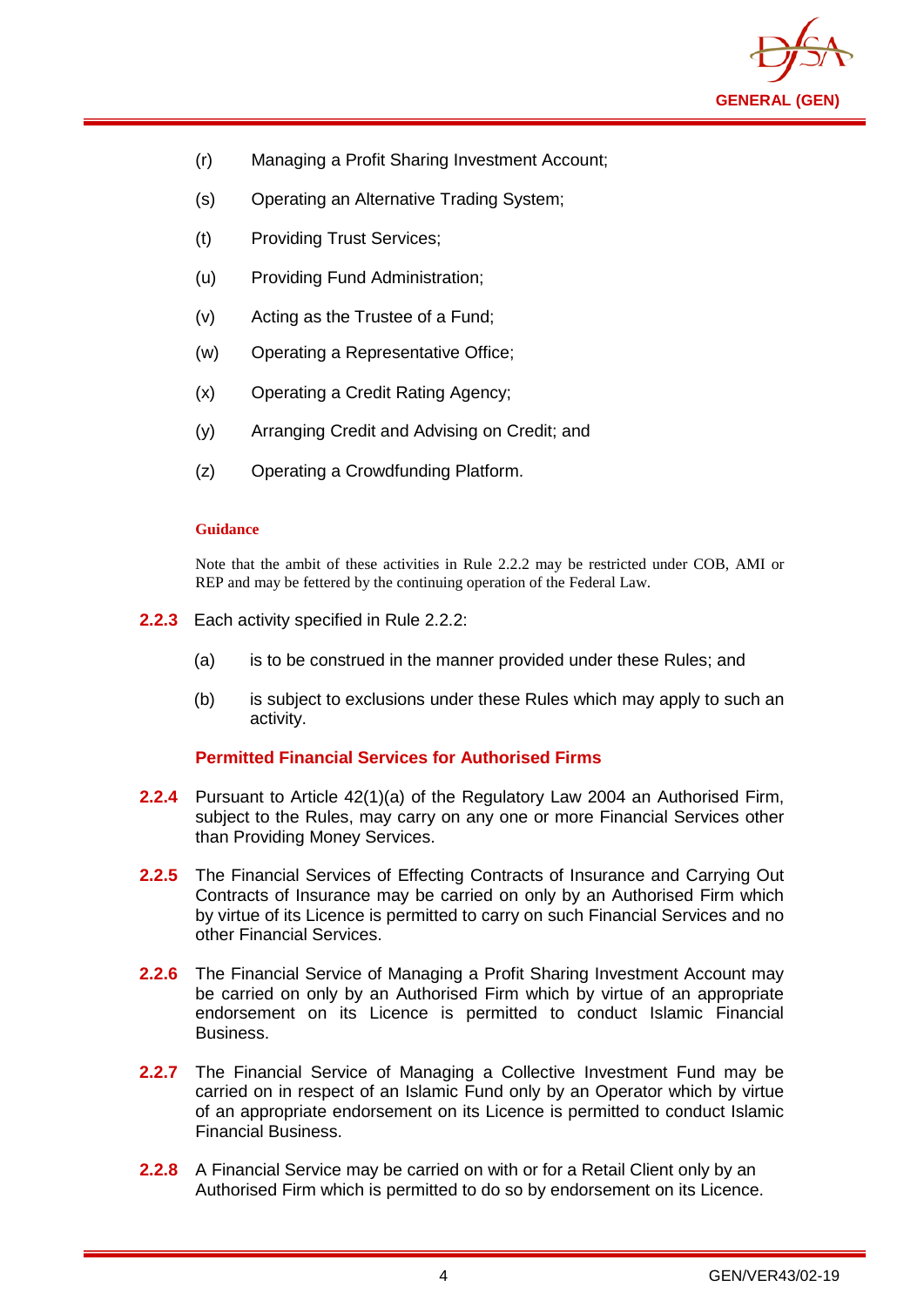

- **2.2.9** An Authorised Firm which is licenced to carry on the Financial Service of Operating a Representative Office may not be licenced to carry on any other Financial Service.
- **2.2.10** An Authorised Firm (other than a Representative Office) may carry on an activity of the kind described in Rule 2.26.1 that constitutes marketing without the need for any additional authorisation to do so.
- **2.2.10A** (1) An Authorised Firm may hold or control Client Assets only if it is permitted to do so by an endorsement on its Licence.
	- (2) In (1), the expression "hold or control Client Assets" has the meaning given in COB Rule 6.11.4.
	- (3) An endorsement under (1) is not required by an Authorised Firm that has an authorisation for Providing Custody.
- **2.2.10B** An Insurance Intermediary or Insurance Manager may hold Insurance Monies only if it is permitted to do so by an endorsement on its Licence.
- **2.2.10C** An Insurance Intermediary may conduct Insurance Intermediation activities in respect of a contract of Long-Term Insurance, that is not a contract of reinsurance, only if it is permitted to do so by an endorsement on its Licence.
- **2.2.10D** The Financial Service of Operating a Crowdfunding Platform may be carried on only by a Body Corporate incorporated under the DIFC Companies Law.
- **2.2.10E** A Crowdfunding Operator must not carry on the following activities:
	- (a) Managing Assets;
	- (b) Advising on Financial Products;
	- (c) Managing a Collective Investment Fund; or
	- (d) Advising on Credit.
- **2.2.10F** A Crowdfunding Operator must not Operate a Crowdfunding Platform that facilitates a Person investing in the following kinds of Investments through the platform:
	- (a) Warrants, Certificates, Units or Structured Products; or
	- (b) Derivatives.

#### **Permitted Financial Services for Authorised Market Institutions**

- **2.2.11** Pursuant to Article 42(1)(b) of the Regulatory Law 2004 and subject to Rule 2.2.12, an Authorised Market Institution may carry on any one or more of the following Financial Services:
	- (a) Operating an Exchange;
	- (b) Operating a Clearing House; or
	- (c) Operating an Alternative Trading System to the extent that such activities constitute operating a Multilateral Trading Facility as defined in Rule 2.22.1(1)(a).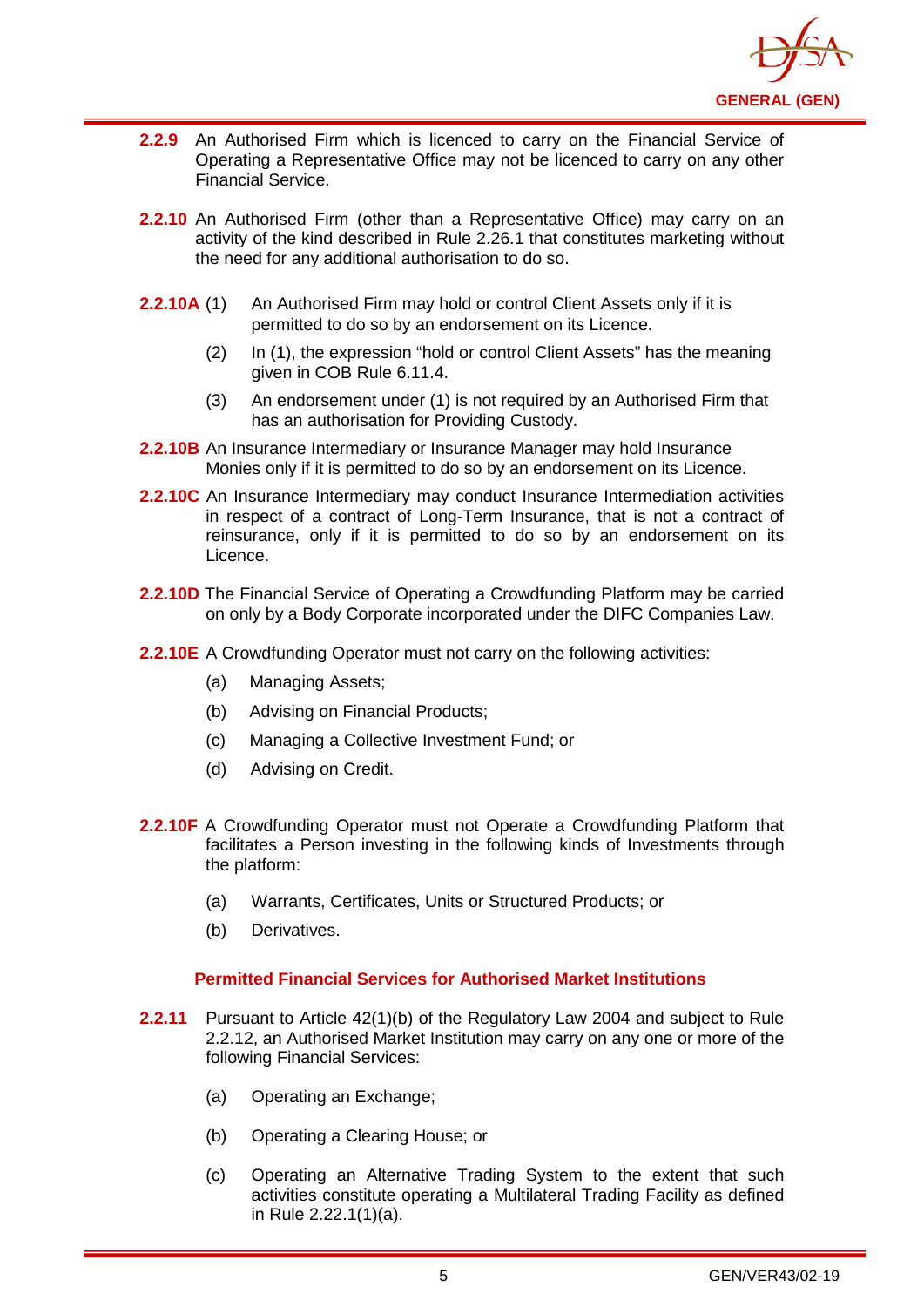

**2.2.12** The Financial Service of Operating an Alternative Trading System, to the extent that such activities constitute operating a Multilateral Trading Facility, may be carried on by an Authorised Market Institution which is permitted to do so by an endorsement on its Licence.

#### **Other permitted activities**

- **2.2.13** (1) The activity of maintaining a Trade Repository may be carried on by an Authorised Person which is permitted to do so by an endorsement on its Licence.
	- (2) In (1), a Trade Repository is a centralised registry that maintains an electronic database containing records of transactions in Investments and over-the-counter derivatives.

#### **Guidance**

- 1. Maintaining a Trade Repository is not a separately licensed Financial Service, but may be carried on by an Authorised Person which has on its Licence an endorsement permitting it to do so. An Authorised Person maintaining a Trade Repository is subject to some specific requirements relating to that activity, which are set out in App 5.
- 2. The functions of a Trade Repository promote increased transparency and integrity of information, particularly for centrally clearing over-the-counter derivatives. Currently there are no transaction reporting requirements in the DIFC which require reporting to Trade Repositories.
- 3. An Authorised Person does not carry on the activities of a Trade Repository to the extent that it maintains records of transactions pursuant to the record keeping requirements applicable to that firm (such as those relating to transactions carried out on behalf of its Clients by an Authorised Firm, or transactions carried out on the facilities of an Authorised Market Institution).

## <span id="page-9-0"></span>**2.3 By way of business**

- **2.3.1** Subject to Rules 2.3.2 and 2.3.3, for the purpose of these Rules a Person carries on an activity by way of business if the Person:
	- (a) engages in the activity in a manner which in itself constitutes the carrying on of a business;
	- (b) holds himself out as willing and able to engage in that activity; or
	- (c) regularly solicits other Persons to engage with him in transactions constituting that activity.

#### **Exclusions**

- **2.3.2** (1) Subject to Rule 2.3.5, a Person does not carry on an activity specified under paragraphs (a), (b), (c), (d), (e), (f), (g), (h), (j), (k), (p), (q) (r) and (y) of Rule 2.2.2 by way of business if:
	- (a) the Person enters into transactions solely as a nominee for another Person and is bound to and does act on that other Person's instructions;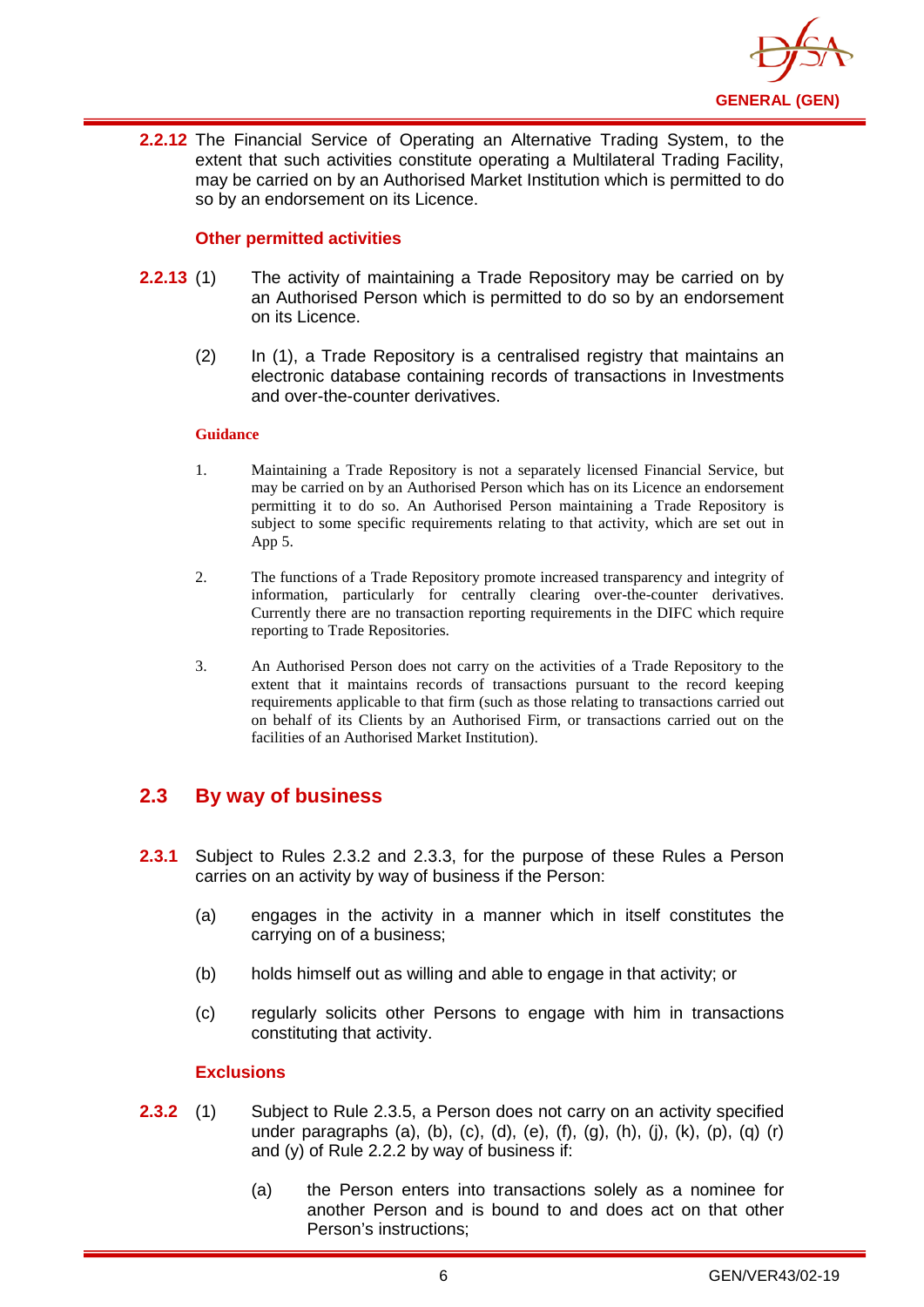

- (b) the Person is a Body Corporate and carries on that activity solely as principal with or for other Bodies Corporate:
	- (i) which are within the same Group as that Person; or
	- (ii) which are or propose to become participators in a joint enterprise and the transaction is entered into for the purposes of or in connection with that enterprise;

provided:

- (iii) for the purposes of the activities specified in paragraphs (g), (j), (k) and (r) of Rule 2.2.2 the assets in question belong to a Body Corporate falling within (i) or (ii); and
- (iv) for the purposes of the activities specified in paragraphs  $(f)$ ,  $(h)$ ,  $(p)$ ,  $(q)$  and  $(y)$  of Rule 2.2.2, the activity does not involve an insurance Policyholder who is not a Group member; or
- (c) the Person carries on the activity solely for the purposes of or in connection with the sale of goods or the supply of services to a customer of that Person or a customer of a member of the same Group, provided that:
	- (i) the supplier's main business is to sell goods or supply services and not to carry on any Financial Service; and
	- (ii) the customer is not an individual;

and for the purposes of the activities specified in paragraphs (g), (j), (k) and (r) of Rule 2.2.2 the assets in question belong to that customer or member.

- (2) A Person who is a Body Corporate does not carry on the activity specified under paragraph (d) or (e) of [Rule 2.2.2](http://www.complinet.com/dfsa/display/display.html?rbid=1547&element_id=1854) by way of business, if:
	- (a) the Person carries on such activities as a member of an Authorised Market Institution or Recognised Body;
	- (b) the Person carries on such activities for its own account or for another Body Corporate which is in the same Group as the Person, provided that any such member of the Group for which the Person acts is a wholly-owned Subsidiary of a Holding Company within the Group or is the Holding Company itself;
	- (c) the Person restricts such activities to transactions involving or relating only to Commodity Derivatives on that Authorised Market Institution or Recognised Body;
	- (d) the main business of the Person is dealing in relation to Commodity Derivatives; and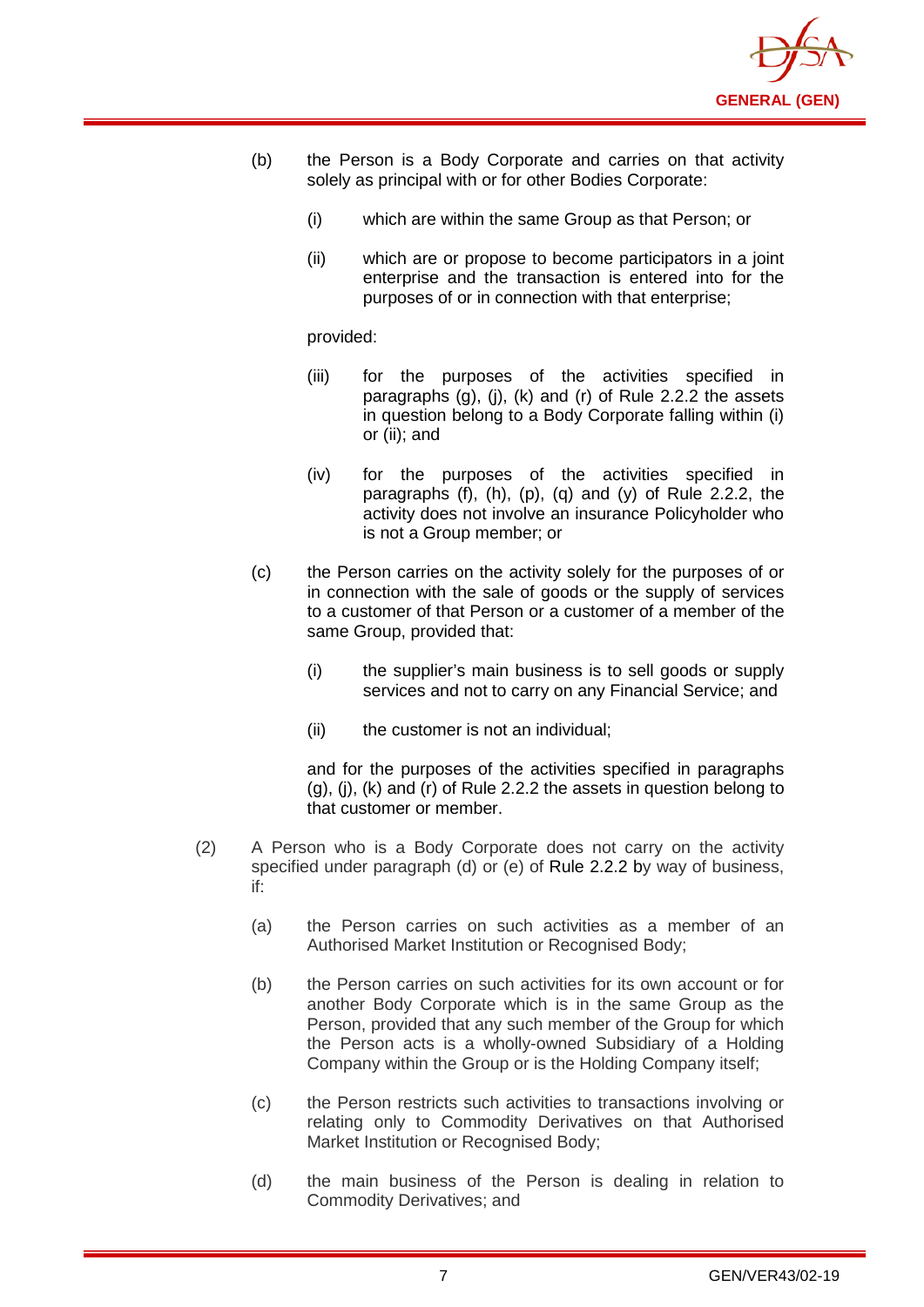

- (e) the Person is not part of a Group whose main business is the provision of financial services.
- **2.3.3** A Person does not carry on an activity specified under paragraphs (d), (e), (f), (h), or (y) of Rule 2.2.2 by way of business if the activity is carried on solely for the purposes of or in connection with the acquisition or disposal of Shares in a Body Corporate, other than an Investment Company or Investment Partnership, provided that:
	- (a) such Shares carry at least 50% of the voting rights or the acquisition will take an existing holding to at least 50%; or
	- (b) the object of the transaction may reasonably be regarded as being the acquisition of day to day control of the Body Corporate; and
	- (c) he is to enter as principal into the transaction.
- **2.3.4** (1) A Person who is a Trustee does not carry on an activity specified under paragraphs (d), (g), and (j) of Rule 2.2.2 by way of business in circumstances where he is acting as a trustee.
	- (2) A Person who is an individual does not carry on an activity specified under paragraph (t) by way of business where he is acting as trustee, enforcer or protector or where he is arranging for a Person to act as trustee, in respect of less than three (3) trusts.
- **2.3.5** (1) A Person does not carry on an activity specified under paragraphs (d), (e), (f), (g), (h), (i), (j), (k), (p), (t), (u), (v) and (y) of Rule 2.2.2 by way of business if:
	- (a) that Person is the holder of a licence under the SFO Regulations to establish a Single Family Office in the DIFC; and
	- (b) the activity is carried on exclusively for the purposes of, and only in so far as it is, carrying out its duties as a Single Family Office.
	- (2) A Private Trust Company or Family Fiduciary Structure does not carry on an activity specified under paragraph (t) of Rule 2.2.2 by way of business if it:
		- (a) carries on that activity exclusively for the purposes of, and only in so far as it is, providing services to a Single Family; and
		- (b) does not solicit trust business from, or provide trust services to, any Person outside the structure of the Single Family Office and outside the Single Family.
- **2.3.6** (1) This Rule applies if the DIFC is the Host Jurisdiction of a Passported Fund.
	- (2) A Fund Manager of the Passported Fund does not carry on an activity specified under paragraphs (d), (e), (f), (h) or (i) of Rule 2.2.2 by way of business to the extent that it Promotes the Passported Fund in the DIFC.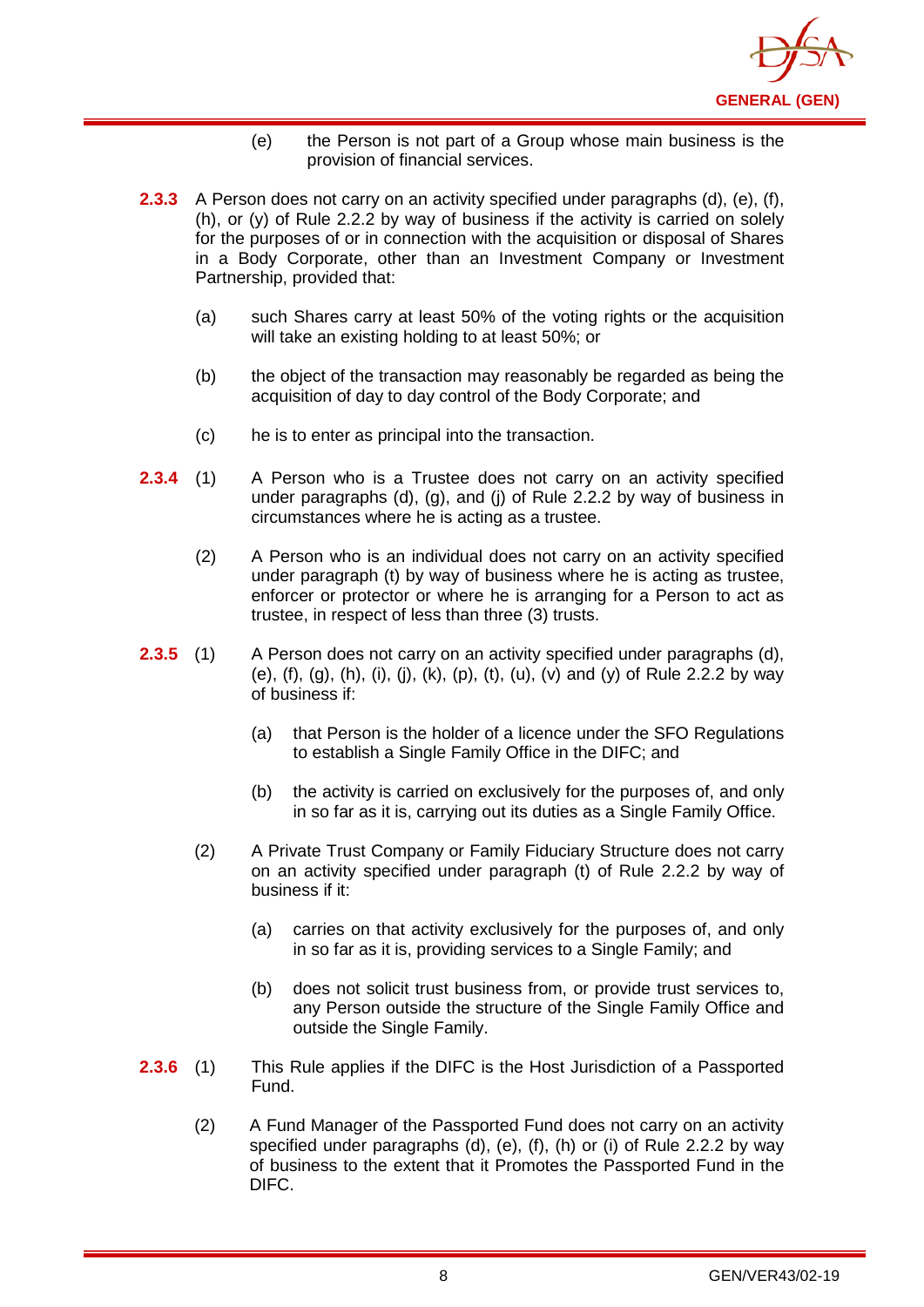

- (3) An Agent of the Fund Manager or another Licensed Person does not carry on an activity specified under paragraphs (d), (e), (f) or (h) of Rule 2.2.2 by way of business to the extent that it Promotes the Passported Fund in the DIFC.
- (4) The exclusions in (2) and (3) do not apply if the relevant Fund Manager, Agent or Licensed Person is an Authorised Person.

The terms "Host Jurisdiction", "Passported Fund", "Fund Manager", "Promote", "Agent" and "Licensed Person" are defined in the Fund Protocol Rules (and in GLO). The exclusion in Rule 2.3.6 does not apply if the Person is already an Authorised Person in the DIFC; it applies to a Fund Manager or its Agent or a Licensed Person that is authorised by another Authority.

## <span id="page-12-0"></span>**2.4 Accepting deposits**

- **2.4.1** In Rule 2.2.2, Accepting Deposits means accepting Deposits where:
	- (a) money received by way of Deposit is lent to others; or
	- (b) any other activity of the Person accepting the Deposit is financed, wholly or to a material extent, out of the capital of or returns on any money received by way of Deposit.

## <span id="page-12-1"></span>**2.5 Providing credit**

**2.5.1** In Rule 2.2.2, Providing Credit means providing a Credit Facility to a Person in his capacity as a borrower or potential borrower.

#### **Exclusions**

- **2.5.2** A Person who is an Authorised Firm does not Provide Credit where the provision of the Credit Facility is incidental to or in connection with the trading of Investments, or conducting Insurance Business.
- **2.5.3** A Crowdfunding Operator does not Provide Credit to the extent that it Operates a Loan Crowdfunding Platform.

#### **Guidance**

- 1. Where an Authorised Firm is providing brokerage services pursuant to its Financial Service of Dealing in Investments as Agent, it may in the ordinary course of that business also be necessary to provide margin lending facilities to its Clients. In doing so the Authorised Firm will not be considered to be Providing Credit to its Client.
- 2. Where an Authorised Firm is Effecting Contracts of Insurance or Carrying Out Contracts of Insurance, it may in the ordinary course of that Insurance Business be necessary to provide an instalment contract to a Client with respect to the payment of an insurance premium. In doing so the Authorised Firm will not be considered to be Providing Credit to its Client.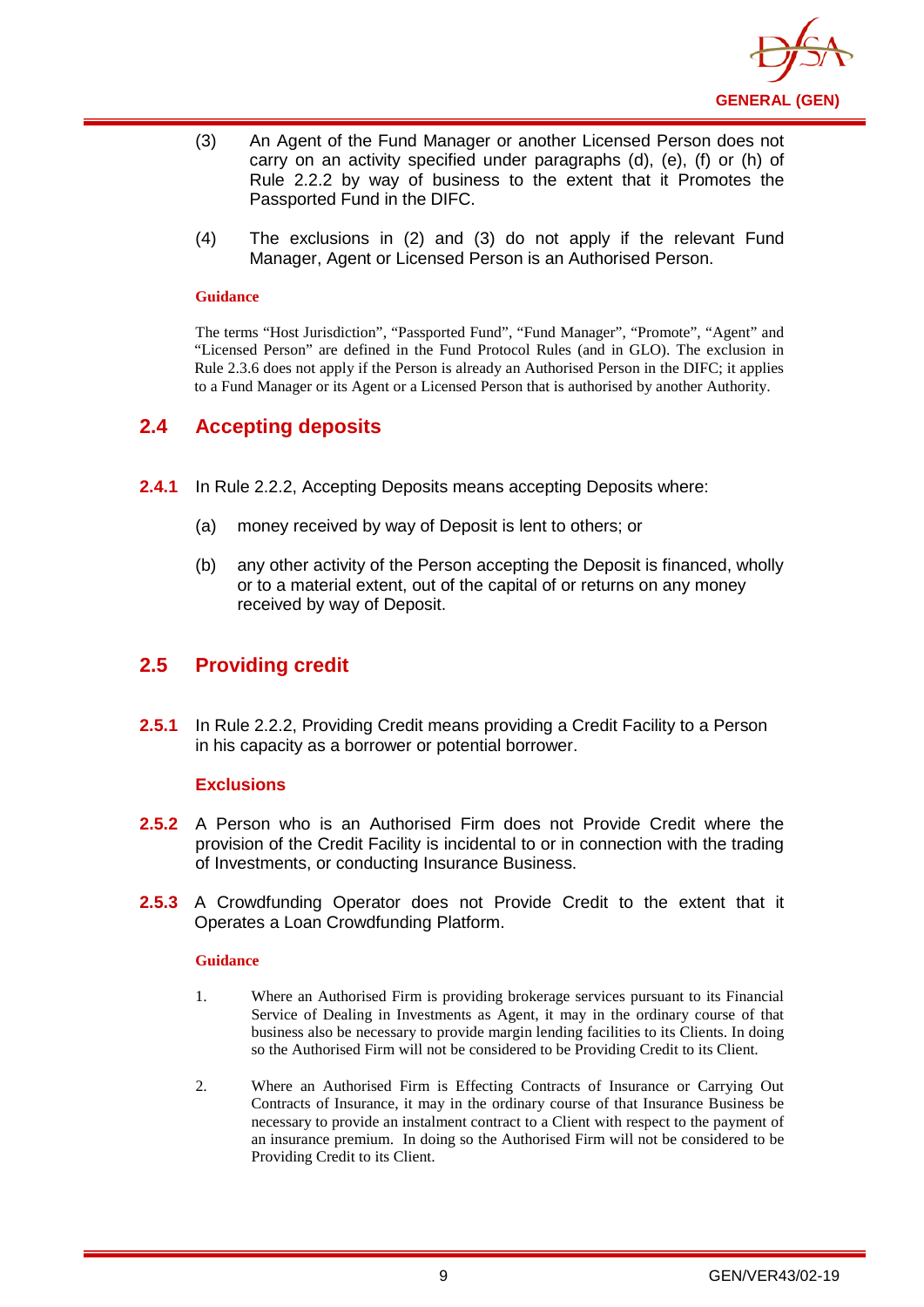

## <span id="page-13-0"></span>**2.6 Providing money services**

- **2.6.1** (1) In Rule 2.2.2, Providing Money Services means providing currency exchange or money transmission.
	- (2) In (1) 'money transmission' means:
		- (a) selling or issuing payment instruments;
		- (b) selling or issuing stored value; or
		- (c) receiving money or monetary value for transmission, including electronic transmission, to a location within or outside the DIFC.

#### **Exclusions**

**2.6.2** A Person who is an Authorised Firm does not Provide Money Services if it does so in relation to the carrying on of another Financial Service where Providing Money Services is in connection with and a necessary part of that other Financial Service.

## <span id="page-13-1"></span>**2.7 Dealing in investments as principal**

**2.7.1** In Rule 2.2.2, Dealing in Investments as Principal means buying, selling, subscribing for or underwriting any Investment as principal.

#### **Exclusions**

- **2.7.2** A Person does not Deal in Investments as Principal merely by accepting an instrument, creating or acknowledging indebtedness in respect of any loan, credit, guarantee or other similar financial accommodation which that person has made or provided.
- **2.7.3** A Person does not Deal in Investments as Principal by issuing or redeeming Securities issued by that person.
- **2.7.4** (1) A Person who is not an Authorised Firm or an Authorised Market Institution does not Deal in Investments as Principal in relation to an Investment by entering into a transaction with or through an Authorised Firm or a Regulated Financial Institution.
	- (2) The exclusion in (1) does not apply if the Person holds itself out as:
		- (a) willing to enter into transactions in Investments of the kind to which the transaction relates; or
		- (b) engaging in the business of buying, selling, subscribing for or underwriting Investments.

#### **Guidance**

1. The exclusion in Rule 2.7.4 is intended to apply, for example, to a Person who executes proprietary trades through a duly authorised broker, or to a Person who is carrying on a commercial business and enters into a transaction with a firm for a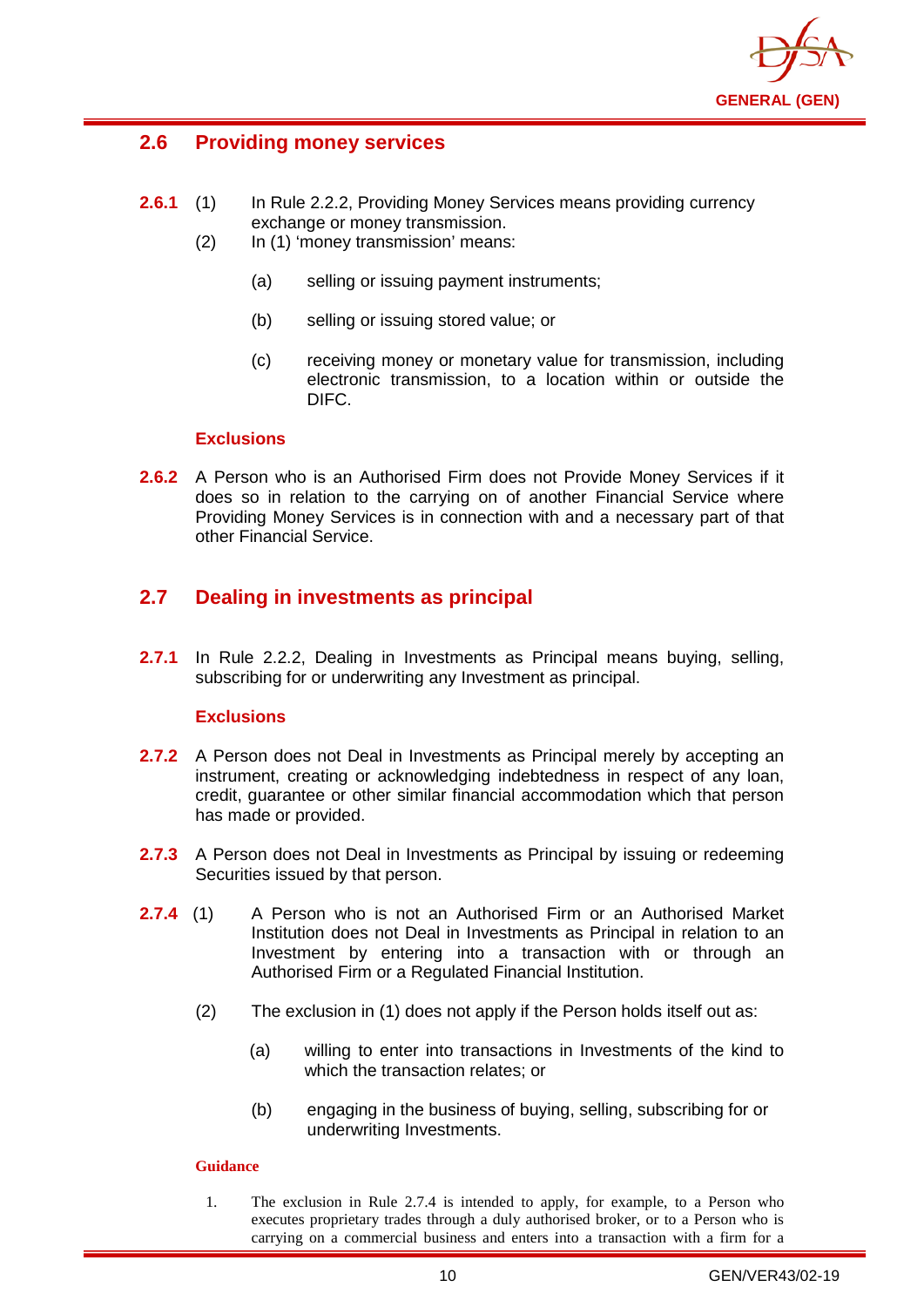

purpose related to that business, such as to hedge a risk. It does not apply to a Person that holds itself out as willing to enter into transactions relating to Investments of that kind or as engaging in the business of dealing in Investments, such as a market maker or an online trading platform operator (even if it enters into transactions only with Authorised Firms or Regulated Financial Institutions).

- 2. A Person may hold itself out as carrying on an activity by various means including, for example, on its webpage, in an advertisement or through representations made by its staff. However, merely placing orders with a broker or on a market will not amount to holding out.
- **2.7.5** A Person who is an Authorised Firm does not Deal in Investments as Principal if in the course of managing the assets of a Private Equity Fund:
	- (a) the Person makes an initial subscription for Units of that Fund; and
	- (b) the Units are held by that Person for a period of more than 12 months.

## <span id="page-14-0"></span>**2.8 Dealing in investments as agent**

**2.8.1** In Rule 2.2.2, Dealing in Investments as Agent means buying, selling, subscribing for or underwriting any Investment as agent.

#### **Exclusions**

- **2.8.2** A Person does not Deal in Investments as Agent if the activity:
	- (a) is carried on in the course of providing legal or accountancy services which do not otherwise consist of the carrying on of Financial Services;
	- (b) may reasonably be regarded as a necessary part of any other services provided in the course of providing legal or accountancy services; and
	- (c) is not remunerated separately from the other services.
- **2.8.3** A Person does not Deal in Investments as Agent if that Person:
	- (a) is merely receiving and transmitting a Client order in respect of an Investment; and
	- (b) does not execute the Client order for and on behalf of the Client or otherwise commit the Client to the transaction relating to the relevant Investment.
- **2.8.4** An Exchange does not Deal in Investments as Agent merely by taking action in accordance with its Default Rules.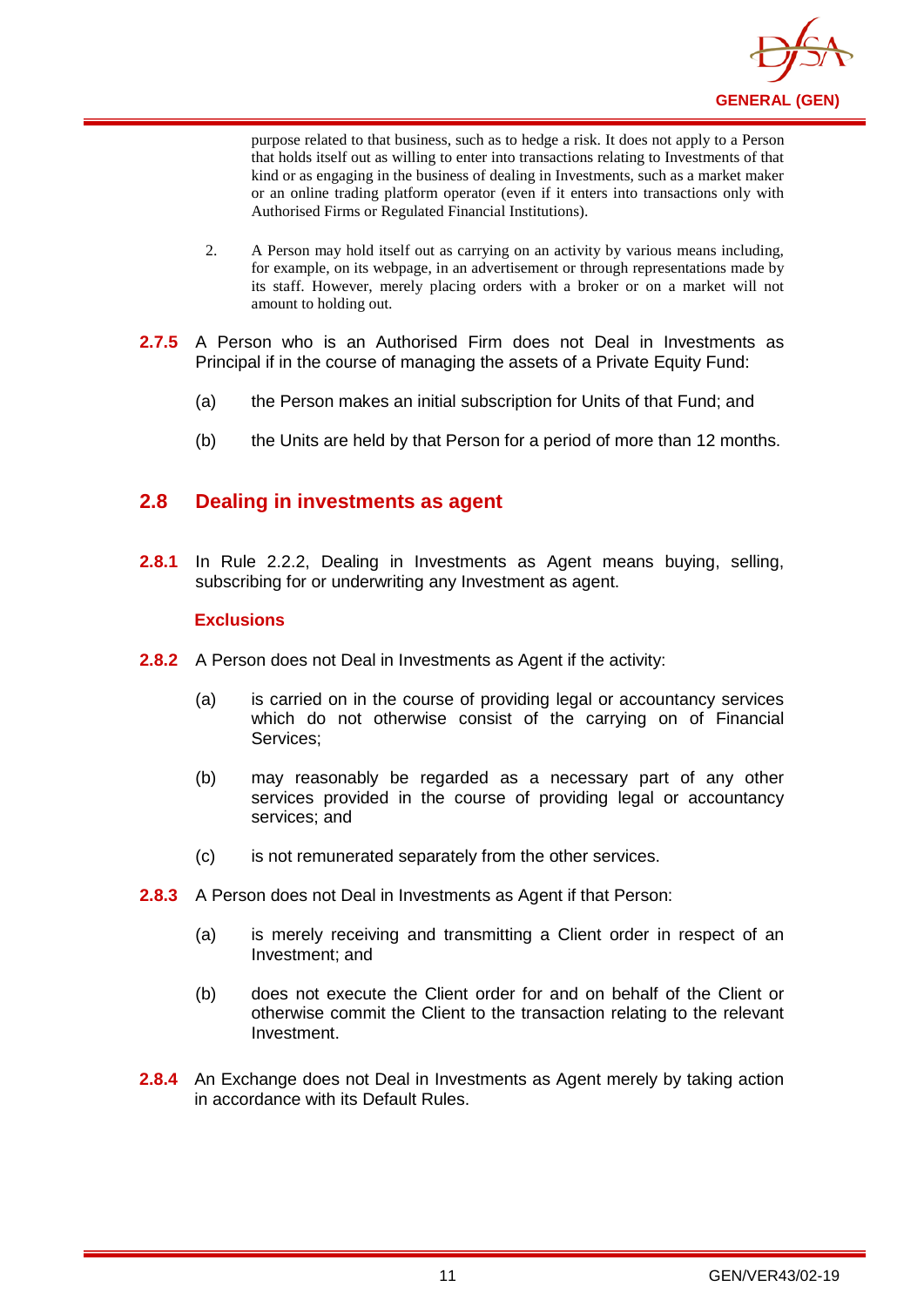

## <span id="page-15-0"></span>**2.9 Arranging deals in investments**

- **2.9.1** (1) In Rule 2.2.2, Arranging Deals in Investments means making arrangements with a view to another Person buying, selling, subscribing for or underwriting an Investment (whether that other Person is acting as principal or agent).
	- (2) The arrangements in (1) include:
		- (a) arrangements which do not bring about the transaction; and
		- (b) arrangements comprising or involving the receipt and transmission of Client orders in relation to Investments.
	- (3) The arrangements in (1) do not include arrangements which amount to Operating an Alternative Trading System.
	- (4) In this Rule and in Rules 2.9.2 to 2.9.7, an "Investment" includes rights under a contract of Long-Term Insurance, that is not a contract of reinsurance.

#### **Guidance**

#### **What constitutes 'Arranging deals in Investments'?**

- 1. The activities which constitute making arrangements with a view to another Person buying, selling, underwriting or subscribing for an Investment (whether that other Person is acting as principal or agent) generally involve the following elements:
	- a. the purpose of such an arrangement is to 'facilitate' or 'bring about' transactions between other parties such as:
		- i. buyers and sellers of Investments;
		- ii. issuers of and subscribers for Securities (note subscription is generally an activity associated with an initial offer of Securities);
		- iii. issuers and underwriters of securities (note underwriting here is an activity associated with an initial offer of Securities, as opposed to underwriting of risks, which is an activity of an insurer); and
		- iv. insurers writing Long-Term Insurance and policyholders who wish to obtain such insurance.
	- b. such arrangements can be either of an on-going nature, for example, an arrangement which is available to potential buyers or sellers of Investments, or an arrangement which is bespoke (i.e. available on a one-off basis for a particular client, such as an underwriter of Securities).
- 2. The activities referred to in Guidance item 1 can include one or more of the following:
	- a. the introduction of:
		- i. potential buyers of Investments to issuers or sellers of Investments, or vice versa;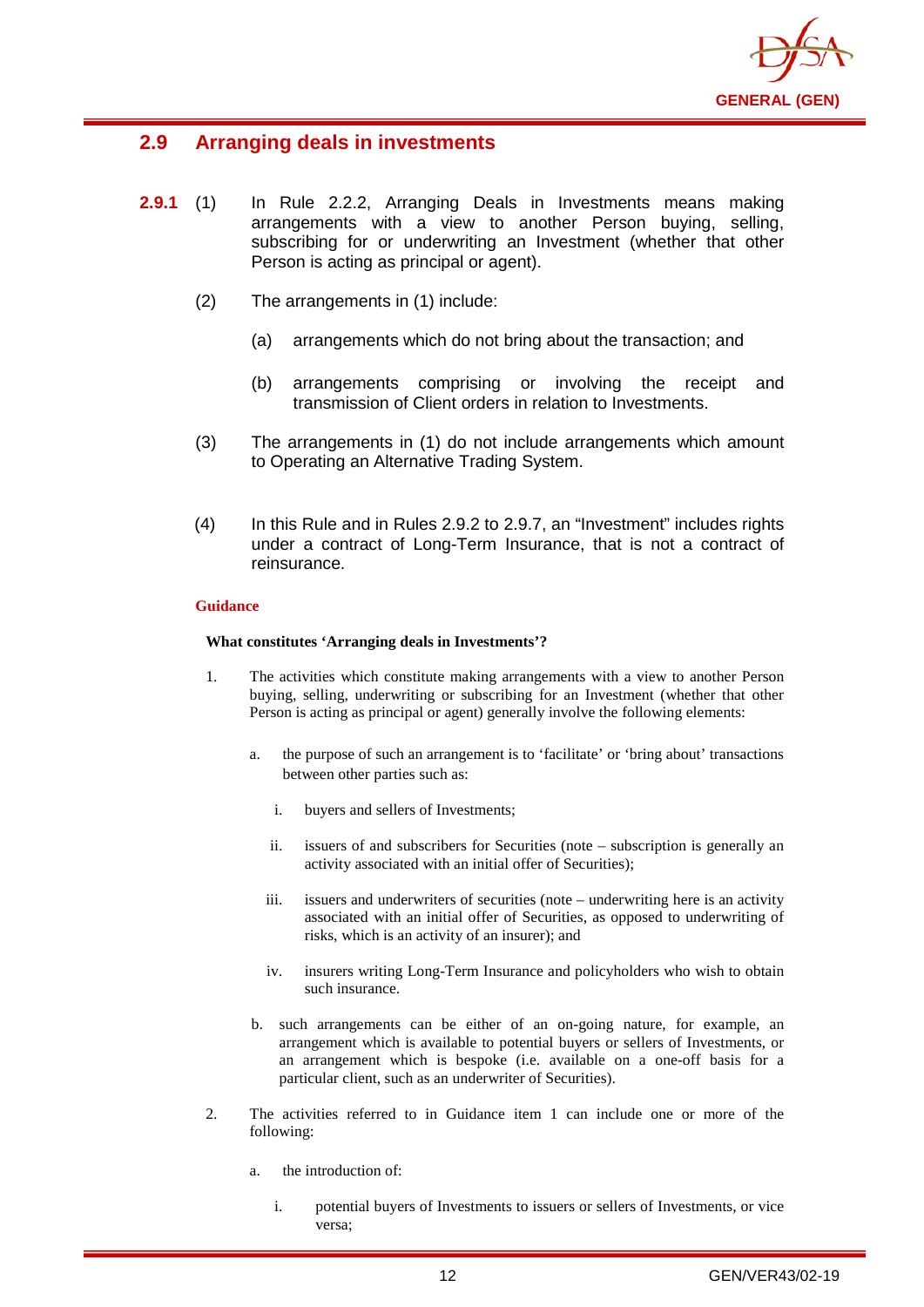

- ii. potential subscribers for Securities to issuers;
- iii. potential underwriters to issuers of Securities, or vice–versa;
- iv. potential parties to a derivatives transaction; and
- v. policyholders or cedants to insurers or reinsurers underwriting Long-Term Insurance;
- b. assisting any of the parties referred to in a. through activities, such as, completing the applications or other processes relevant to the transaction;
- c. negotiating and settling terms of the contracts between the parties referred to in a.;
- d. collecting and processing fees, commissions or other payments (such as premiums in the case of Long-Term Insurance); and
- e. transmitting instructions or confirmations relating to transactions.

#### **Do arrangements which form part of another facility constitute arranging?**

3. An arrangement which is part of a wider arrangement for the purpose of bringing about transactions in Investments still falls within the scope of the Financial Service of arranging. For example, an arranger may arrange (i.e. allow access) for potential investors to access a facility set up by an offeror of Securities. The arrangement to allow access constitutes arranging, although, for a transaction to be concluded, the investor will also need to use the offeror's facility.

#### **How does 'arranging deals' differ from 'dealing as agent'?**

- 4. 'Arranging Deals in Investments' differs from the Financial Service of 'Dealing in Investments as Agent' in Rule 2.8.1 because:
	- a. a Person 'arranging deals' (i.e. the 'arranger') does not have the authority to bind the parties to an Investment transaction resulting from its 'arranging' activities; and
	- b. a Person 'dealing as agent' acts as the agent of a party to the Investment transaction and has the authority to bind its principal.
- 5. For example, a Person acting as an agent either:
	- a. executes the transaction for its principal (the Client); or
	- b. if using another broker to execute the client order, commits the Client to the transaction by giving a binding order to the broker.
- 6. In contrast, a Person acting as an arranger may, for example, receive and transmit client orders to a broker, but does not have the power to execute or enter into the transaction for the client, or commit the client to a transaction. See the exclusion in GEN Rule 2.8.3 from 'Dealing in Investments as Agent', and GEN Rule 2.9.1(2)(b), both of which reflect the above position.

#### **Do arrangements that do not bring about transactions constitute arranging?**

7. An activity falls within the scope of the Financial Service of 'arranging' even if it does not necessarily lead to a completed transaction. For example, a prospective buyer or seller of Securities may change his mind and not sign a contract for the sale or purchase of Securities. Similarly, a potential buyer of Long-Term Insurance, after having completed an application form for Long-Term Insurance with the assistance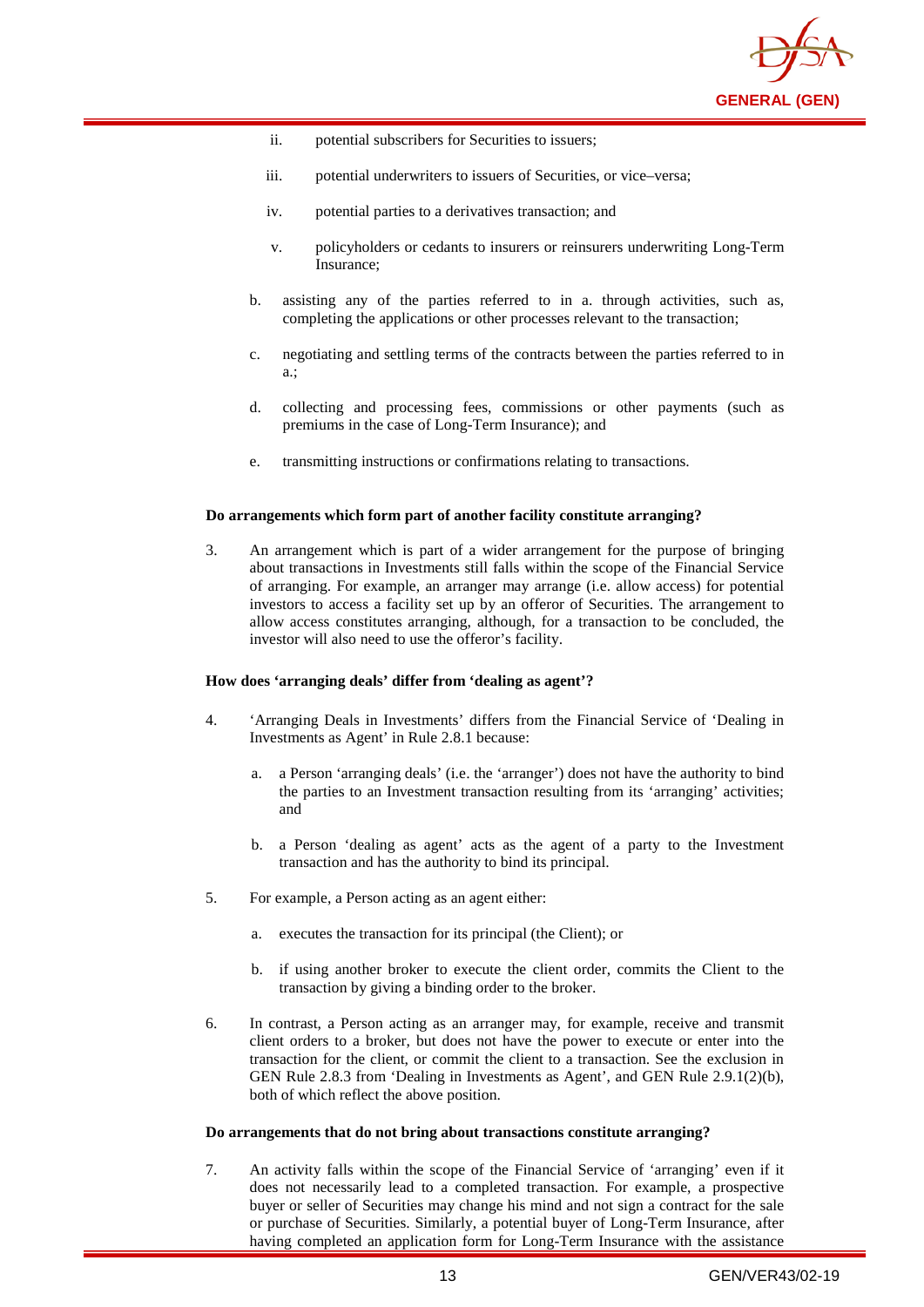

of an arranger, may not go ahead with the purchase of the policy. In both examples, just because the transaction has not been concluded, the arranger's activities do not cease to be 'arranging' under Rule 2.9.1.

#### **Which activities do not constitute 'arranging'?**

- 8. A Person who performs for a financial service provider (in or outside the DIFC) delegated or outsourced functions, such as back office administration services, does not carry on 'arranging' activities under Rule 2.9.1. For example, a Person undertaking administrative tasks (such as processing applications, transmitting orders, or issuing confirmations of transactions for a brokerage firm or an insurer) is not arranging transactions.
- 9. A passive display of literature which advertises Investments does not amount to arranging, unless something more is done to help potential investors or policyholders to buy such Investments or policies. For example, a passive display of leaflets advertising Investments in property funds at the reception of an office, such as an accountant's office, or a display of leaflets advertising permanent health policies of an Long-Term Insurance insurer at a doctor's or dentist's waiting rooms, would not constitute arranging, provided the relevant service providers or employees in their offices do not assist or facilitate transactions by potential investors/policyholders.

#### **Arranging Long-Term Insurance**

10. An 'Investment' is defined in Rule 2.9.1(4) to include rights under a contract of Long-Term Insurance (other than a contract of reinsurance). As a result, arranging activities relating to contracts of Long-Term Insurance fall within Arranging Deals in Investments. 'Long-Term Insurance' is defined in GLO, in summary, as a contract of the type described in Rule A4.1.2 (certain types of life insurance) that is expressed to be in force for more than one year and meets specified conditions.

#### **Exclusions**

- **2.9.2** A Person does not carry on the activity of Arranging Deals in Investments under Rule 2.9.1(1) in relation to a transaction if the Person becomes, or proposes to become, a party to the transaction (regardless of whether the transaction is effected). This exclusion does not apply in the case of a branch which makes arrangements for its head office, or any other branch of the same legal entity as itself, to enter into a transaction as provided under Rule  $2.9.1(1)$ .
- **2.9.3** A Person does not Arrange Deals in Investments merely by providing means by which one party to a transaction is able to communicate with other such parties.
- **2.9.4** A Person does not Arrange Deals in Investments by making arrangements under which another Person accepts or is to accept an instrument creating or acknowledging indebtedness in respect of any loan, credit, guarantee or other similar financial accommodation which he or his principal has made or provided.
- **2.9.5** A Person does not Arrange Deals in Investments merely by making arrangements having as their sole purpose the provision of finance to enable a Person to buy, sell, subscribe for or underwrite Investments.
- **2.9.6** A Person does not Arrange Deals in Investments by making arrangements for the issue or redemption of Securities issued by it.
- **2.9.7** A Person does not Arrange Deals in Investments if the activity: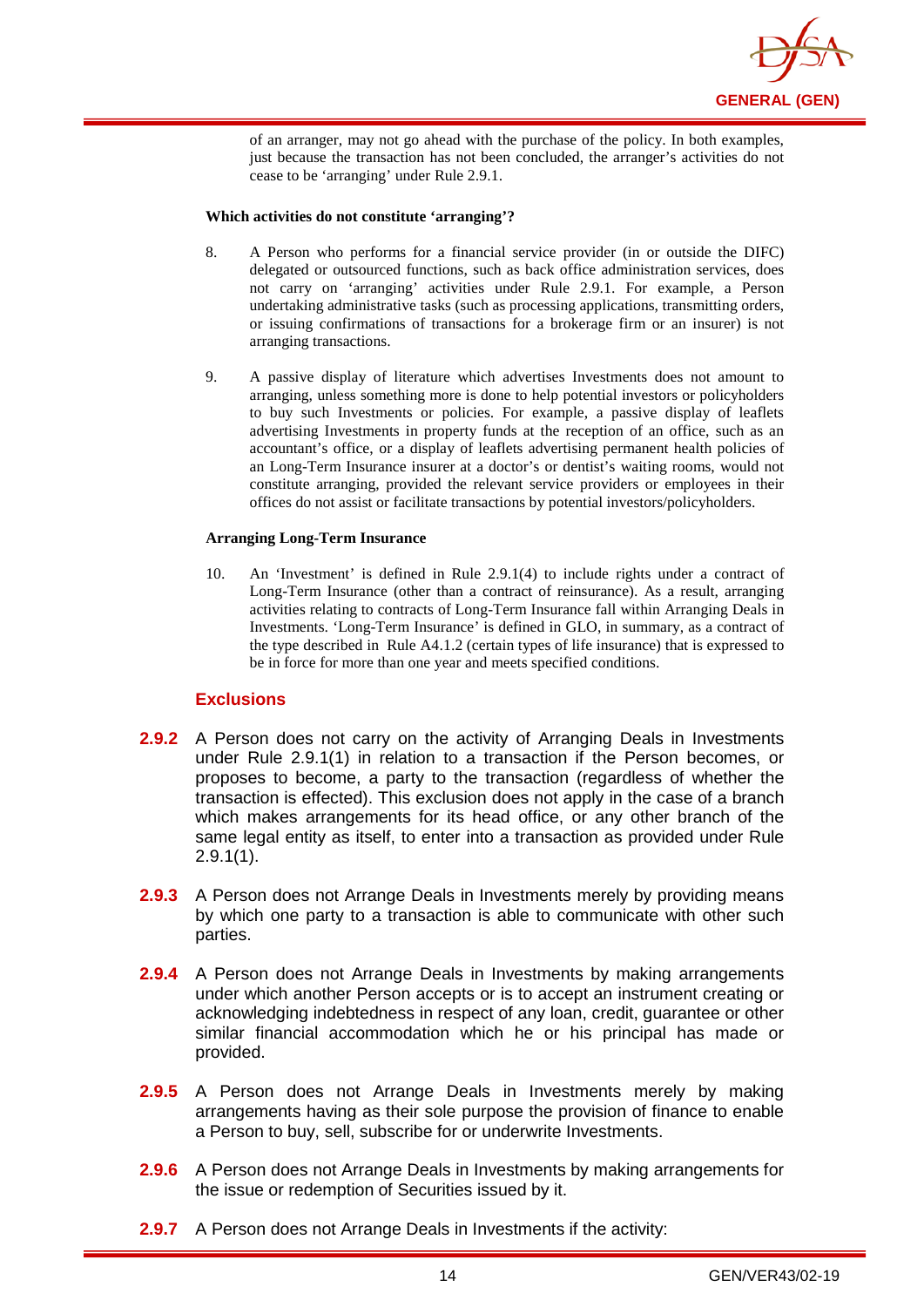

- (a) is carried on in the course of providing legal or accountancy services, which do not otherwise consist of the carrying on of Financial Services;
- (b) may reasonably be regarded as a necessary part of any other services provided in the course of providing legal or accountancy services;
- (c) is not remunerated separately from the other services; and
- (d) in the case of a contract of Long-Term Insurance, does not assist in the conclusion or performance of the contract.
- **2.9.8** An Exchange does not make arrangements referred to in Rule 2.9.1(1), merely by making arrangements for, or taking steps that facilitate, another Person to act as Central Counterparty to transactions entered into on a facility operated by the Exchange.
- **2.9.9** A Crowdfunding Operator does not Arrange Deals in Investments to the extent that it Operates an Investment Crowdfunding Platform.

- 1. Rule 2.9.2 excludes the activities of a party to a transaction from being 'arranging'. This is because a person cannot be both a party to a transaction, and its arranger.
- 2. Where a Person (an arranger) makes arrangements in the DIFC for another Person to obtain dealing services (e.g. broking services) from its head office, the arranger is not regarded as 'Dealing in Investments as Agent' in the DIFC merely because it is the same legal entity as its head office. However, to be able to do so without breaching the Financial Services Prohibition, the arranger would need to have an Authorisation for 'Arranging Deals in Investments'. It would also need to take care not to conduct activities that go beyond 'arranging' (see Guidance under Rule 2.9.1 for activities which constitute arranging).
- 3. Rule 2.9.3 excludes providers of means by which one party to a transaction (or potential transaction) communicates with the other contracting parties, from being arrangers. Communication channel providers, such as internet or telecommunication network providers, are excluded from being arrangers under this exclusion. However, if such a provider goes beyond being a 'mere' communication channel provider, for example, by adding value to the service provided to those communicating with each other, with a view to facilitating a contract being concluded, this exclusion will not apply to them.
- 4. Rule 2.9.4 excludes from being arranging the activity of making arrangements for a lender (such as a bank) to accept an instrument acknowledging debt by a person who has obtained credit, a loan, a guarantee or any other form of financial facility. This mirrors the similar carve-out from regulation available to banks and other lenders where they are not considered to be 'dealing as principal' in Investments merely because they accept instruments acknowledging debt from those obtaining credit, loans, guarantees or any other form of financial facility from them.
- 5. Rule 2.9.6 excludes issuers of Securities from being regarded as arrangers. For example, if an issuer of Securities sets up a website which enables prospective buyers of Securities to read the offer document and apply for the relevant Securities, the issuer is not required to have a Licence as an arranger due to this exclusion (but may have to comply with the disclosure requirements in MKT relating to the offer).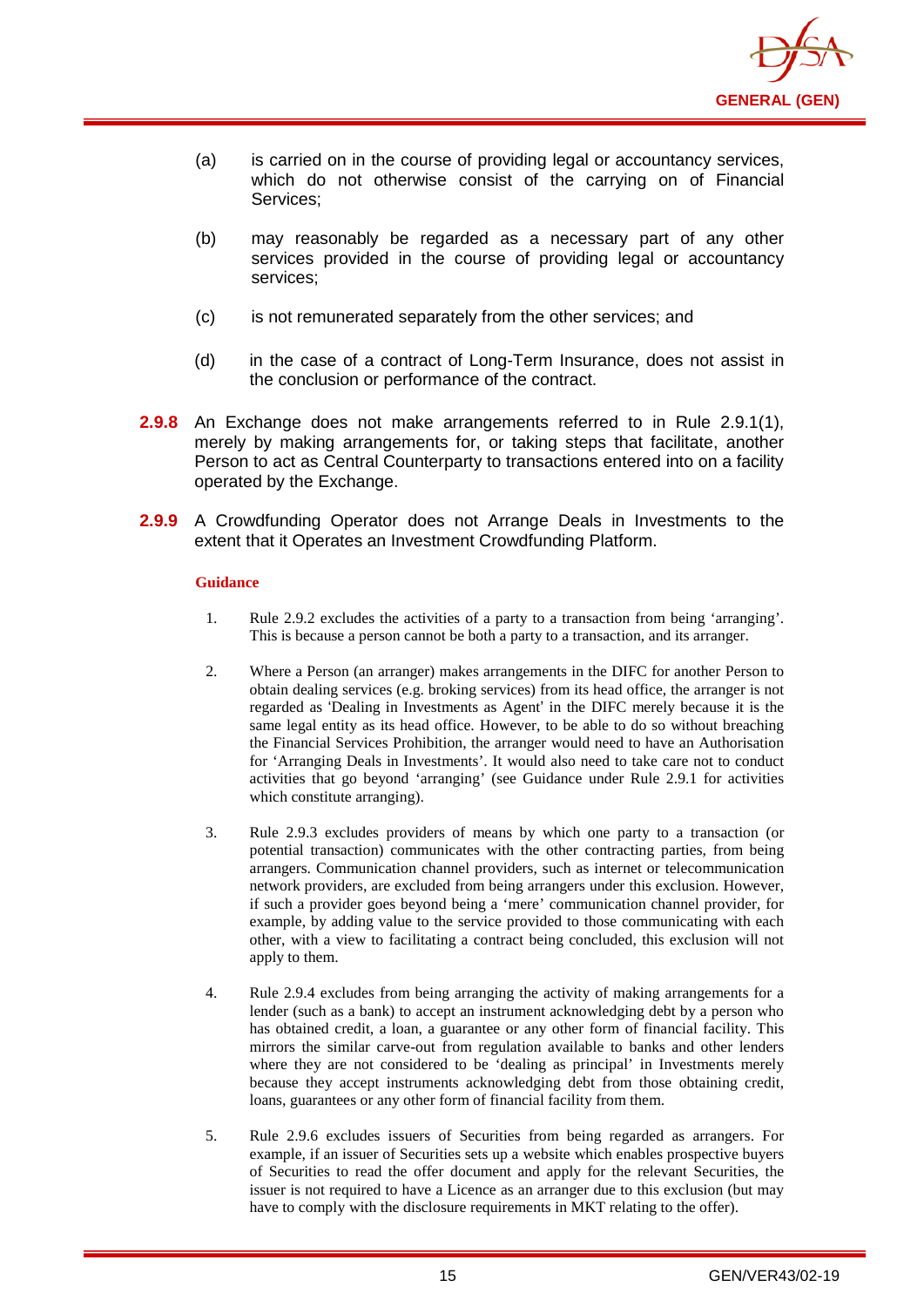

6. Rule 2.9.7 excludes from being 'arrangers' lawyers and accountants, who, in the course of conducting their legal and accounting business, arrange for their clients to buy or sell Securities. To have the benefit of this exclusion, certain conditions have to be met (such as the activity being reasonably regarded as a necessary part of services provided by legal and accounting practitioners and not being separately remunerated). For example, if a lawyer arranges as part of estate planning services for a portfolio of investments to be sold by a brokerage firm, this exclusion can be applied, provided the lawyer's fees do not include a separate charge for arranging the liquidation of the portfolio, and the lawyer does not assist or participate in the conclusion of the contracts.

## <span id="page-19-0"></span>**2.10 Managing assets**

**2.10.1** In Rule 2.2.2, Managing Assets means managing on a discretionary basis assets belonging to another Person if the assets include any Investment or rights under a contract of Long-Term Insurance, not being a contract of reinsurance.

#### **Exclusions**

- **2.10.2** A Person who is not an Authorised Firm or an Authorised Market Institution does not Manage Assets if:
	- (a) he is a Person formally appointed in writing by the owner of the assets to manage the assets in question; and
	- (b) all day-to-day decisions relating to the Investments which are included in those assets are taken by an Authorised Firm or a Regulated Financial Institution.

#### **Guidance**

- 1. A Person does not become a Fund Manager of a Fund merely by being appointed by a Fund Manager of a Fund to provide the Financial Service of Managing Assets to the Fund. This is because the Fund Manager remains legally accountable to the Unitholders of the Fund for the proper management of the Fund in accordance with its Constitution and Prospectus.
- 2. If an Authorised Firm has a discretionary portfolio mandate from a Client to manage assets on behalf of the Client, the firm controls those Client Assets as it can execute transactions relating to those assets, within the parameters set in the mandate (see also COB Rule 6.11.4(d)).

## <span id="page-19-1"></span>**2.11 Advising on financial products**

- **2.11.1** (1) In Rule 2.2.2, Advising on Financial Products means giving advice to a Person in his capacity as an investor or potential investor, or in his capacity as agent for an investor or a potential investor, on the merits of his buying, selling, holding, subscribing for or underwriting a particular financial product (whether as principal or agent).
	- (2) Advice in (1) includes a statement, opinion or report: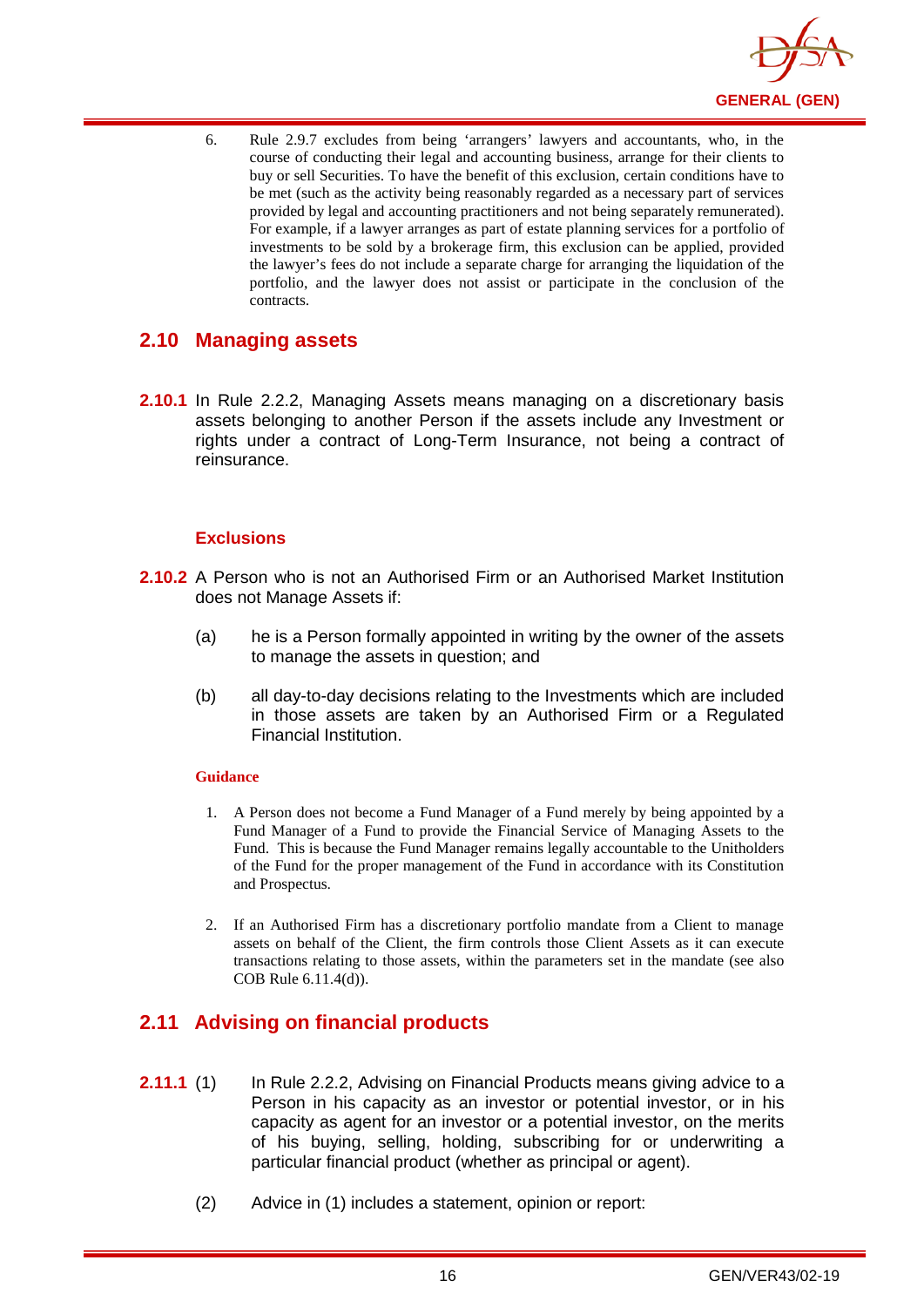

- (a) where the intention is to influence a Person, in making a decision, to select a particular financial product or an interest in a particular financial product; or
- (b) which could reasonably be regarded as being intended to have such an influence.
- (3) Giving advice to a Person under (1) includes operating an Insurance Aggregation Site relating to contracts of Long-Term Insurance, other than contracts of reinsurance.
- (4) For the purposes of this Rule and Rule 2.11.2, a "financial product" is an Investment, Deposit, Profit Sharing Investment Account or rights under a contract of Long-Term Insurance, that is not a contract of reinsurance.

- 1. As a 'financial product' is defined in Rule 2.11.1(4) to include rights under a contract of Long-Term Insurance (other than a contract of reinsurance), advice on contracts of Long-Term Insurance will fall within Advising on Financial Products.
- 2. An 'Insurance Aggregation Site' is defined in GLO. In summary, it is a website or other form of electronic media that provides a facility for a user to search for, and then to conclude, directly or indirectly, a Contract of Insurance. The site may, for example, enable the user to conclude a Contract of Insurance:
	- a. directly, if the user can enter into the Contract of Insurance by clicking a button on the website itself; or
	- b. indirectly, if it provides a link to the insurer, transmits the details of one party to the other party or otherwise facilitates contact between the parties.
- 3. Operating an Insurance Aggregation Site will fall under Advising on Financial Products to the extent that it relates to contracts of Long-Term Insurance, and under Insurance Intermediation to the extent that it relates to other types of Contracts of Insurance.
- 4. An operator of an Insurance Aggregation Site that can be used by Retail Clients will need an endorsement on its Licence to deal with Retail Clients (see Rule 2.2.8).

#### **Exclusions**

- **2.11.2** A Person does not Advise on Financial Products by giving advice in any newspaper, journal, magazine, broadcast service or similar service in any medium if the principal purpose of the publication or service, taken as a whole, is neither:
	- (a) that of giving advice of the kind mentioned in Rule 2.11.1; nor
	- (b) that of leading or enabling Persons to buy, sell, subscribe for or underwrite a particular financial product of the kind in Rule 2.11.1(4).
- **2.11.3** A Person does not Advise on Financial Products if the activity:
	- (a) is carried on in the course of providing legal or accountancy services, which do not otherwise consist of the carrying on of Financial Services;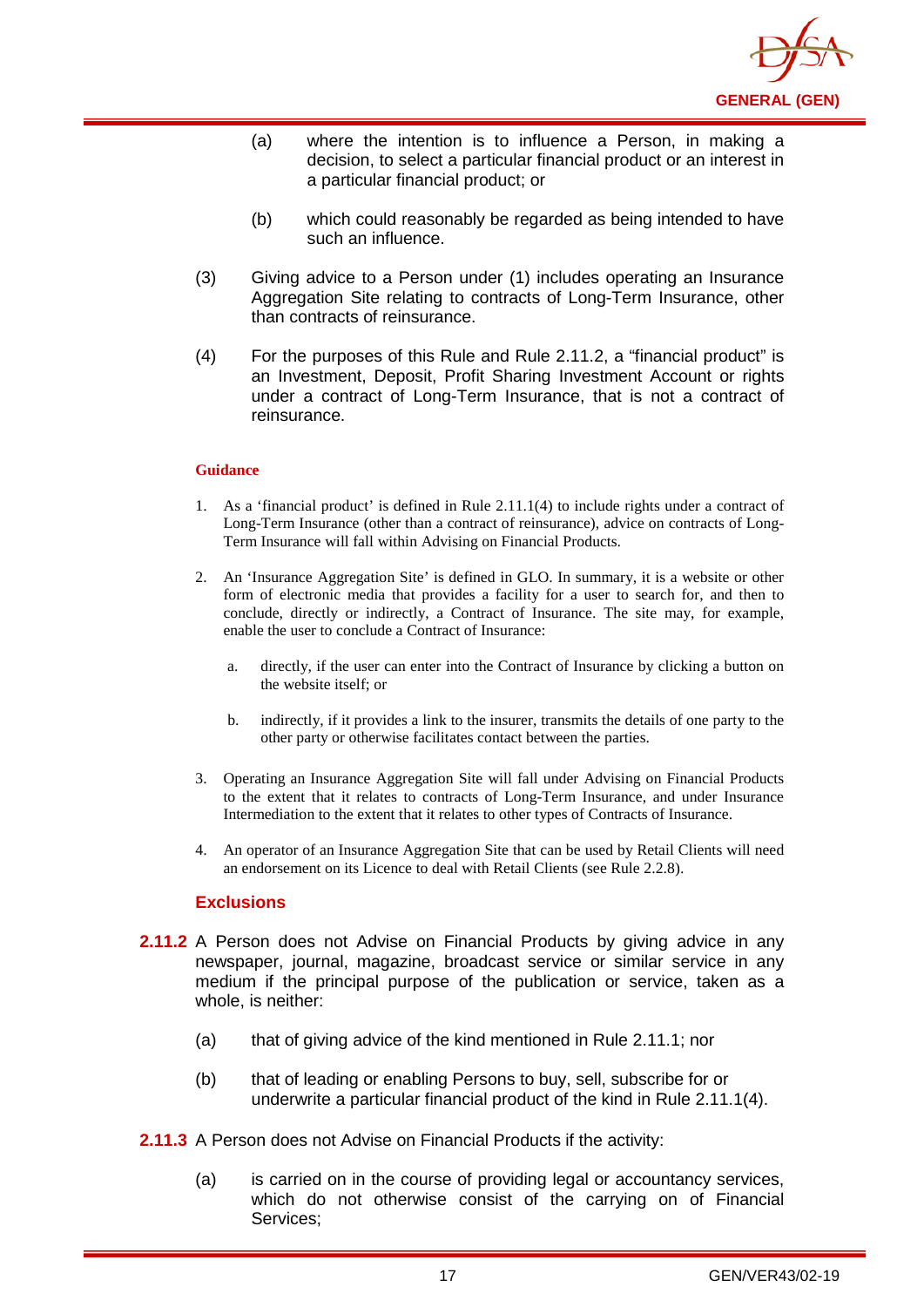

- (b) may reasonably be regarded as a necessary part of any other services provided in the course of providing legal or accountancy services; and
- (c) is not remunerated separately from the other services.

## <span id="page-21-0"></span>**2.12 Managing a collective investment fund**

- **2.12.1** (1) In Rule 2.2.2, Managing a Collective Investment Fund means:
	- (a) being legally accountable to the Unitholders in the Fund for the management of the property held for or within a Fund under the Fund's Constitution; and
	- (b) establishing, managing or otherwise operating or winding up a Collective Investment Fund; and
	- (2) To the extent that any activity under (1) constitutes Managing Assets, Providing Fund Administration, Dealing as Agent, Dealing as Principal, Arranging Deals in Investments, or Providing Custody, such a Financial Service is taken to be incorporated within Managing a Collective Investment Fund.
	- (3) The Person referred to in (1) is a Fund Manager.

#### **Exclusions**

- **2.12.2** Pursuant to Article 20(3) of the Collective Investment Law 2010, a Person is hereby prescribed by the DFSA as not Managing a Collective Investment Fund merely because that Person:
	- (a) is acting as an agent, employee or delegate of the Fund Manager; or
	- (b) takes steps to wind up or dissolve a Fund or remedy a defect that led to a Fund being deregistered.

## <span id="page-21-1"></span>**2.13 Providing custody**

- **2.13.1** (1) In Rule 2.2.2, Providing Custody means one or more of the following activities:
	- (a) safeguarding and administering Investments belonging to another Person;
	- (b) in the case of a Fund, safeguarding and administering Fund Property; or
	- (c) acting as a Central Securities Depository.
	- (2) In (1) (a) and (b), the following activities do not constitute administering Investments or Fund Property: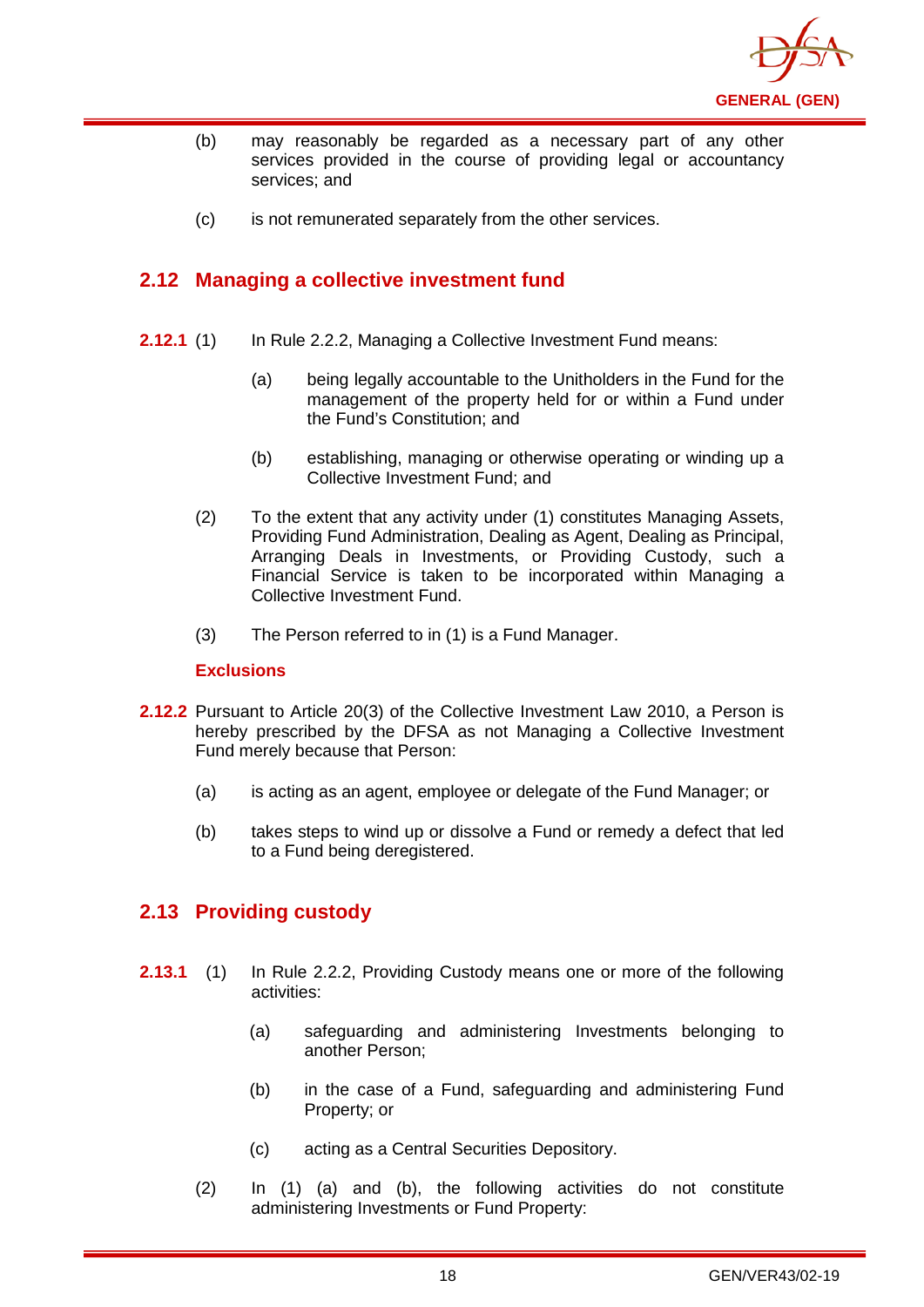

- (a) providing information as to the number and value of any Investments or Fund Property safeguarded;
- (b) converting currency; or
- (c) receiving documents relating to an Investment or Fund Property for the purpose of onward transmission to, from or at the direction of the Person to whom the Investment or Fund Property belongs.
- (3) In (1)(c), "acting as a Central Securities Depository" means holding securities in uncertificated (dematerialised) form to enable [book entry](http://en.wikipedia.org/wiki/Book_entry) transfer of such securities for the purposes of clearing or settlement of transactions executed on a facility operated by an Authorised Market Institution or an Alternative Trading System or a similar facility regulated and supervised by a Financial Services Regulator.

1. A Person does not become a Fund Manager of a Fund merely by being appointed by a Fund Manager of a Fund to provide the Financial Service of Providing Custody to the Fund. This is because the Fund Manager remains legally accountable to the Unitholders of the Fund for the safe custody and proper management of the Fund in accordance with its Constitution and Prospectus.

#### **How does Providing Custody differ from Arranging Custody?**

- 2. The Financial Service of Providing Custody differs from that of Arranging Custody because:
	- a. a Person Providing Custody is legally accountable to Clients for safeguarding and administering Client Investments (which are defined as Client Assets – see the GLO definition), even if it appoints a Third Party Agent (see GLO) to hold Client Investments; and
	- b. a Person arranging Custody does not become a party to the arrangement to Provide Custody and hence does not assume any duties or responsibilities to the Client for the safe custody of the Client's Investments – instead, such a Person merely facilitates a custodian to provide its services to a potential user of its services.

#### **What is 'Safeguarding' and 'Administering' Investments?**

- 3. As set out in Rule 2.13.1, both the elements (i.e. the activities) of safeguarding and administering, must be present before a Person is said to carry on the Financial Service of Providing Custody.
- 4. A Person:
	- a. 'safeguards' a Client's Investments if that Person is the holder of the legal title to the Client's Investments (whether in certificated or uncertificated form); and
	- b. 'administers' a Client's Investments if that Person carries out activities as the holder of legal title to the Investments, such as effecting transactions, reinvesting dividends or other income arising from the Investments, and carrying out corporate actions relating to the exercise of rights attaching to the Investments (e.g. voting or appointing proxies to vote and accepting a rights offer/issue of Investments).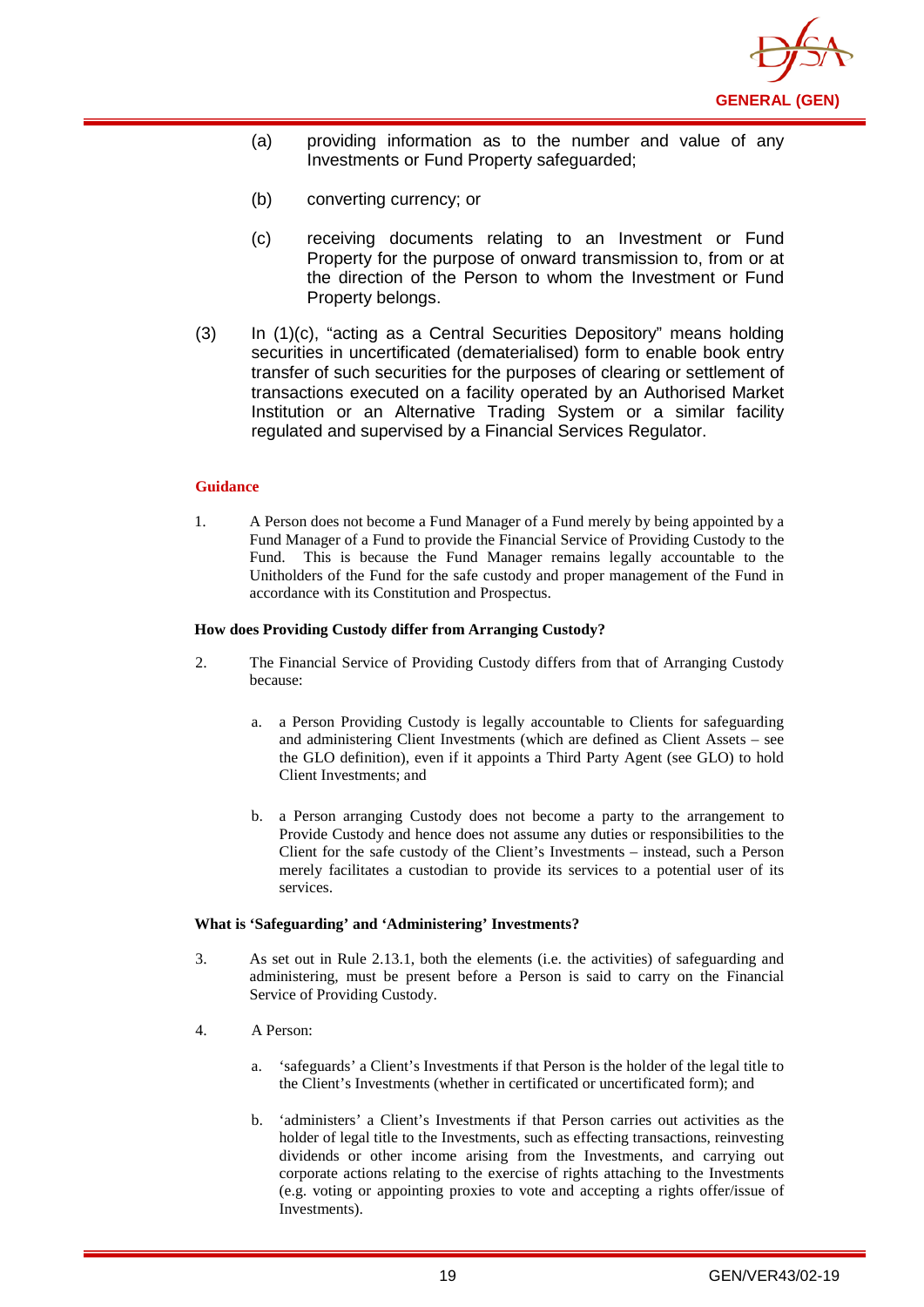

#### **Who is a Third Party Agent?**

- 5. A Third Party Agent is simply an agent of the firm which Provides Custody. A Person is regarded as Providing Custody even if it appoints a Third Party Agent (see GLO) to carry out either or both of the activities of safeguarding and administering its Clients' Investments. The Person Providing Custody (and not the Third Party Agent) remains accountable to the Client for the safe custody of the Investments of the Client.
- 6. The DFSA requires a firm which Provides Custody, if it is outsourcing or delegating the safeguarding or administering of Client Investments to a Third Party Agent, to undertake due diligence relating to the Third Party Agent (see COB Rule A6.5.1).

#### **What is the relationship between 'Providing Custody' and 'holding or controlling' Client Assets?**

- 7. A firm Providing Custody, in order to safeguard and administer Client Investments, must hold and control those Investments. Therefore, a firm Providing Custody is subject to the Client Investments provisions in COB section 6.13 and the Safe Custody Provisions in COB App6. The firm may hold and control Client Investments directly (i.e. itself) or indirectly (i.e. through a Third Party Agent).
- 8. Activities that constitute 'holding or controlling' Client Investments and 'safeguarding and administering' Client Investments can overlap. Guidance items 9 to 11 set out some examples to illustrate the interconnectivity and overlap of such activities.
- 9. In the case of Investments the title to which is evidenced by a physical instrument (e.g. a share or debenture certificate), a Person who has physical possession of the certificate 'holds' it. It is possible that the Person who has physical possession is also the legal owner (i.e. the Person in whose name the title to the certificate is registered). If this is not the case, the Person who 'holds' the certificate is generally regarded as an agent of the legal owner whose name appears on the share or debenture certificate. An example would be a firm Providing Custody in whose name the certificates are registered, but the actual possession of the certificates is with a Third Party Agent (custodian) appointed by the firm. In this example, the firm Providing Custody continues to be subject to the Client Investments provisions in COB 6.13 and the Safe Custody Provisions in COB App6.
- 10. In the case of Investments which are held in uncertificated or dematerialised form, the Person in whose name the rights to the relevant Investments are registered (by the central securities depository) is the holder and controller of the relevant Investments. Generally, the 'PIN' or other unique identifier of the owner of the Investments will be issued to the Person in whose name the dematerialised Investments are registered. Again, a firm that Provides Custody may appoint a Third Party Agent to hold and have access to them, in which case, the firm Providing Custody indirectly holds and controls those Investments, and remains accountable to the Client for the safe custody of those Investments. The firm must also comply with the Client Investments provisions in COB 6.13 and the Safe Custody Provisions in COB App6.
- 11. A Person, who has the power and authority to give directions in relation to Investments, controls the relevant Investments. Generally, the Person who is the legal owner would have the power to give such directions. Examples are directions to effect transactions, to reinvest dividends or other income arising from the Investments, and to carry out corporate actions relating to the exercise of rights attaching to the Investments (e.g. to vote or appoint proxies to vote and to accept or renounce a rights offer/issue of Investments). A firm Providing Custody would carry out such tasks for the purposes of administering Client Investments, either directly (i.e. itself) or indirectly (i.e. through a Third Party Agent appointed by it).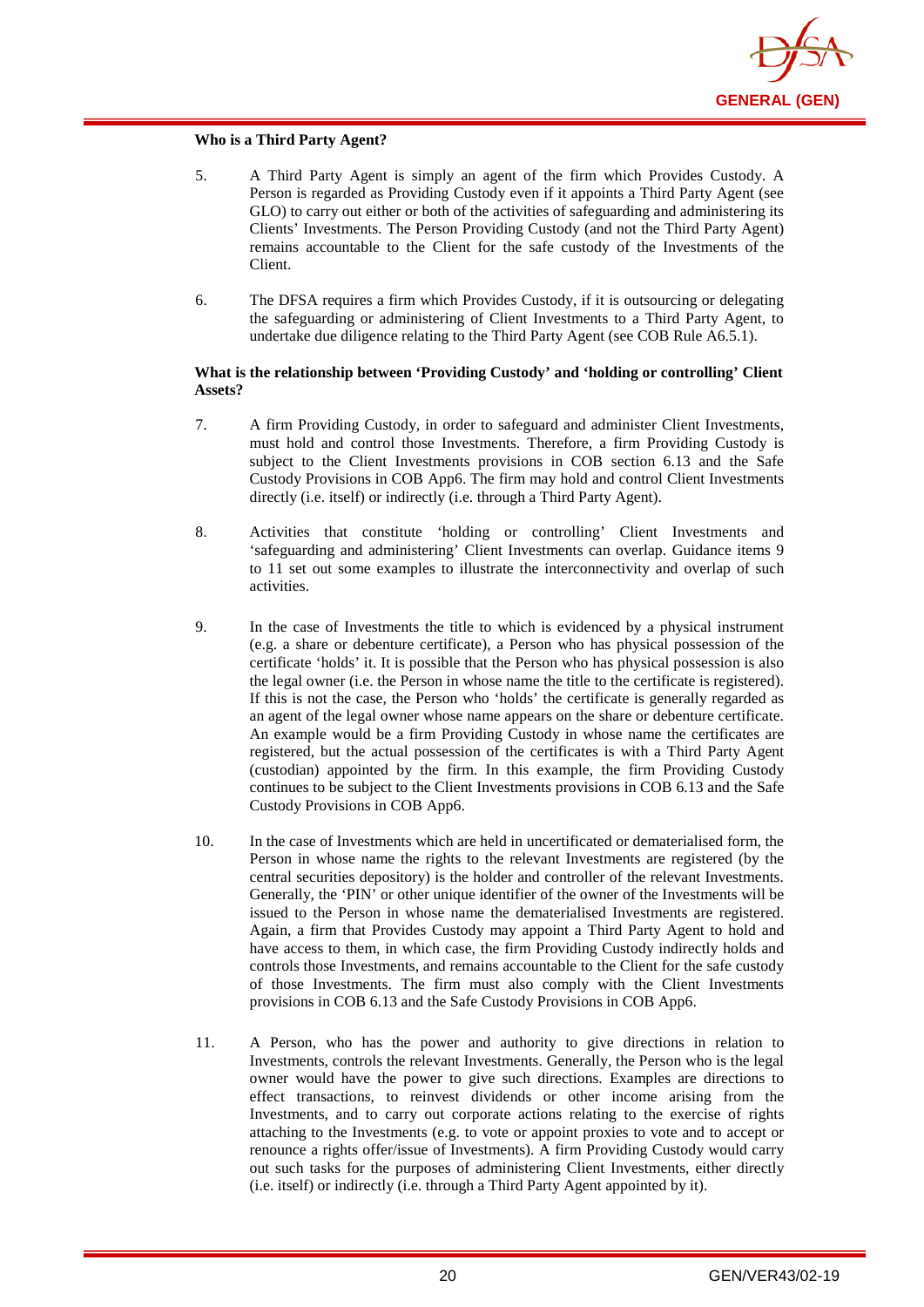

## <span id="page-24-0"></span>**2.14 Arranging custody**

**2.14.1** In Rule 2.2.2, Arranging Custody means arranging for one or more Persons to carry on the activity described in Rule 2.13.1 (Providing Custody).

#### **Exclusions**

- **2.14.2** A Person (an 'introducer') does not carry on the activity of Arranging Custody specified in Rule 2.14.1 merely by introducing another Person to a custodian who is an Authorised Firm or a Regulated Financial Institution authorised to provide custody. This exclusion does not apply if:
	- (a) the custodian is a member of the same Group as the introducer;
	- (b) the custodian is a part of the same legal entity as the introducer and, conducts custody services outside the DIFC; or
	- (c) the introducer is remunerated for making the introduction by any Person, including by an entity referred to in (a) or (b).
- **2.14.3** An Exchange does not Arrange Custody merely by making arrangements for, or taking steps that facilitate:
	- (a) the safeguarding and administration of assets belonging to Members or other participants for the purposes of AMI section 5.10; or
	- (b) the settlement by another Person of transactions entered into on a facility operated by the Exchange.

#### **Guidance**

#### **How does Providing Custody differ from Arranging Custody?**

1. Refer to Guidance item 2 under Providing Custody in section 2.13.

#### **Activities which constitute arranging**

- 2. The type of activities that constitute Arranging Custody include:
	- a. negotiating and settling terms of the contract between the custody provider and the Person who is obtaining that service (the Client);
	- b. assisting the Client to complete application forms and other processes;
	- c. collecting and processing the Client's payments; and
	- d. transmitting information (including instructions from the Client and confirmations by the custody provider) between the Customer and the custody provider.

#### **Non-application of the Client Asset provisions**

3. The Client Asset provisions only apply to firms holding or controlling Client Assets and to firms Providing Custody. As a firm Arranging Custody does not 'safeguard and administer Investments' (see Guidance items 3 and 4 under Providing Custody in section 2.13), the Client Asset provisions in COB section 6.11 have only limited application to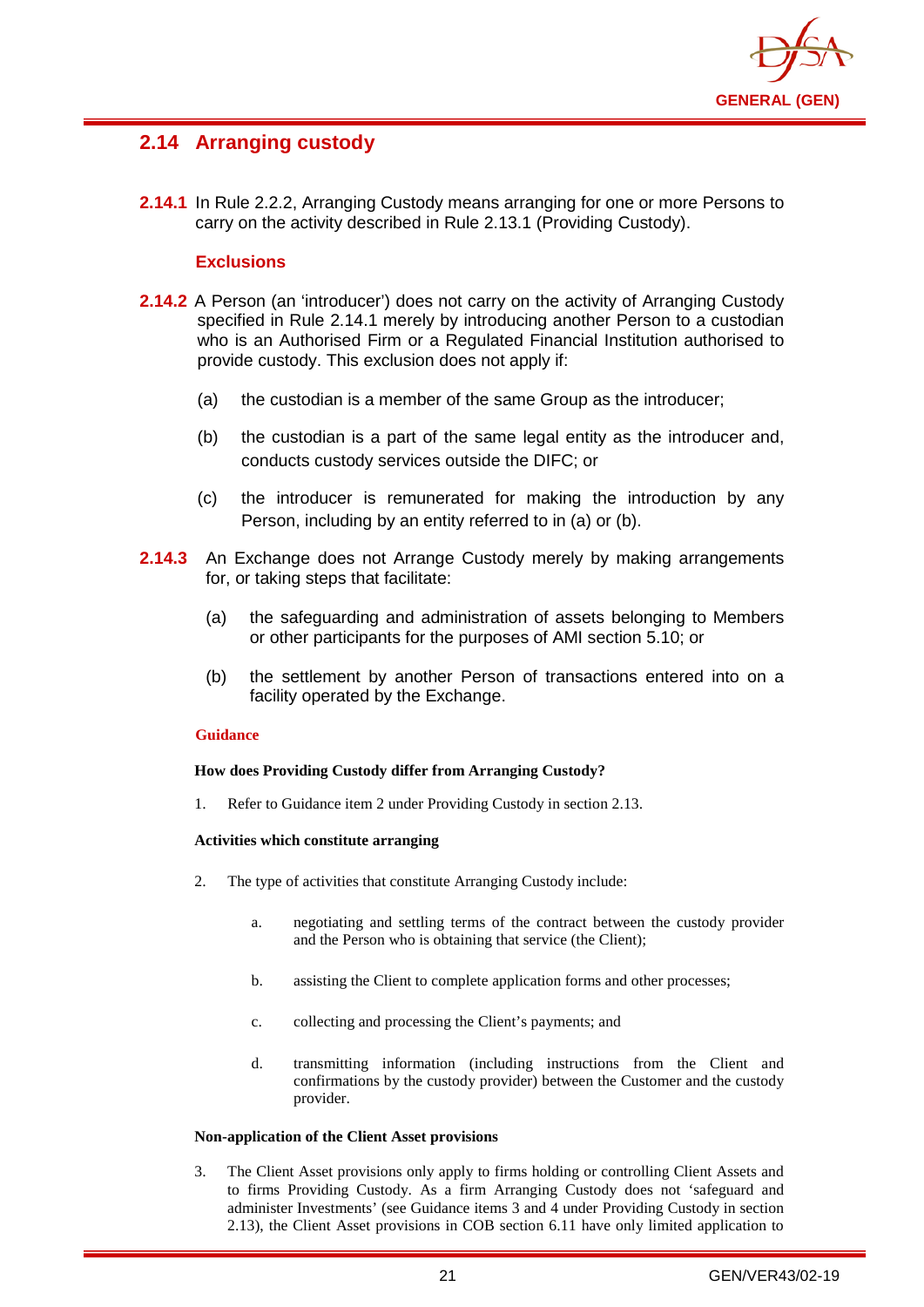

such a firm (see COB Rule 6.11.2(3)). The requirement for a Safe Custody Auditor's Report under Rule 8.6.1(e) also does not apply to a firm Arranging Custody.

4. A firm 'Arranging Custody', although not subject to substantive Client Asset provisions (because it does not hold or control Client Assets), is still required to undertake due diligence on a non-DIFC custodian with whom it arranges for its Client to obtain custody services – see COB Rule A6.5.1A.

#### **Who can rely on the exclusion in Rule 2.14.2?**

- 5. The exclusion in Rule 2.14.2 is available to an introducer who introduces a potential customer to a regulated firm. However, this exclusion does not apply if the introducer:
	- a. is a member of the same Group as the custodian;
	- b. is part of the same legal entity as the custodian (i.e. the custodian is the introducer's head office or another branch of the same legal entity as the introducer); or
	- c. receives remuneration for making the introduction from any Person which can be a related party referred to in a. or b. above or any unrelated party.

### <span id="page-25-0"></span>**2.15 Effecting contracts of insurance**

- **2.15.1** (1) In Rule 2.2.2, Effecting Contracts of Insurance means effecting such contracts as principal.
	- (2) An Insurer authorised to Effect Contracts of Insurance is taken under that authorisation to be authorised also to carry on an activity that:
		- (a) is referred to in Rule 2.9.1(1), 2.11.1(1) or 2.19(1)(a) or (c); and
		- (b) relates to a Contract of Insurance entered into, or to be entered into, as principal by the Insurer.

#### **Guidance**

A Contract of Insurance is defined in App 4 to include a contract of reinsurance.

## <span id="page-25-1"></span>**2.16 Carrying out contracts of insurance**

**2.16.1** In Rule 2.2.2, Carrying Out Contracts of Insurance means carrying out such contracts as principal.

#### **Guidance**

A Contract of Insurance is defined in GEN App 4 to include a contract of reinsurance.

## <span id="page-25-2"></span>**2.17 Operating an exchange**

**2.17.1** (1) In Rule 2.2.2, Operating an Exchange means operating a facility which functions regularly and brings together multiple third party buying and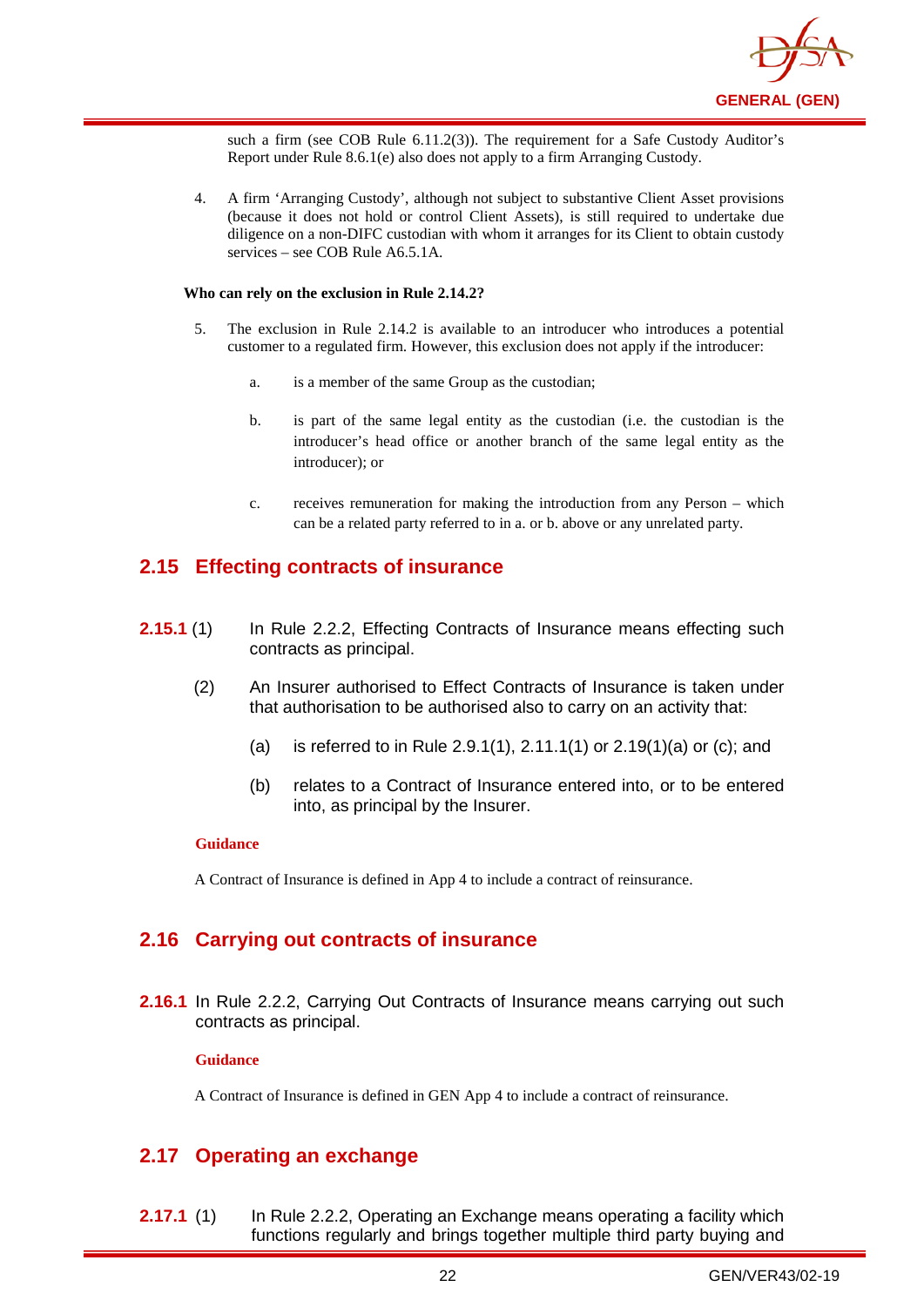

selling interests in Investments, in accordance with its nondiscretionary rules, in a way that can result in a contract in respect of Investments admitted to trading or traded on the facility.

(2) The facility referred to in (1) may be organised on a temporary or permanent basis and can be an order driven system, a quote driven system or a hybrid of such systems that enables the market to operate electronic trading or trading by other means.

#### **Guidance**

- 1. An Authorised Market Institution authorised to Operate an Exchange may carry on the Financial Service of operating a Multilateral Trading Facility, as defined in Rule  $2.22.1(1)(a)$ , provided it has an endorsement on its Licence that permits it to do so (see Rule 2.2.12).
- 2. An Authorised Market Institution may also act as a Trade Repository if it has an endorsement on its Licence that permits it to do so (see Rule 2.2.13). Acting as a Trade Repository does not constitute a Financial Service but is subject to the additional conduct requirements in App 5.

## <span id="page-26-0"></span>**2.18 Operating a clearing house**

- **2.18.1** (1) In Rule 2.2.2, operating a Clearing House means operating a facility where confirmation, clearance and settlement of transactions in Investments are carried out in accordance with the non-discretionary rules of the facility, under which the Person operating the facility:
	- (a) becomes a Central Counterparty ("CCP"); or
	- (b) provides a book-entry Securities Settlement System ("SSS"),

regardless of whether or not such a Person also operates a Central Securities Depository.

- (2) In (1), confirmation, clearance and settlement means the process of:
	- (a) establishing settlement positions, including the calculation of net positions arising from any transactions in Investments (the transactions);
	- (b) checking that Investments, cash or both, including margin, are available to secure the exposure arising from the transactions; and
	- (c) securing the timely discharge (whether by performance, compromise or otherwise) of the rights and liabilities in relation to the transactions.
- $(3)$  In  $(1)(a)$ , a Person operates as a CCP where it:
	- (a) ensures the performance of open contracts relating to Investments made on a facility for trading Investments; and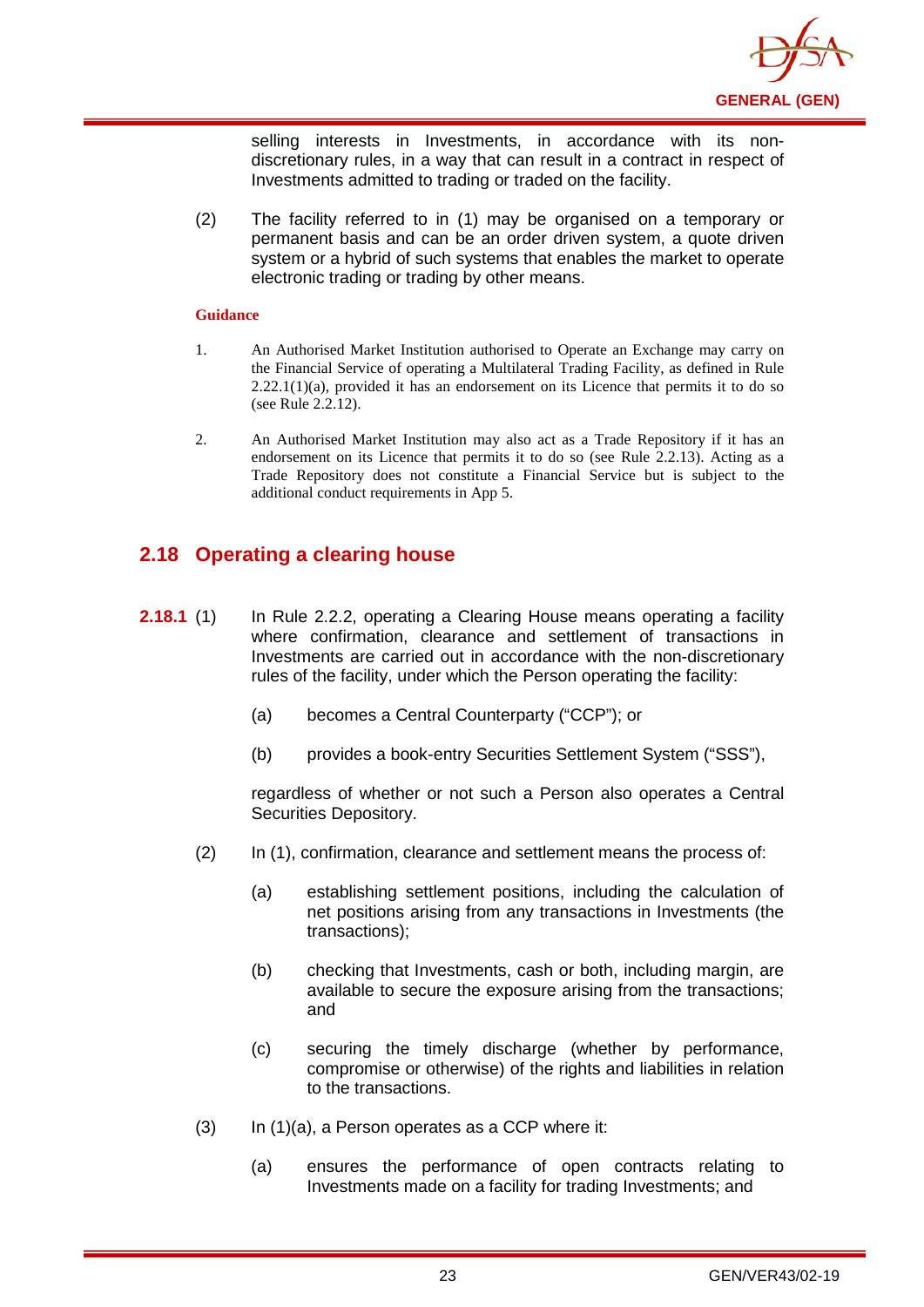

- (b) does so by interposing itself between counterparties to such contracts by becoming either the buyer to every seller, or the seller to every buyer.
- (4) In (1)(b), a Person operates an SSS where it operates a system which enables Investments held in accounts to be transferred and settled by book entry according to a set of predetermined multilateral rules.
- (5) Acting as a Central Securities Depository in (1) means holding securities in uncertificated (dematerialised) form to enable [book entry](http://en.wikipedia.org/wiki/Book_entry) transfer of such securities for the purposes of clearing or settlement of transactions on its own facility and on any other similar facility, including an Alternative Trading Facility or a facility supervised or regulated by another Financial Services Regulator.
- (6) To the extent that any activity under (1) constitutes Dealing In Investments as Principal, Dealing in Investments as Agent, Arranging Deals in Investments, Managing Assets, Arranging Custody or Arranging Credit, such Financial Services are taken to be incorporated within Operating a Clearing House, provided such activities are carried out as an incidental and integral part of Operating a Clearing House.

- 1. The activity of operating a Central Securities Depository may be carried on by an Authorised Market Institution licensed to Operate a Clearing House in conjunction with its regulated activities, particularly operating an SSS. An Authorised Firm which has a licence authorising it to carry on Providing Custody may also operate a CSD under its licence (see Rule 2.13.1(3)). If a Clearing House were to operate a CSD through a subsidiary, that subsidiary would need to be licensed separately as an Authorised Firm Providing Custody.
- 2. An Authorised Market Institution licensed to Operate a Clearing House may also act as a Trade Repository if it has an endorsement on its Licence that permits it to do so (see Rule 2.2.13). Acting as a Trade Repository does not constitute a Financial Service but is subject to the additional conducts requirements in App 5.

## <span id="page-27-0"></span>**2.19 Insurance intermediation**

- **2.19.1** (1) In Rule 2.2.2, Insurance Intermediation means:
	- (a) advising on a Contract of Insurance;
	- (b) acting as agent for another Person in relation to the buying or selling of a Contract of Insurance for that other Person;
	- (c) making arrangements with a view to another Person, whether as principal or agent, buying a Contract of Insurance; or
	- (d) operating an Insurance Aggregation Site.
	- (2) In (1)(a), 'advising' means giving advice to a Person in his capacity as a Policyholder, or in his capacity as agent for a Policyholder on the merits of his entering into a Contract of Insurance whether as principal or agent.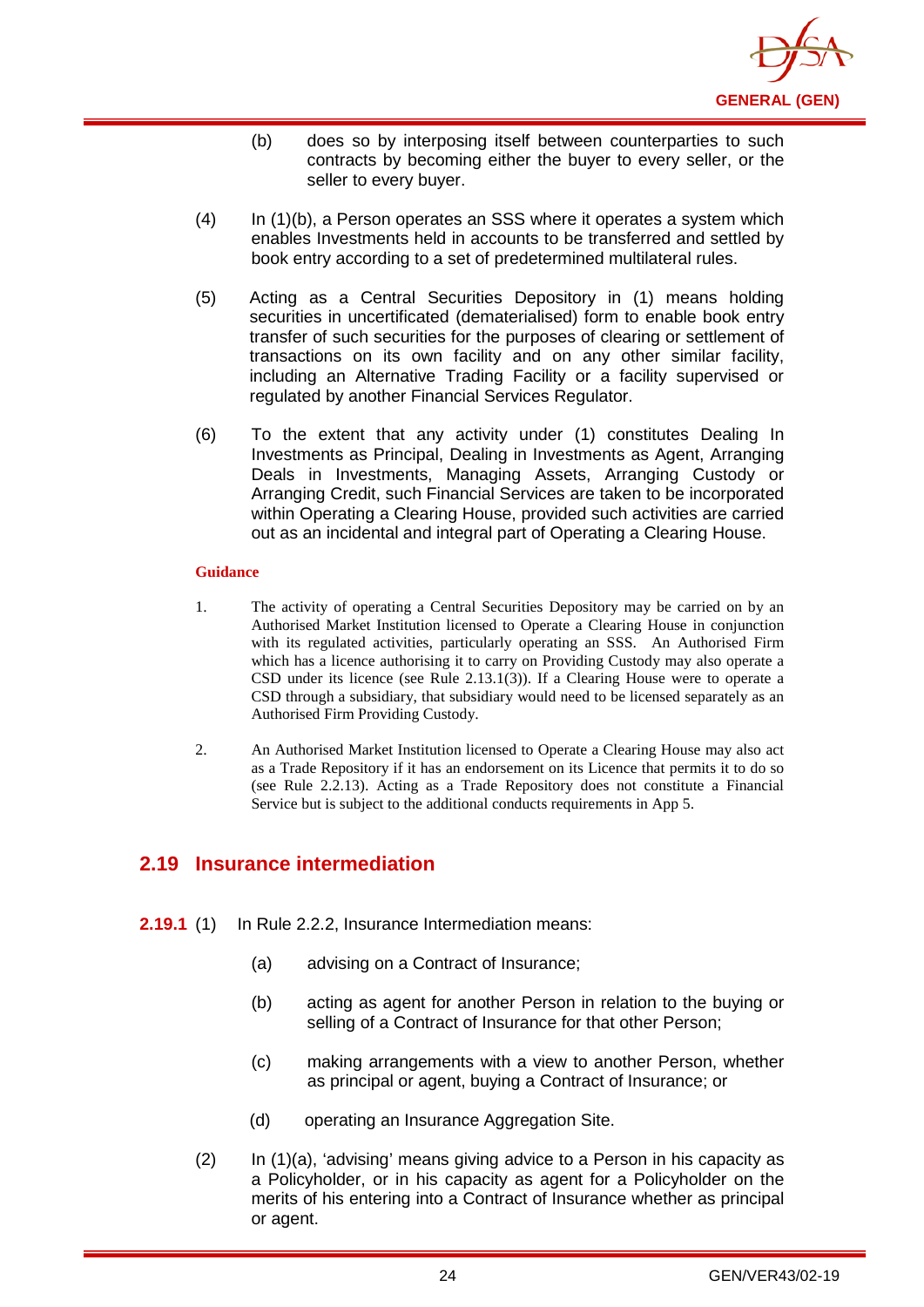

- (3) In (2), 'advice' includes a statement, opinion or report:
	- (a) where the intention is to influence a Person, in making a decision, to select a Contract of Insurance or insurance cover; or
	- (b) which could reasonably be regarded as being intended to have such influence.
- (4) The arrangements in (1)(c) include arrangements which do not bring about the transaction.
- (5) The arrangements in (1)(c) do not include the mere provision of information about:
	- (a) a Contract of Insurance, insurer, insurance intermediary or insurance manager to a Policyholder; or
	- (b) a Policyholder to an insurer, insurance intermediary or insurance manager,

if the Person providing that information does not take any further steps to assist in concluding the Contract of Insurance.

#### **Guidance**

- 1. Insurance Intermediation activities may be carried on by an Insurance Agent (i.e. a Person who acts as an agent of one or more insurers) or an Insurance Broker (i.e. a Person who acts as an agent of a policyholder), or by an Insurer itself, in relation to its own Contracts of Insurance. Generally, most activities of an Insurance Agent can be carried on by an Insurance Manager that has the authority to underwrite Contracts of Insurance in the DIFC.
- 2. For more information about Insurance Aggregation Sites, see Guidance items 2 to 4 under Rule 2.11.1.
- 3. See the Guidance under Arranging Deals in Investments in section 2.9 for the distinction between the activities of 'acting as agent' and 'arranging'.
- 4. A Person 'acting as agent' as set out in Rule 2.19.1(1)(b) for an Insurer effecting or carrying out contracts of Long-Term Insurance will need to hold an Insurance Intermediation or Insurance Management Licence.
- 5. If an Insurance Intermediary wishes to carry on Insurance Intermediation activities in respect of a contract of Long-Term Insurance, that is not a contract of reinsurance, it must obtain an endorsement on its Licence (see Rule 2.2.10C).
- 6. See also Guidance item 2 under Rule 2.9.1 for examples of activities that constitute arranging.

## **Exclusions**

**2.19.2** A Person (an 'arranger'), does not carry on the activity of Insurance Intermediation specified in Rule 2.19.1(1) if that Person enters, or is to enter, into a transaction in respect of a Contract of Insurance as principal. This exclusion does not apply in the case of a branch which makes arrangements for its head office, or any other branch of the same legal entity as itself, to enter into a transaction as provided under Rule 2.19.1(1).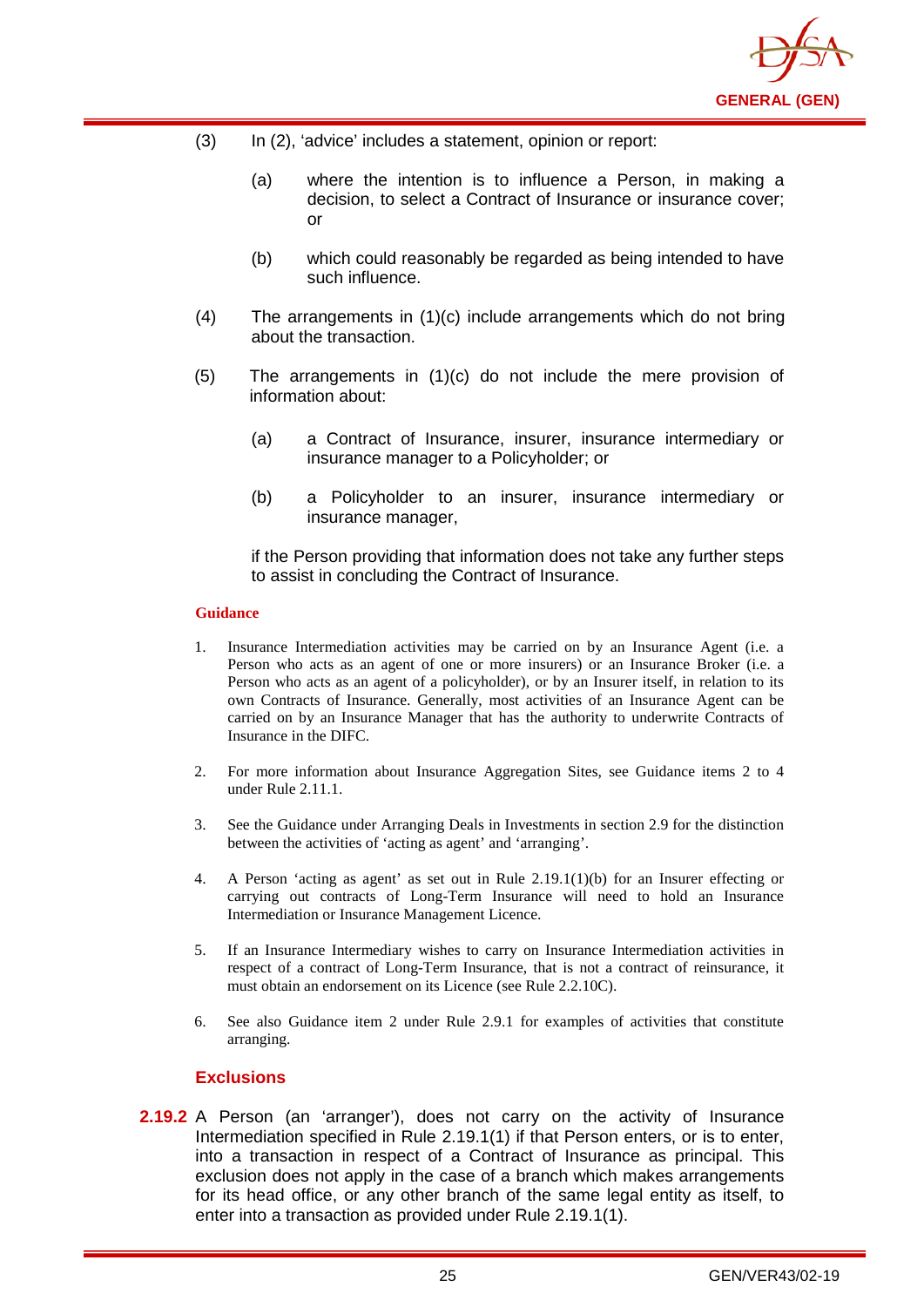

**2.19.3** A Person does not carry on Insurance Intermediation if the activity:

- (a) is carried on in the course of any professional business which does not otherwise consist of the carrying on of Financial Services;
- (b) may reasonably be regarded as a necessary part of any other services provided in the course of that professional business;
- (c) is not remunerated separately from the other services; and
- (d) does not assist in the conclusion or performance of a Contract of Insurance.

**2.19.3A** A Person does not carry on an Insurance Intermediation activity if:

- (a) the activity is carried on in the course of a business of providing goods or services (other than Financial Services);
- (b) providing goods or services referred to in (a) is the principal business of that Person; and
- (c) the activity:
	- (i) can reasonably be regarded as being ancillary and complementary to the principal business of that Person; and
	- (ii) does not relate to a contract of Long-Term Insurance.

#### **Guidance**

- 1. The exclusions in Rules 2.19.3 and 2.19.3A apply to certain Insurance Intermediation activities which occur in the course of carrying on other businesses.
- 2. Rule 2.19.3 applies to activities carried on as a necessary part of a professional service, such as insurance advice provided by an accountant or solicitor as part of estate planning or tax advice.
- 3. Rule 2.19.3A applies to activities that are ancillary and complementary to a business of providing goods or services. This might include, for example, a travel agent arranging travel insurance or a supplier of electrical goods arranging insurance of those goods. It does not apply if the main service or good is not provided to the customer, for example, if a travel agent does not provide the main travel service to the customer.
- **2.19.4** A Person does not give advice in relation to a Contract of Insurance by giving advice in any newspaper, journal, magazine, broadcast service or similar service in any medium if the principal purpose of the publication or service, taken as a whole, is neither:
	- (a) that of giving advice of the kind mentioned in Rule 2.19.1; nor
	- (b) that of leading or enabling Persons to buy types of insurance.
- **2.19.5** A Person does not arrange a Contract of Insurance merely by providing the means by which one party to a transaction is able to communicate with other such parties.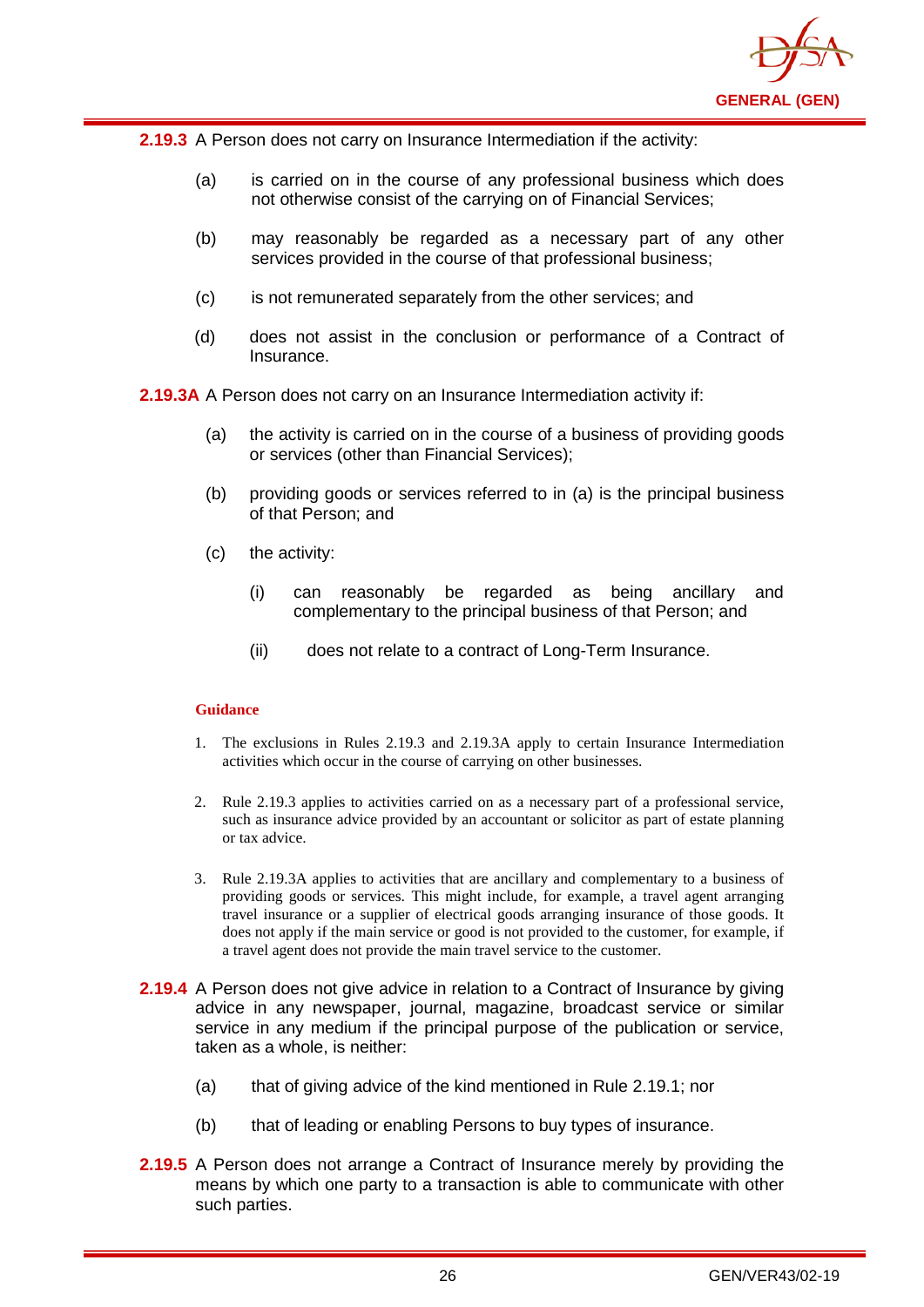

- **2.19.6** A Person who is an Authorised Firm does not advise in relation to a Contract of Insurance if it is authorised under its Licence to carry on the Financial Service of Advising on Financial Products, to the extent the advice relates to a contract of Long-Term Insurance, that is not a contract of reinsurance.
- **2.19.7** A Person who is an Authorised Firm does not arrange a Contract of Insurance if it is authorised under its Licence to carry on the Financial Service of Arranging Deals in Investments, to the extent that the arranging relates to rights under a contract of Long-Term Insurance, that is not a contract of reinsurance.
- **2.19.8** An Insurance Manager does not carry on Insurance Intermediation to the extent that it carries on an activity that constitutes Insurance Management.
- **2.19.9** A Person does not carry on Insurance Intermediation by reason only of providing either or both of the following services:
	- (a) an insurance loss adjustment service; or
	- (b) the expert appraisal of insurance claims.

### <span id="page-30-0"></span>**2.20 Insurance management**

- **2.20.1** (1) In Rule 2.2.2, Insurance Management means:
	- (a) performing underwriting or administration functions for or on behalf of an insurer, for the purposes of that insurer effecting or carrying out a Contract of Insurance as principal;
	- (b) advising on a Contract of Insurance for which the Person performs, or is proposing to perform, underwriting functions referred to in (a); or
	- (c) arranging reinsurance for and on behalf of an insurer for whom it is underwriting.
	- $(2)$  In  $(1)$ :
		- (a) "administration" includes, without limitation, one or more of the following activities:
			- (i) processing applications for, and endorsements on, Contracts of Insurance;
			- (ii) collecting and processing premiums;
			- (iii) negotiating terms of settlement of claims; or
			- (iv) settling claims;
		- (b) "advising" has the same meaning as in Rule 2.19.1(2) and (3): and
		- (c) "underwriting" includes, without limitation, one or more of the following activities: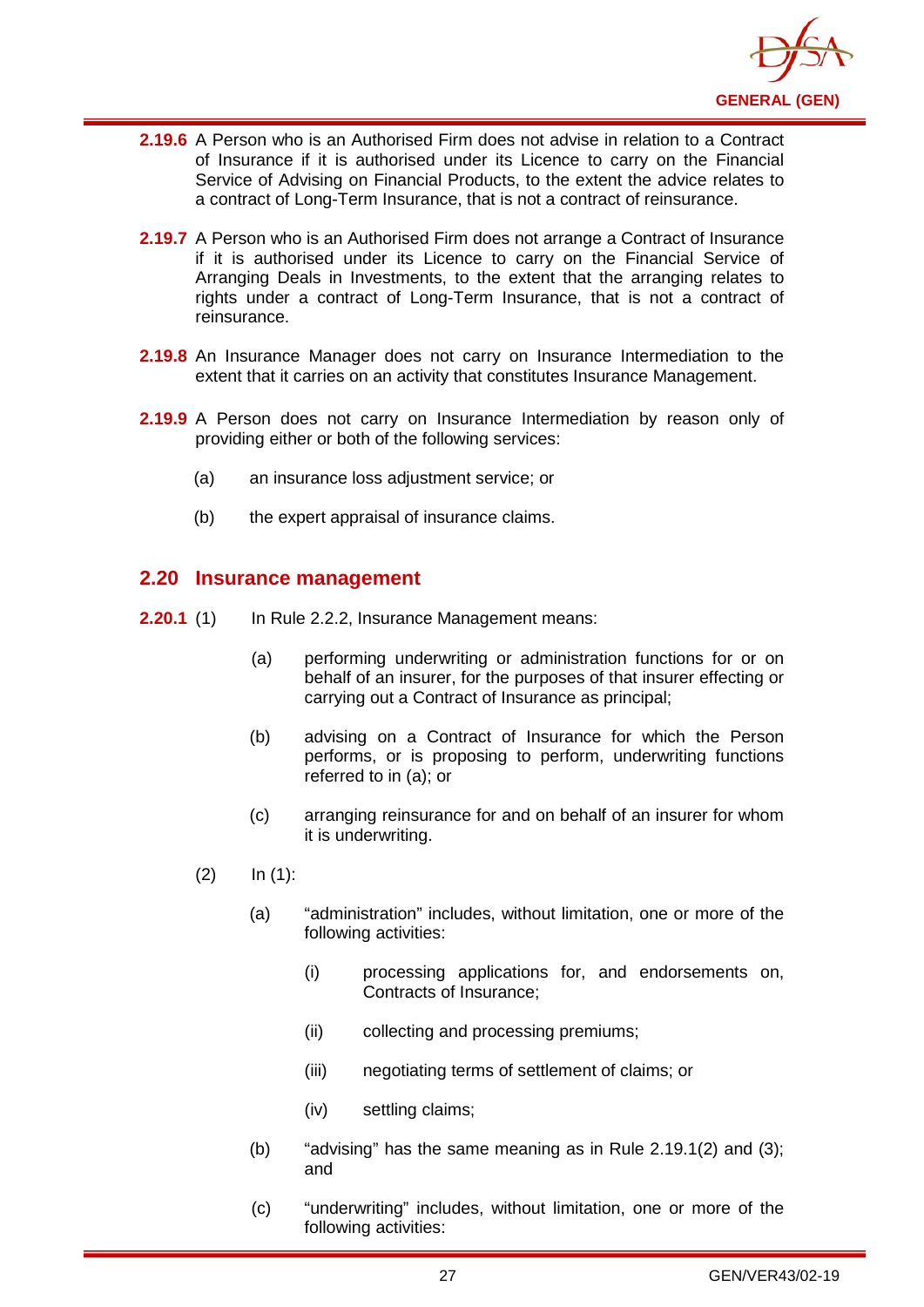

- (i) assessing underwriting risks;
- (ii) negotiating and settling terms of Contracts of Insurance including exclusions;
- (iii) negotiating and settling premiums;
- (iv) negotiating commissions; or
- (v) countersigning, stamping and issuing Contracts of Insurance.
- (3) In this Rule, a reference to an "insurer" is a reference to:
	- (a) an Insurer; or
	- (b) a Non-DIFC insurer.

- 1. As a Contract of Insurance is defined in GEN App4 to include a contract of reinsurance, Insurance Management includes functions performed for or on behalf of a reinsurer. A Person may carry on Insurance Management for or on behalf of a domestic (i.e. DIFC) Insurer or a Non-DIFC insurer (i.e. an insurer located and regulated outside the DIFC). A Person may also do so for a single insurer or a number of insurers.
- 2. An Insurance Manager can under Rule 2.20.1(1)(b) advise on Contracts of Insurance for which it performs, or proposes to perform, underwriting functions. This includes advising sponsors and members of captive cells it manages or proposes to manage.
- 3. An Insurance Manager advising on contracts of insurance which it underwrites or proposes to underwrite is not generally expected to act also as an Insurance Broker, i.e. as agent of a Policyholder, because this would cause conflicts of interest that are difficult to manage. See the Guidance under COB Rule 7.9.1.

#### **Exclusions**

- **2.20.2** A Person does not provide Insurance Management to an Insurer if he is an Employee of that Insurer.
- **2.20.3** A Person who is an Authorised Firm does not carry on Insurance Management if it is an Insurer.
- **2.20.4** A Person does not carry on Insurance Management by reason only of providing to an insurer any one or more of the following services:
	- (a) an actuarial service;
	- (b) an insurance loss adjustment service; or
	- (c) advice relating to insurance risks.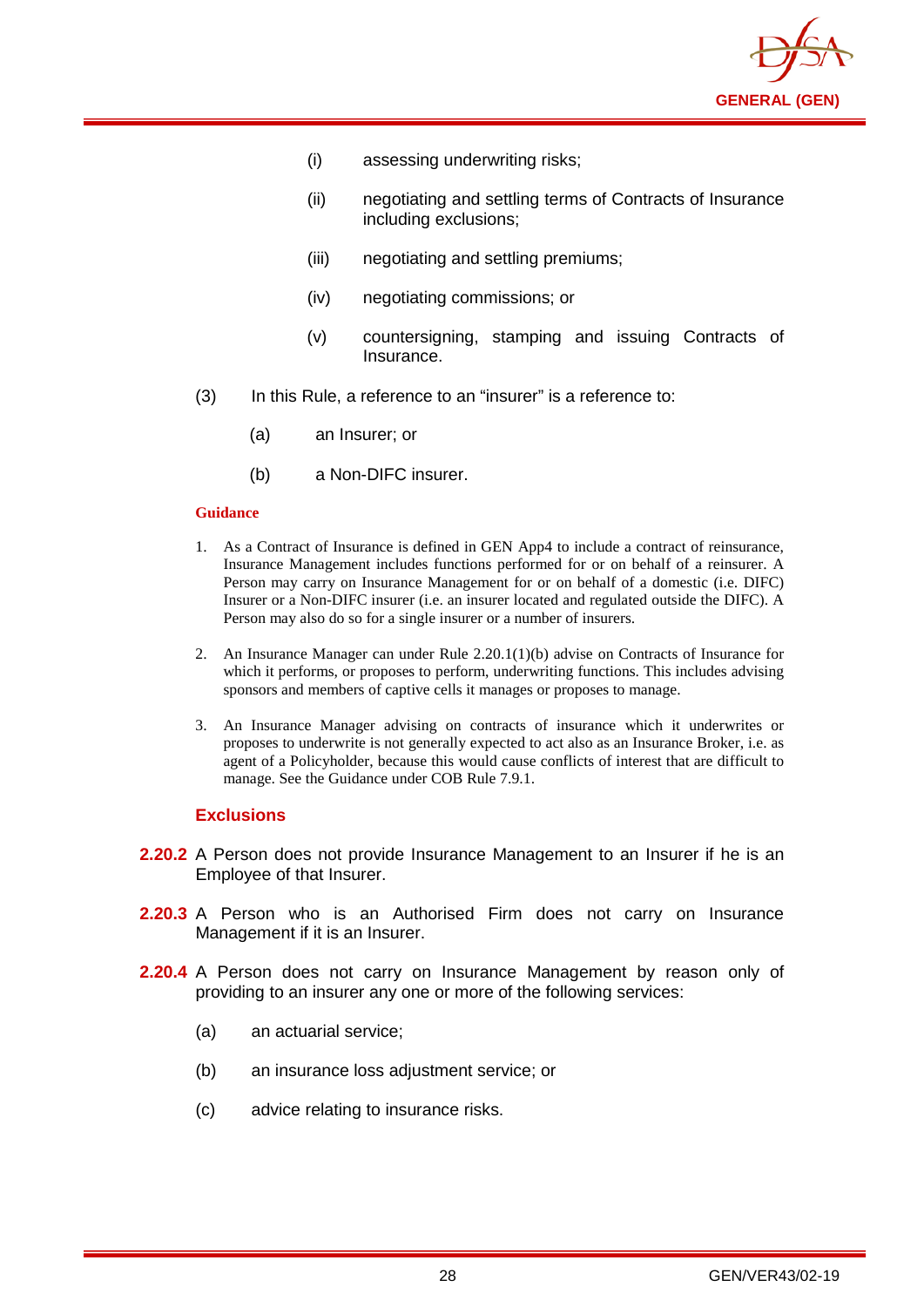

## <span id="page-32-0"></span>**2.21 Managing a profit sharing investment account**

**2.21.1** In Rule 2.2.2, Managing a Profit Sharing Investment Account means managing an account or portfolio which is a Profit Sharing Investment Account.

## <span id="page-32-1"></span>**2.22 Operating an alternative trading system**

- **2.22.1** (1) In Rule 2.2.2, Operating an Alternative Trading System means:
	- (a) operating a Multilateral Trading Facility ("MTF"); or
	- (b) operating an Organised Trading Facility ("OTF").
	- $(2)$  In  $(1)(a)$ , a Person operates an MTF if that Person operates a system which brings together multiple third party buying and selling interests in Investments, in accordance with its non-discretionary rules, in a way that results in a contract in respect of such Investments.
	- (3) In (1)(b), a Person operates an OTF if that Person operates a system which brings together multiple third party buying and selling interests in Investments, in accordance with its discretionary rules, in a way that results in a contract in respect of such Investments.

#### **Guidance**

The main distinction between operating an MTF and operating an OTF is that the former is operated in accordance with the non-discretionary rules adopted and implemented by the operator, whereas the latter is operated in accordance with the discretionary rules of the operator. Accordingly, a Person operating an OTF has more flexibility relating to how it applies its rules to participants on its facility, whereas a Person operating an MTF is required to apply its rules in a non-discretionary manner across all participants on its facility.

#### **Exclusions**

- **2.22.2** A Person does not carry on the activity of the kind specified in Rule 2.22.1 if it operates a facility which is merely an order routing system where buying and selling interests in, or orders for, Investments are merely transmitted but do not interact.
- **2.22.3** A Crowdfunding Operator does not Operate an Alternative Trading System to the extent that it Operates a Crowdfunding Platform.

## <span id="page-32-2"></span>**2.23 Providing Trust Services**

- **2.23.1** In Rule 2.2.2, Providing Trust Services means:
	- (a) the provision of services with respect to the creation of an express trust;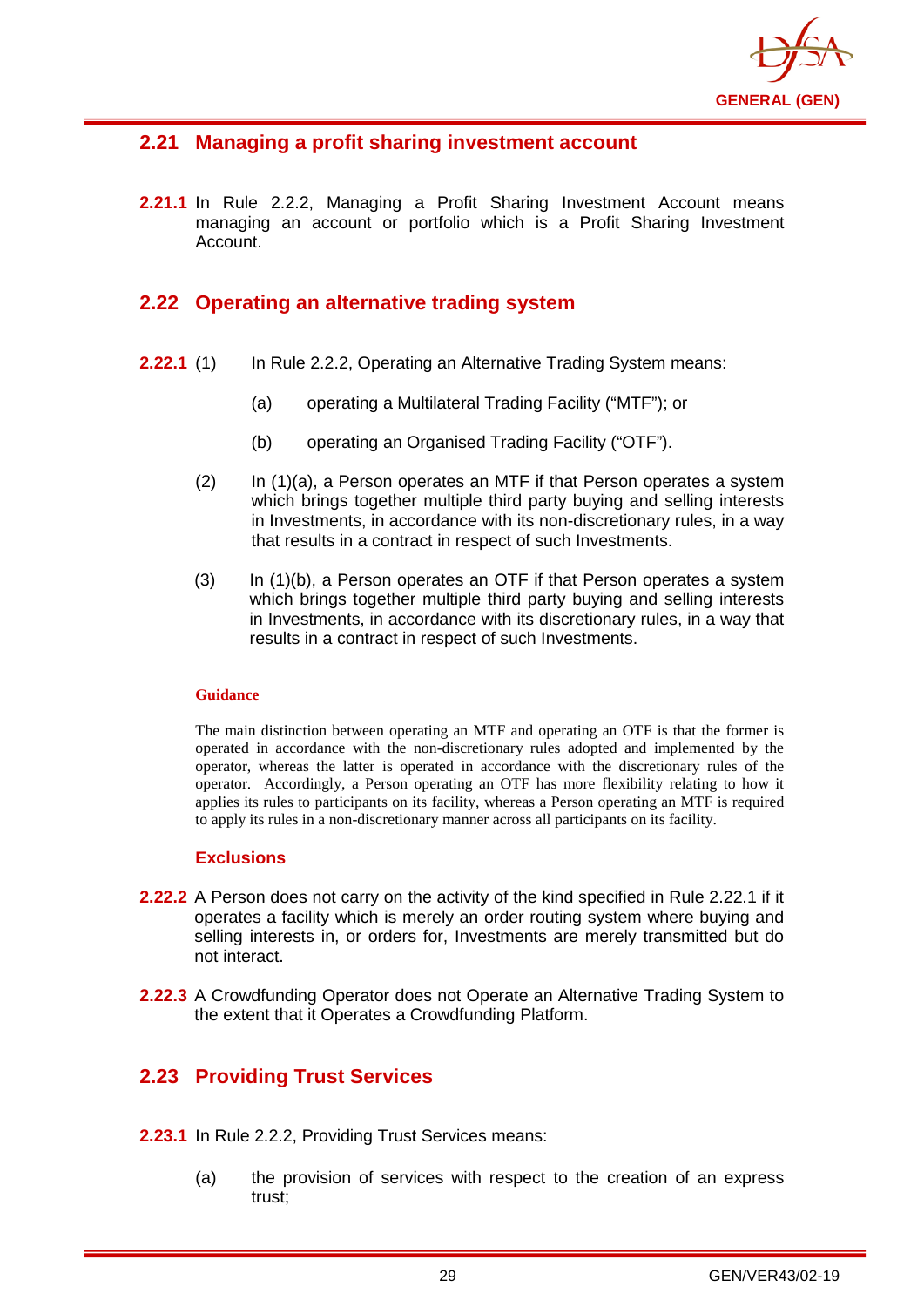

- (b) arranging for any Person to act as a trustee in respect of any express trust;
- (c) acting as trustee in respect of an express trust;
- (d) the provision of Trust Administration Services in respect of an express trust; or
- (e) acting as protector or enforcer in respect of an express trust.

Providing generic advice on the desirability of using a trust does not amount to Providing Trust Services as defined in Rule 2.23.1.

#### **Exclusions**

- **2.23.2** A Person meeting part (1)(d) or (e) of the definition of a DNFBP does not provide Trust Services where it only:
	- (a) arranges for a Person to act as trustee in respect of an express trust; or
	- (b) provides services with respect to the creation of an express trust;

provided that:

- (i) the provision of such services is solely incidental to the practice of law or accounting as the case may be; and
- (ii) the DNFBP is not holding itself out as Providing Trust Services.

#### **Guidance**

Acting as trustee, protector or enforcer or Providing Trust Administration Services are not activities incidental to the practice of law or accounting and require a Licence.

**2.23.3** A Person is not Providing Trust Services if that Person is the Trustee of a Fund and the activities are in connection with or arise from, acting as the Trustee of the Fund.

## <span id="page-33-0"></span>**2.24 Providing fund administration**

- **2.24.1** In Rule 2.2.2, Providing Fund Administration means providing one or more of the following services in relation to a Fund:
	- (a) processing dealing instructions including subscriptions, redemptions, stock transfers and arranging settlements;
	- (b) valuing of assets and performing net asset value calculations;
	- (c) maintaining the share register and Unitholder registration details;
	- (d) performing anti money laundering requirements;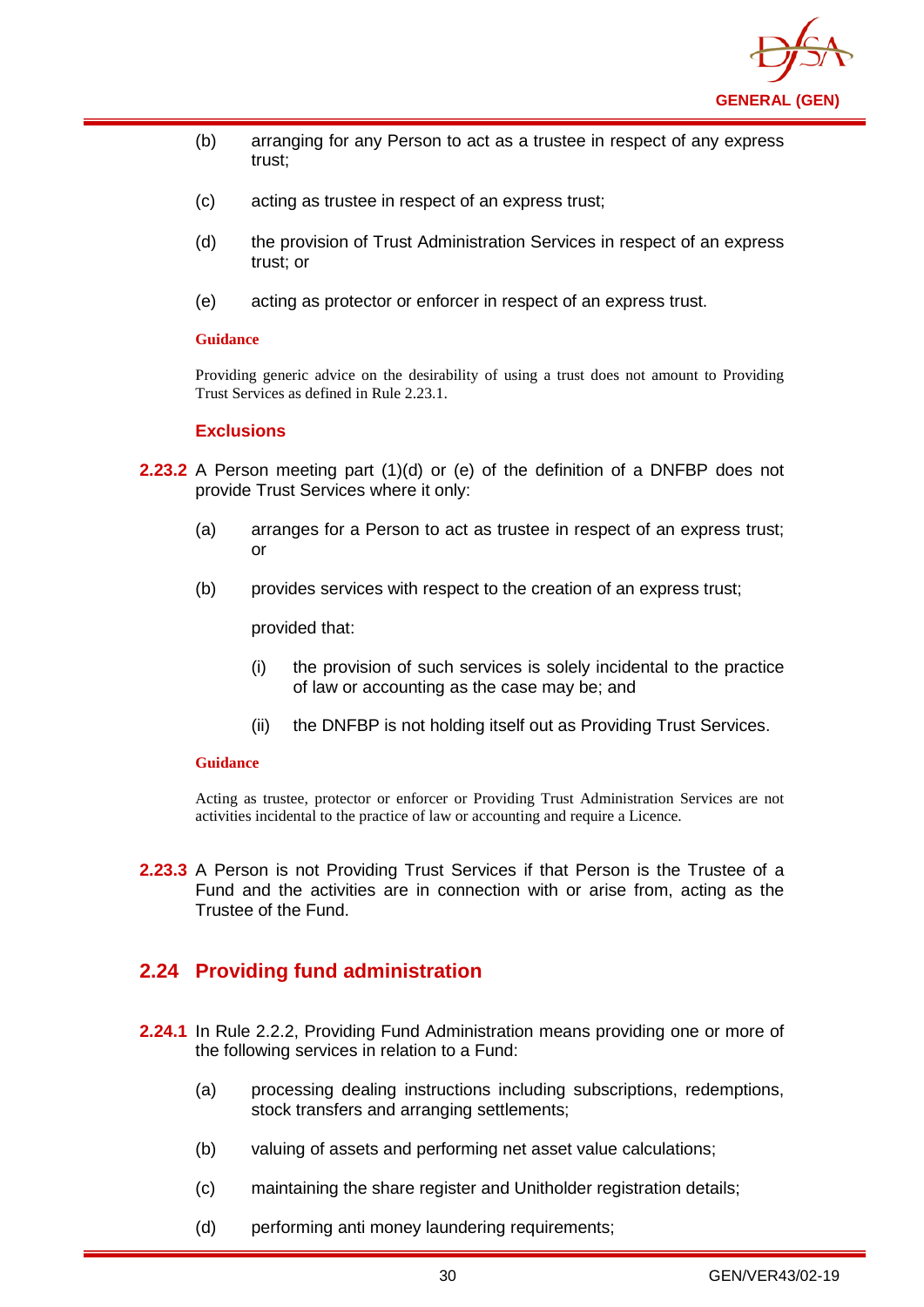

- (e) undertaking transaction monitoring and reconciliation functions;
- (f) performing administrative activities in relation to banking, cash management, treasury and foreign exchange;
- (g) producing financial statements, other than as the Fund's registered auditor; or
- (h) communicating with participants, the Fund, the Fund Manager, and investment managers, the prime brokers, the Regulators and any other parties in relation to the administration of the Fund.

## <span id="page-34-0"></span>**2.25 Acting as the Trustee of a Fund**

- **2.25.1** (1) In Rule 2.2.2, Acting as the Trustee of a Fund means holding the assets of a Fund on trust for the Unitholders where the Fund is in the form of an Investment Trust.
	- (2) To the extent that any activity under (1) constitutes Providing Fund Administration or Providing Custody, such a Financial Service is taken to be incorporated within Acting as the Trustee of a Fund.

#### **Guidance**

Rule 2.25.1(2) alleviates any requirement upon a Trustee to obtain further authorisations for certain Financial Services where the activities fall within the ordinary scope of the activity of Acting as the Trustee of a Fund. The provision also facilitates the delegation of these discrete activities under CIR section 7.3.

#### **Exclusions**

**2.25.2** A Person is not Acting as the Trustee of a Fund merely because he is acting as an agent, employee or delegate of a Trustee.

## <span id="page-34-1"></span>**2.26 Operating a Representative Office**

- **2.26.1** (1) In Rule 2.2.2 Operating a Representative Office means the marketing of one or more financial services or financial products, provided such services or products are those offered:
	- (a) in a jurisdiction other than the DIFC; and
	- (b) by a related party of the Representative Office.
	- (2) For the purposes of (1) 'marketing' means:
		- (a) providing information on one or more financial products or financial services;
		- (b) engaging in Financial Promotions in relation to (a); or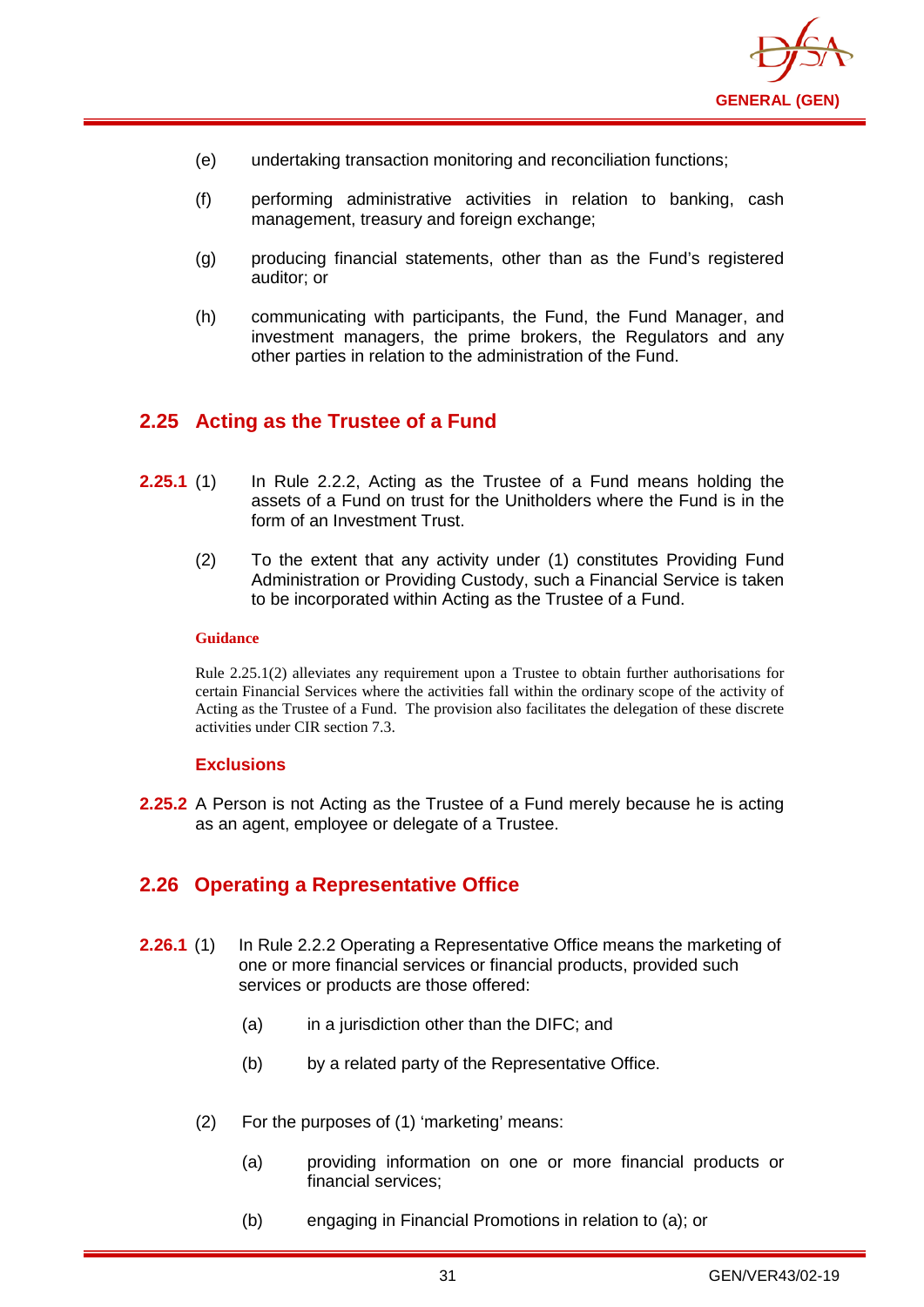

(c) making introductions or referrals in connection with the offer of financial services or financial products;

provided that such activities do not constitute:

- (d) Advising on Financial Products;
- (e) Advising on Credit; or
- (f) 'arranging' under Rules 2.9.1, 2.14.1, 2.19.1(1)(c) and  $2.28.1(1)(a)$ , including receiving and transmitting orders in relation to a financial product.
- (3) For the purposes of this Rule:
	- (a) a 'financial product' means an Investment, a Credit Facility, a Deposit, a Profit Sharing Investment Account or a Contract of Insurance; and
	- (b) a 'related party' of a Representative Office means:
		- (i) the same Body Corporate as the Representative Office, including its head office or any other branch; and
		- (ii) a member of the same Group as the Body Corporate referred to in (i).

#### **Exclusions**

- **2.26.2** An Authorised Firm other than a Representative Office does not Operate a Representative Office if it undertakes any activities of the kind described in Rule 2.26.1 that constitute marketing.
- **2.26.3** Any communication which amounts to marketing in respect of a financial service or financial product, which is issued by or on behalf of a government or non-commercial government entity, does not constitute marketing for the purposes of Rule 2.26.1.

#### **Guidance**

Refer to Guidance under REP section 1.3 for the scope of the activities which a Representative Office can conduct under its Licence.

## <span id="page-35-0"></span>**2.27 Operating a Credit Rating Agency**

- **2.27.1** (1) In Rule 2.2.2, Operating a Credit Rating Agency means undertaking one or more Credit Rating Activities for the purpose of producing a Credit Rating with a view to that Credit Rating being:
	- (a) disseminated to the public; or
	- (b) distributed to a Person by subscription;

whether or not it is in fact disseminated or distributed.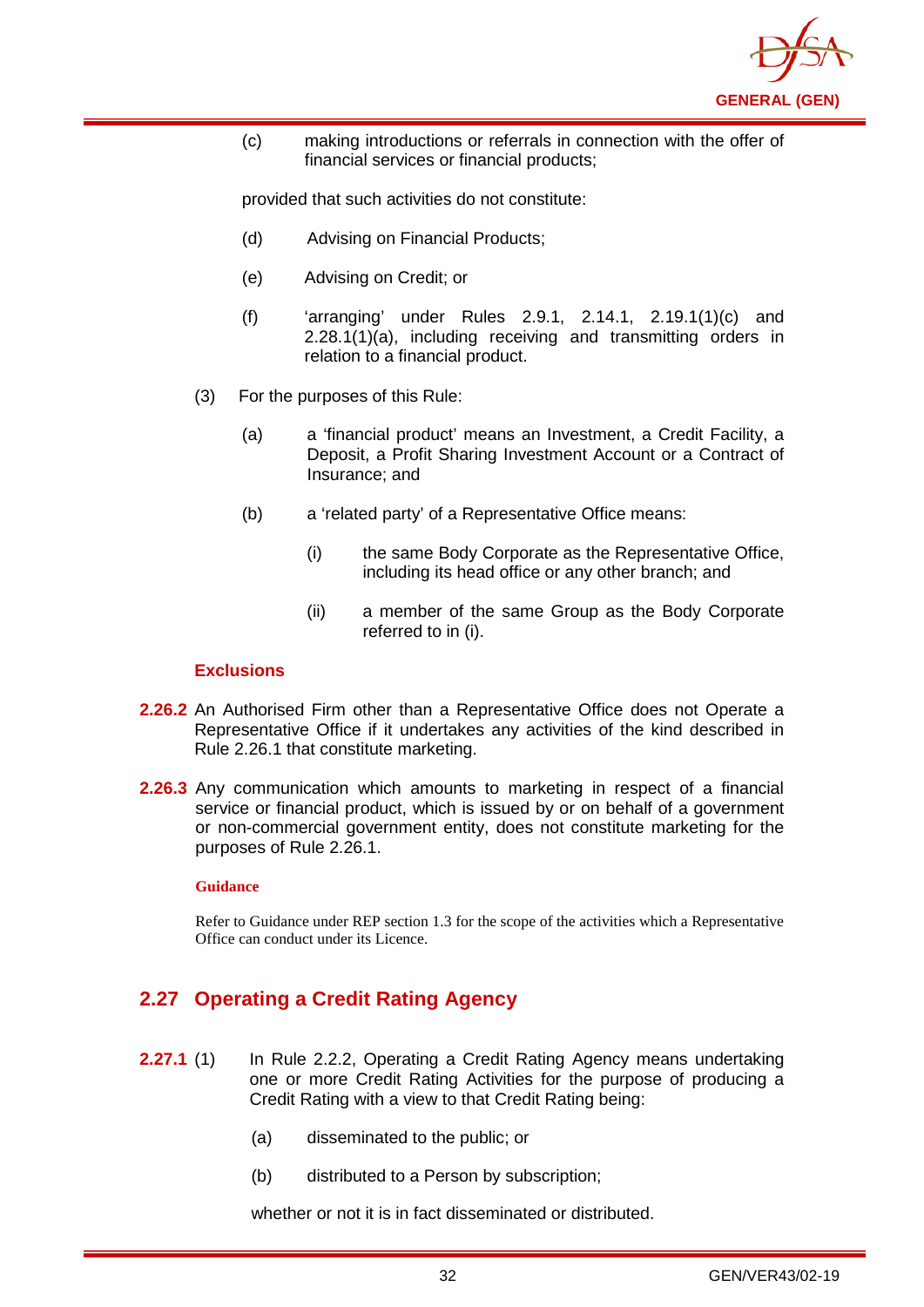

- (2) For the purposes of (1):
	- (a) Credit Rating Activities are data and information analysis relating to a Credit Rating or the evaluation, approval, issue or review of a Credit Rating; and
	- (b) a Credit Rating is an opinion expressed using an established and defined ranking system of rating categories regarding the creditworthiness of a Rating Subject.
- (3) In (2), a Rating Subject means:
	- (a) a Person other than a natural person;
	- (b) a credit commitment; or
	- (c) a debt or debt-like Investment.

### **Exclusions**

**2.27.2** A Person does not Operate a Credit Rating Agency where that Person prepares any credit scores, credit scoring systems or similar assessments relating to obligations arising from consumer, commercial or industrial relationships.

#### **Guidance**

- 1. The effect of Rule 2.27.1 is that even if a Person undertakes from a place of business in the DIFC some but not all of the Credit Rating Activities for the purpose of producing a Credit Rating, that Person needs to have a Licence authorising it to Operate a Credit Rating Agency.
- 2. Where a Credit Rating Agency outsources some of its Credit Rating Activities, it will need to ensure that it meets the relevant requirements, including those relating to outsourcing, in Rule 5.3.21.
- 3. There is no express prohibition against carrying on the Financial Service of Operating a Credit Rating Agency by Persons who are authorised to carry on other Financial Services. However, the specific conduct requirements applicable to Credit Rating Agencies in COB chapter 8, include a prohibition against certain types of consultancy and advisory services being provided by a Credit Rating Agency. Therefore, even if a Credit Rating Agency has an appropriate Licence authorising it to provide advice on financial products, it will not be able to provide the prohibited type of consultancy and advisory services.
- 4. A Person may provide a private Credit Rating for the exclusive use of another Person (Second Person) without seeking a License authorising it to Operate a Credit Rating Agency where the Credit Rating is produced based on the request of the Second Person and is not intended to be disseminated to the public or distributed by subscription. Such a Person may wish to include an express warning in the Credit Rating that it is intended only for the exclusive use of the Second Person and obtain from such Second Person a prior written undertaking that the Credit Rating will not be disseminated to the public or distributed on subscription.
- 5. Credit scoring referred to in Rule 2.27.2 is a method of assessing creditworthiness. A credit score is primarily based on credit report information typically sourced from credit bureaus. A Person does not become a Credit Rating Agency merely by preparing or providing credit assessments. Lenders, such as banks and credit card companies, use credit scores to evaluate the potential risk posed by lending money to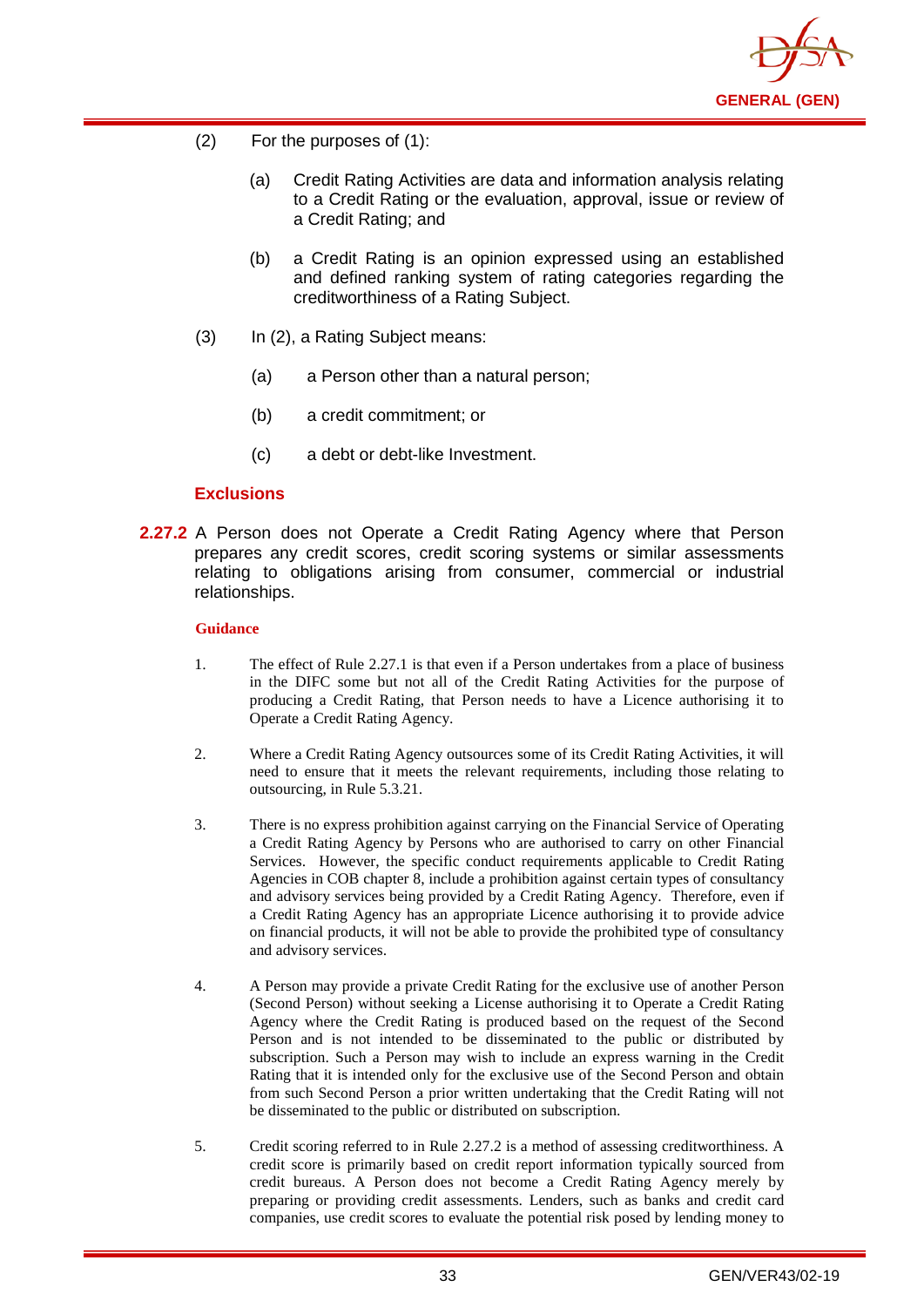

consumers and to mitigate losses due to bad debt. Insurance companies, and government departments also employ the same techniques.

# **2.28 Arranging Credit and Advising on Credit**

- **2.28.1** (1) In Rule 2.2.2, Arranging Credit and Advising on Credit means:
	- (a) making arrangements for another Person, whether as principal or agent, to borrow money by way of a Credit Facility; or
	- (b) giving advice to a Person in his capacity as a borrower or potential borrower or as agent for a borrower or potential borrower on the merits of his entering into a particular Credit Facility.
	- (2) Advice in (1)(b) includes a statement, opinion or report:
		- (a) where the intention is to influence a Person, in making a decision, to enter into a particular Credit Facility; or
		- (b) which could reasonably be regarded as being intended to have such an influence.

#### **Guidance**

#### **Activities that constitute 'Arranging Credit'**

- 1. Generally, the following activities constitute Arranging Credit:
	- a. Introducing potential borrowers to a credit provider (who can be in the DIFC or outside the DIFC);
	- b. Assisting a potential borrower to obtain credit, such as completing application forms and other processes relevant to the transaction;
	- c. Negotiating terms of credit, including any fees payable to the arranger; and
	- d. Arranging collateral or other assurances needed by the potential borrower to obtain credit.
- 2. The Guidance under 'Arranging Deals in Investments' is generally relevant for 'Arranging Credit', although the activities relate to 'credit' in this context, instead of 'Investments'. Therefore, a reference to Investment in that Guidance should be read as 'credit' for the purposes of 'Arranging Credit'.

## **Exclusions**

- **2.28.2** A Person does not carry on the activity of Arranging Credit under Rule 2.28.1(1)(a) if that Person enters, or is to enter, into the transaction to Provide Credit. This exclusion does not apply in the case of a branch which makes arrangements for its head office, or any other branch of the same legal entity as itself, to enter into a transaction as provided under Rule 2.28.1(1)(a).
- **2.28.3** A Person does not make arrangements referred to in Rule 2.28.1(1)(a) merely by providing means by which one party to a transaction is able to communicate with other such parties.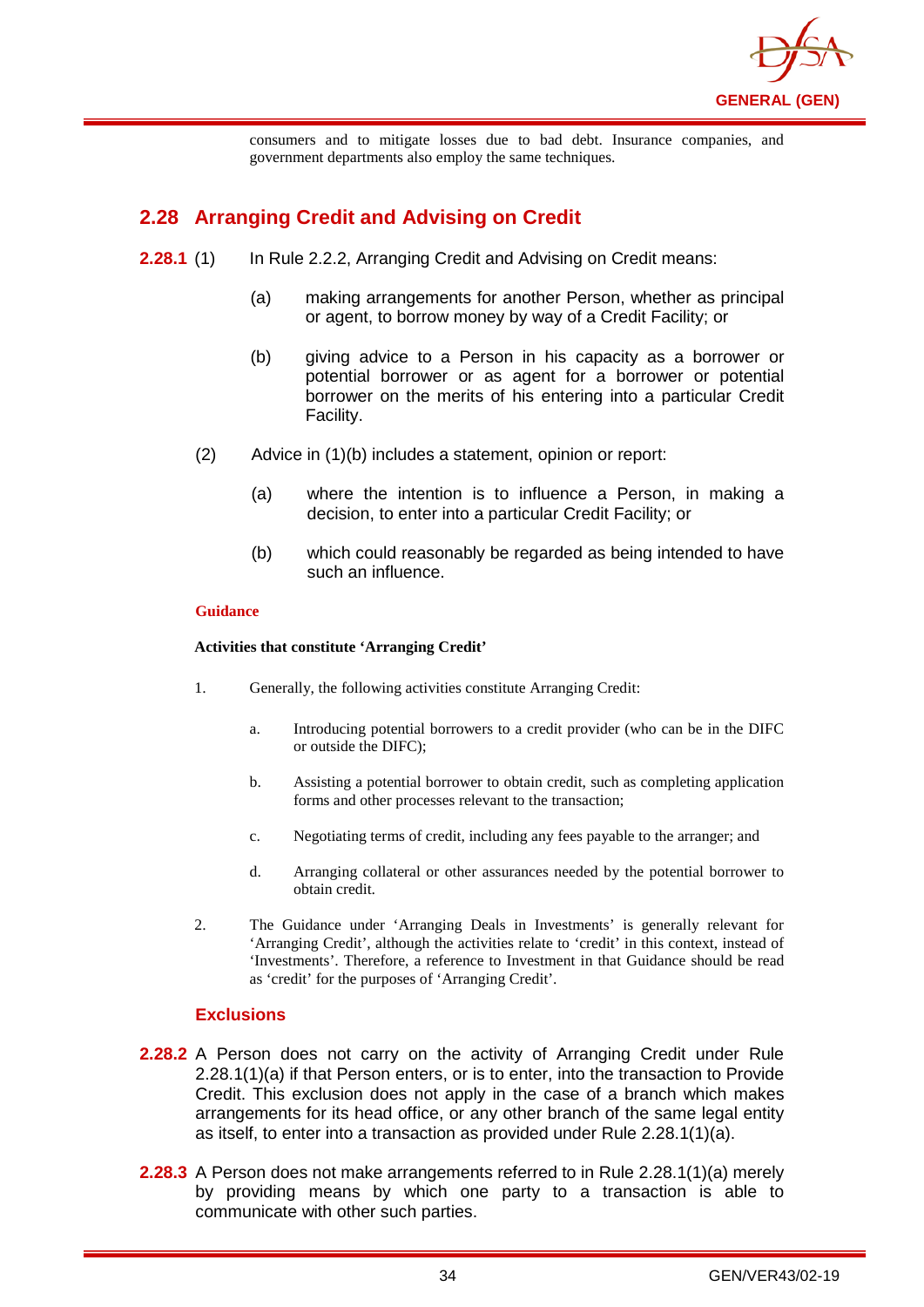

- **2.28.4** A Person does not carry on the activity referred to in Rule 2.28.1(1)(a) by making arrangements under which another Person accepts or is to accept an instrument creating or acknowledging indebtedness in respect of any loan, credit, guarantee or other similar financial accommodation which he or his principal has made or provided.
- **2.28.5** A Person does not Arrange Credit merely by making arrangements having as their sole purpose the provision of finance to enable a Person to buy, sell, subscribe for or underwrite Investments.
- **2.28.6** A Person does not carry on the activities in Rule 2.28.1(1)(a) or (b) if the activity:
	- (a) is carried on in the course of Providing Legal Services or Providing Accountancy Services, which does not otherwise consist of the carrying on of Financial Services;
	- (b) may reasonably be regarded as a necessary part of any other services provided in the course of Providing Legal Services or Providing Accountancy Services; and
	- (c) is not remunerated separately from the other services.
- **2.28.7** A Person does not carry on the activity in Rule 2.28.1(1)(b) by giving advice in any newspaper, journal, magazine, broadcast service or similar service in any medium if the principal purpose of the publication or service, taken as a whole, is neither:
	- (a) that of giving advice of the kind mentioned in Rule  $2.28.1(1)(b)$ ; nor
	- (b) that of leading or enabling Persons to enter into a particular Credit Facility.
- **2.28.8** A Crowdfunding Operator does not Arrange Credit to the extent that it Operates a Loan Crowdfunding Platform.

The Guidance relating to the exclusions from the activity of 'Arranging Deals in Investments' is generally relevant for the exclusions from 'Arranging Credit', although the activities relate to 'credit' in this context, instead of 'Investments'. To the extent relevant, a reference to an Investment in that Guidance should be read as 'credit' for the purposes of Guidance on exclusions from 'Arranging Credit'.

# **2.29 Operating a Crowdfunding Platform**

- **2.29.1** (1) In Rule 2.2.2, a Person carries on the activity of Operating a Crowdfunding Platform if the Person:
	- (a) Operates a Loan Crowdfunding Platform; or
	- (b) Operates an Investment Crowdfunding Platform.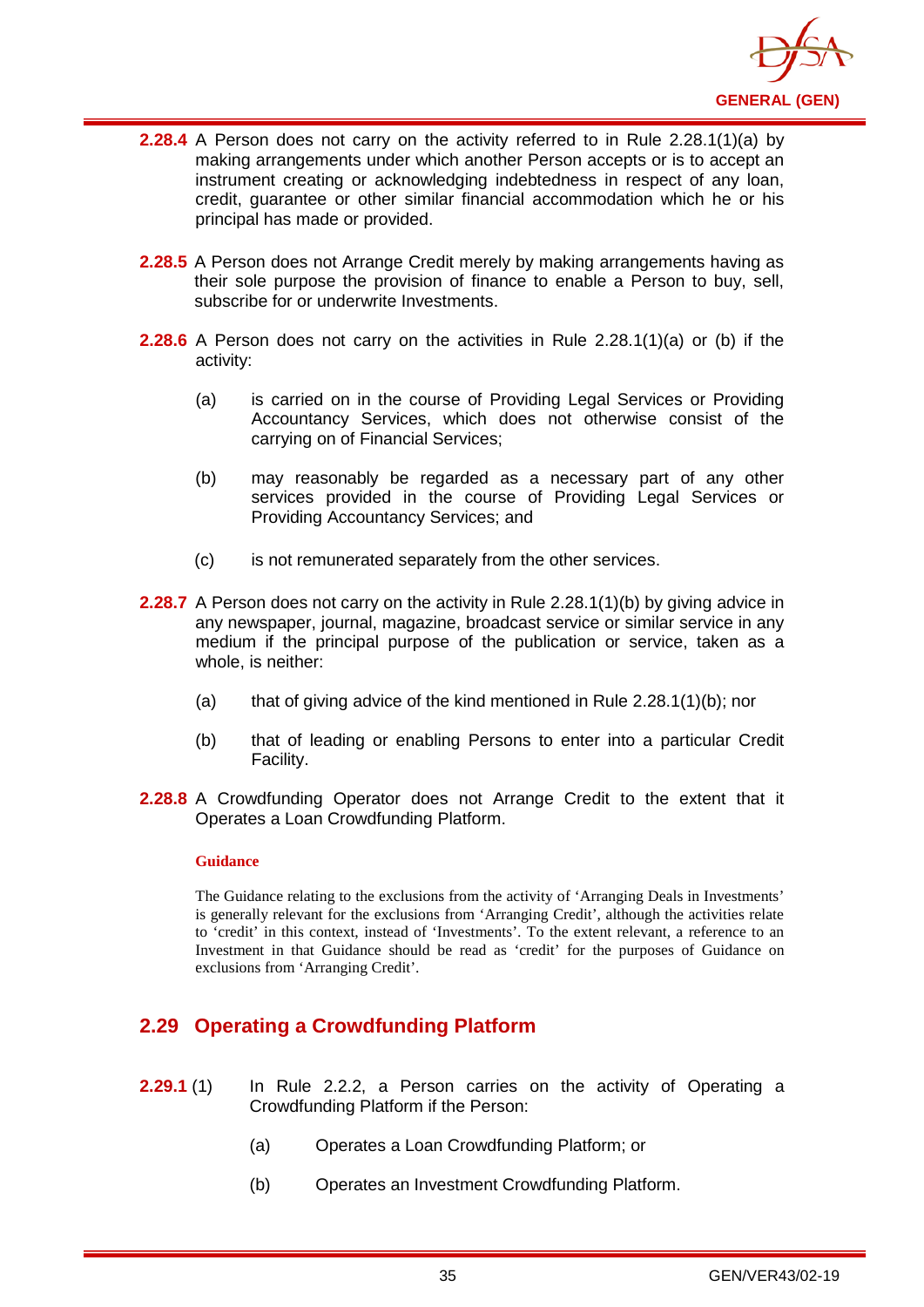

- (2) A Person Operates a Loan Crowdfunding Platform under (1)(a) if it does both of the following:
	- (a) operates an electronic platform that facilitates the bringing together of potential lenders and borrowers; and
	- (b) administers a loan agreement that results from operating the electronic platform.
- (3) If the Person referred to in (2) also provides a facility that assists a lender to transfer his rights and obligations under a loan agreement referred to in that paragraph, that activity is also included within Operating a Loan Crowdfunding Platform.
- (4) A Person Operates an Investment Crowdfunding Platform under (1)(b) if it does both of the following:
	- (a) operates an electronic platform that facilitates the bringing together of potential investors and Persons who wish to obtain funding for a business or project, resulting in an investor making an Investment with the Person seeking funding; and
	- (b) administers an Investment that results from operating the electronic platform.
- (5) If the Person referred to in (4) also provides a facility that assists an investor to sell an investment referred to in that paragraph, that activity is also included within Operating an Investment Crowdfunding Platform.
- (6) In this Rule:
	- (a) "administer a loan agreement" means:
		- (i) provide information or perform other duties under the loan agreement on behalf of the borrower or lender;
		- (ii) take steps to obtain the repayment of the loan; or
		- (iii) exercise rights or perform obligations under the loan agreement on behalf of the borrower or lender;
	- (b) "administer an Investment" means:
		- (i) provide information or perform other duties relating to the Investment on behalf of the Issuer or investor;
		- (ii) take steps to obtain the payment of any amount payable by the Issuer to an investor; or
		- (iii) exercise rights or perform obligations relating to the Investment on behalf of the Issuer or investor;
	- (c) "electronic platform" means a website or other form of electronic media.
- (7) A Person (A) administers a loan agreement or an Investment for the purposes of this Rule if A performs a function itself or through another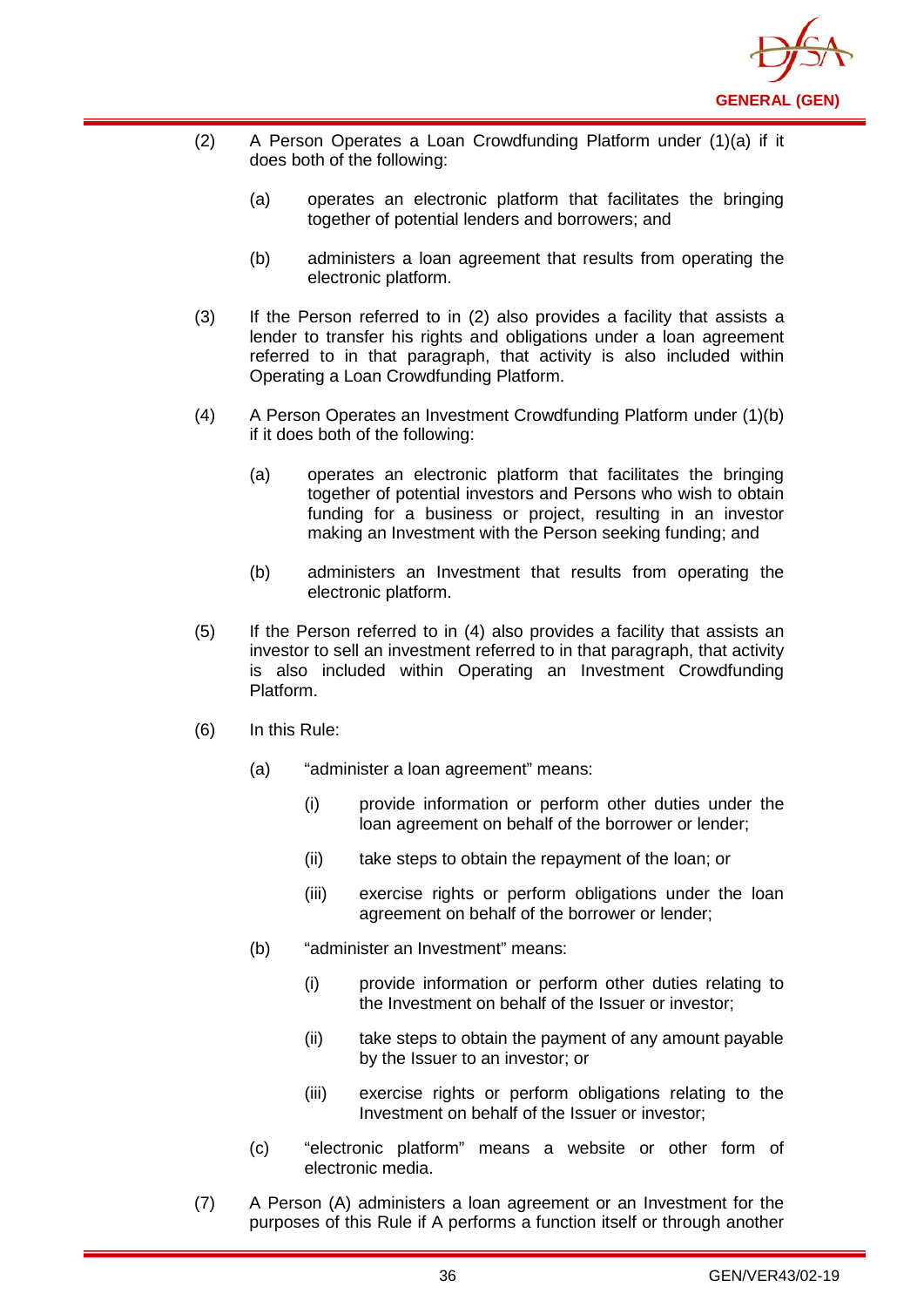

### Person who has been appointed by A, acts under an arrangement with A or acts at A's direction.

#### **Guidance**

- 1. Operating a Crowdfunding Platform under Rule 2.29.1 requires a Person not only to operate an electronic platform that brings together lenders and borrowers or investors and issuers, but also to administer a resulting loan agreement or Investment. The administration may be carried out by the platform operator itself or by another person acting under an arrangement with, or at the direction of, the platform operator.
- 2. The activity in Rule  $2.29.1(2)(a)$  and  $(4)(a)$  only covers electronic systems such as online portals and does not include, for example, meetings to facilitate a loan.
- 3. A Crowdfunding Operator may in some cases also provide a facility that assists lenders or investors using the platform to transfer their rights and obligations under a loan agreement to another lender or to sell their Investment to another investor. If a Crowdfunding Operator provides such a facility, that activity will also fall within the definition of Operating a Crowdfunding Platform (see Rule 2.29.1(3) and (5)).
- 4. Operating a Loan Crowdfunding Platform will apply to a number of types of crowdfunding services such as 'peer to peer' lending, 'peer to business' lending and 'business to business' lending. However, it should be noted that COB Rule 11.3.5 requires a borrower to be a Body Corporate.
- 5. Investment Crowdfunding differs from Loan Crowdfunding in that, instead of the platform facilitating a loan, it facilitates the issue of an investment to an investor. Under Rule 2.2.10F, the type of Investment that can be facilitated is restricted to Investments such as Shares, Debentures or Sukuk and facilitating other more complex Investments such as Derivatives or Structured Products is not permitted.
- 6. Other types of crowdfunding such as 'reward crowdfunding' (i.e. where a financial contribution is made in anticipation of a benefit in existing or future goods or services) and 'donation crowdfunding' (i.e. where contributions are made in support of a social cause) will not usually constitute an activity referred to in Rule 2.29.1 unless a loan or Investment is involved.
- 7. A Crowdfunding Operator will need an endorsement on its Licence to deal with Retail Clients if it carries on its activities with a borrower or lender or an Issuer or investor that is a Retail Client (see Rule 2.2.8). It will also need an endorsement on its Licence if it holds or controls Client Assets (see Rule 2.2.10A).
- 8. A Crowdfunding Operator must be a Body Corporate incorporated under the DIFC Companies Law (see Rule 2.2.10D).

## **Exclusions**

**2.29.2** A Person does not carry on the activity referred to in Rule 2.29.1 if the Person who carries on those activities is itself the sole lender or the sole investor on the electronic platform.

#### **Guidance**

The activity in Rule 2.29.1 does not cover an electronic platform where the operator itself is the sole lender providing the loans e.g. if it is a credit provider and provides an electronic facility for use by its clients. Similarly, it does not apply to a platform where the operator is the sole investor. However, if the operator itself lends or invests, it is likely to be carrying on the Financial Service of Providing Credit or Dealing in Investments as Principal, and will require a separate authorisation for that activity.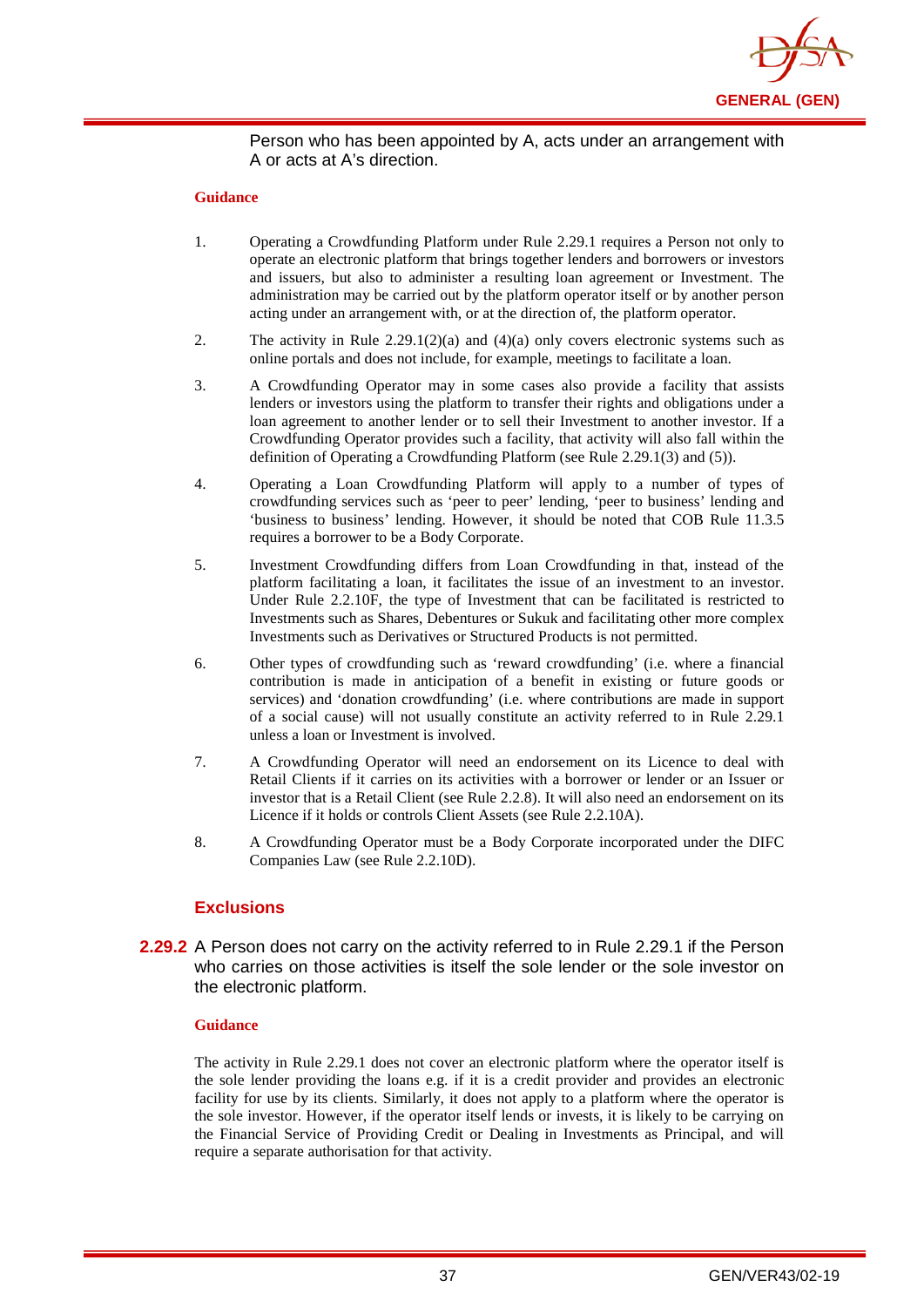

# **2A. DEFINITION OF FINANCIAL PRODUCT IN THE GENERAL PROHIBITION AGAINST MISCONDUCT**

**Definition of Financial Product in the general prohibition against misconduct.**

**2A.1.1** For the purposes of Article 41B of the Regulatory Law, a "Financial Product" means an Investment, a Credit Facility, a Deposit, a Profit Sharing Investment Account or a Contract of Insurance or a Crowdfunding Loan Agreement.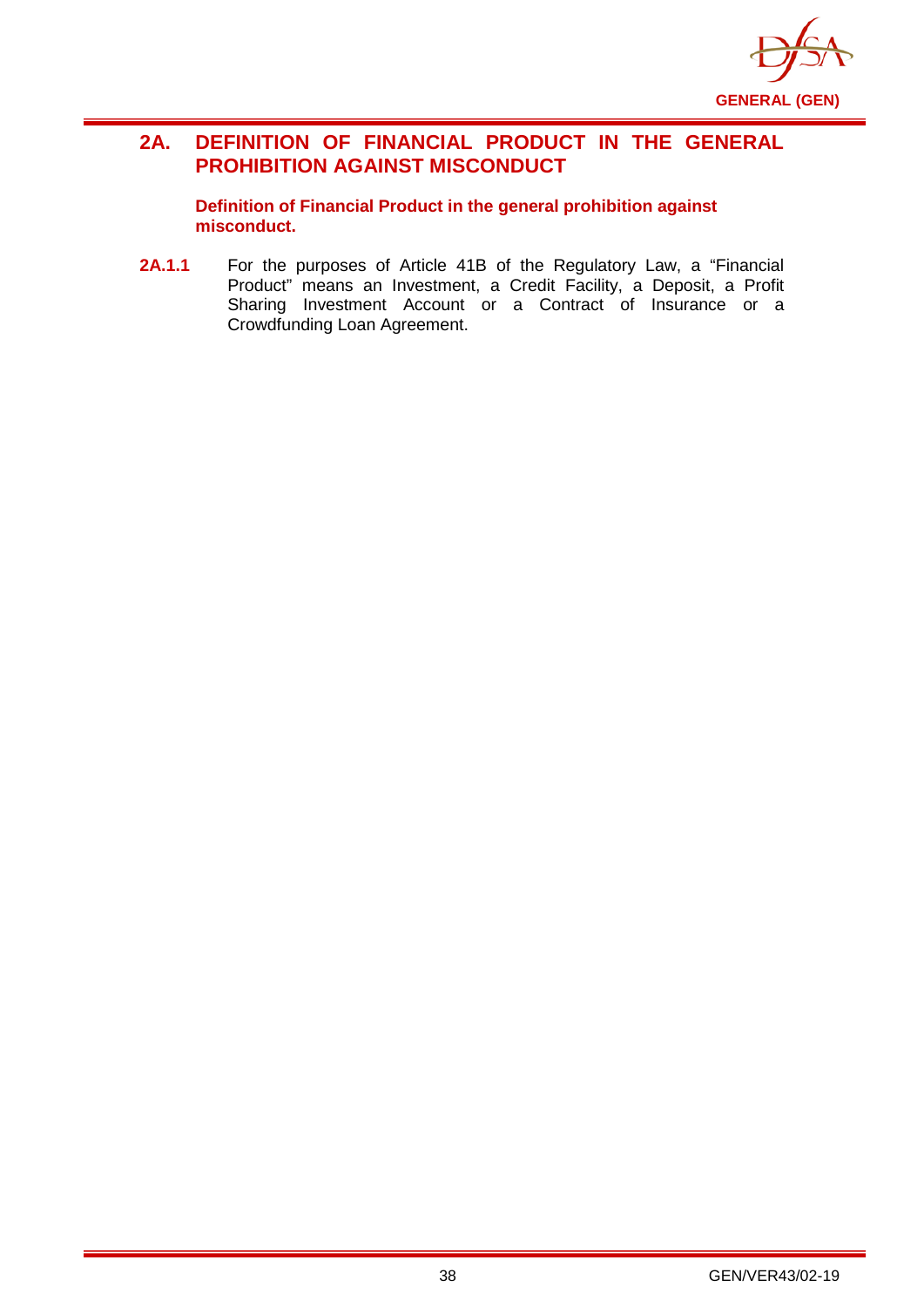

# **3. FINANCIAL PROMOTIONS**

# **3.1 Application**

- **3.1.1** This chapter applies to any Person who approves, makes or intends to make a Financial Promotion in or from the DIFC.
- **3.1.2** Rules 3.4.1 to 3.6.3 do not apply to a Person who makes an Offer which is in accordance with the requirements relating to:
	- (a) an Offer of Securities under the Markets Law and the MKT Rules; or
	- (b) an Offer of Units under the Collective Investment Law 2010 and CIR Rules.

### **Guidance**

The purpose of the exclusion in Rule 3.1.2 is to ensure that a Person who makes an Offer referred to in that Rule is not subject to duplicative requirements under this chapter. The exclusion applies only to a communication by a Person making an Offer and if that communication is subject to requirements specified in the relevant laws or Rules.

# **3.2 Overview**

**3.2.1** The Rules in this chapter are made for the purposes of the Financial Promotions Prohibition in Article 41A of the Regulatory Law.

### **Guidance**

1. Article 41A(3) of the Regulatory Law defines a Financial Promotion as:

*"Any communication, however made, which invites or induces a Person to:*

- *(a) enter into, or offer to enter into, an agreement in relation to the provision of a financial service; or*
- *(b) exercise any rights conferred by a financial product or acquire, dispose of, underwrite or convert a financial product."*
- 2. The Guidance in this chapter is designed to help explain the scope of the Financial Promotions Prohibition.
- 3. The definition of a Financial Promotion is very broad and encompasses the definitions of a "financial promotion" in Article 19(3) of the Collective Investment Law 2010. A Financial Promotion also includes "marketing material" as defined elsewhere in the Rulebook.
- 4. The DFSA considers that a Financial Promotion may be made in any manner and by any form including, but not limited to, an oral, electronic or written communication and includes an advertisement, or any form of promotion or marketing. A disclaimer stating that a communication is not a Financial Promotion would not, on its own, prevent a communication from being a Financial Promotion.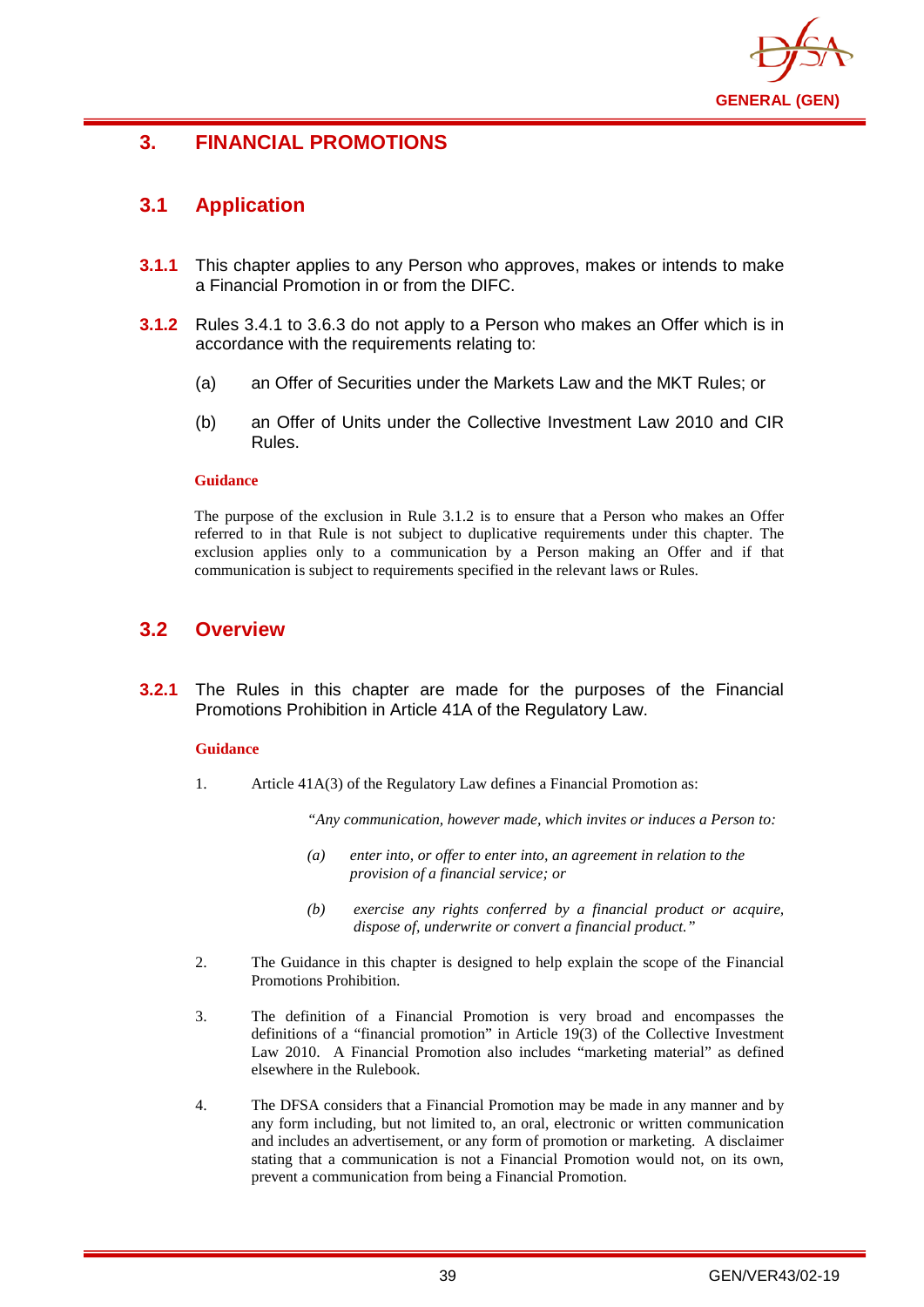

- 5. A Person who is permitted to make a Financial Promotion in the DIFC pursuant to these Rules should ensure that in making such a Financial Promotion he does not breach the Financial Services Prohibition in Article 41 of the Regulatory Law.
- 6. Depending on the nature and scale of the activities, if a Person makes Financial Promotions on a regular basis or for a prolonged period while physically located in the DIFC, for example by way of a booth, meetings or conferences, the DFSA may consider such activities as constituting the carrying on of a Financial Service, such as Operating a Representative Office. The DFSA considers that in the context of Financial Promotions, "a regular basis" would be anything more than occasional and "a prolonged period" would usually be anything more than 3 consecutive days.

# **3.3 Definition of a Financial Product**

**3.3.1** Pursuant to Article 41A(4) of the Regulatory Law, "financial product" in Article 41A(3)(b) of the Regulatory Law is hereby prescribed to mean an Investment, a Credit Facility, a Deposit, a Profit Sharing Investment Account, or a Contract of Insurance or a Crowdfunding Loan Agreement.

# **3.4 Scope of the Financial Promotions Prohibition**

- **3.4.1** (1) A Person shall not, subject to (2) and (3), make a Financial Promotion in or from the DIFC unless that Person is an Authorised Person.
	- (2) A Representative Office may make a Financial Promotion in or from the DIFC only in relation to a financial service or financial product offered:
		- (a) in a jurisdiction other than the DIFC; and
		- (b) by a related party (as defined in Rule 2.26.1(3)) of the Representative Office.
	- (3) A Person other than an Authorised Person may make a Financial Promotion in or from the DIFC if, and only to the extent that, the Person:
		- (a) is licensed and supervised by a Financial Services Regulator in the UAE;
		- (b) is a Recognised Body or External Fund Manager;
		- (c) is a Reporting Entity and makes a Financial Promotion in or from the DIFC exclusively for the purpose of discharging its mandatory disclosure requirements; or
		- (d) makes an exempt Financial Promotion as specified in (4).
	- (4) For the purposes of (3)(d), a communication is an "exempt Financial Promotion" if it is:
		- (a) approved by an Authorised Firm other than a Representative Office;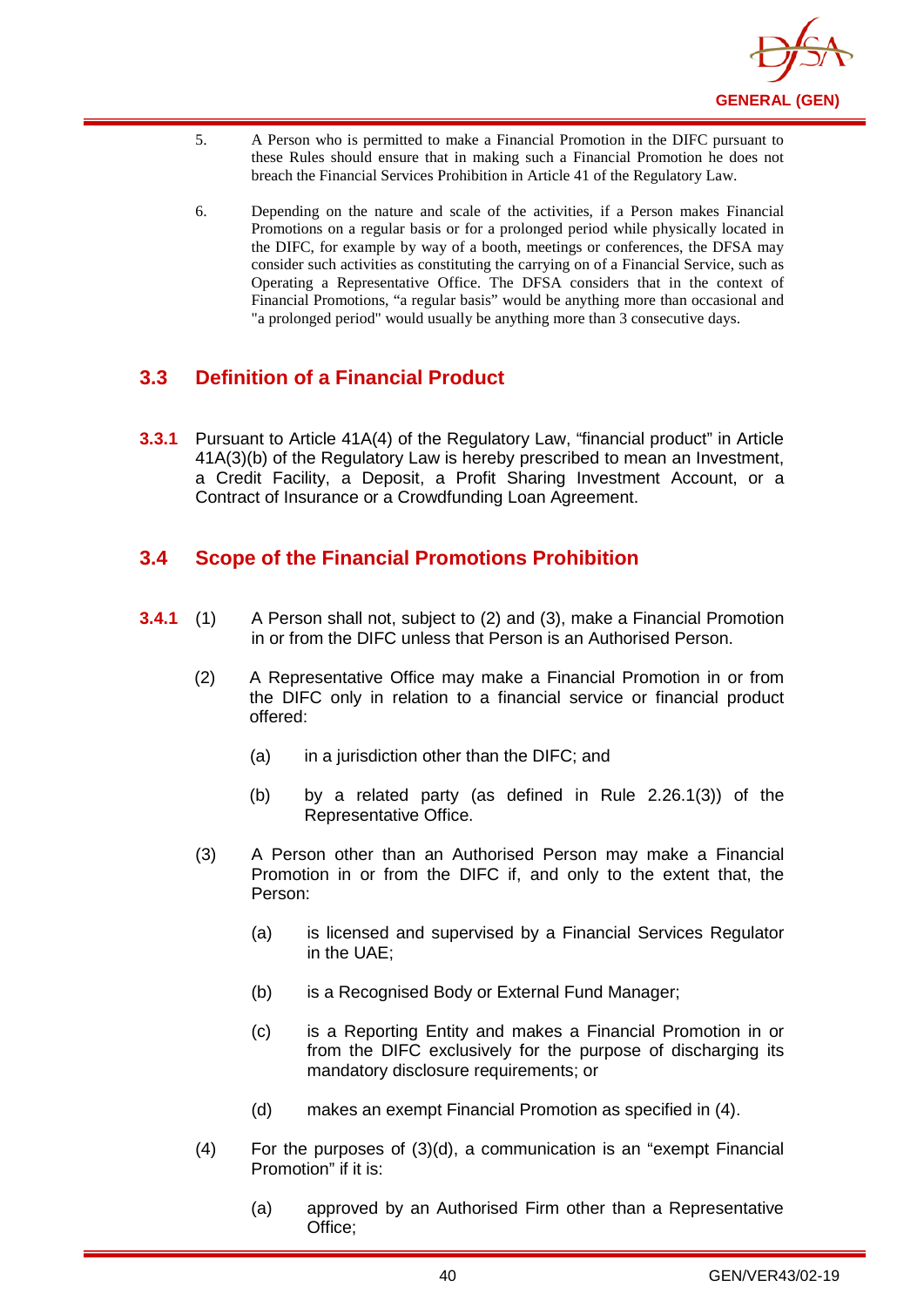

- (b) approved by a Representative Office and it is a communication relating to a financial service or financial product offered by a related party (as defined in Rule 2.26.1(3)) of the Representative Office;
- (c) directed at and capable of acceptance exclusively by a Person who appears on reasonable grounds to be a Professional Client of the type specified in COB Rule 2.3.4;
- (d) made to a Person in the DIFC (the "recipient") as a result of an unsolicited request by the recipient to receive the Financial Promotion;
- (e) made or issued by or on behalf of a government or noncommercial government entity; or
- (f) made in the DIFC by a Person in the course of providing legal or accountancy services and may reasonably be regarded as incidental to and a necessary part of the provision of such services.

If a Person proposes to conduct Financial Promotions in or from the DIFC other than as permitted under (3) and (4), that Person should consider obtaining an appropriate Licence.

- **3.4.2** A Person does not breach the Financial Promotions Prohibition if:
	- (a) the Person causes a Financial Promotion to be made in the course of providing a facility which is a mere conduit for the making of the Financial Promotion;
	- (b) the Person is located outside the DIFC and makes a Financial Promotion which appears, on reasonable grounds, to be a communication which is not directed at or intended to be acted upon by a Person in the DIFC; or
	- (c) the Financial Promotion is not made for a commercial or business purpose.

#### **Guidance**

- 1. Examples of a mere conduit would include a newspaper or magazine, a website carrying third-party banner ads, a postman or courier, a person paid to hand out promotional material to the public and an event venue - unless in each case they were the originator i.e the Person who makes the Financial Promotion.
- 2. In Rule 3.4.2(b) the DFSA considers that the following non-exhaustive list of factors may each be indicative of whether or not a Financial Promotion is "intended to be acted upon by, or targeted at, Persons in the DIFC":
	- i. whether it is expressed to be for a Person or type of Person in the DIFC;
	- ii. whether it is sent to an address (including a P.O. Box) in the DIFC;
	- iii. whether it is physically distributed to Persons in the DIFC;
	- iv. whether it takes place in the DIFC;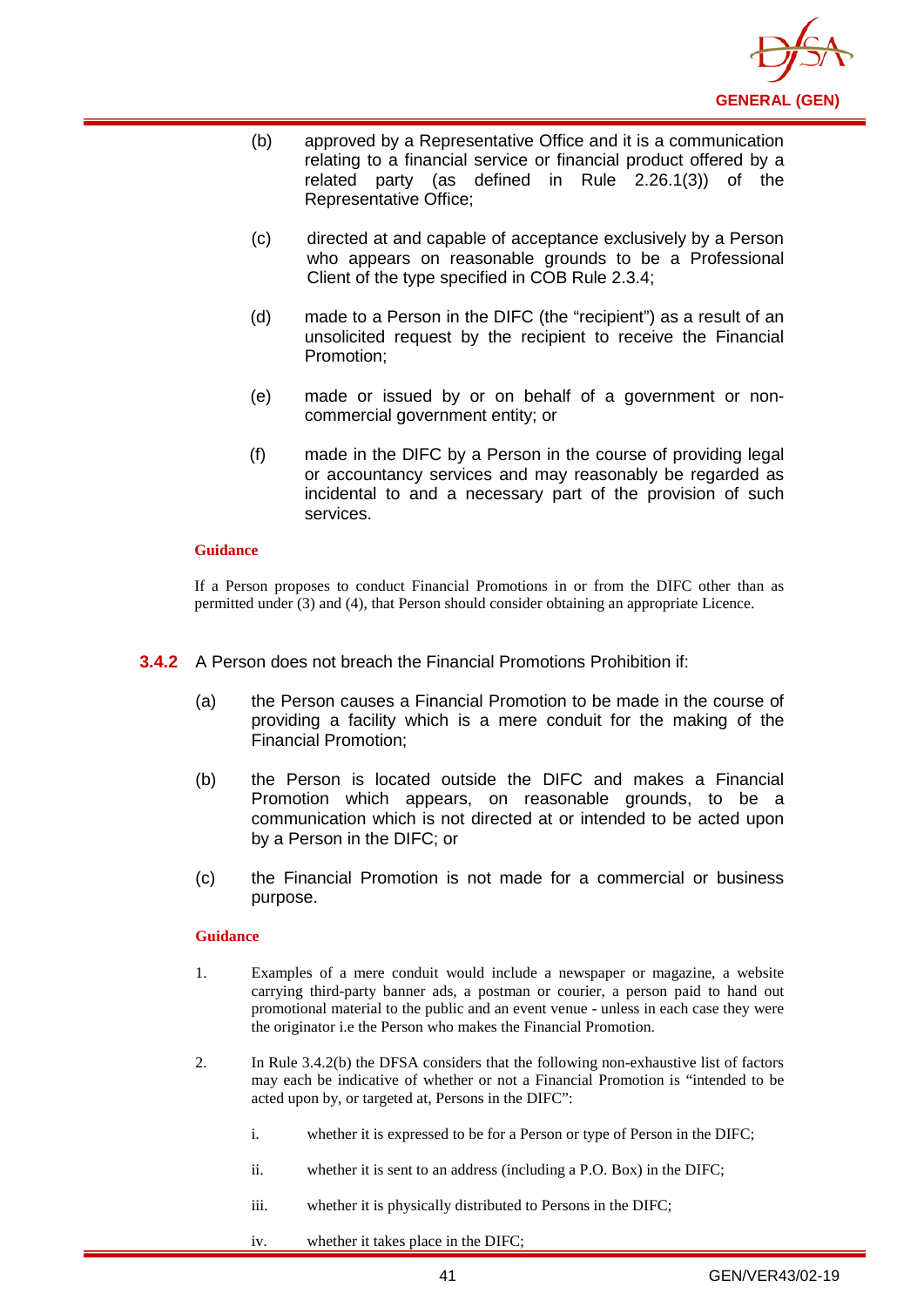

- v. whether it makes reference to the DIFC;
- vi. whether it appears in a DIFC publication;
- vii. whether it appears on a DIFC-based or related website or other media
- viii. whether it is sent to the email of a Person in the DIFC; or
- ix. whether it contains a prominent and clear disclaimer on its face that it is not intended to be acted upon by Persons in the DIFC.
- 3. The DFSA in applying Rule 3.4.2(c) will generally consider that for a communication to be made "for a commercial or business purpose" there must be a commercial element to the Financial Promotion, whether or not the Financial Promotion actually leads to the provision of any financial service. However, the DFSA considers that "for a commercial or business purpose" requires a commercial or business interest on the part of the communicator and the nature of the communicator's business need not be related to any specific financial service.
- 4. The DFSA considers that a Person located outside the DIFC who makes a Financial Promotion into the DIFC, makes that communication in the DIFC. The DFSA considers that the prohibition in Article 41A(1) applies irrespective of where the communicator of the Financial Promotion is located.

## **3.5 Additional Rules for Financial Promotions**

- **3.5.1** (1) A Person in Rule 3.4.1(3) (a) to (d) must, subject to (2), take reasonable care to ensure that any Financial Promotion it makes in or from the DIFC:
	- (a) is clear, fair and not misleading;
	- (b) includes the Person's name, address and regulatory status;
	- (c) if it is intended only for Professional Clients, is not sent or directed to any Person who appears on reasonable grounds not to be a Professional Client, and contains a clear statement that only a Person meeting the criteria for a Professional Client should act upon it; and
	- (d) which is provided to or directed at a Retail Client and contains any information or representation relating to past performance, or any forecast based on past performance or on any other assumptions:
		- (i) presents a balanced view of the financial products or financial services to which the Financial Promotion relates;
		- (ii) identifies, in an easy to understand manner, the information from which the past performance or forecast is derived and how any key facts and assumptions used in that context are drawn; and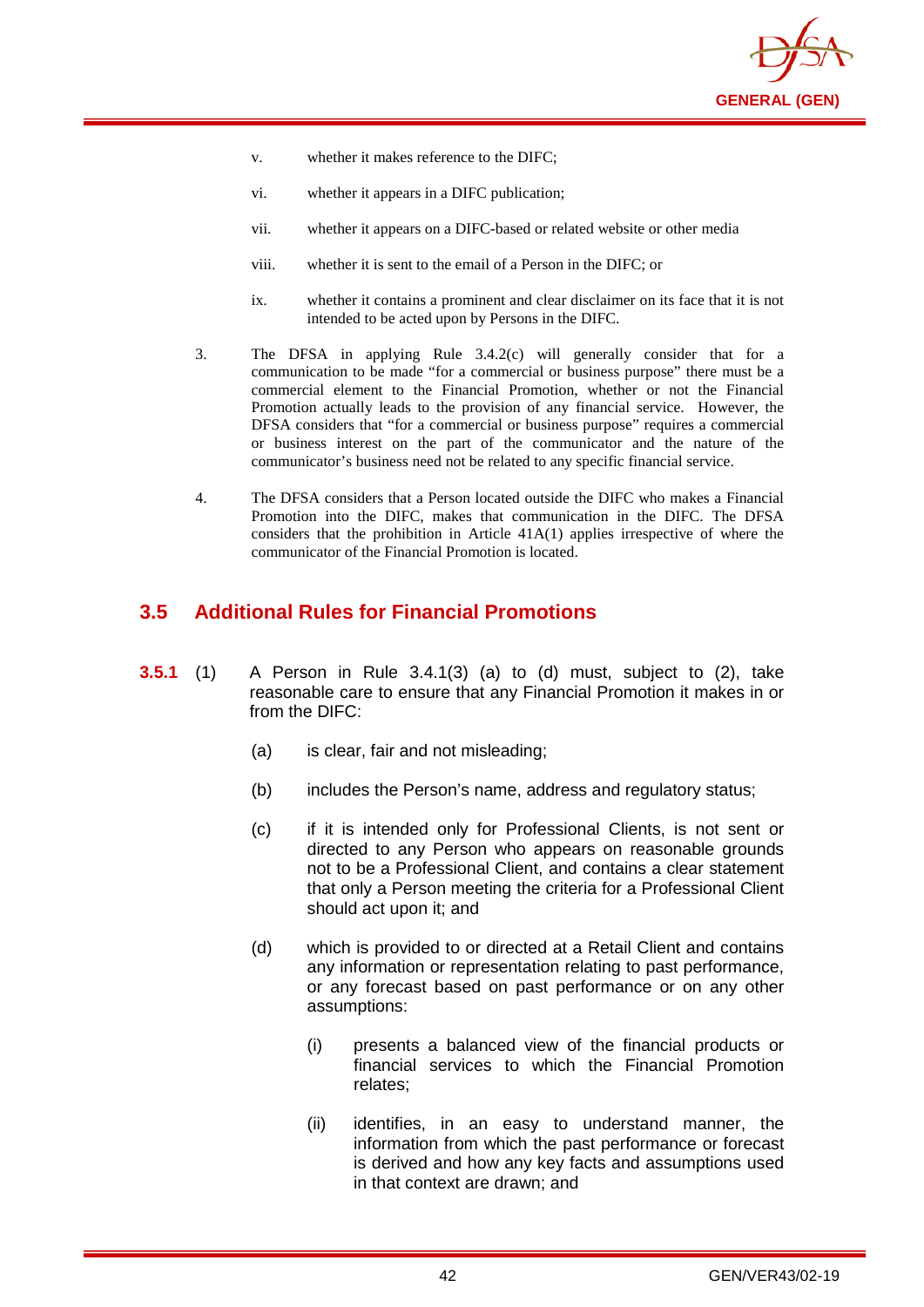

- (iii) contains a prominent warning that past performance is not necessarily a reliable indicator of future performance.
- (2) A Person described in Rule 3.4.1(3)(a) who makes a Financial Promotion:
	- (a) to an existing client in the DIFC; or
	- (b) to a prospective client in the DIFC relating to the Passported Fund for which the DIFC is the Host Jurisdiction,

is not required to comply with (1) provided that in making the Financial Promotion that Person complies with the requirements of the relevant Financial Services Regulator in the UAE which relate to Financial Promotions.

#### **Guidance**

- 1. In presenting information relating to past performance of a financial product or financial service, a Person should use a reputable independent actuarial, financial or statistical reporting service provider.
- 2. The effect of Rule 3.5.1(2) is that a Person who is licensed and regulated by a Financial Services Regulator in the UAE is not required to comply with Rule 3.5.1(1) when communicating with an existing client or with a prospective client in relation to a Passported Fund where the DIFC is a Host Jurisdiction. However, when making any other Financial Promotion to a prospective client in the DIFC, Rule 3.5.1(1) does apply to such Persons, as do the prohibitions on the making of offers contained in the Markets Law 2012 and Collective Investment Law 2010 respectively. The exclusion in Rule 3.5.1(2) applies only if the Person is complying with the financial promotion requirements of its Financial Services Regulator in the UAE.
- **3.5.2** A Person must not, in any Financial Promotion, attempt to limit or avoid any duty or liability it may have under any DFSA-administered laws or the Rules.

## **3.6 Approval of Financial Promotions by an Authorised Firm**

- **3.6.1** For the purposes of GEN Rule 3.4.1(4)(a) and (b), an Authorised Firm must not approve a Financial Promotion unless:
	- (a) the Financial Promotion includes a clear and prominent statement that it has been "approved by" the relevant Authorised Firm; and
	- (b) the Financial Promotion is made in accordance with the requirements in Section 3.5.
- **3.6.2** An Authorised Firm must not approve a Financial Promotion which is directed at a Person who appears on reasonable grounds to be a Retail Client unless:
	- (a) it has an endorsement on its License which permits it to carry on a Financial Service with or for a Retail Client; and
	- (b) the scope of its License includes the Financial Service and, if applicable, the particular financial product, to which the Financial Promotion relates.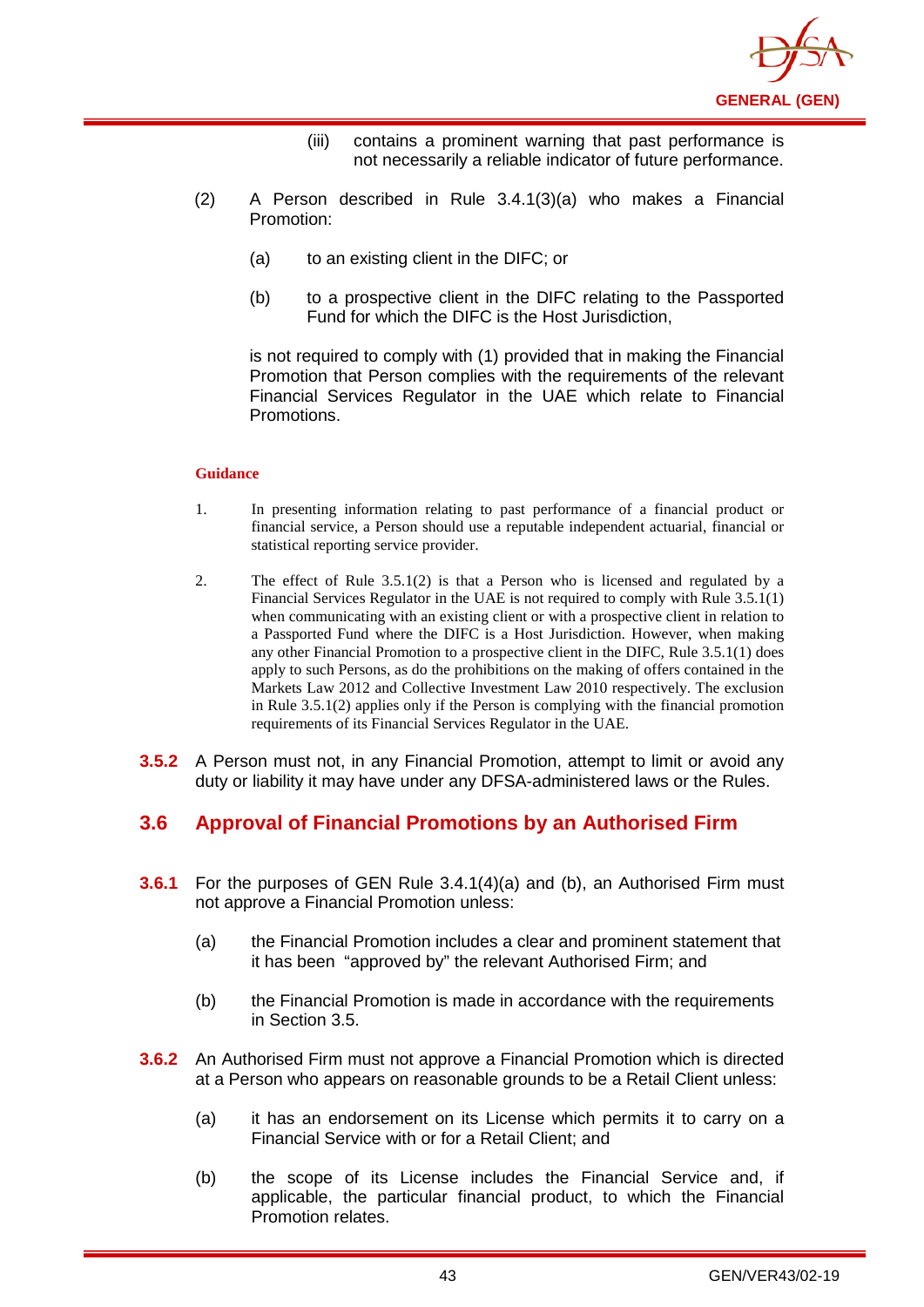

## **3.6.3** An Authorised Firm must ensure that a Financial Promotion it has approved complies with the requirements in this chapter on an on-going basis.

### **Guidance**

An Authorised Firm which proposes to approve a Financial Promotion where all or part of that promotion will be real time, such as a live event, will need to consider whether it is able to comply effectively with any relevant Rules in relation to the Financial Promotion or its approval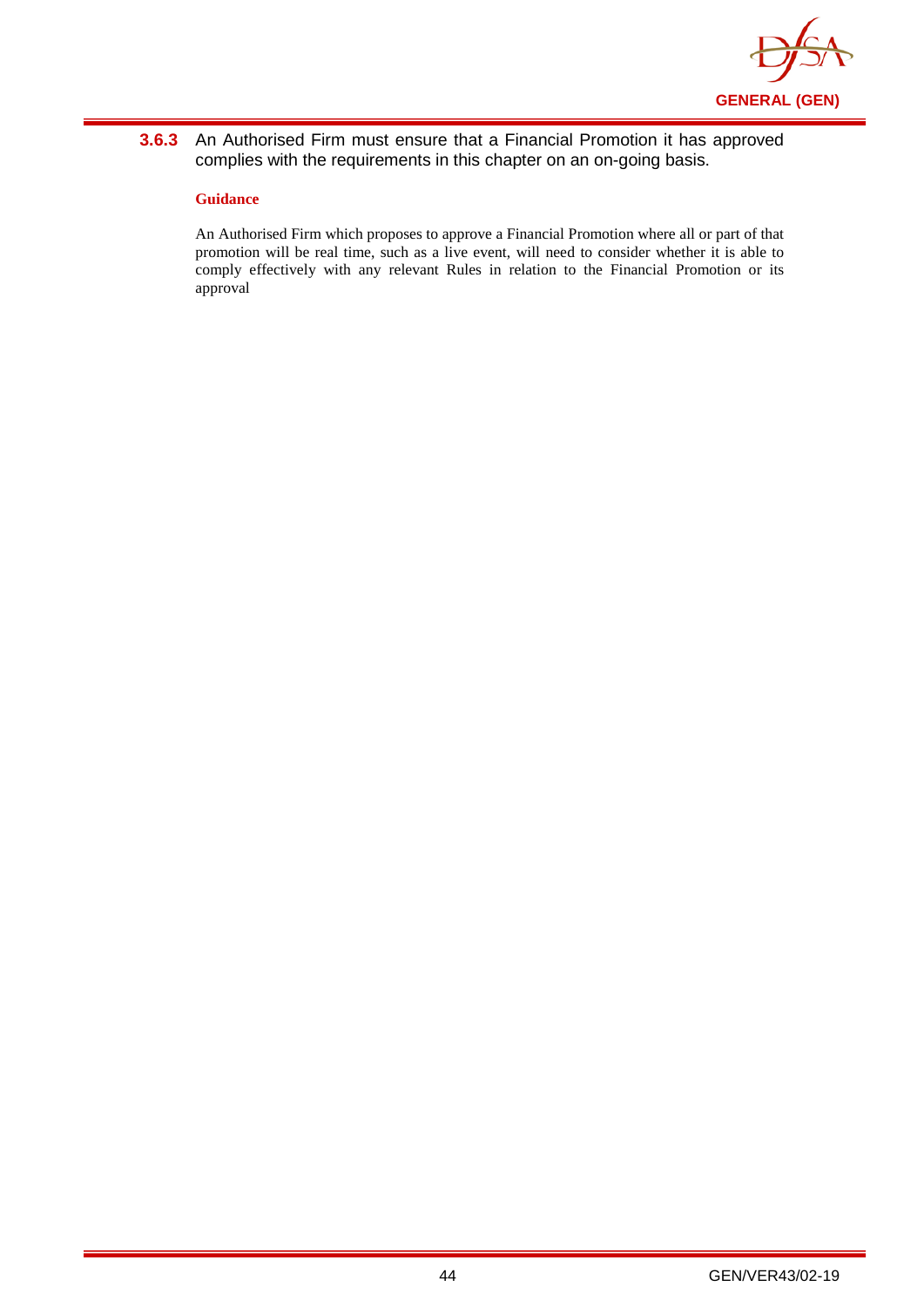

# **4 CORE PRINCIPLES**

# **4.1 Principles for Authorised Firms – application**

- **4.1.1** (1) The twelve Principles for Authorised Firms, set out in section 4.2, apply subject to (2) and (3) to every Authorised Firm in accordance with Rules 4.1.2 and 4.1.3.
	- (2) The twelve Principles for Authorised Firms, set out in section 4.2, do not apply to an Authorised Firm which is a Representative Office.
	- (3) An Authorised Firm which is a Credit Rating Agency does not have to comply with the Principles set out in Rules 4.2.6, 4.2.7, 4.2.8 and 4.2.9.
- **4.1.2** (1) For the purposes of Rule 4.1.3 the term 'activities' means:
	- (a) Financial Services business;
	- (b) activities carried on in connection with a Financial Service business;
	- (c) activities held out as being for the purpose of a Financial Service business; and
	- (d) in relation to any particular Principle, any activity specified in (2), (3) and (4).
	- (2) Principles 3 and 4 also apply in a Prudential Context to an Authorised Firm with respect to the carrying on of all its activities.
	- (3) Principles 3 and 4 also take into account any activities of other members of the Group of which the Authorised Firm is a member.
	- (4) Principles 10 and 11, to the extent that it relates to disclosing to the DFSA, also applies to an Authorised Firm with respect to the carrying on of all its activities, and takes into account any activities of other members of the Group of which the Authorised Firm is a member.
- **4.1.3** (1) The Principles apply to an Authorised Firm only with respect to activities carried on from an establishment maintained by it in the DIFC, unless an extension in (2), (3), (4) or (5) applies.
	- (2) Where another applicable Rule, which is relevant to the activity, has a wider territorial scope than that in (1), any related Principle applies with that wider scope in relation to the activity described in the Rule.
	- (3) Principles 1, 2 and 3 apply in a Prudential Context to an Authorised Firm with respect to activities wherever they are carried on.
	- (4) Principles 4 and 11 apply to an Authorised Firm with respect to activities wherever they are carried on.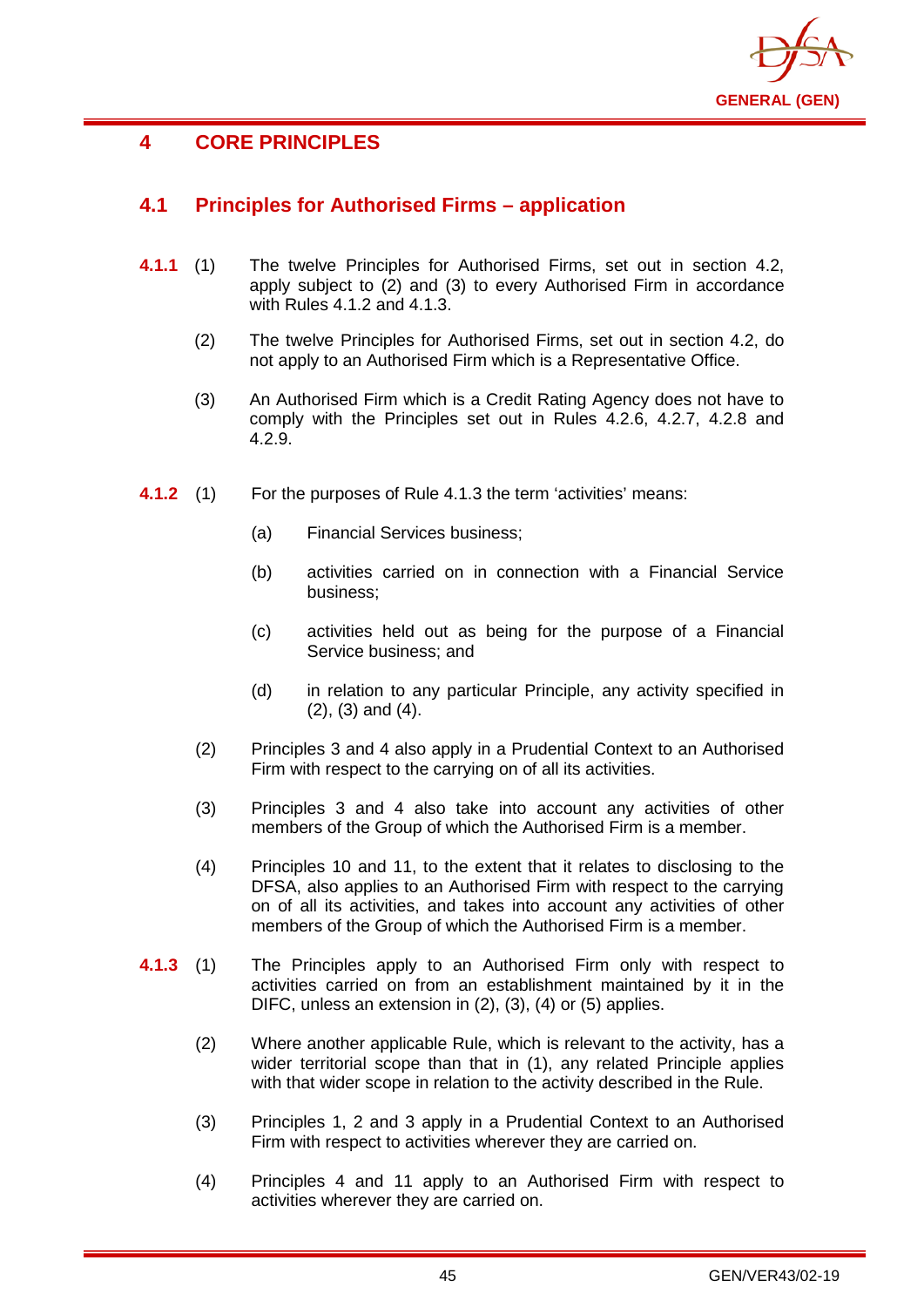

(5) Principle 5 also applies to an Authorised Firm with respect to the activities carried on in or from any place outside the DIFC if and to the extent that the activities have, or might reasonably be regarded as likely to have, a negative effect on confidence in the financial markets operating in the DIFC.

### **Guidance**

- 1. The Principles for Authorised Firms have the status of Rules and are a general statement of fundamental regulatory requirements which apply alongside the other Rules and also in new or unforeseen situations which may not be covered elsewhere by a specific Rule. Rules in other areas of the Rulebook build upon these fundamental principles. Consequently the Rules and Guidance elsewhere in the Rulebook should not be seen as exhausting the implications of the Principles.
- 2. Breaching a Principle for Authorised Firms makes an Authorised Firm liable to disciplinary action, and may indicate that it is no longer fit and proper to carry on a Financial Service or to hold a Licence and the DFSA may consider withdrawing authorisation or the Licence on that basis.
- 3. The onus will be on the DFSA to show that the Authorised Firm has been at fault in some way, taking into account the standard of conduct required under the Principle in question.

# **4.2 The Principles for Authorised Firms**

### **Principle 1 - Integrity**

**4.2.1** An Authorised Firm must observe high standards of integrity and fair dealing.

### **Principle 2 - Due skill, care and diligence**

**4.2.2** In conducting its business activities an Authorised Firm must act with due skill, care and diligence.

### **Principle 3 - Management, systems and controls**

**4.2.3** An Authorised Firm must ensure that its affairs are managed effectively and responsibly by its senior management. An Authorised Firm must have adequate systems and controls to ensure, as far as is reasonably practical, that it complies with legislation applicable in the DIFC.

## **Principle 4 - Resources**

**4.2.4** An Authorised Firm must maintain and be able to demonstrate the existence of adequate resources to conduct and manage its affairs. These include adequate financial and system resources as well as adequate and competent human resources.

### **Principle 5 - Market conduct**

**4.2.5** An Authorised Firm must observe proper standards of conduct in financial markets.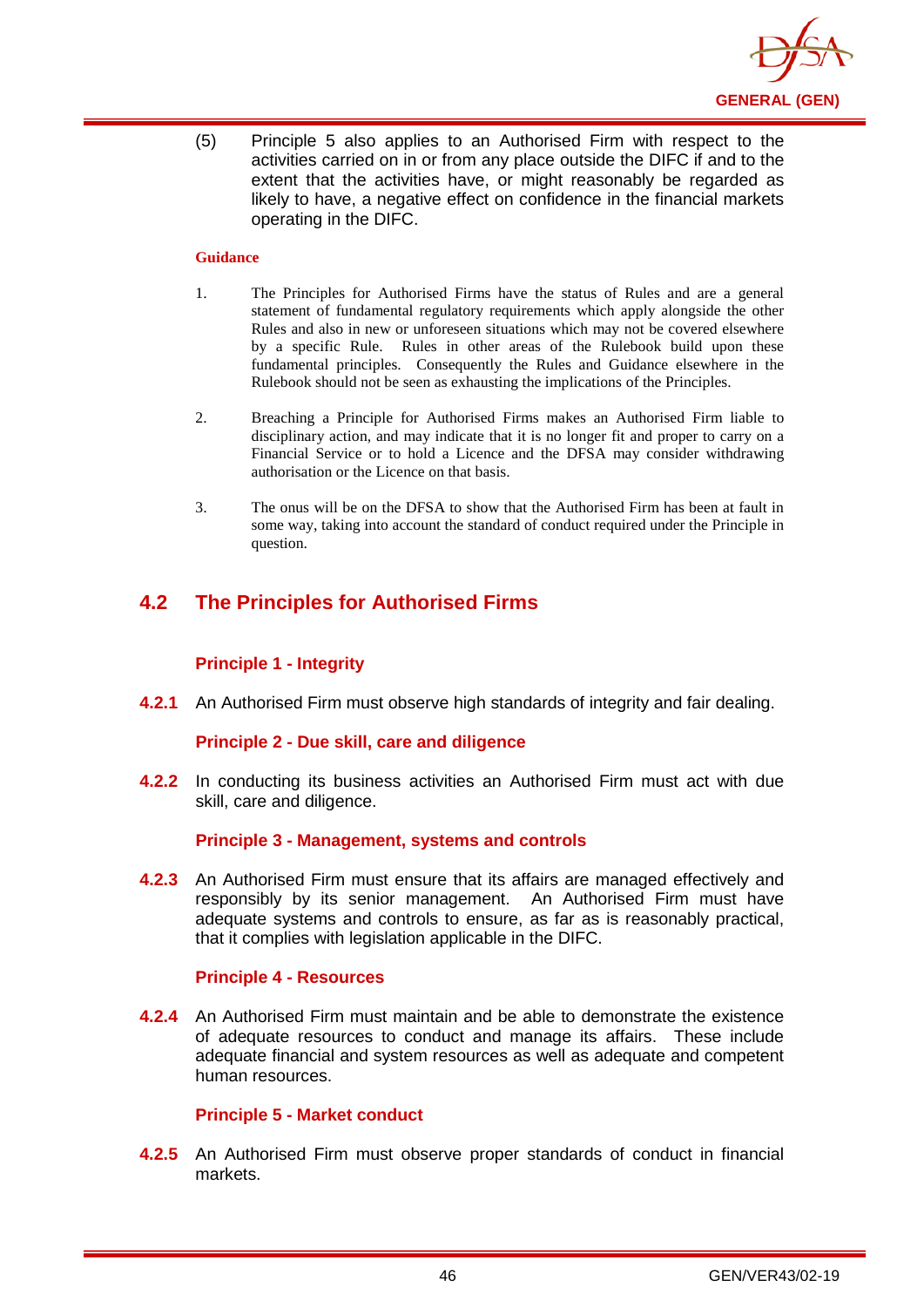

## **Principle 6 - Information and interests**

**4.2.6** An Authorised Firm must pay due regard to the interests of its customers and communicate information to them in a way which is clear, fair and not misleading.

## **Principle 7 - Conflicts of interest**

**4.2.7** An Authorised Firm must take all reasonable steps to ensure that conflicts of interest between itself and its customers, between its Employees and customers and between one customer and another are identified and then prevented or managed, or disclosed, in such a way that the interests of a customer are not adversely affected.

## **Principle 8 - Suitability**

**4.2.8** An Authorised Firm must take reasonable care to ensure the suitability of its advice and discretionary decisions for customers who are entitled to rely upon its judgement.

## **Principle 9 - Customer assets and money**

**4.2.9** Where an Authorised Firm has control of or is otherwise responsible for assets or money belonging to a customer which it is required to safeguard, it must arrange proper protection for them in accordance with the responsibility it has accepted.

### **Principle 10 - Relations with regulators**

**4.2.10** An Authorised Firm must deal with Regulators in an open and co-operative manner and keep the DFSA promptly informed of significant events or anything else relating to the Authorised Firm of which the DFSA would reasonably expect to be notified.

### **Principle 11 - Compliance with high standards of corporate governance**

**4.2.11** An Authorised Firm must have a corporate governance framework as appropriate to the nature, scale and complexity of its business and structure, which is adequate to promote the sound and prudent management and oversight of the Authorised Firm's business and to protect the interests of its customers and stakeholders.

#### **Guidance**

Corporate governance framework encompasses structural and procedural arrangements such as systems, policies and practices that are put in place to promote good governance and include the specific measures required under GEN Rule 5.3.30.

## **Principle 12 – Remuneration practices**

**4.2.12** An Authorised Firm must have a remuneration structure and strategies which are well aligned with the long term interests of the firm, and are appropriate to the nature, scale and complexity of its business.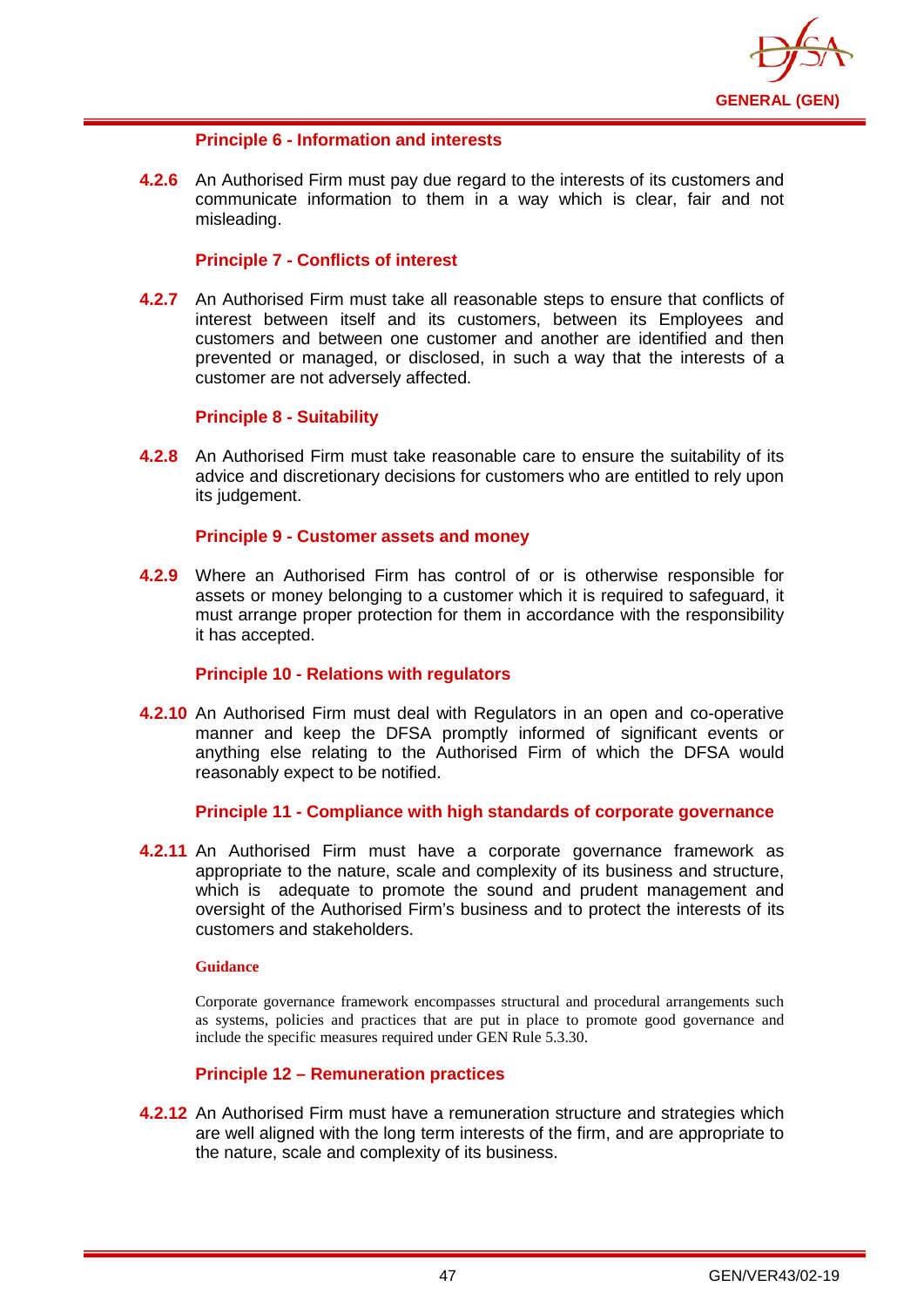

# **4.3 Principles for Authorised Individuals – application**

**4.3.1** The six Principles for Authorised Individuals set out in section 4.4 apply to every Authorised Individual in respect of every Licensed Function.

#### **Guidance**

- 1. The Principles for Authorised Individuals do not apply to an Authorised Individual in respect of any other functions he may carry out, although his conduct in those functions may be relevant to his fitness and propriety.
- 2. Breaching a Principle for Authorised Individuals makes an Authorised Individual liable to disciplinary action and may indicate that he is no longer fit and proper to perform a Licensed Function and the DFSA may consider suspending or withdrawing Authorised Individual status on that basis.
- 3. The onus will be on the DFSA to show that he is culpable, taking into account the standard of conduct required under the Principle in question. In determining whether or not the particular conduct of an Authorised Individual complies with the Principles for Authorised Individuals, the DFSA will take account of whether that conduct is consistent with the requirements and standards relevant to his Authorised Firm, the Authorised Individual's own role and the information available to him.

# **4.4 The Principles for Authorised Individuals**

## **Principle 1 - Integrity**

**4.4.1** An Authorised Individual must observe high standards of integrity and fair dealing in carrying out every Licensed Function.

### **Principle 2 - Due skill, care and diligence**

**4.4.2** An Authorised Individual must act with due skill, care and diligence in carrying out every Licensed Function.

### **Principle 3 - Market conduct**

**4.4.3** An Authorised Individual must observe proper standards of conduct in financial markets in carrying out every Licensed Function.

### **Principle 4 - Relations with the DFSA**

**4.4.4** An Authorised Individual must deal with the DFSA in an open and cooperative manner and must disclose appropriately any information of which the DFSA would reasonably be expected to be notified.

### **Principle 5 - Management, systems and control**

**4.4.5** An Authorised Individual who has significant responsibility must take reasonable care to ensure that the business of the Authorised Firm for which he is responsible is organised so that it can be managed and controlled effectively.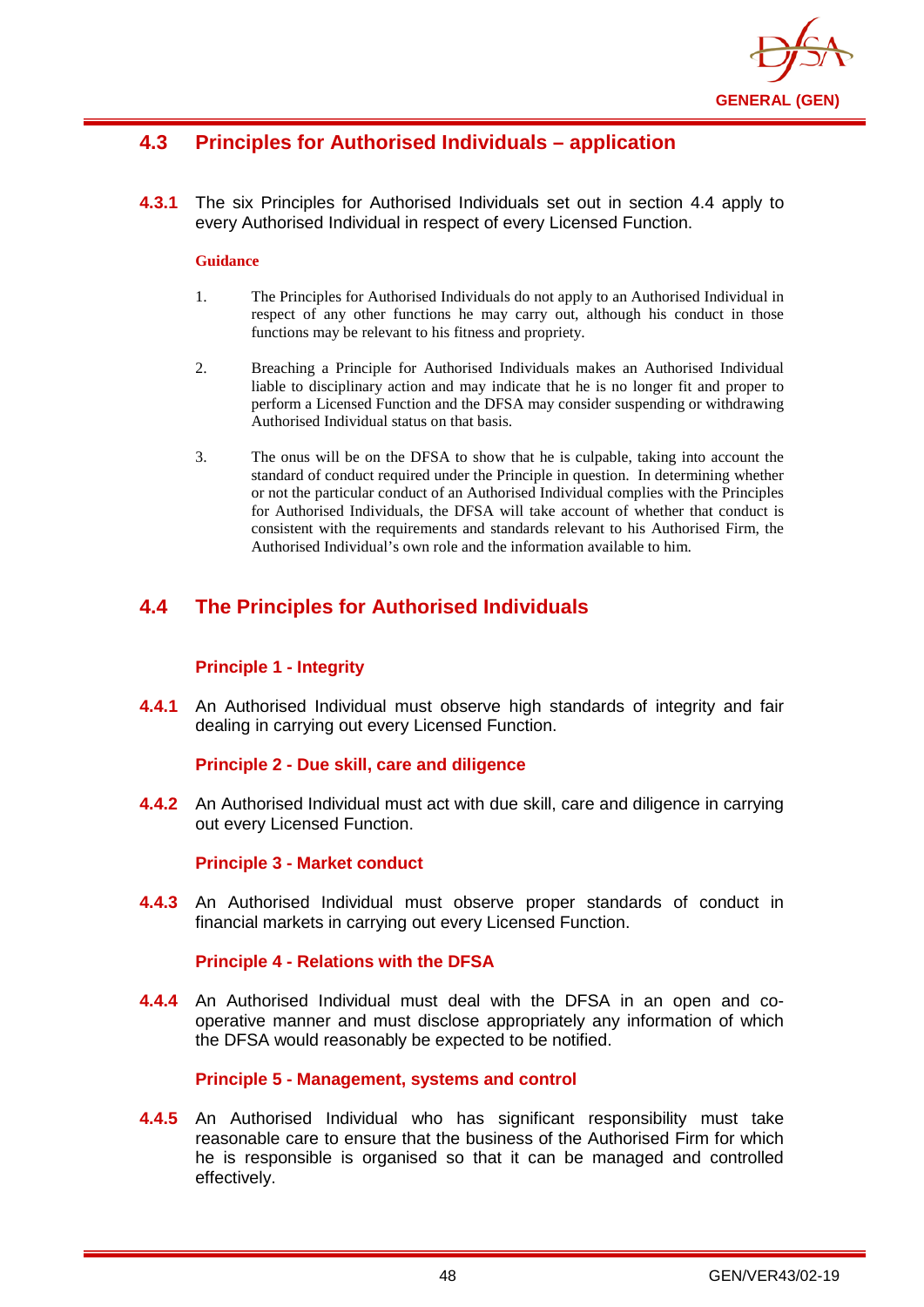

## **Principle 6 - Compliance**

**4.4.6** An Authorised Individual who has significant responsibility must take reasonable care to ensure that the business of the Authorised Firm for which he is responsible complies with any legislation applicable in the DIFC.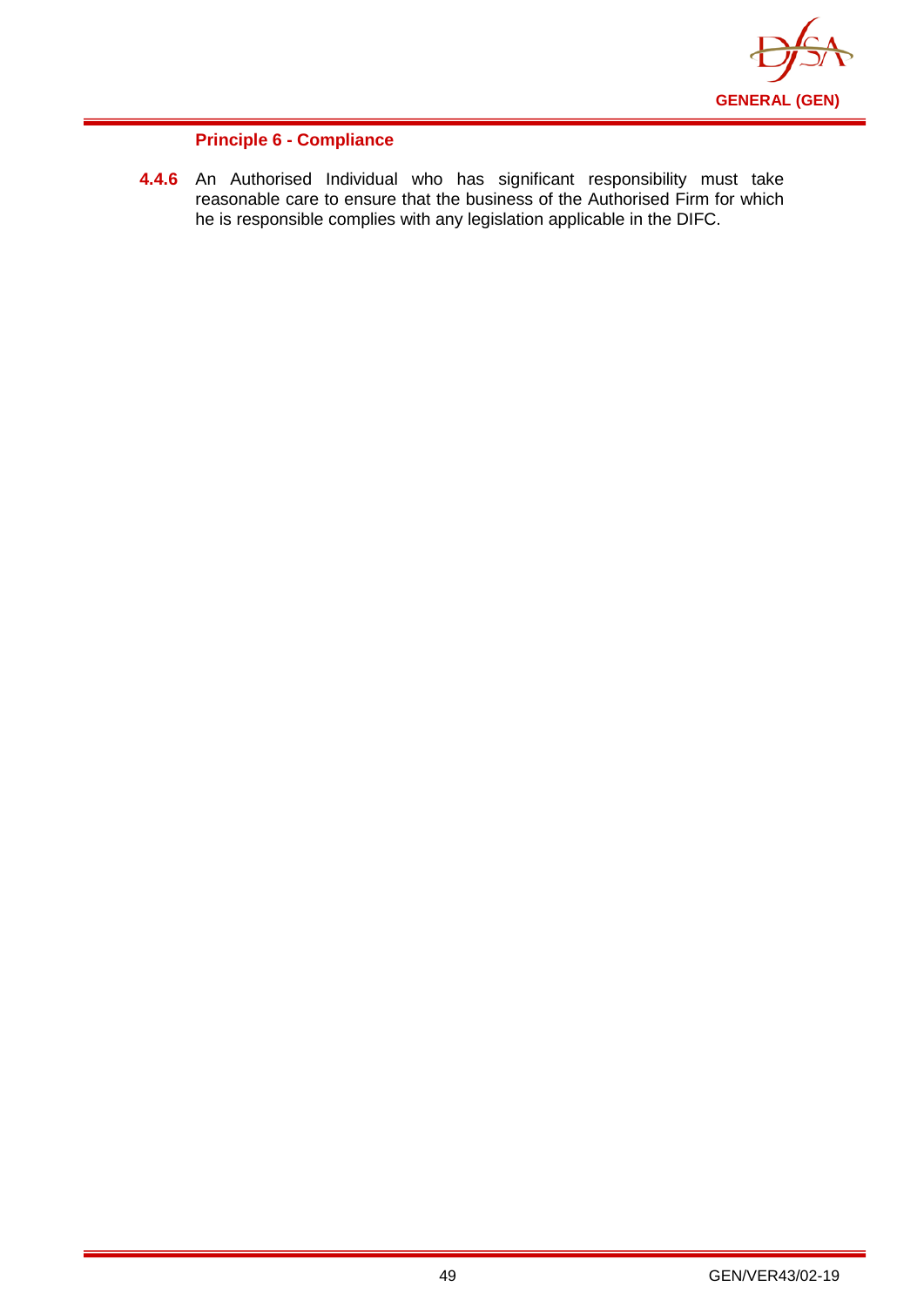

# **5 MANAGEMENT, SYSTEMS AND CONTROLS**

# **5.1 Application**

- **5.1.1** (1) Subject to (5), this chapter applies to every Authorised Person with respect to the Financial Services carried on in or from the DIFC.
	- (2) It also applies in a Prudential Context to a Domestic Firm with respect to all its activities wherever they are carried on.
	- (3) Section 5.3 also applies to an Authorised Firm in a Prudential Context with respect to its entire DIFC branch's activities wherever they are carried on.
	- (4) This chapter also applies to an Authorised Market Institution, if it has an endorsed Licence authorising it to maintain an Official List of Securities, with respect to such maintenance.
	- (5) Rules 5.3.13, 5.3.14, 5.3.15, 5.3.23, 5.3.24, 5.3.30 and 5.3.31 do not apply to an Authorised ISPV.
	- (6) This chapter does not apply to a Representative Office.

#### **Guidance**

- 1. The purpose of this chapter is to set out the requirements for the Governing Body and the senior management within an Authorised Person who are to take direct responsibility for the [Authorised Person's](http://www.fsa.gov.uk/handbook/hbk_glossary.pdf) arrangements on matters likely to be of interest to the DFSA wherever they may give rise to risks to the DFSA's objectives or they affect [the DFSA's](http://www.fsa.gov.uk/handbook/hbk_glossary.pdf) functions under the legislation applicable in the DIFC. See also the requirements relating to organisation in Rules 5.3.2 and 5.3.3.
- 2. In relation to an Authorised Market Institution, this chapter should be read in conjunction with the AMI module.
- 3. In relation to an Authorised Firm which is a Fund Manager or the Trustee, this chapter should be read in conjunction with the CIR module and construed to take into account any Fund which the Authorised Firm operates or for which it acts as the Trustee.
- 4. In relation to an Authorised Person which carries on Islamic Financial Business in or from the DIFC, this chapter should be read in conjunction with the IFR module.

# **5.2 Allocation of significant responsibilities**

## **Apportionment of significant responsibilities**

- **5.2.1** An Authorised Person must apportion significant responsibilities between the members of its Governing Body and its senior management and maintain such apportionment in such a way that:
	- (a) it meets the corporate governance requirements in Rule 5.3.30;
	- (b) it is appropriate with regard to: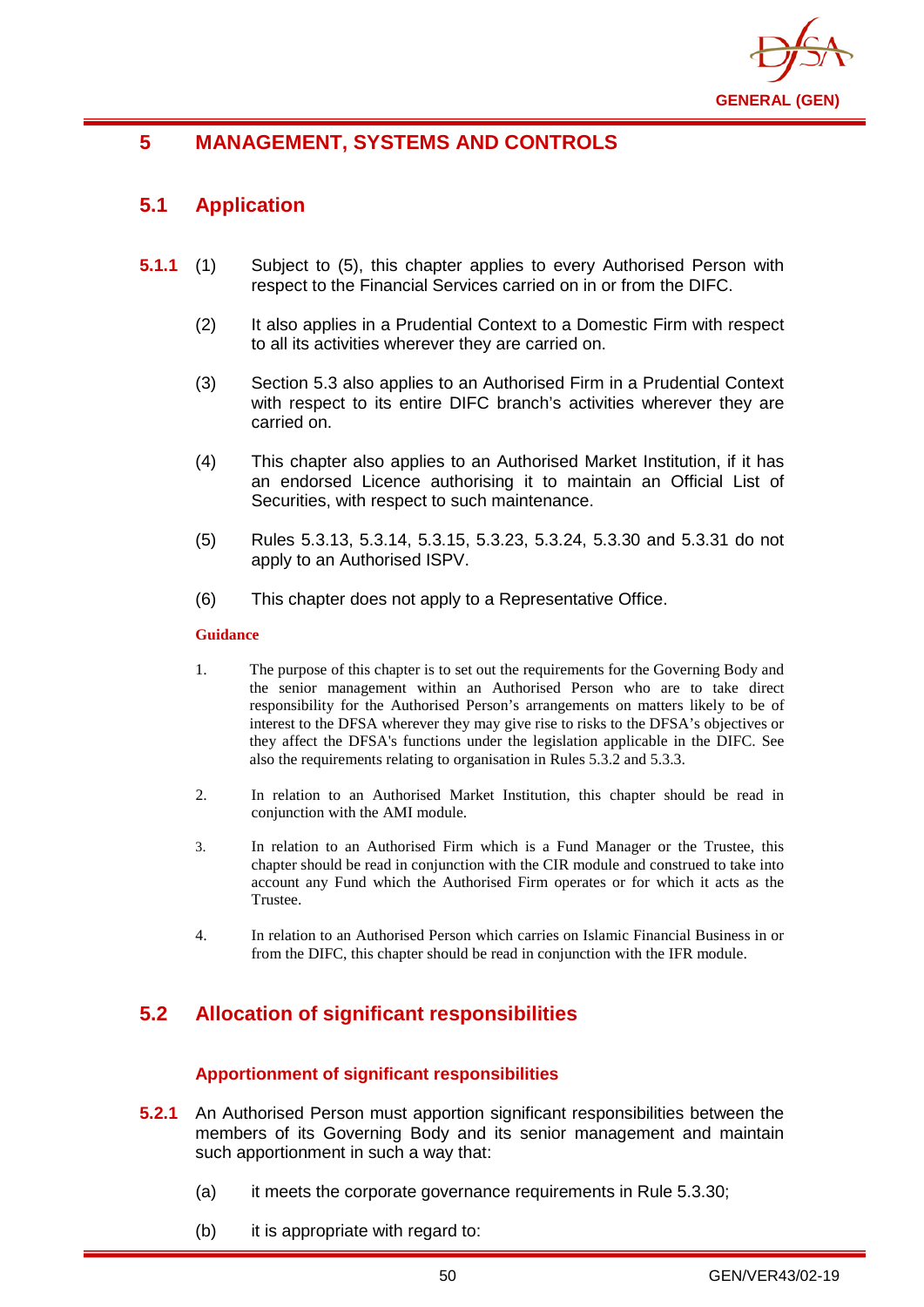

- (i) the nature, scale and complexity of the business of the Authorised Person; and
- (ii) the ability and qualifications of the responsible individuals;
- (c) it is clear who is responsible for which matters; and
- (d) the business of the Authorised Person can be adequately monitored and controlled by the Authorised Person's Governing Body and senior management.
- **5.2.2** An Authorised Person must allocate to the Senior Executive Officer or to the individual holding equivalent responsibility for the conduct for the Authorised Person's business or the Governing Body, the functions of:
	- (a) dealing with the apportionment of responsibilities; and
	- (b) overseeing the establishment and maintenance of systems and controls.

Rules 5.2.1 and 5.2.2 do not derogate from the overall responsibility of the Governing Body in Rule 5.3.30(2).

## **Recording of apportionment**

- **5.2.3** (1) An Authorised Person must establish and maintain an up-to-date record of the arrangements it has made to comply with Rules 5.2.1 and 5.2.2.
	- (2) The record must show that the members of the Governing Body and the senior management are aware of and have accepted the responsibilities apportioned in accordance with Rule 5.2.1.
	- (3) Where a responsibility has been allocated to more than one individual, the record must show clearly how that responsibility is allocated between the individuals.
	- (4) The record must be retained for six years from the date on which it was established or superseded by a more up-to-date record.

# **5.3 Systems and controls**

### **General requirement**

- **5.3.1** (1) An Authorised Person must establish and maintain systems and controls, including but not limited to financial and risk systems and controls, that ensure that its affairs are managed effectively and responsibly by its senior management.
	- (2) An Authorised Person must undertake regular reviews of its systems and controls.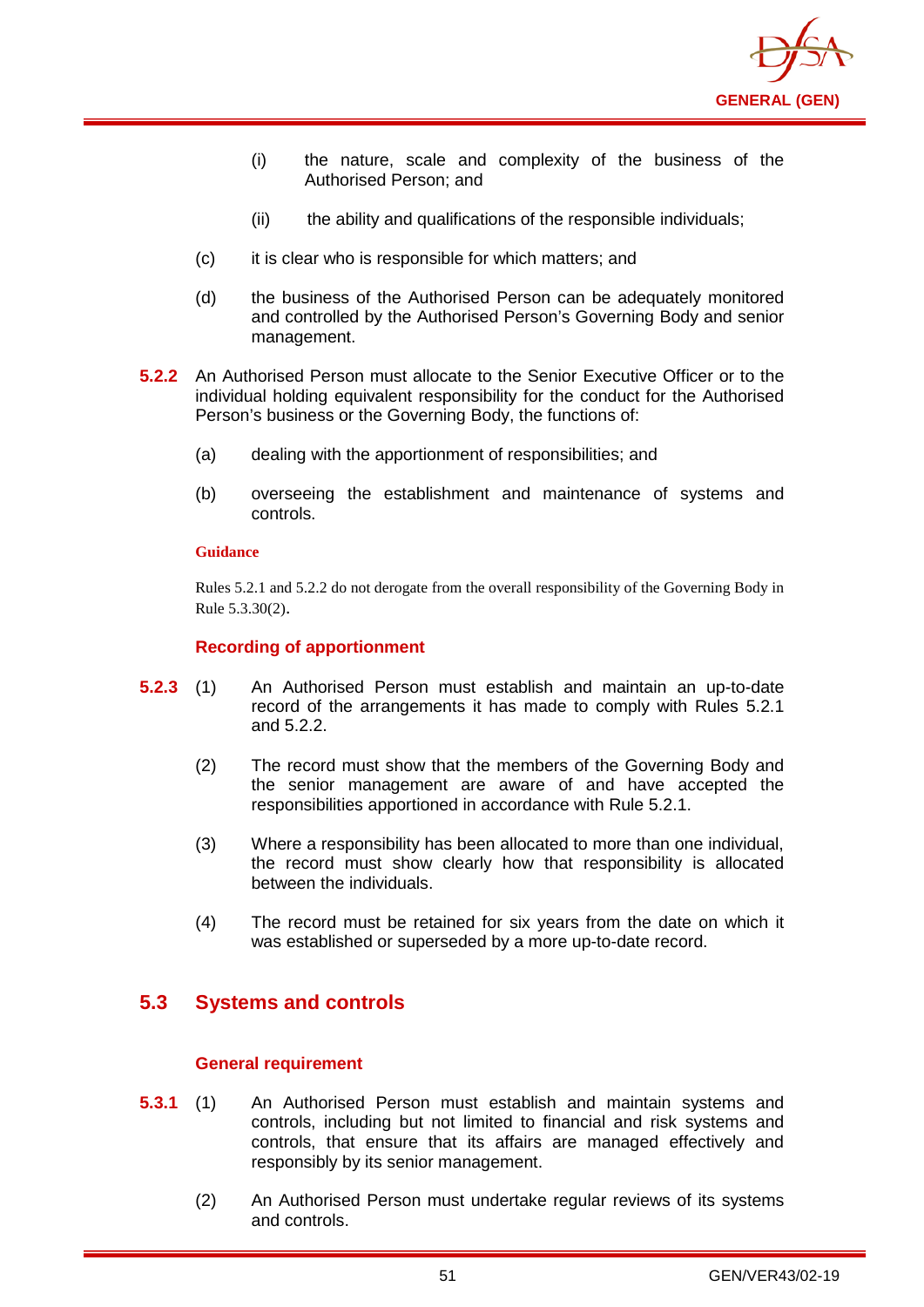

The nature and extent of the systems and controls of an Authorised Person will depend upon a variety of factors including the nature, scale and complexity of its business. While all Authorised Persons, irrespective of the nature, scale, and complexity of their business and legal structure or organisation need to comply with this chapter, the DFSA will take into account these factors and the differences that exist between Authorised Persons when assessing the adequacy of an Authorised Person's systems and controls. Nevertheless, neither these factors nor the differences relieve an Authorised Person from compliance with its regulatory obligations.

## **Organisation**

- **5.3.2** (1) An Authorised Person must establish and implement, taking due account of the nature, scale and complexity of its business and structure, adequate measures to ensure that:
	- (a) the roles and responsibilities assigned to its Governing Body and the members of that body, senior management and Persons Undertaking Key Control Functions are clearly defined;
	- (b) there are clear reporting lines applicable to the individuals undertaking those functions; and
	- (c) the roles, responsibilities and reporting lines referred to in (a) and (b) are documented and communicated to all relevant Employees.
	- (2) An Authorised Firm must ensure that any Employee who will be delivering Financial Services to its customers is clearly identified, together with his respective lines of accountability and supervision.
	- (3) An Authorised Firm which is conducting Investment Business or the Financial Services of Providing Fund Administration or Providing Trust Services, must ensure it makes publically available details of any Employee who delivers Financial Services to its customers, by including such information:
		- (a) in a register, maintained by the Authorised Firm at its place of business and open for inspection during business hours; or
		- (b) on the website of the Authorised Firm.
	- (4) An Authorised Firm referred to in (3), must have complete and up to date information on its register or website, including:
		- (a) the date on which the relevant Employee commenced delivering of Financial Services to customers; and
		- (b) the Financial Services which that Employee is permitted by the Authorised Firm to deliver to customers.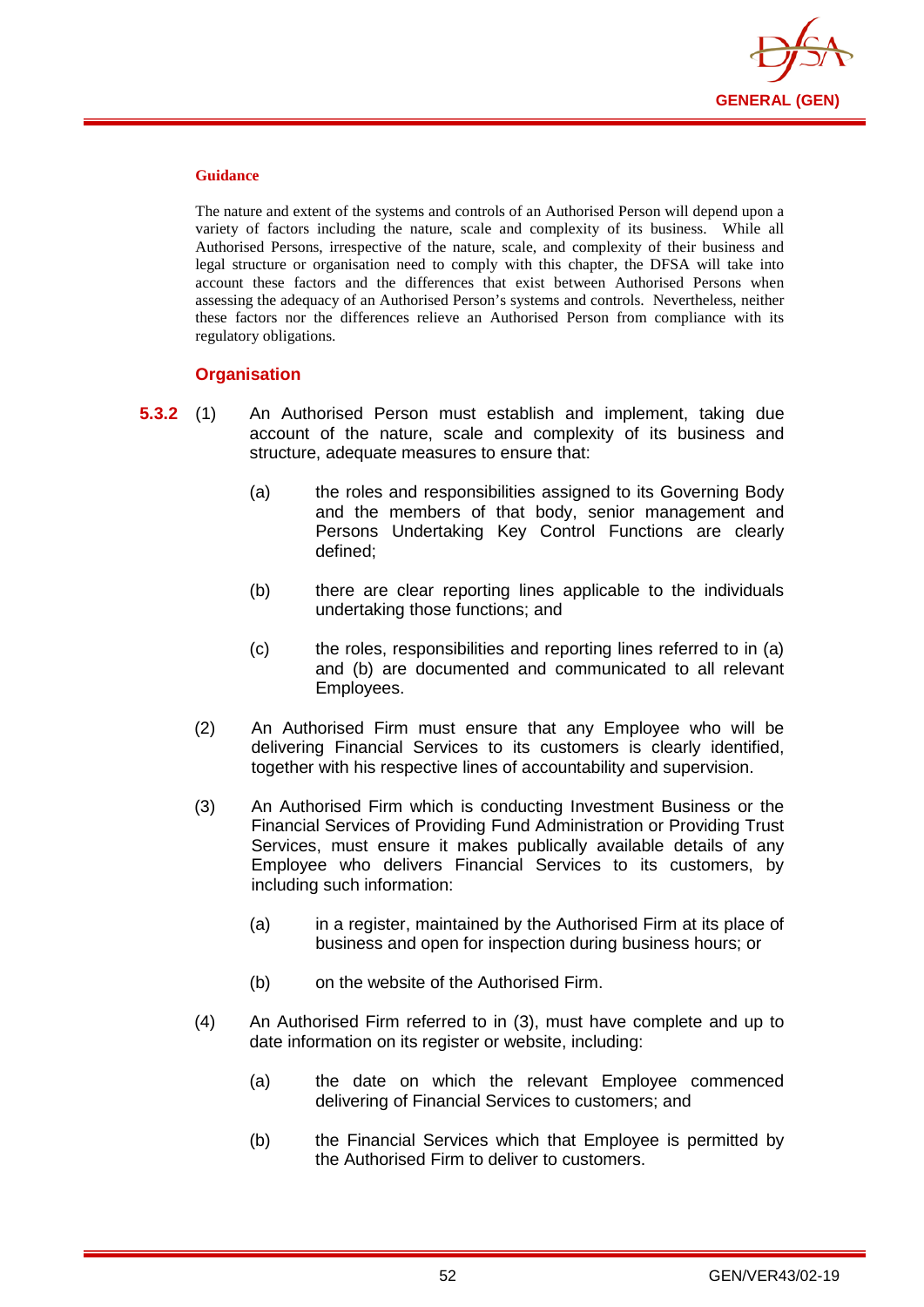

- 1. The term Employee is defined in the GLO widely and includes members of the Governing Body or directors and senior managers of the Authorised Firm. Therefore, the requirements relating to Employees in Rules 5.3.3 and 5.3.6 apply to all Employees including those across the organisation.
- 2. The division of responsibilities between the Governing Body and the senior management should be clearly established and set out in writing. In assigning duties, the Governing Body should take care that no one individual has unfettered powers in making material decisions.
- 3. Members of the Governing Body may include individuals undertaking senior management functions (such as the chief executive of the firm) and Persons Undertaking Key Control Functions. In assigning specific functions to such individuals, care should be taken to ensure that the integrity and effectiveness of the functions they are to perform are not compromised. For example, if the Chairperson of the Governing Body is also the chief executive officer of the Authorised Person, the Governing Body should ensure that the performance assessment of that individual in his roles should be undertaken by a senior non-executive member of the Governing Body or an independent external consultant.
- 4. Persons Undertaking Key Control Functions are defined in GLO in an inclusive manner to encompass Persons such as the heads of risk control, compliance and internal audit functions. In the case of an Insurer, the actuary also is a Person who Undertakes a Key Control Function.
- 5. An example of an Employee providing Financial Services to a customer is a client relationship manager employed by an Authorised Firm providing wealth management services. In contrast, an Employee who may be employed in the back office of an Authorised Firm with responsibility for setting up client accounts would not be client facing.
- **5.3.3** An Authorised Person must ensure that key duties and functions are segregated. Such segregation must ensure that the duties and functions to be performed by the same individual do not conflict with each other, thereby impairing the effective discharge of those functions by the relevant individuals (such as undetected errors or any abuse of positions) and thus exposing the Authorised Person or its customers or users to inappropriate risks.

### **Risk management**

- **5.3.4** An Authorised Person must establish and maintain risk management systems and controls to enable it to identify, assess, mitigate, control and monitor its risks.
- **5.3.5** An Authorised Person must develop, implement and maintain policies and procedures to manage the risks to which the Authorised Person and where applicable, its customers or users, are exposed.
- **5.3.6** (1) An Authorised Person must appoint an individual to advise its Governing Body and senior management of such risks.
	- (2) An Authorised Person which is part of a Group should be aware of the implications of any Group wide risk policy and systems and controls regime.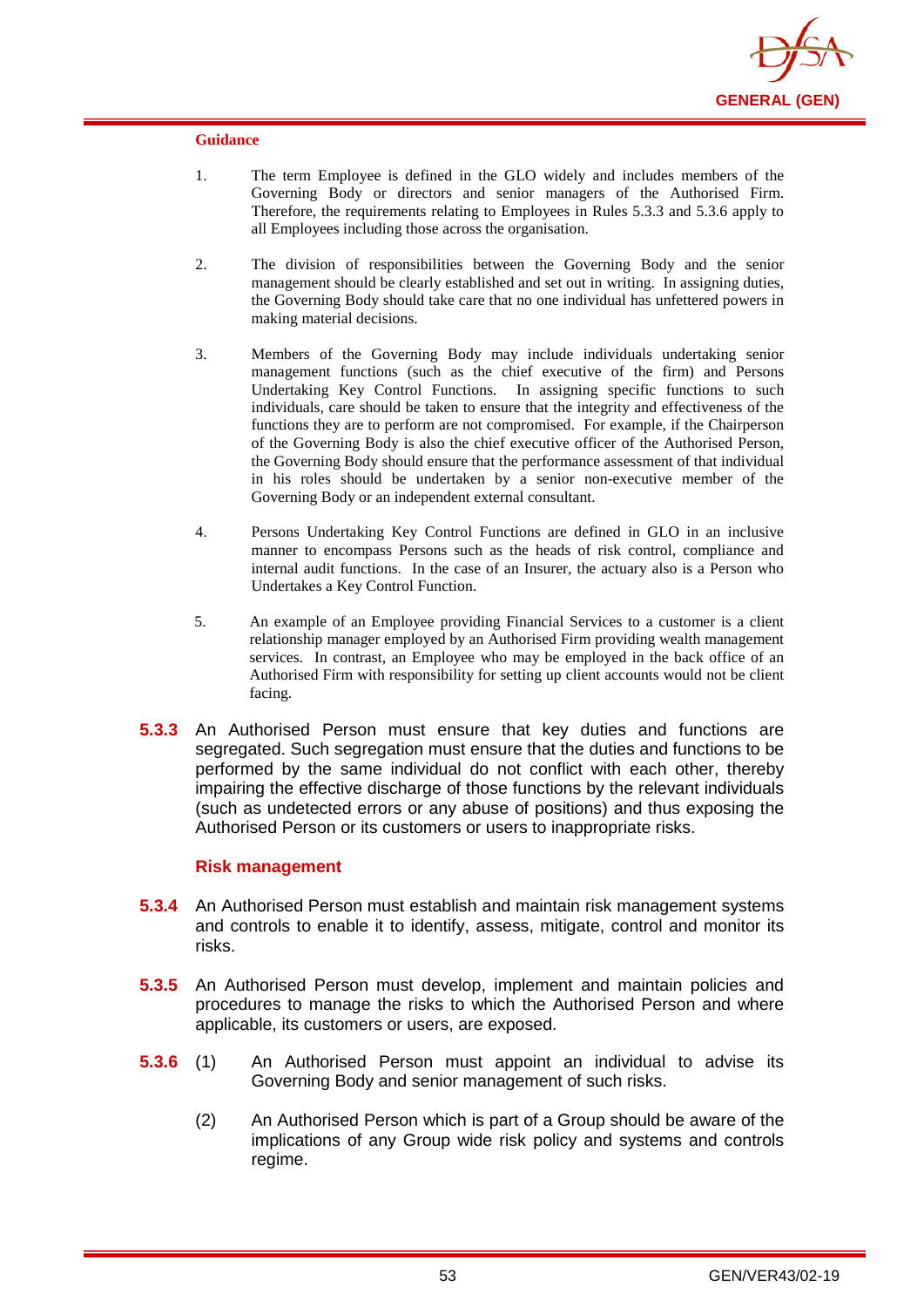

### **Compliance**

- **5.3.7** An Authorised Person must establish and maintain compliance arrangements, including processes and procedures that ensure and evidence, as far as reasonably practicable, that the Authorised Person complies with all legislation applicable in the DIFC.
- **5.3.8** An Authorised Person must document the organisation, responsibilities and procedures of the compliance function.
- **5.3.9** An Authorised Person must ensure that the Compliance Officer has access to sufficient resources, including an adequate number of competent staff, to perform his duties objectively and independently of operational and business functions.
- **5.3.10** An Authorised Person must ensure that the Compliance Officer has unrestricted access to relevant records and to the Authorised Person's Governing Body and senior management.
- **5.3.11** An Authorised Person must establish and maintain monitoring and reporting processes and procedures to ensure that any compliance breaches are readily identified, reported and promptly acted upon.
- **5.3.12** An Authorised Person must document the monitoring and reporting processes and procedures as well as keep records of breaches of any of legislation applicable in the DIFC.

## **Internal audit**

- **5.3.13** (1) An Authorised Person must establish and maintain an internal audit function with responsibility for monitoring the appropriateness and effectiveness of its systems and controls.
	- (2) The internal audit function must be independent from operational and business functions.

#### **Guidance**

The Person appointed as the Internal Auditor of an Authorised Market Institution is a Key Individual pursuant to AMI Rule 5.3.1.

- **5.3.14** An Authorised Person must ensure that its internal audit function has unrestricted access to all relevant records and recourse when needed to the Authorised Person's Governing Body or the relevant committee, established by its Governing Body for this purpose.
- **5.3.15** An Authorised Person must document the organisation, responsibilities and procedures of the internal audit function.

## **Business plan and strategy**

**5.3.16** (1) An Authorised Person must produce a business plan which enables it, amongst other things, to manage the risks to which it and its customers are exposed.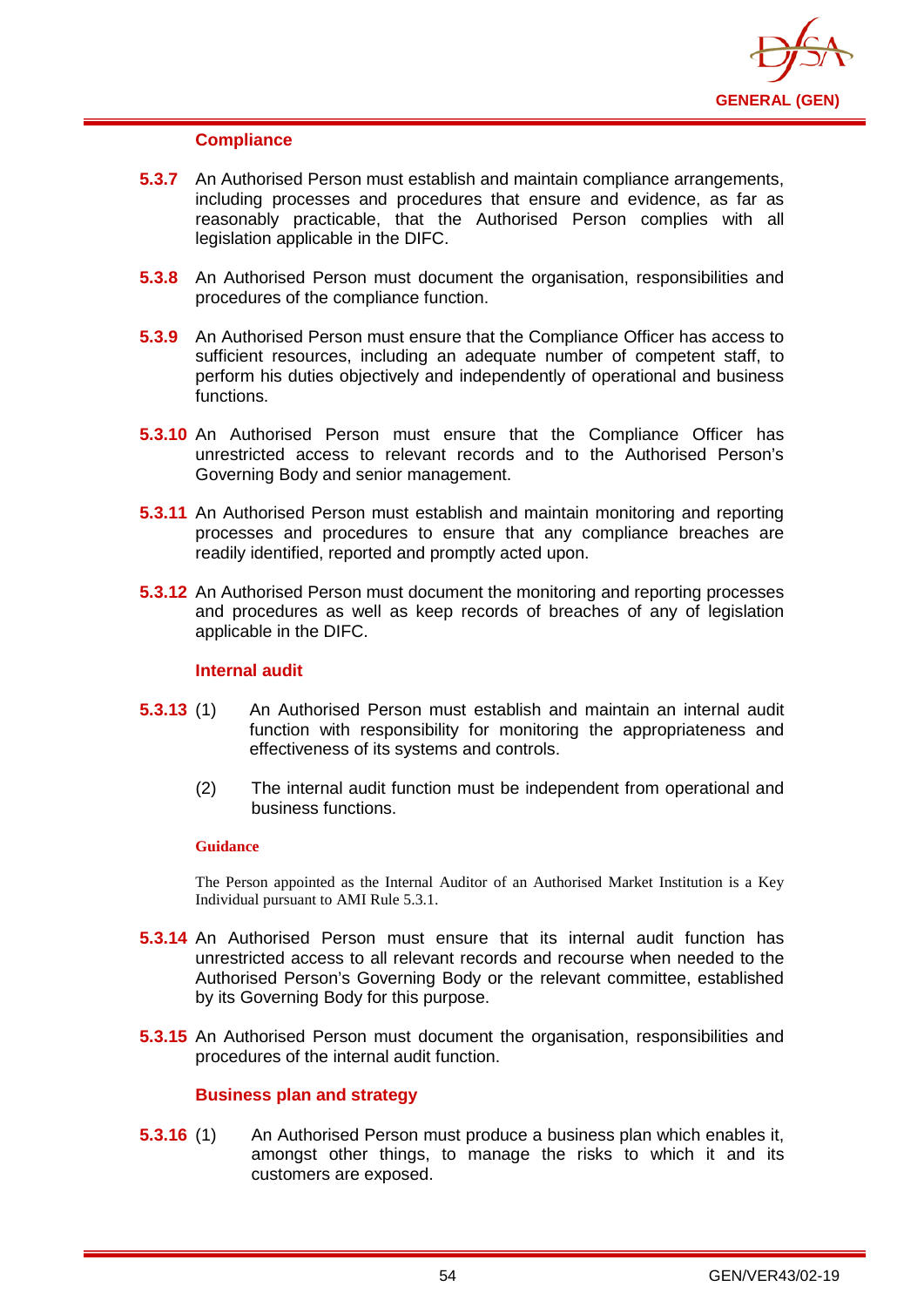

- (2) The business plan must take into account the Authorised Person's current business activities and the business activities forecast for the next twelve months.
- (3) The business plan must be documented and updated as appropriate to take account of changes in the business environment and to reflect changes in the business of the Authorised Person.

### **Management information**

**5.3.17** An Authorised Person must establish and maintain arrangements to provide its Governing Body and senior management with the information necessary to organise, monitor and control its activities, to comply with legislation applicable in the DIFC and to manage risks. The information must be relevant, accurate, comprehensive, timely and reliable.

### **Staff and agents**

- **5.3.18** An Authorised Person must establish and maintain systems and controls that enable it to satisfy itself of the suitability of anyone who acts for it.
- **5.3.19** (1) An Authorised Firm must ensure, as far as reasonably practical, that its Employees are:
	- (a) fit and proper;
	- (b) competent and capable of performing the functions which are to be assigned to those Employees; and
	- (c) trained in the requirements of the legislation applicable in the DIFC.
	- (2) An Authorised Firm must establish and maintain systems and controls to comply with (1). An Authorised Firm must be able to demonstrate that it has complied with these requirements through appropriate measures, including the maintenance of relevant records.

#### **Guidance**

- 1. When considering whether an Employee is fit and proper, competent and capable, an Authorised Firm should consider any training undertaken or required by an Employee, the nature of the Clients to whom an Employee provides Financial Services, and the type of activities performed by an Employee in the provision of such Financial Services including any interface with Clients.
- 2. When assessing the fitness and propriety of Employees, an Authorised Firm should be guided by the matters set out in section 2.3 of the RPP Sourcebook and should also monitor conflicts or potential conflicts of interest arising from all of the individual's links and activities.
- 3. When assessing the competence and capability of an Employee, an Authorised Firm should:
	- a. obtain details of the skills, knowledge and experience of the Employee relevant to the nature and requirements of the role;
	- b. take reasonable steps to verify the relevance, accuracy and authenticity of any information obtained;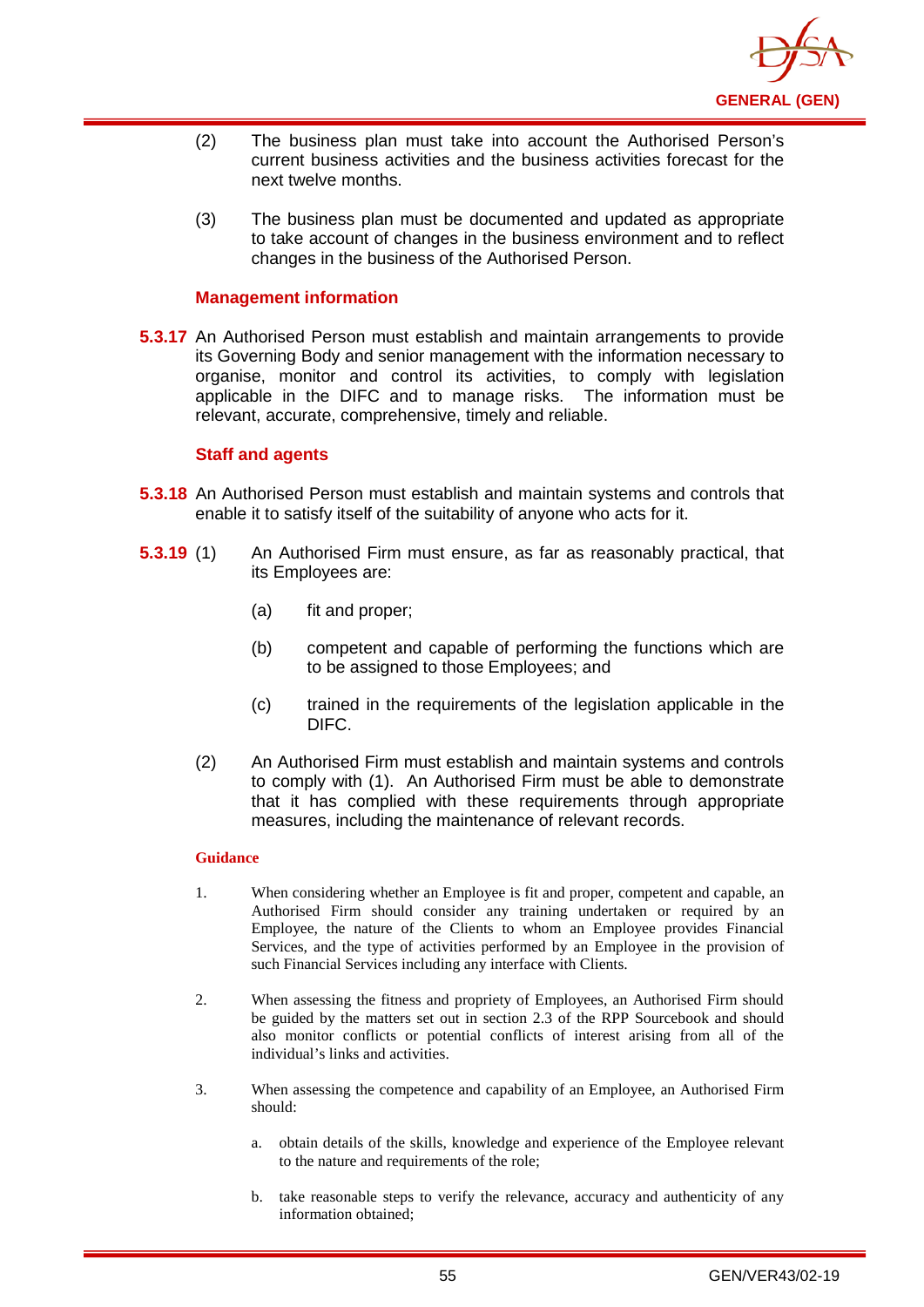

- c. determine, in light of the Employee's relevant skills, knowledge and experience, that the Employee is competent and capable of fulfilling the duties of the role; and
- d. consider the level of responsibility that the Employee will assume within the Authorised Firm, including whether the Employee will be providing Financial Services to Retail Clients in an interfacing role.
- 4. An Authorised Firm should also satisfy itself that an Employee:
	- a. continues to be competent and capable of performing the role;
	- b. has kept abreast of market, product, technology, legislative and regulatory developments that are relevant to the role, through training or other means; and
	- c. is able to apply his knowledge.
- 5. Refer to section 2.2.13 of the RPP Sourcebook for criteria for suitability of members of the Governing Body of the Authorised Firm.

## **Conduct**

- **5.3.20** An Authorised Person must establish and maintain systems and controls that ensure, as far as reasonably practical, that the Authorised Person and its Employees do not engage in conduct, or facilitate others to engage in conduct, which may constitute:
	- (a) market abuse, whether in the DIFC or elsewhere; or
	- (b) a financial crime under any applicable U.A.E. laws.

## **Outsourcing**

- **5.3.21** (1) An Authorised Person which outsources any of its functions or activities directly related to Financial Services to service providers (including within its Group) is not relieved of its regulatory obligations and remains responsible for compliance with legislation applicable in the DIFC.
	- (2) The outsourced function under this Rule shall be deemed as being carried out by the Authorised Person itself.
	- (3) An Authorised Person which uses such service providers must ensure that it:
		- (a) has undertaken due diligence in choosing suitable service providers;
		- (b) effectively supervises the outsourced functions or activities; and
		- (c) deals effectively with any act or failure to act by the service provider that leads, or might lead, to a breach of any legislation applicable in the DIFC.
- **5.3.22** (1) An Authorised Person must inform the DFSA about any material outsourcing arrangements.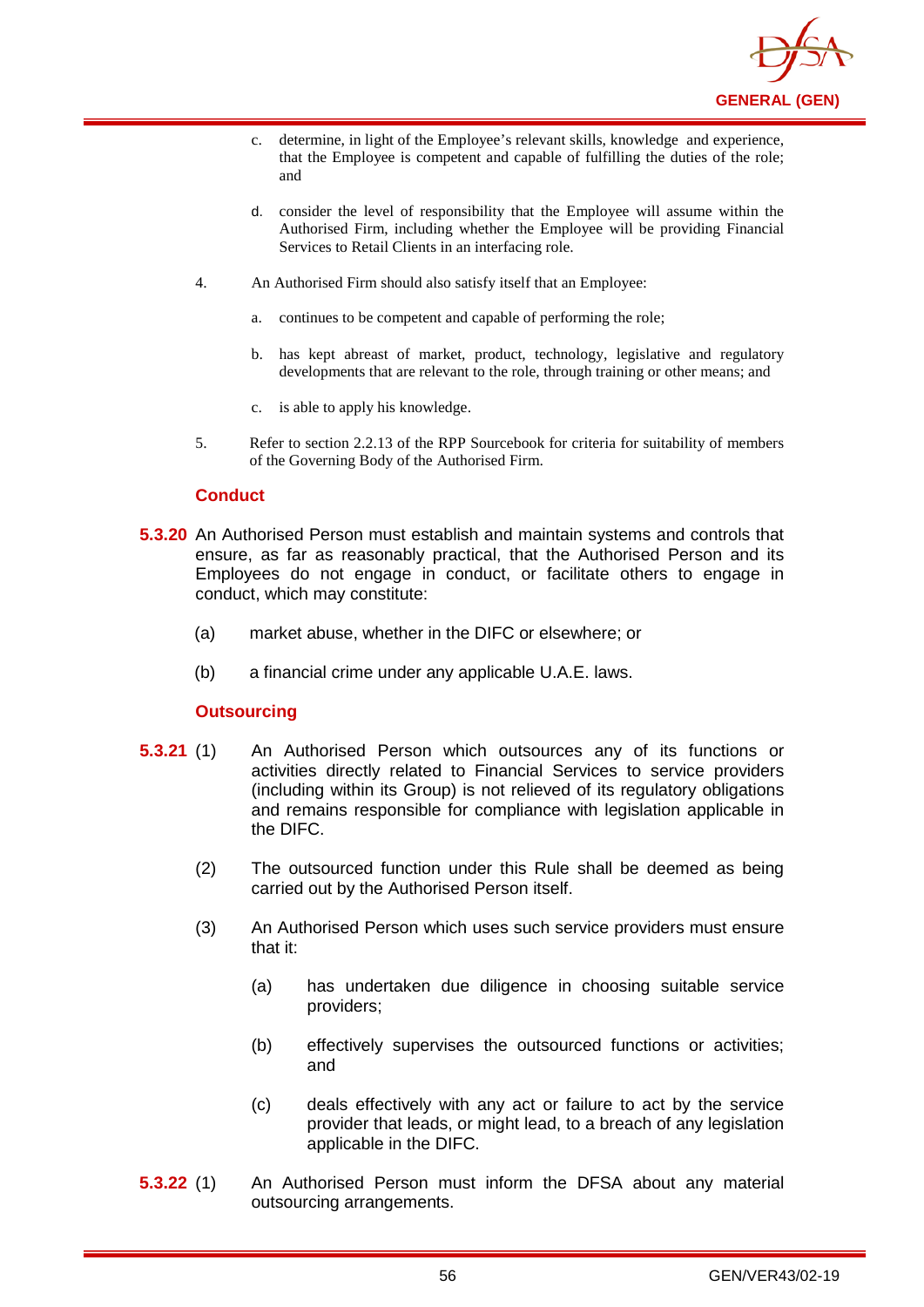

- (2) An Authorised Person which has a material outsourcing arrangement must:
	- (a) establish and maintain comprehensive outsourcing policies, contingency plans and outsourcing risk management programmes;
	- (b) enter into an appropriate and written outsourcing contract; and
	- (c) ensure that the outsourcing arrangements neither reduce its ability to fulfil its obligations to customers and the DFSA, nor hinder supervision of the Authorised Person by the DFSA.
- (3) An Authorised Person must ensure that the terms of its outsourcing contract with each service provider under a material outsourcing arrangement require the service provider to:
	- (a) provide for the provision of information under section 11.1 in relation to the Authorised Person and access to their business premises; and
	- (b) deal in an open and co-operative way with the DFSA.

- 1. An Authorised Person's outsourcing arrangements should include consideration of:
	- a. applicable guiding principles for outsourcing in financial services issued by the Joint Forum; or
	- b. any equivalent principles or regulations the Authorised Person is subject to in its home country jurisdiction.
- 2. An outsourcing arrangement would be considered to be material if it is a service of such importance that weakness or failure of that service would cast serious doubt on the Authorised Person's continuing ability to remain fit and proper or to comply with DFSA administered Laws and Rules.

## **Business continuity and disaster recovery**

- **5.3.23** (1) An Authorised Person must have in place adequate arrangements to ensure that it can continue to function and meet its obligations under the legislation applicable in the DIFC in the event of an unforeseen interruption.
	- (2) These arrangements must be kept up to date and regularly tested to ensure their effectiveness.

### **Guidance**

- 1. In considering the adequacy of an Authorised Person's business continuity arrangements, the DFSA will have regard to the Authorised Person's management of the specific risks arising from interruptions to its business including its crisis management and disaster recovery plans.
- 2. The DFSA expects an Authorised Person to have:
	- a. arrangements which establish and maintain the Authorised Person's physical security and protection for its information systems for business continuity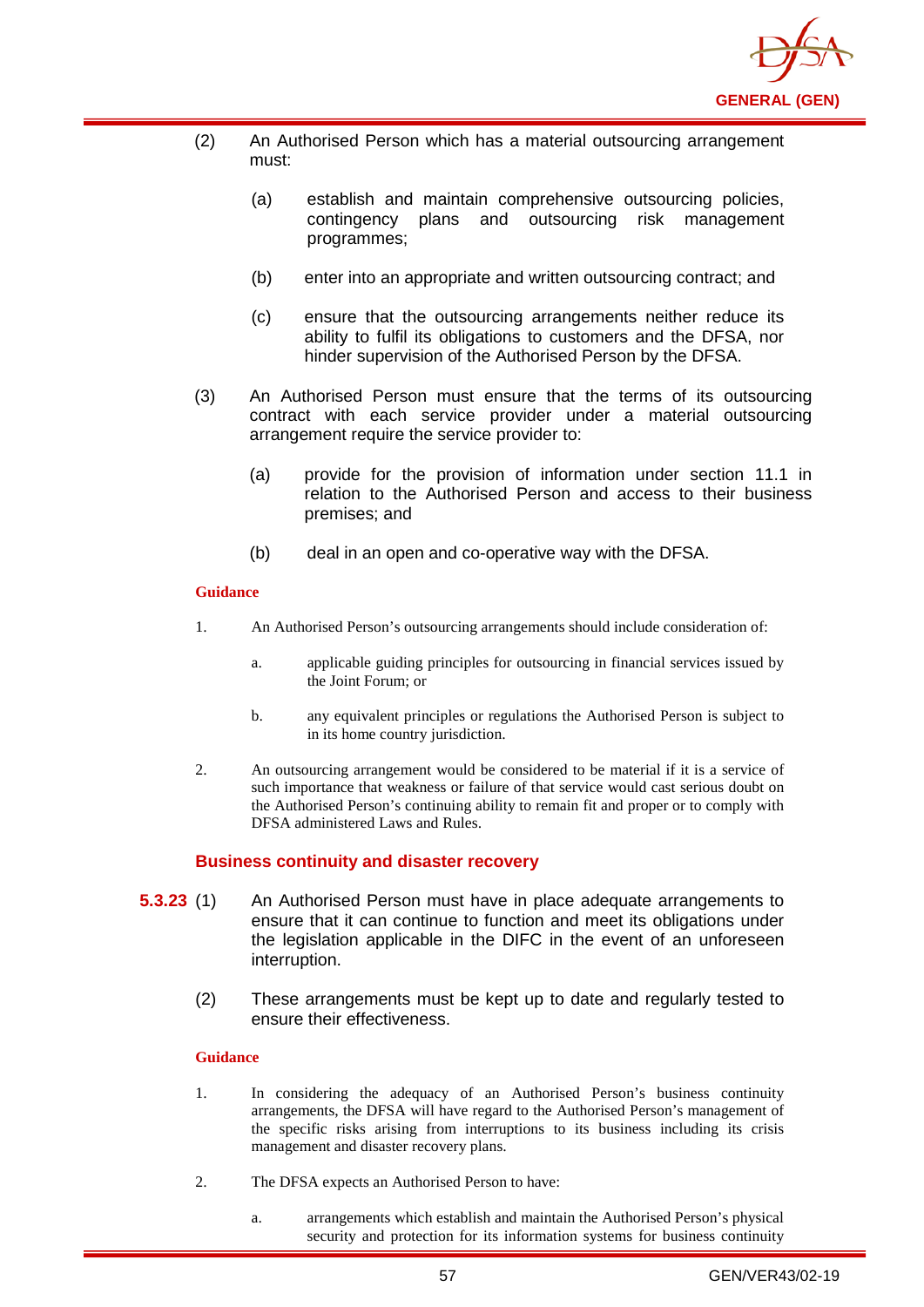

purposes in the event of planned or unplanned information system interruption or other events that impact on its operations;

- b. considered its primary data centres' and business operations' reliance on infrastructure components, for example transportation, telecommunications networks and utilities and made the necessary arrangements to minimise the risk of interruption to its operations by arranging backup of infrastructure components and service providers; and
- c. considered, in its plans for dealing with a major interruption to its primary data centre or business operations, its alternative data centres' and business operations' reliance on infrastructure components and made the necessary arrangements such that these do not rely on the same infrastructure components and the same service provider as the primary data centres and operations.

### **Records**

- **5.3.24** (1) An Authorised Person must make and retain records of matters and dealings, including Accounting Records and corporate governance practices which are the subject of requirements and standards under the legislation applicable in the DIFC.
	- (2) Such records, however stored, must be capable of reproduction on paper within a reasonable period not exceeding 3 business days.
- **5.3.25** Subject to Rule 5.3.26, the records required by Rule 5.3.24 or by any other Rule in this Rulebook must be maintained by the Authorised Person in the English language.
- **5.3.26** If an Authorised Person's records relate to business carried on from an establishment in a territory outside the DIFC, an official language of that territory may be used instead of the English language as required by Rule 5.3.25.
- **5.3.27** An Authorised Person must have systems and controls to fulfil the Authorised Person's legal and regulatory obligations with respect to adequacy, access, period of retention and security of records.

#### **Fraud**

- **5.3.28** An Authorised Person must establish and maintain effective systems and controls to:
	- (a) deter and prevent suspected fraud against the Authorised Person; and
	- (b) report suspected fraud and other financial crimes to the relevant authorities.
- **5.3.29** Deleted

### **Corporate Governance**

- **5.3.30** (1) An Authorised Person must have a Governing Body and senior management that meet the requirements in (2) and (3) respectively.
	- (2) The Governing Body of the Authorised Person must:
		- (a) be clearly responsible for setting or approving (or both) the business objectives of the firm and the strategies for achieving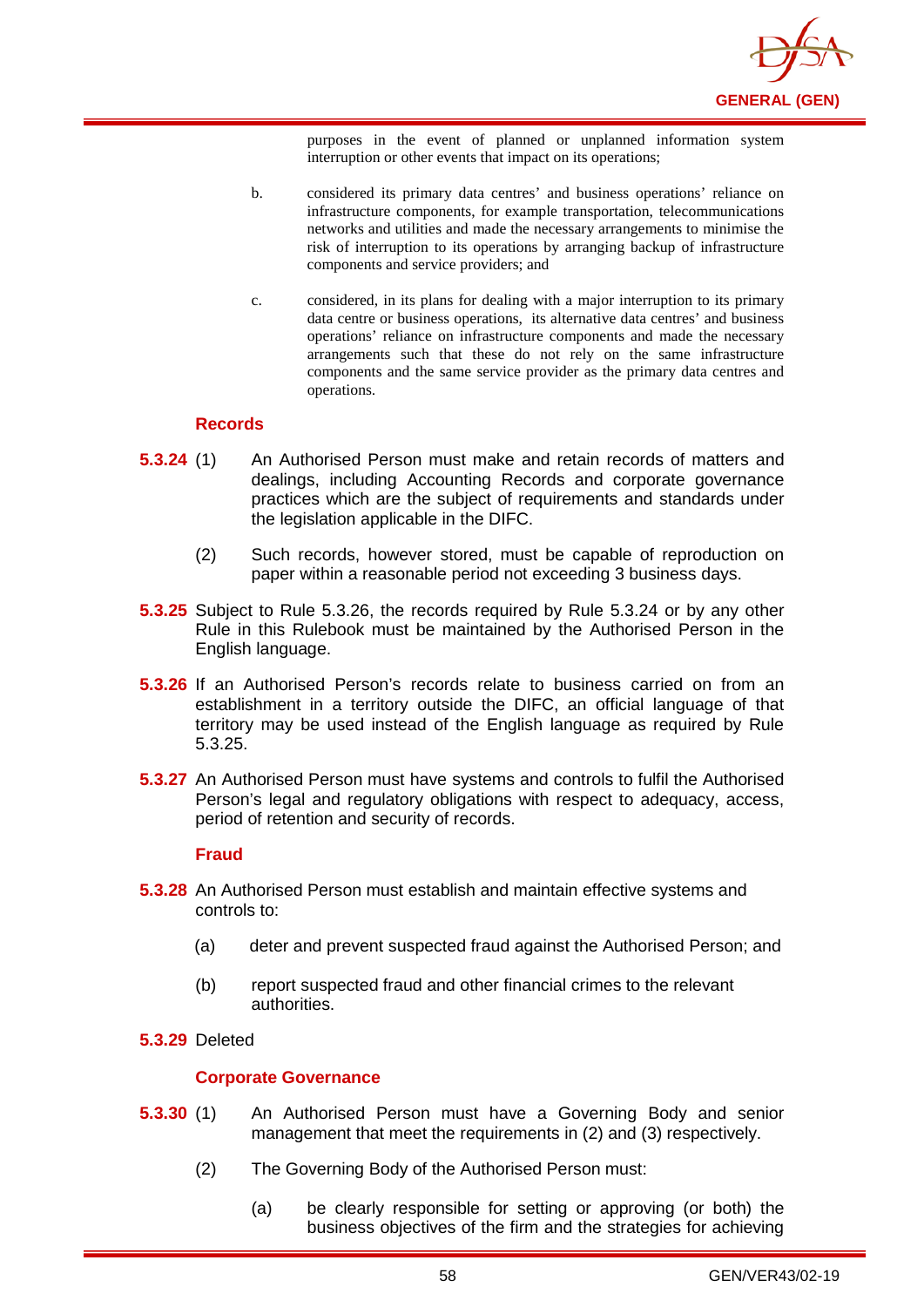

those objectives and for providing effective oversight of the management of the firm;

- (b) comprise an adequate number and mix of individuals who have, among them, the relevant knowledge, skills, expertise and time commitment necessary to effectively carry out the duties and functions of the Governing Body; and
- (c) have adequate powers and resources, including its own governance practices and procedures, to enable it to discharge those duties and functions effectively.
- (3) The senior management of the Authorised Person must be clearly responsible for the day-to-day management of the firm's business in accordance with the business objectives and strategies approved or set by the Governing Body.

#### **Guidance**

#### **Scope of corporate governance**

- 1. Corporate governance is a framework of systems, policies, procedures and controls through which an entity:
	- a. promotes the sound and prudent management of its business;
	- b. protects the interests of its customers and stakeholders; and
	- c. places clear responsibility for achieving (a) and (b) on the Governing Body and its members and the senior management of the Authorised Person.
- 2. Many requirements designed to ensure sound corporate governance of companies, such as those relating to shareholder and minority protection and responsibilities of the Board of Directors of companies, are found in the company laws and apply to Authorised Persons. Additional disclosure requirements also apply if they are listed companies. The requirements in this Module are tailored to Authorised Persons and are designed to augment and not to exclude the application of those requirements.
- 3. Whilst Rule 5.3.30 deals with two aspects of corporate governance, the requirements included in other provisions under sections 5.2 and 5.3 also go to the heart of sound corporate governance by promoting prudent and sound management of the Authorised Person's business in the interest of its customers and stakeholders. These requirements together are designed to promote sound corporate governance practices in Authorised Persons whilst also providing a greater degree of flexibility for Authorised Persons in establishing and implementing a corporate governance framework that are both appropriate and practicable to suit their operations.
- 4. Stakeholder groups of an Authorised Person, who would benefit from the sound and prudent management of firms, can be varied but generally encompass its owners (shareholders), customers (in the case of an AMI, its members and investors), creditors, counterparties and employees, whose interests may not necessarily be mutually coextensive. A key objective in enhancing corporate governance standards applicable to Authorised Persons is to ensure that firms are soundly and prudently managed, with the primary regard being had to its customers.

#### **Proportionate application to firms depending on the nature of their business**

5. One of the key considerations that underpins how the corporate governance requirements set out in Rule 5.3.30 apply to an Authorised Person is the nature, scale and complexity of the Authorised Person's business, and its organisational structure.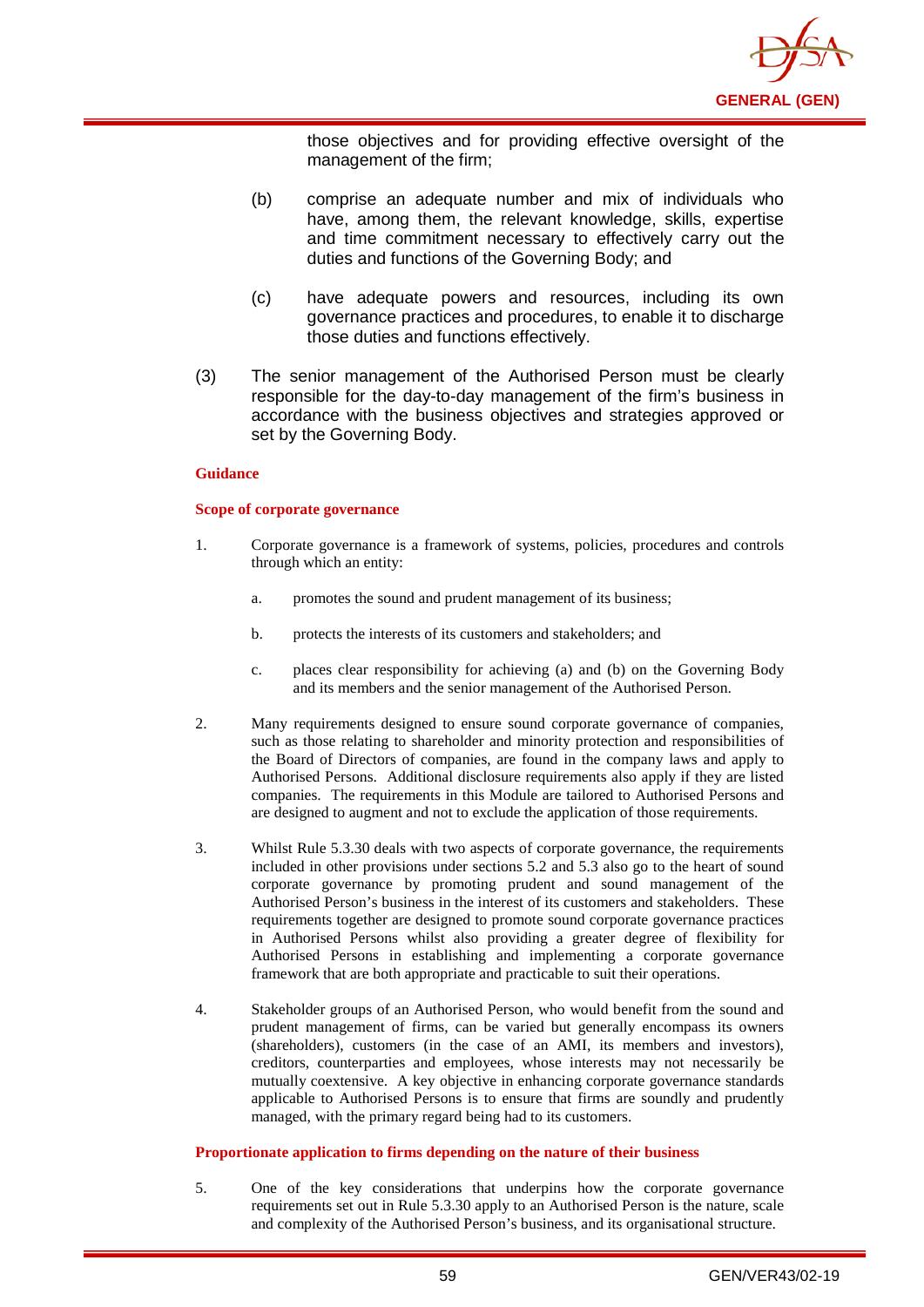

- 6. While requiring banks, insurers and dealers to have more detailed and complex corporate governance systems and controls, simpler systems and procedures could be required for other firms, depending on the nature and scale of their Financial Services. For example, in the case of certain types of Category 4 Financial Service providers such as arranging or advising only firms, less extensive and simpler corporate governance systems and procedures may be sufficient to meet their corporate governance obligations.
- 7. For example, an Authorised Person which is a small scale operation with a tightly held ownership structure may not have a Governing Body which comprises members who are fully independent of the firm's business and from each other, nor be sufficiently large to be able to form numerous committees of the Governing Body to undertake various functions such as nomination and remuneration. In such cases, whilst strict adherence to such aspects of best practice would not be required, overall measures as appropriate to achieve the sound and prudent management of the business would be needed. For example, a firm with no regulatory track record would be expected to have additional corporate governance controls in place to ensure the sound and prudent management of its business, such as the appointment of an independent director (who has relevant regulatory experience) to its Governing Body.

#### **Application to Branches and Groups**

- 8. As part of the flexible and proportionate application of corporate governance standards to firms, whether a firm is a Branch or a subsidiary within a Group is also taken into account. An Authorised Person which is a member of a Group may, instead of developing its own corporate governance policies, adopt group-wide corporate governance standards. However, the Governing Body of the Authorised Person should consider whether those standards are appropriate for the firm, and to the extent possible, make any changes as necessary.
- 9. In the case of a Branch, corporate governance practices adopted at the head office would generally apply to the Branch and are expected to be adequate. The DFSA considers, as part of its authorisation of a Branch and on-going supervision, the adequacy of regulatory and supervisory arrangements applicable in the home jurisdiction, including a corporate governance framework adopted and implemented by the head office (see section 3.2.15 of the RPP Sourcebook).

#### **Best practice relating to corporate governance**

10. In addition to the considerations noted above, best practice that an Authorised Person may adopt to achieve compliance with the applicable corporate governance standards is set out in Guidance at Appendix 3.1. An Authorised Person may, where the best practice set out in App3.1 is not suited to its particular business or structure, deviate from such best practice or any aspects thereof. The DFSA will expect the Authorised Person to demonstrate to the DFSA, upon request, what the deviations are and why such deviations are considered by the Authorised Person to be appropriate.

### **Remuneration structure and strategies**

- **5.3.31** (1) The Governing Body of an Authorised Person must ensure that the remuneration structure and strategy of the firm:
	- (a) are consistent with the business objectives and strategies and the identified risk parameters within which the firm's business is to be conducted;
	- (b) provide for effective alignment of risk outcomes and the roles and functions of the Employees, taking account of:
		- (i) the nature of the roles and functions of the relevant Employees; and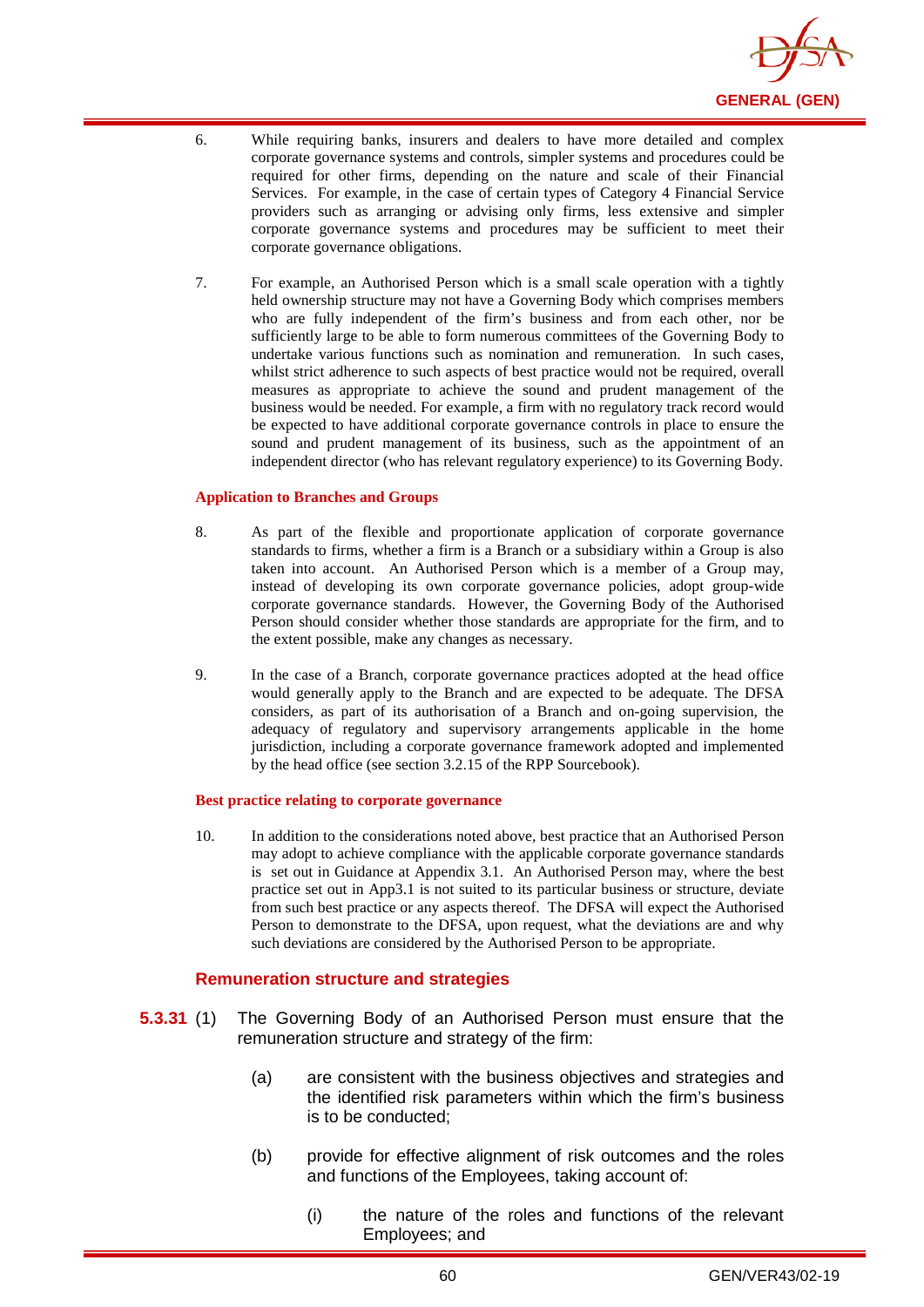

- (ii) whether the actions of the Employees may expose the firm to unacceptable financial, reputational and other risks;
- (c) at a minimum, include the members of its Governing Body, the senior management, Persons Undertaking Key Control Functions and any major risk-taking Employees; and
- (d) are implemented and monitored to ensure that they operate, on an on-going basis, effectively and as intended.
- (2) The Governing Body must provide to the DFSA and relevant stakeholders sufficient information about its remuneration structure and strategies to demonstrate that such structure and strategies meet the requirements in (1) on an on-going basis.
- (3) For the purposes of this Rule, "major risk-taking Employees" are Employees whose actions have a material impact on the risk exposure of the Authorised Person.

#### **Proportionate application to firms depending on the nature of their business**

1. Those considerations set out in Guidance items 5 – 7 under Rule 5.3.30 apply equally to the way in which the remuneration structure and strategies related requirement in Rule 5.3.31 is designed to apply to an Authorised Person. Accordingly, whilst most Category 4 firms may have simple arrangements to achieve the outcome of aligning performance outcomes and risks associated with remuneration structure and strategies, banks, insurers and dealers are expected to have more stringent measures to address such risks.

#### **Application to Branches and Groups**

2. As part of the flexible and proportionate application of corporate governance standards to firms, whether a firm is a Branch or a subsidiary within a Group is also taken into account. As such, the considerations noted in Guidance items 8 – 9 under Rule 5.3.30 apply equally to the application of the remuneration related requirements for Branches and Groups. For example, where an Authorised Person is a member of a Group, its Governing Body should consider whether the Group wide policies, such as those relating to the Employees covered under the remuneration strategy and the disclosure relating to remuneration made at the Group level are adequate to meet its obligations under Rule 5.3.31.

#### **Best practice relating to corporate governance**

3. In addition to the considerations noted above, best practice that an Authorised Person may adopt to promote sound remuneration structure and strategies within the firm is set out as Guidance at Appendix 3.2. Where such best practice or any aspects thereof are not suited to a particular Authorised Person's business or structure, it may deviate from such best practice. The DFSA will expect the Authorised Person to demonstrate, upon request, what the deviations are and why such deviations are considered appropriate.

#### **Disclosure of information relating to remuneration structure and strategy**

4. The information which an Authorised Person provides to the DFSA relating to its remuneration structure and strategies should be included in the annual report or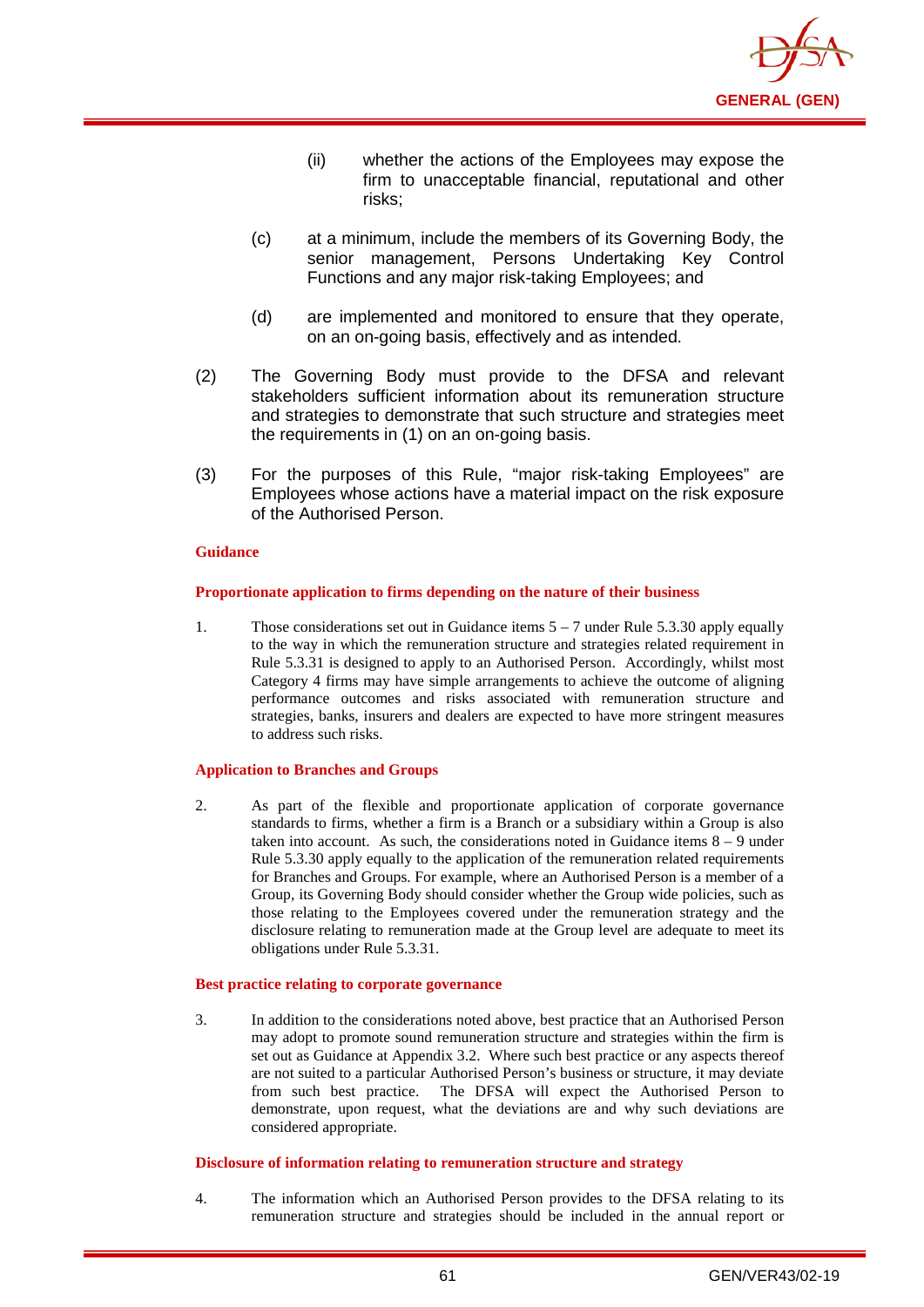

accounting statements. The DFSA expects the annual report of Authorised Persons to include, at a minimum, information relating to:

- a. the decision making process used to determine the firm-wide remuneration policy (such as by a remuneration committee or an external consultant if any, or by the Governing Body);
- b. the most important elements of its remuneration structure (such as, in the case of performance based remuneration, the link between pay and performance and the relevant assessment criteria); and
- c. aggregate quantitative information on remuneration of its Governing Body, the senior management, Persons Undertaking Key Control Functions and any major risk taking Employees.
- 5. The DFSA may, pursuant to its supervisory powers, require additional information relating to the remuneration structure and strategy of an Authorised Firm to assess whether the general elements relating to remuneration under Rule 5.3.31(1) are met by the firm. Any significant changes to the remuneration structure and strategy should also be notified to the DFSA before being implemented. See Rule 11.10.20.
- 6. The information included in the annual report is made available to the DFSA and the shareholders, and in the case of a listed company, to the public. The Governing Body of the Authorised Person should also consider what additional information should be included in the annual report. In the case of banks, insurers and dealers, more detailed disclosure of remuneration structure and strategy and its impact on the financial soundness of the firm would be required. When providing disclosure relating to remuneration in its annual report, Authorised Persons should take account of the legal obligations that apply to the firm including the confidentiality of information obligations.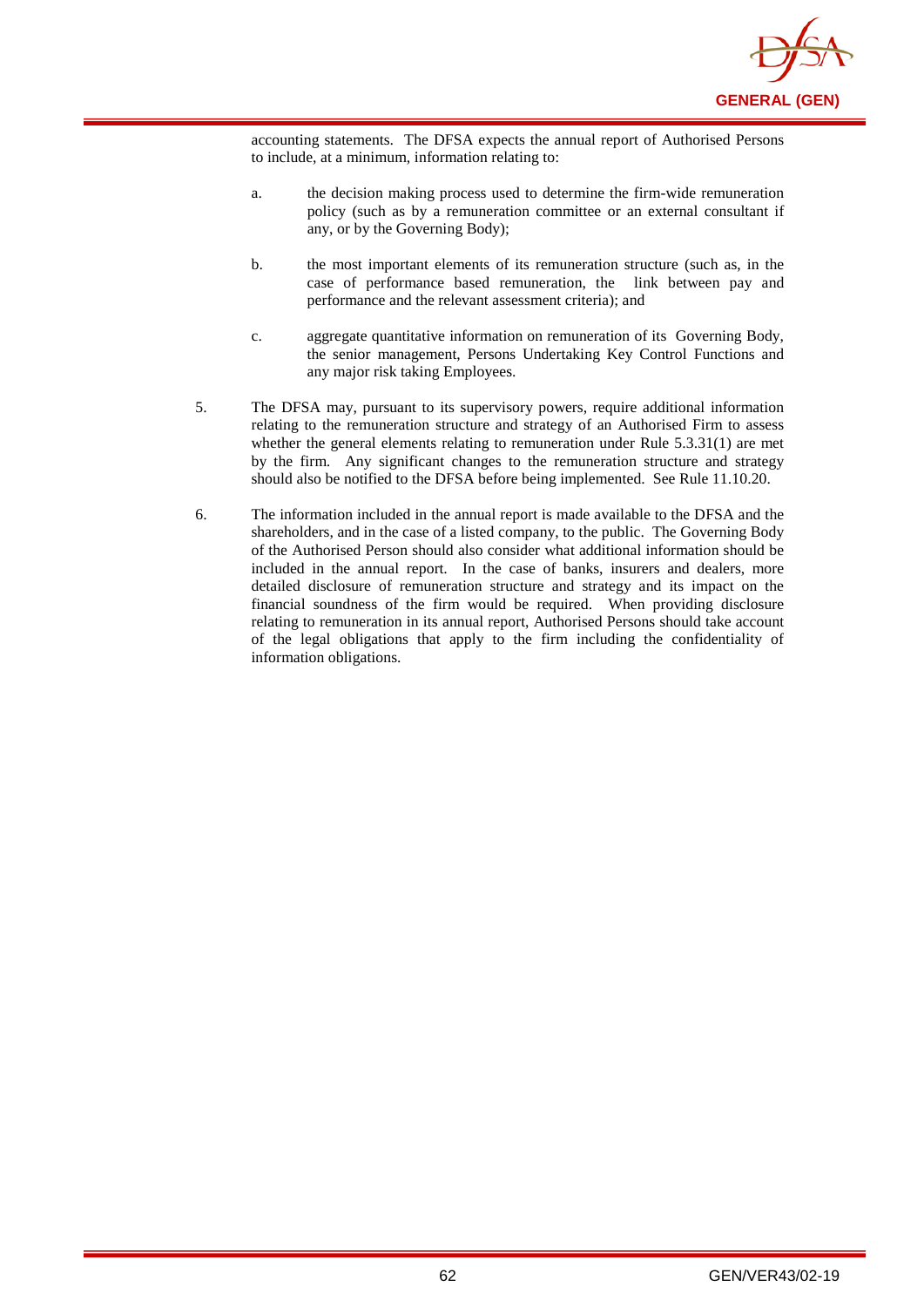

# **6 GENERAL PROVISIONS**

# **6.1 Application**

- **6.1.1** (1) Sections 6.1, 6.2, 6.3, 6.9 and 6.10 apply to every Person to whom any provision in the Rulebook applies.
	- (2) Section 6.4 applies to every Authorised Person.
	- (3) Sections 6.5 and 6.6 apply to every Authorised Firm, Authorised Market Institution and Person who has submitted an application for authorisation to carry on one or more Financial Services.
	- (4) Section 6.7 applies to any Person who has been affected by the activities of the DFSA.
	- (5) Section 6.8 applies to the DFSA.
	- (6) Only sections 6.9 and 6.10 of this chapter apply to a Representative Office.

# **6.2 Interpreting the rulebook**

### **Guidance**

### **Interpretation**

- 1. Every provision in the Rulebook must be interpreted in the light of its purpose. The purpose of any provision is to be gathered first and foremost from the text of the provision in question and its context among other relevant provisions.
- 2. When this section refers to a provision, this means every type of provision, including Rules and Guidance.
- 3. Where reference is made in the Rulebook to another provision of the Rulebook or other DIFC legislation, it is a reference to that provision as amended from time to time.
- 4. Unless the contrary intention appears:
	- a. words in the Rulebook importing the masculine gender include the feminine gender and words importing the feminine gender include the masculine; and
	- b. words in the Rulebook in the singular include the plural and words in the plural include the singular.
- 5. If a provision in the Rulebook refers to a communication, notice, agreement, or other document 'in writing' then, unless the contrary intention appears, it means in legible form and capable of being reproduced on paper, irrespective of the medium used. Expressions related to writing must be interpreted accordingly.
- 6. Any reference to 'dollars' or '\$' is a reference to United States Dollars unless the contrary intention appears.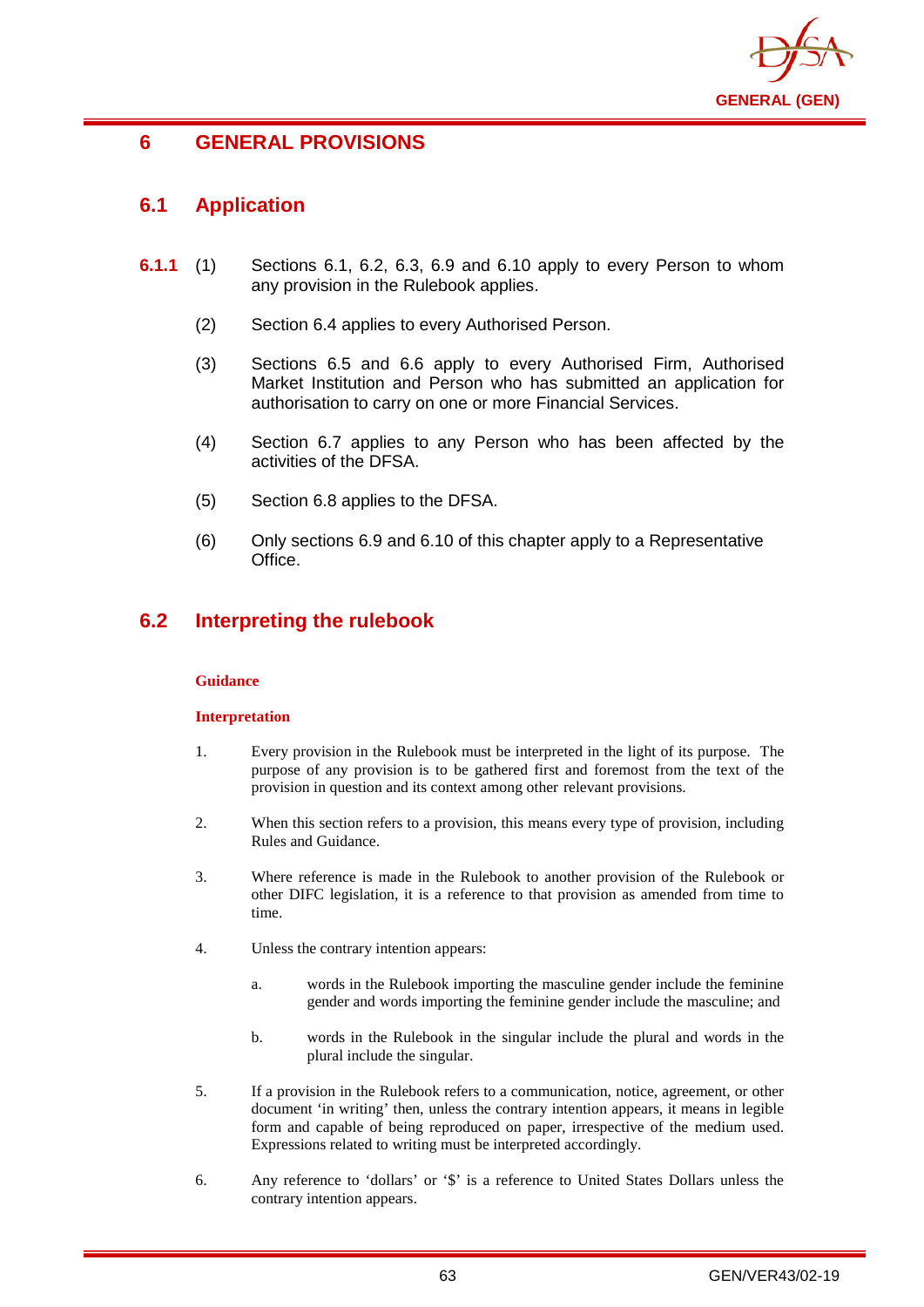

- 7. References to Articles made throughout the Rulebook are references to Articles in the Regulatory Law 2004 unless otherwise stated.
- 8. Unless stated otherwise, a day means a calendar day. If an obligation falls on a calendar day which is either a Friday or Saturday or an official State holiday in the DIFC, the obligation must take place on the next calendar day which is a business day.

#### **Defined Terms**

9. Defined terms are identified throughout the Rulebook by the capitalisation of the initial letter of a word or of each word in a phrase and are defined in the Glossary (GLO), however, where a word or phrase is used only, for example, in a prudential context in PIB then for convenience purposes it is only defined under Rule 1.2.1 of PIB rather than in GLO. Similarly, in AML Rule 3.2.1 and in FPR section 1.3 there are a number of specific definitions. Unless the context otherwise requires, where capitalisation of the initial letter is not used, an expression has its natural meaning.

## **6.3 Emergency**

- **6.3.1** (1) If an Authorised Person is unable to comply with a particular Rule due to an emergency which is outside its or its Employees' control and could not have been avoided by taking all reasonable steps, the Authorised Person will not be in contravention of that Rule to the extent that, in consequence of the emergency, compliance with that Rule is impractical.
	- (2) This Rule applies only for so long as the consequences of the emergency continue and the Authorised Person is able demonstrate that it is taking all practical steps to deal with those consequences, to comply with the Rule, and to mitigate losses and potential losses to its customers or users.
	- (3) An Authorised Person must notify the DFSA as soon as practical of the emergency and of the steps it is taking and proposes to take to deal with the consequences of the emergency.

#### **Guidance**

- 1. Procedures for notification to the DFSA are set out in section 6.10.
- 2. The Rules in section 6.3 do not affect the powers of the DFSA under Article 26 of the Markets Law 2012.

## **6.4 Disclosure of regulatory status**

- **6.4.1** An Authorised Person must not misrepresent its status expressly or by implication.
- **6.4.2** (1) An Authorised Person must take reasonable care to ensure that every key business document which is in connection with the Authorised Person carrying on a Financial Service in or from the DIFC includes one of the disclosures under this Rule.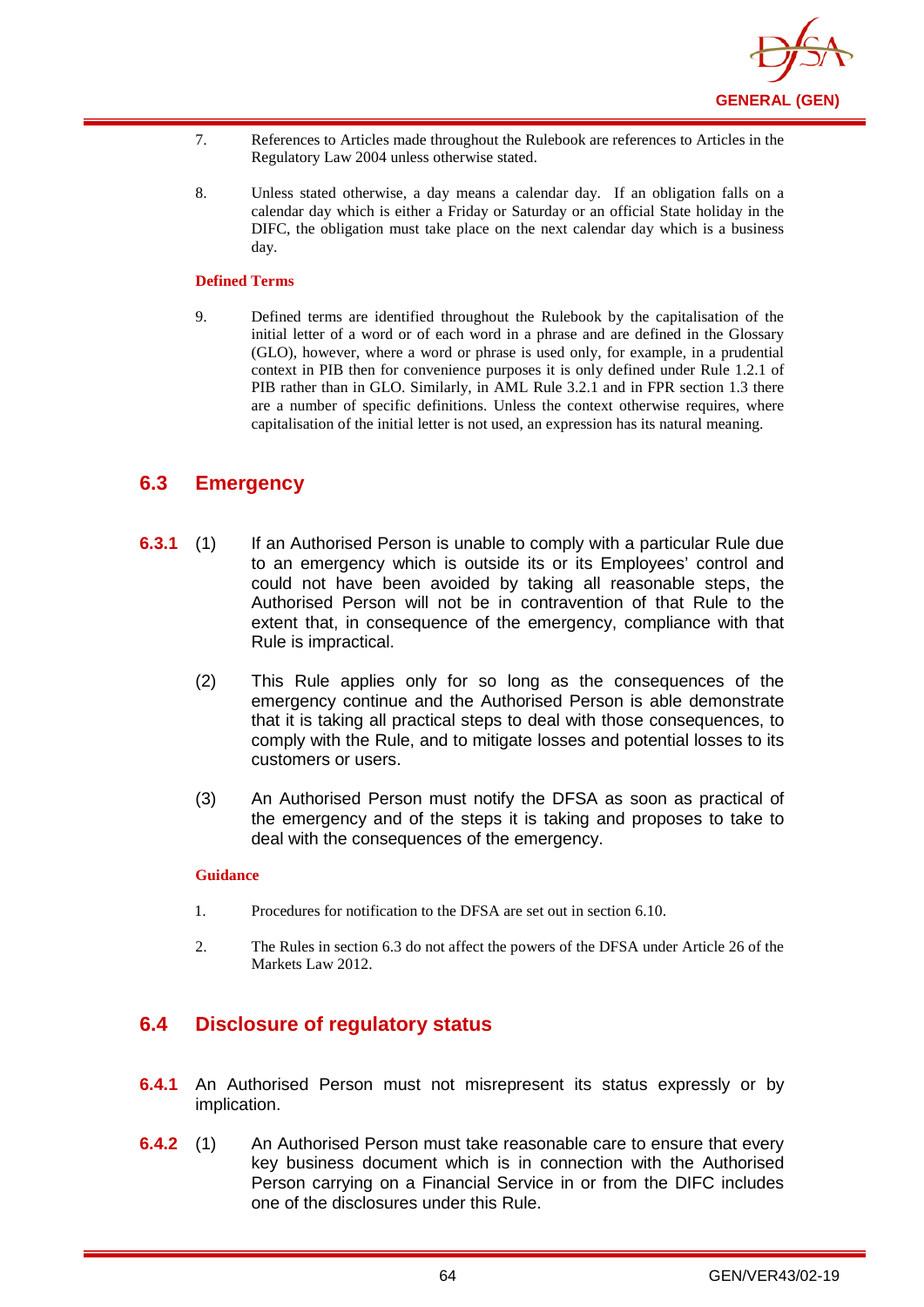

- (2) A key business document includes letterhead whether issued by post, fax or electronic means, terms of business, client agreements, written promotional materials, business cards, prospectuses and websites but does not include compliment slips, account statements or text messages.
- (3) The disclosure required under this Rule is:
	- (a) 'Regulated by the Dubai Financial Services Authority'; or
	- (b) 'Regulated by the DFSA'.
- (4) The DFSA logo must not be reproduced without express written permission from the DFSA and in accordance with any conditions for use.
- (5) Rules 6.4.2(1) to (4) also apply to the operation and administration of an Official List of Securities by an Authorised Market Institution.

# **6.5 Location of offices**

- **6.5.1** (1) Where an Authorised Person is a Body Corporate incorporated in the DIFC, its head office and registered office must be in the DIFC.
	- (2) Where an Authorised Person is a partnership established under the Limited Partnership Law 2004 or the General Partnership Law 2006, its head office and registered office must be in the DIFC.
	- (3) Where an Authorised Person operates in the DIFC through a Branch:
		- (a) it must have a place of business in the DIFC that is the principal place where it carries on the activities for which it is authorised by the DFSA; and
		- (b) that place of business must be its address in the DIFC to which communications and notices may be addressed.
	- (4) An applicant for authorisation to carry on one or more Financial Services must satisfy the DFSA that it will meet the requirements in this Rule when the authorisation is granted.
	- (5) In this Rule:
		- (a) "head office" means the principal place where an Authorised Person carries on:
			- (i) the day-to-day management and control of its business, wherever that business may be conducted; and
			- (ii) the activities for which it is authorised by the DFSA; and
		- (b) "registered office" has the meaning given in the Companies Law 2009, Limited Partnership Law 2004 or General Partnership Law 2006, as applicable.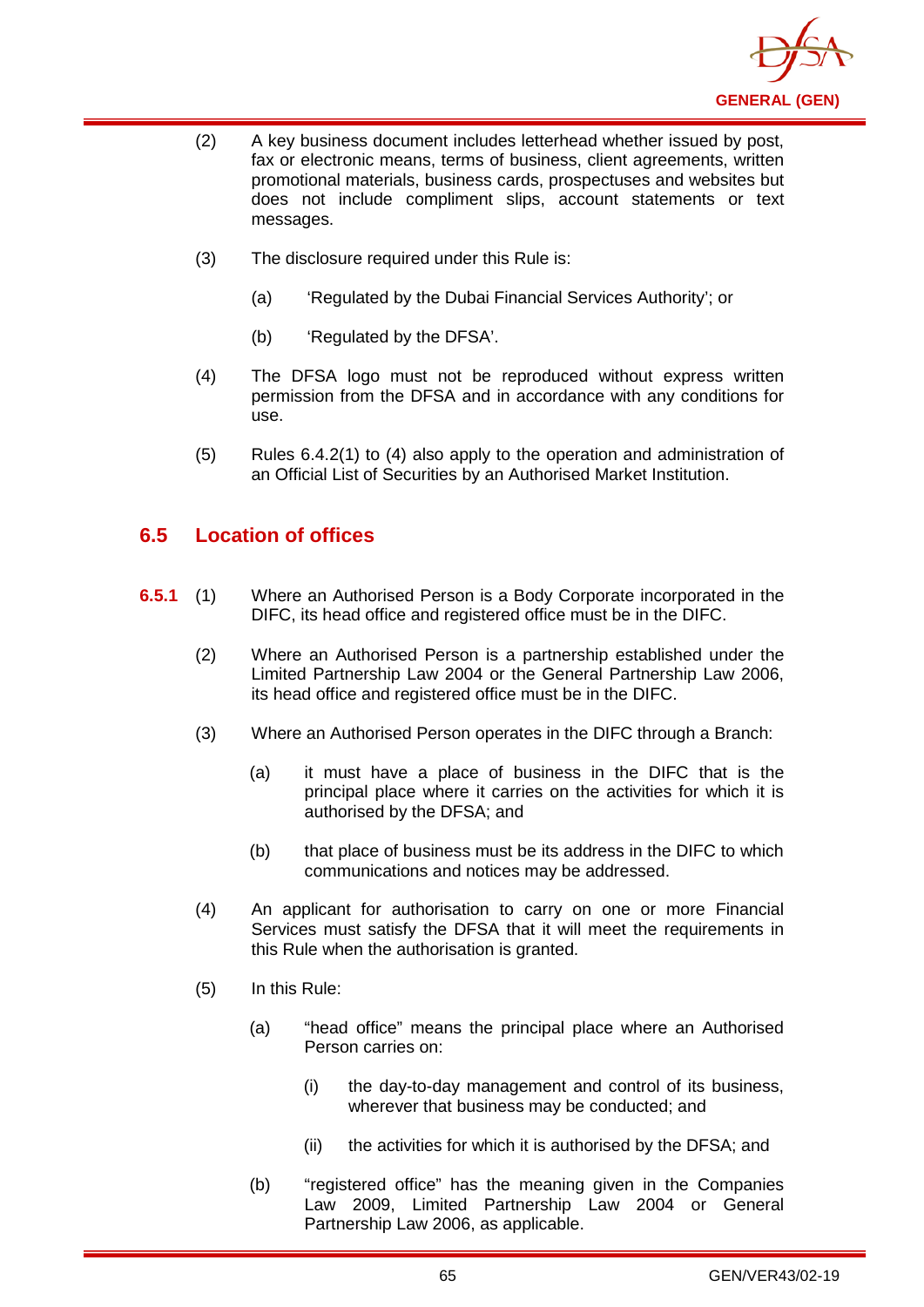

- 1. In considering the location of an Authorised Firm's or Authorised Market Institution's head office, the DFSA will have regard to the location of its directors, partners and senior management and to the main location of its day-to-day operational, control, management and administrative arrangements and will judge matters on a case by case basis.
- 2. An Authorised Firm, Authorised Market Institution or an applicant for authorisation which does not satisfy the DFSA with respect to the location of its offices will, on this point alone not be considered fit and proper or able to satisfy the Licensing Requirements.
- 3. The DFSA expects all Authorised Persons to have a physical presence, including Employees, in the DIFC. The DFSA does not permit 'brass plate' operations i.e. offices with the name of the entity but with no staff or where no meaningful activity takes place.
- 4. The Companies Law, Limited Partnership Law and General Partnership Law of the DIFC also require entities to which they apply, to have a registered office in the DIFC, and to carry on their principal business activity in the DIFC.

## **6.6 Close links**

- **6.6.1** (1) Where an Authorised Person or a Person who has submitted an application for authorisation to carry on one or more Financial Services has Close Links with another Person, the DFSA must be satisfied that those Close Links are not likely to prevent the effective supervision by the DFSA of the Authorised Person.
	- (2) If requested by the DFSA the Authorised Person must submit a Close Links report or notification, in a form specified by the DFSA. This may be requested on an ad hoc or periodic basis.

#### **Guidance**

- 1. Procedures for notification to the DFSA are set out in section 6.10.
- 2. Under the fit and proper test for Authorised Firms and the Licensing Requirements for Authorised Market Institutions, an Authorised Firm or Authorised Market Institution which does not satisfy the DFSA with respect of its Close Links will, on this point alone, not be considered fit and proper or able to satisfy the Licensing Requirements.

# **6.7 Complaints against the DFSA**

#### **Guidance**

- 1. A Person who feels he has been adversely affected by the manner in which the DFSA has carried out its functions may make a complaint to the DFSA about its conduct or the conduct of its Employees.
- 2. A complaint must be in writing and should be addressed to the Chief Executive of the DFSA. The complaint will be dealt with by the DFSA in a timely manner.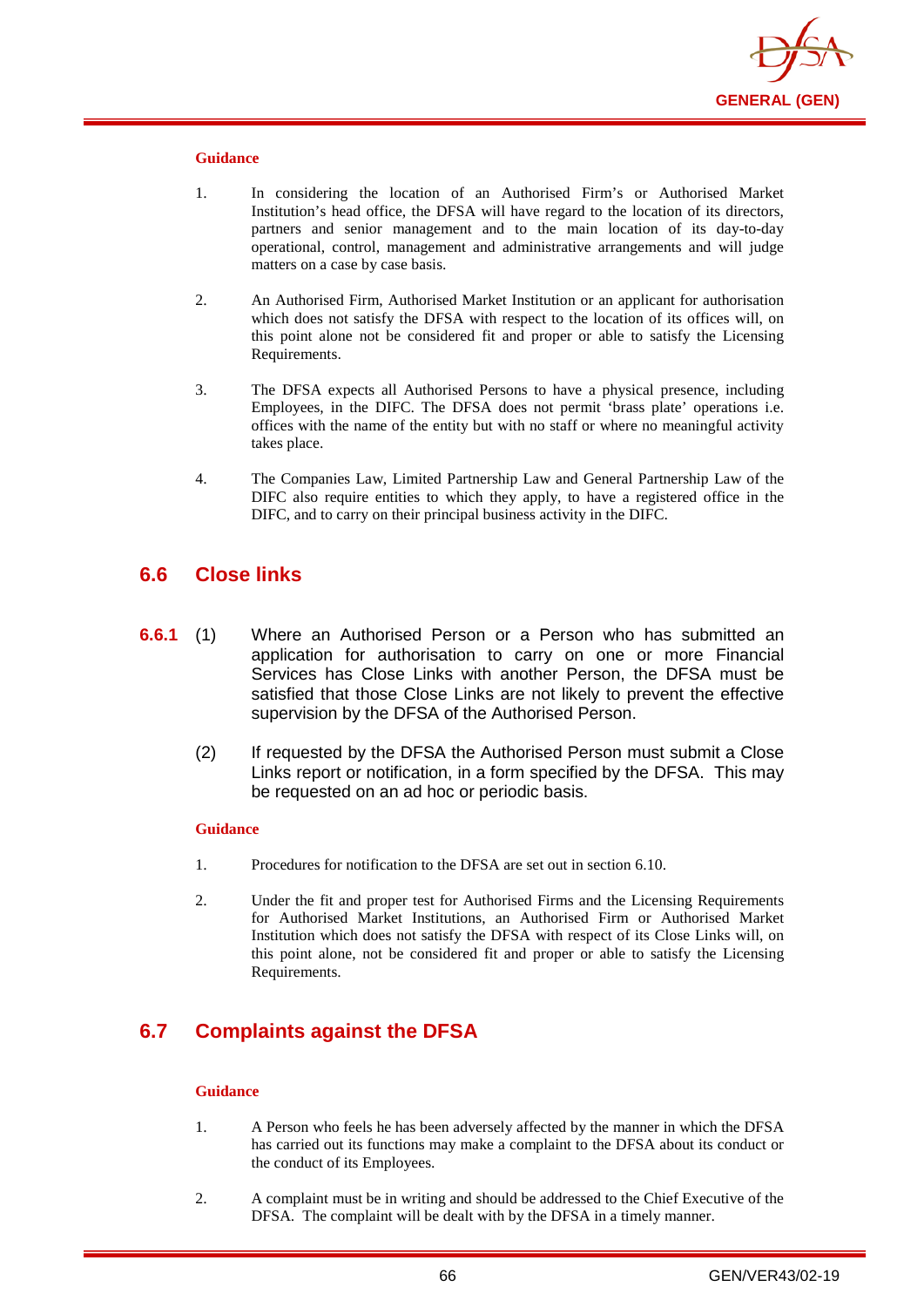

## **6.8 Public register**

## **Maintenance and publication**

- **6.8.1** The registers required to be maintained and published by the DFSA pursuant to Article 62 shall be published and maintained in either or both of the following manners:
	- (a) by maintaining hard copy registers which are made available for inspection at the premises of the DFSA during normal business hours; or
	- (b) by maintaining an electronic version of the registers and making the information from those registers available through the DFSA website.

# **6.9 Communication with the DFSA**

**6.9.1** An Authorised Person must ensure that any communication with the DFSA is conducted in the English language.

## **6.10 Provision of information to the DFSA**

#### **Guidance**

- 1. This section sets out how certain information must be provided to the DFSA. It applies to information in an AFN form and in any other application, notification, report or return that must be provided to the DFSA under a Rule. It does not apply to PIB or PIN returns, which are subject to a special system: the DFSA Electronic Prudential Reporting System (EPRS).
- 2. The DFSA has enabled certain information to be submitted online using the electronic system on its website. If information can be submitted online, that online electronic system is to be used – see Rule 6.10.2. In other cases, information must be provided to the DFSA in accordance with Rule 6.10.3.
- **6.10.1** (1) This section applies to a Person providing information to the DFSA in:
	- (a) an AFN form; or
	- (b) any other application, notification, report or return required to be provided or submitted to the DFSA under a Rule.
	- (2) This section does not apply to an Authorised Person providing a return under PIB or PIN.
	- (3) In this section, a reference to information that can be submitted online is a reference to information that can be submitted to the DFSA online using the appropriate electronic system on the DFSA website.

## **Method of providing information**

**6.10.2** If information can be submitted online, a Person must submit the information to the DFSA using the online system.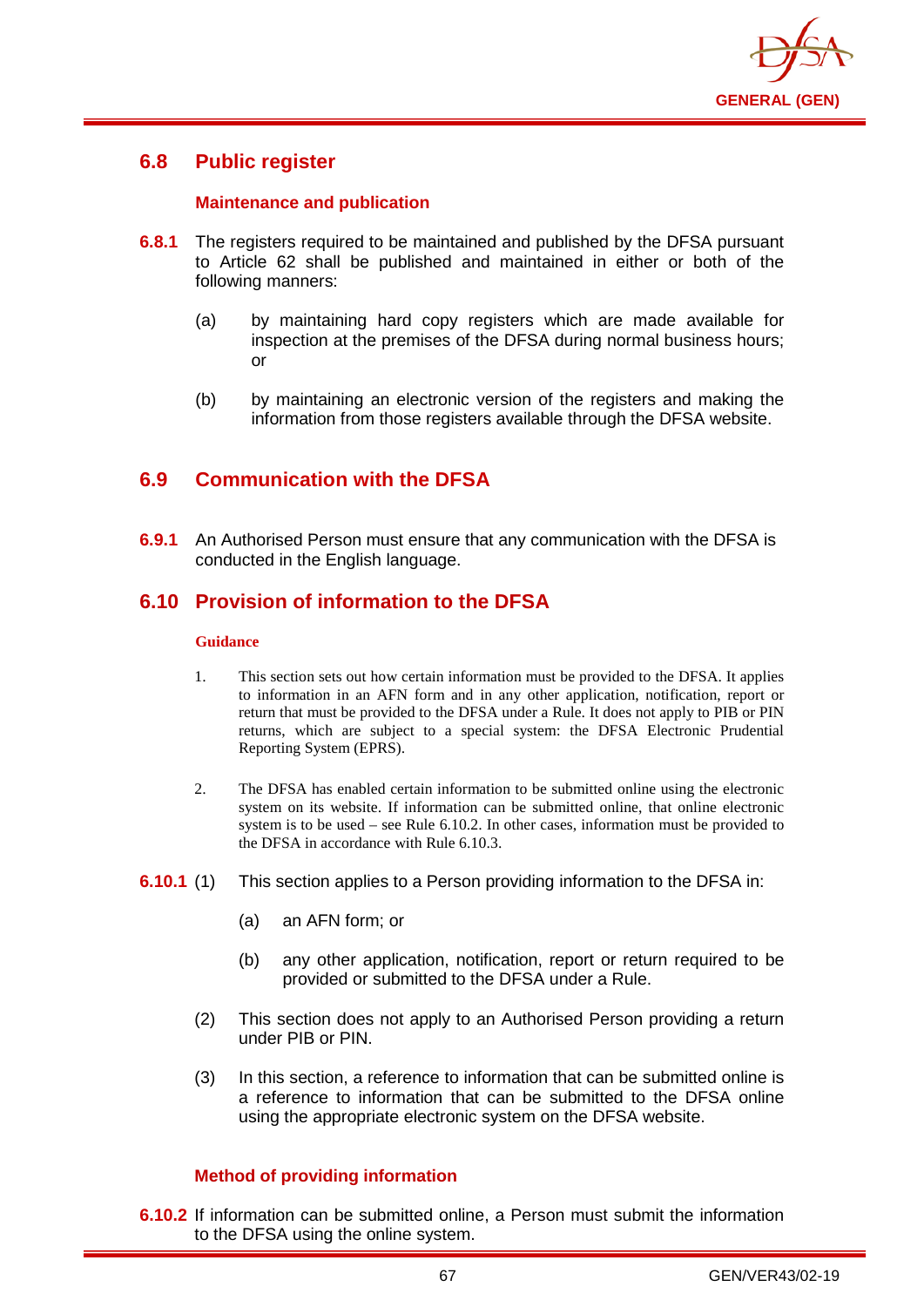

- **6.10.3** If information cannot be submitted online then, unless a Rule states otherwise, a Person must ensure that information it provides to the DFSA:
	- (a) is provided to the DFSA in writing;
	- (b) sets out the Person's full name and, if applicable, its authorisation or registration number;
	- (c) is addressed to the attention of:
		- (i) the Markets Department if the information is being provided under AMI, REC, MKT, PRS or TKO; or
		- (ii) the Supervision Department in any other case; and
	- (d) is delivered to the DFSA:
		- (i) by post to the current address of the DFSA;
		- (ii) by hand to the current address of the DFSA; or
		- (iii) by electronic mail to an address provided by the DFSA.

## **Evidence that information was provided**

**6.10.4** A Person who provides information to the DFSA must retain sufficient evidence to be able to demonstrate to the DFSA, upon request, that the information was submitted or delivered.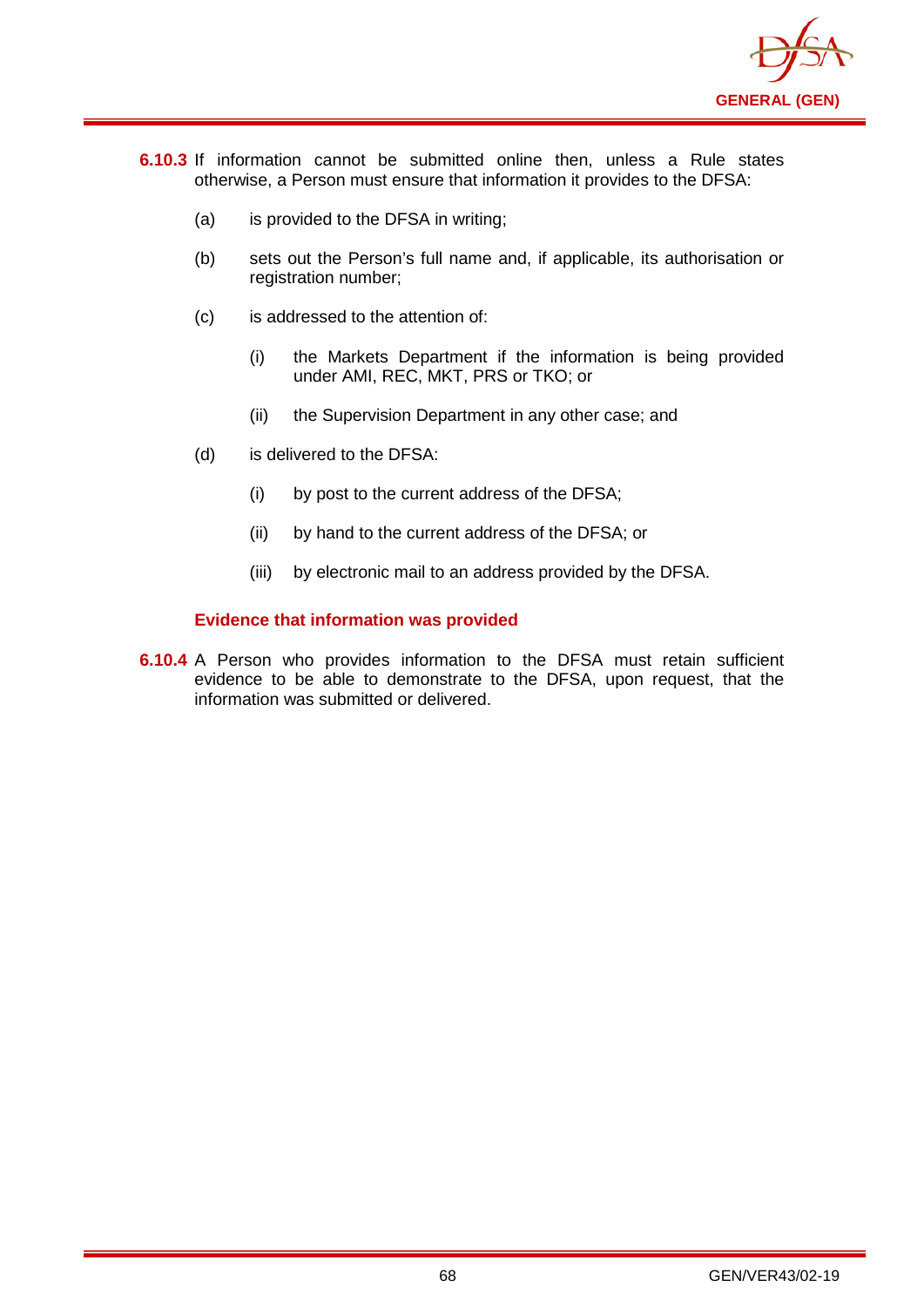

# **7 AUTHORISATION**

# **7.1 Application**

- **7.1.1** (1) This chapter applies, subject to (2), to every Person who is:
	- (a) an Authorised Firm;
	- (b) an applicant for a Licence to be an Authorised Firm;
	- (c) an Authorised Individual;
	- (d) an applicant for Authorised Individual status; or
	- (e) a Controller of a Person referred to in (a) or (b).
	- (2) This chapter does not apply to a Person intending to:
		- (a) Operate an Exchange;
		- (b) Operate a Clearing House; or
		- (c) Operate a Representative Office.

### **Guidance**

- 1. This chapter outlines DFSA's authorisation requirements for an Authorised Firm and Authorised Individual.
- 2. The DFSA's requirements for authorisation of:
	- a. Authorised Market Institutions are covered by the AMI module; and
	- b. Representative Offices are covered by the REP module.
- 3. The DFSA's requirements for registration of DNFBPs are found in the AML module.
- 4. This chapter should be read in conjunction with the RPP Sourcebook which sets out DFSA's general regulatory policy and processes. Some additional processes may be outlined in other chapters of this module.
- 5. Chapter 2 of the RPP Sourcebook sets out DFSA's approach to the authorisation of undertakings and individuals to conduct Financial Services or Licensed Functions, as the case may be.

# **7.2 Application for a Licence**

**7.2.1** A Person, who intends to carry on one or more Financial Services in or from the DIFC must apply to the DFSA for a Licence, in accordance with the Rules in this section.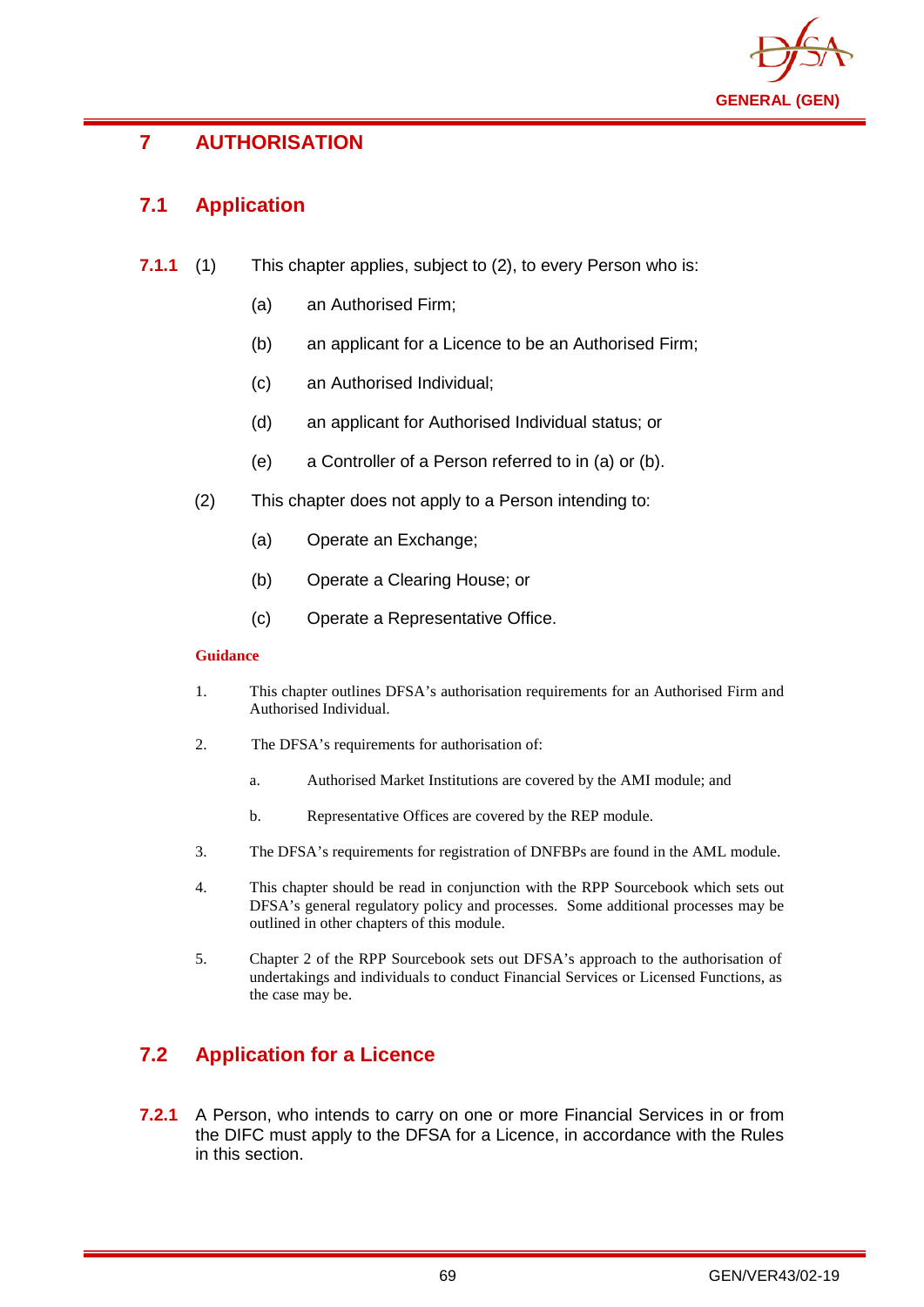

- **7.2.2** (1) The DFSA will only consider an application for a Licence from a Person who, subject to (2) and (4), is:
	- (a) a Body Corporate; or
	- (b) a Partnership;

and who is not an Authorised Market Institution.

- (2) If the application is in respect of either or both of the following Financial Services:
	- (a) Effecting Contracts of Insurance; or
	- (b) Carrying Out Contracts of Insurance,

the applicant must be a Body Corporate.

- (3) Deleted.
- (4) If the application is in respect of the Financial Service of Managing a Collective Investment Fund or Acting as the Trustee of a Fund, the applicant must be a Body Corporate.

#### **Guidance**

Section 2.2.8 of the RPP Sourcebook sets out matters which the DFSA takes into consideration when making an assessment under Rule 7.2.2.

- **7.2.3** A Person licensed by the Emirates Securities and Commodities Authority to trade on an U.A.E. exchange will not be granted a Licence by the DFSA unless that Person has the prior approval of the Emirates Securities and Commodities Authority.
- **7.2.4** A Person applying for a Licence must complete and submit the appropriate form or forms in AFN.

#### **Guidance**

A Person submitting an application under Rule 7.2.4 is required to:

- a. pay the appropriate application fee as set out in FER; and
- b. include information relating to its Controllers, completed by the relevant Controllers themselves, in the appropriate form in AFN.

### **Consideration and assessment of applications**

- **7.2.5** In order to become authorised to carry on one or more Financial Services, the applicant must demonstrate to the satisfaction of the DFSA that it:
	- (a) has adequate resources, including financial resources;
	- (b) is fit and proper; and
	- (c) has adequate compliance arrangements, including policies and procedures, that will enable it to comply with all the applicable legal requirements, including the Rules.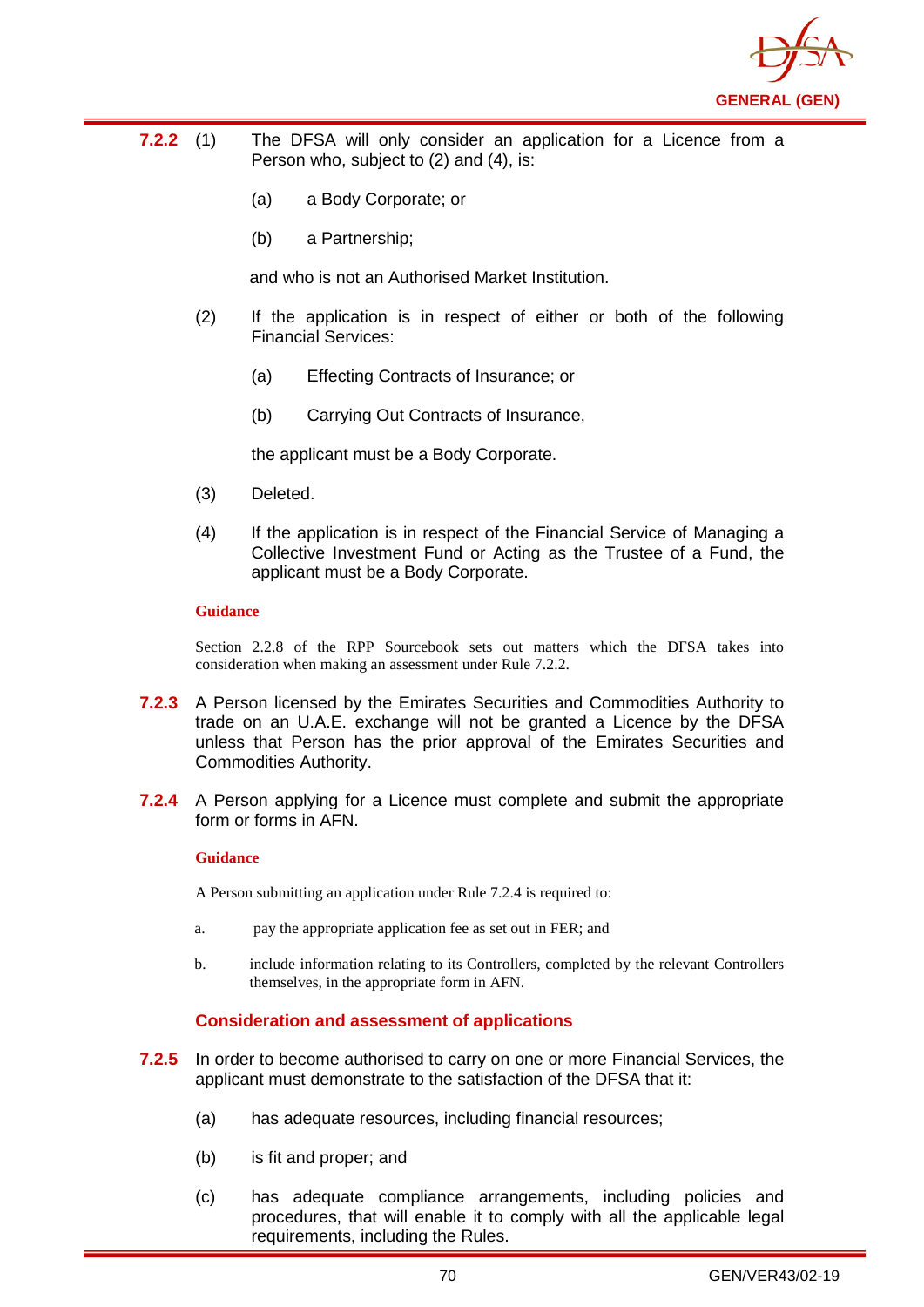

### **Adequate resources**

- **7.2.6** In assessing whether an applicant has adequate resources, the DFSA will consider:
	- (a) how the applicant will comply with the applicable provisions of PIB or PIN;
	- (b) the provision the applicant makes in respect of any liabilities, including contingent and future liabilities;
	- (c) the means by which the applicant and members of its Group manage risk in connection with their business; and
	- (d) the rationale for, and basis of, the applicant's business plan.

#### **Guidance**

A Credit Rating Agency is not subject to any specific capital requirements in PIB. Instead, it is required, pursuant to Rules 4.2.4 and 7.2.6 to have and maintain adequate financial resources to manage its affairs prudently and soundly.

### **Fitness and propriety**

- **7.2.7** (1) In assessing whether an applicant is fit and proper, the DFSA will consider:
	- (a) the fitness and propriety of the members of its Governing Body;
	- (b) the suitability of the applicant's Controllers or any other Person;
	- (c) the impact a Controller might have on the applicant's ability to comply with the applicable requirements;
	- (d) the Financial Services concerned;
	- (e) the activities of the applicant and any associated risks that those activities pose to the DFSA's objectives described under Article 8(3) of the Regulatory Law 2004;
	- (f) whether the applicant's affairs will be conducted and managed in a sound and prudent manner;
	- (g) any matter which may harm or may have harmed the integrity or the reputation of the DFSA or DIFC; and
	- (h) any other relevant matters.
	- (2) The DFSA will, in assessing the matters in (1), consider the cumulative effect of factors which, if taken individually, may be regarded as insufficient to give reasonable cause to doubt the fitness and propriety of an applicant.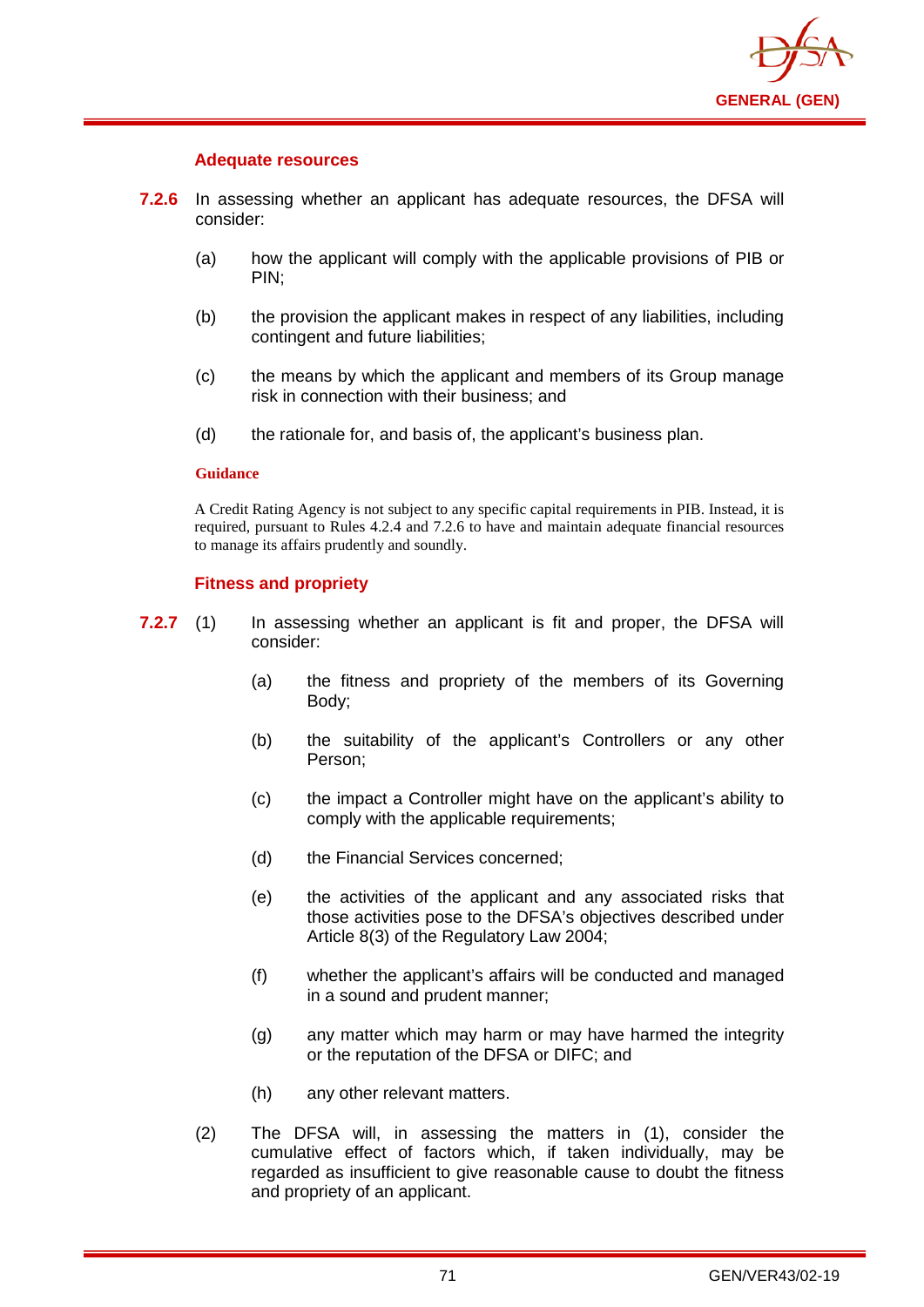

Section 2.2 of the RPP Sourcebook sets out matters which the DFSA takes into consideration when making an assessment under Rule 7.2.7.

### **Compliance arrangements**

- **7.2.8** In assessing whether an applicant has adequate compliance arrangements, the DFSA will consider whether it has:
	- (a) clear and comprehensive policies and procedures relating to compliance with all applicable legal requirements including the Rules;
	- (b) adequate means to implement those policies and procedures and monitor that they are operating effectively and as intended.
- **7.2.9** In assessing an application for a Licence, the DFSA may:
	- (a) make any enquiries which it considers appropriate, including enquiries independent of the applicant;
	- (b) require the applicant to provide additional information;
	- (c) require the applicant to have information on how it intends to ensure compliance with a particular Rule;
	- (d) require any information provided by the applicant to be verified in any way that the DFSA specifies; and
	- (e) take into account any information which it considers relevant.
- **7.2.10** (1) In assessing an application for a Licence the DFSA may, by means of written notice, indicate the legal form that the applicant may adopt to enable authorisation to be granted.
	- (2) Where the DFSA thinks it appropriate it may treat an application made by one legal form or Person as having been made by the new legal form or Person.
- **7.2.11** In assessing an application for a Licence authorising the applicant to Operate an Alternative Trading System, the DFSA will have regard to, but is not limited to, considering the following matters:
	- (a) whether the establishment of an Alternative Trading System is, or is likely to be, in the interests of the Financial Services and Markets industry;
	- (b) whether the Alternative Trading System will or is likely to lead to more efficient price discovery of, or deepen liquidity in, an Investment; and
	- (c) whether there is any risk of market fragmentation, loss of liquidity or inefficiency in price discovery as a result of the proposed Alternative Trading System operation.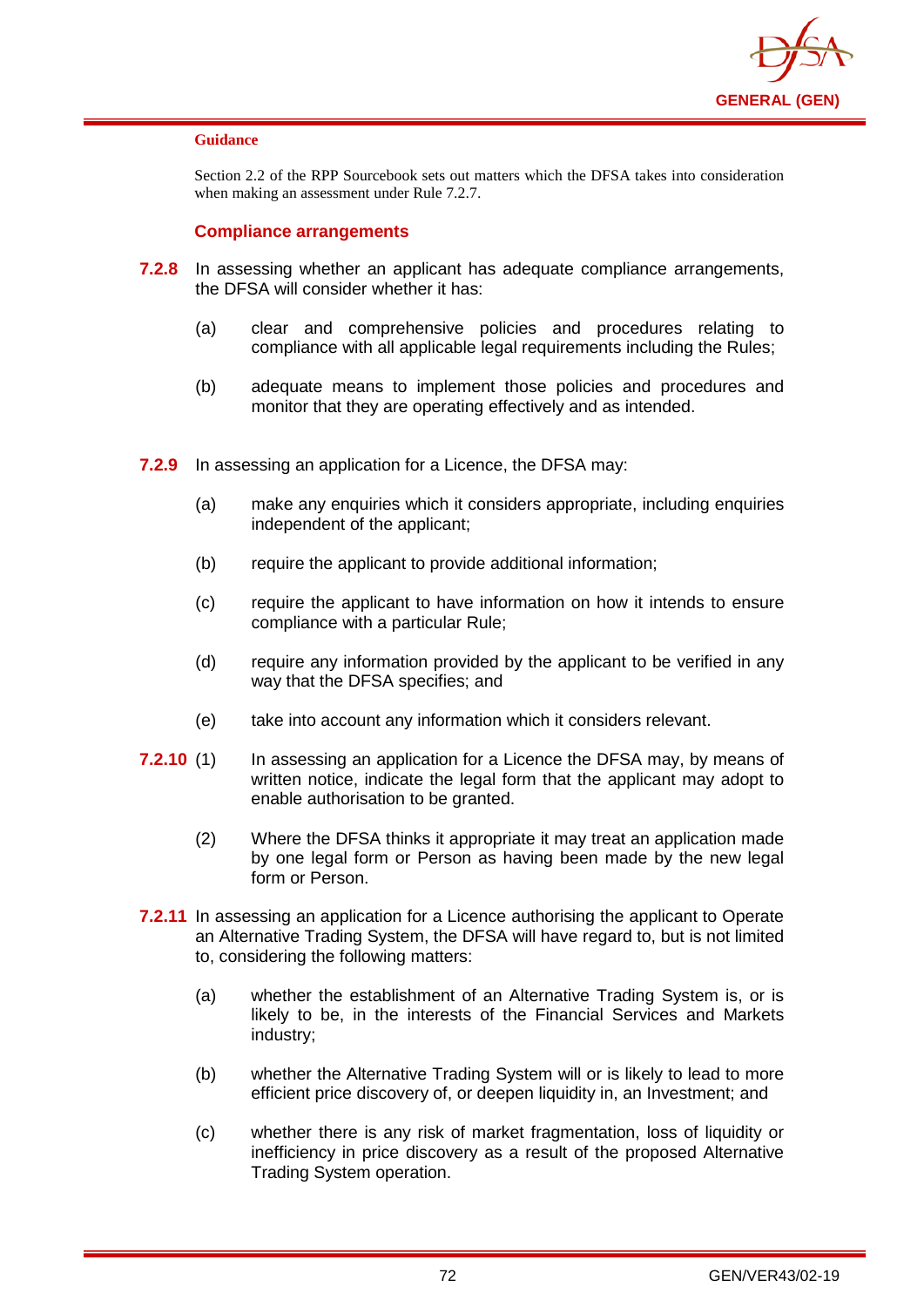

# **7.3 Applications for endorsements**

## **Carrying on service with or for a Retail Client**

- **7.3.1** The following requirements must be met by an Authorised Firm for the grant of an endorsement to carry on a Financial Service with or for a Retail Client:
	- (a) the applicant must have adequate systems and controls for carrying on Financial Services with or for a Retail Client;
	- (b) the applicant must have adequate systems and controls (including policies and procedures) to ensure compliance with the requirements in COB relevant to Retail Clients;
	- (c) the applicant must have adequate systems and controls to ensure that its Employees remain competent and capable to perform the functions which are assigned to them, in particular, functions that involve dealing with Retail Clients; and
	- (d) the applicant must have adequate Complaint handling policies and procedures.

## **Acting as a Trade Repository**

**7.3.2** The requirements in App 5 must be met by an Authorised Firm for the grant of an endorsement to act as a Trade Repository.

### **Endorsement to hold Client Assets or Insurance Monies**

- **7.3.3** An Authorised Firm applying for an endorsement to hold or control Client Assets must satisfy the DFSA that it has in place adequate systems and controls to meet the applicable requirements in COB sections 6.11 to 6.14.
- **7.3.4** An Insurance Intermediary or Insurance Manager applying for an endorsement to hold Insurance Monies must satisfy the DFSA that it has in place adequate systems and controls to meet the applicable requirements in COB section 7.12.

## **Endorsement relating to Long-Term Insurance**

**7.3.5** An Insurance Intermediary applying for an endorsement to conduct activities relating to contracts of Long-Term Insurance must satisfy the DFSA that it has adequate skills and knowledge relating to underlying investments of Long-Term Insurance.

## **7.4 Licensed Functions and Authorised individuals**

- **7.4.1** (1) Pursuant to Article 43 of the Regulatory Law 2004, the functions specified in Rules 7.4.2 to 7.4.9 are Licensed Functions.
	- (2) A Licensed Function shall not include a function performed by a registered insolvency practitioner (subject to the restrictions defined within Article 88 of the Insolvency Law 2009) if the practitioner is: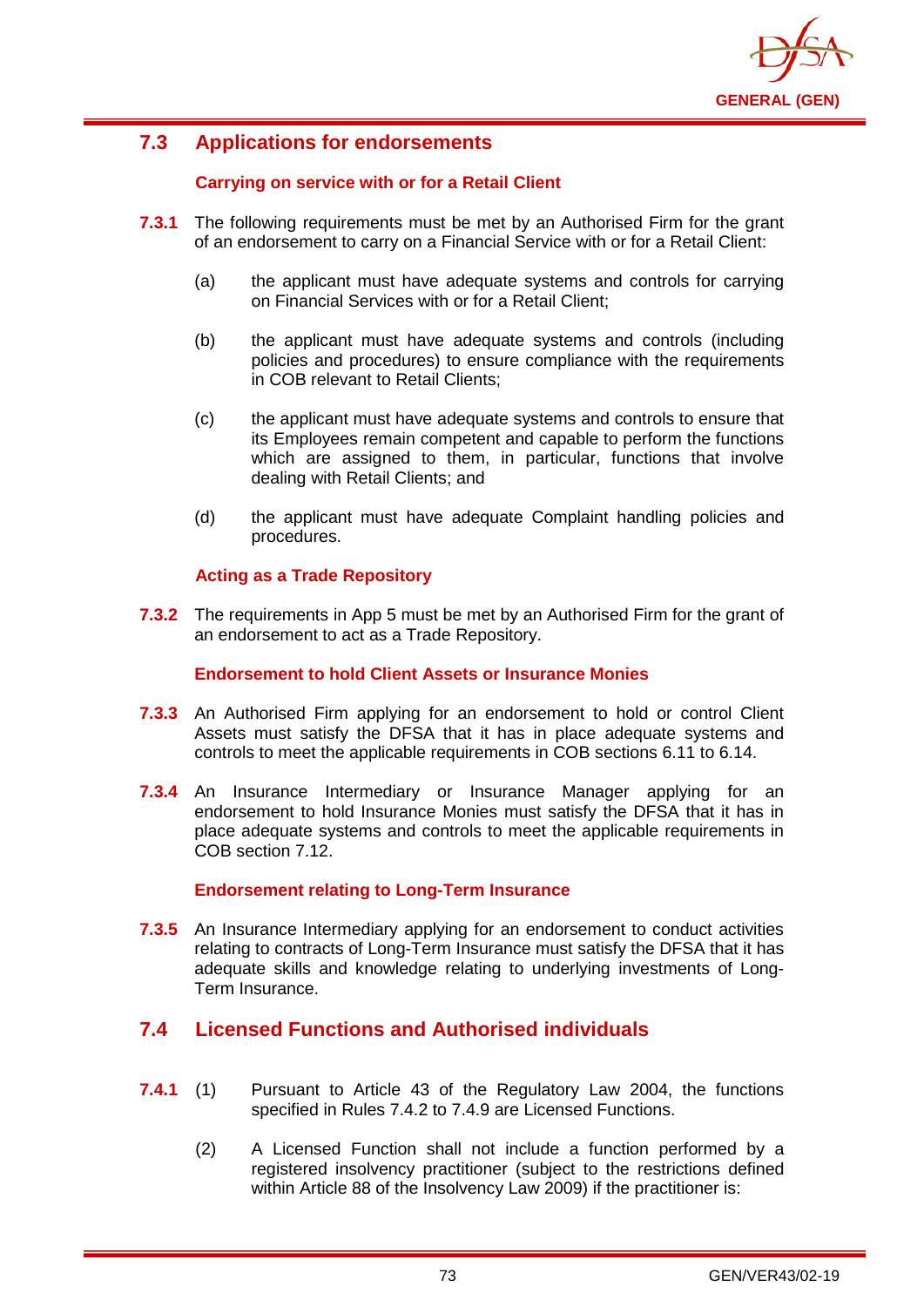

- (a) acting as a nominee in relation to a company voluntary arrangement within the meaning of Article 8 of the Insolvency Law 2009;
- (b) appointed as a receiver or administrative receiver within the meaning of Article 14 of the Insolvency Law 2009;
- (c) appointed as a liquidator in relation to a members' voluntary winding up within the meaning of Article 32 of the Insolvency Law 2009;
- (d) appointed as a liquidator in relation to a creditors' voluntary winding up within the meaning of Article 32 of the Insolvency Law 2009; or
- (e) appointed as a liquidator or provisional liquidator in relation to a compulsory winding up within the meanings of Article 58 and 59 of the Insolvency Law 2009.
- (3) A Licensed Function shall not include a function performed by an individual appointed to act as manager of the business of an Authorised Firm or Authorised Market Institution as directed by the DFSA under Article 88 of the Regulatory Law 2004.

### **Senior Executive Officer**

- **7.4.2** The Senior Executive Officer function is carried out by an individual who:
	- (a) has, either alone or jointly with other Authorised Individuals, ultimate responsibility for the day-to-day management, supervision and control of one or more (or all) parts of an Authorised Firm's Financial Services carried on in or from the DIFC; and
	- (b) is a Director, Partner or Senior Manager of the Authorised Firm.

### **Licensed Director**

**7.4.3** Subject to Rule 7.5.4, the Licensed Director function is carried out by an individual who is a Director of an Authorised Firm which is a Body Corporate.

### **Licensed Partner**

**7.4.4** The Licensed Partner function is carried out, in the case of an Authorised Firm which is a Partnership or Limited Liability Partnership, by an individual specified in Rule 7.5.5.

### **Finance Officer**

**7.4.5** The Finance Officer function is carried out by an individual who is a Director, Partner or Senior Manager of an Authorised Firm who has responsibility for the Authorised Firm's compliance with the applicable Rules in PIN or PIB.

## **Compliance Officer**

**7.4.6** The Compliance Officer function is carried out by an individual who is a Director, Partner or Senior Manager of an Authorised Firm who has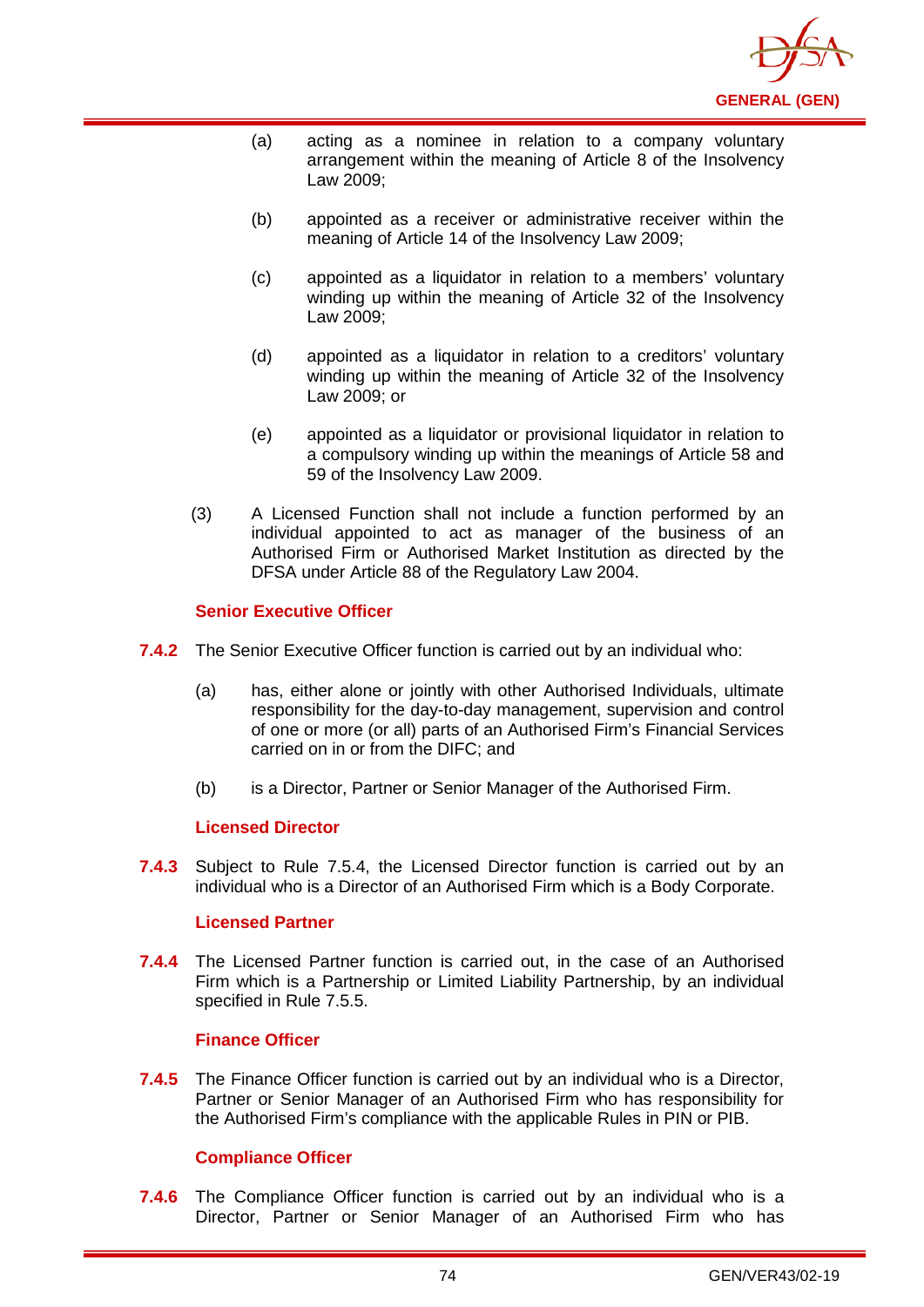

responsibility for compliance matters in relation to the Authorised Firm's Financial Services.

#### **Senior Manager**

- **7.4.7** The Senior Manager function is carried out by an individual who is responsible either alone or jointly with other individuals for the management, supervision or control of one or more parts of an Authorised Firm's Financial Services who is:
	- (a) an Employee of the Authorised Firm; and
	- (b) not a Director or Partner of the Authorised Firm.

#### **Guidance**

In respect of a Fund, the DFSA would expect the Fund Manager to appoint at least one individual other than the Senior Executive Officer to carry out Senior Manager functions in relation to the Fund such as managing operational risk and other internal controls.

### **Money Laundering Reporting Officer**

**7.4.8** The Money Laundering Reporting Officer function is carried out by an individual who is a Director, Partner or Senior Manager of an Authorised Firm and who has responsibility for the implementation of an Authorised Firm's anti money laundering policies, procedures, systems and controls and day to day oversight of its compliance with the Rules in AML and any relevant anti money laundering legislation applicable in the DIFC.

### **Responsible Officer**

- **7.4.9** The Responsible Officer function is carried out by an individual who:
	- (a) has significant responsibility for the management of one or more aspects of an Authorised Firm's affairs;
	- (b) exercises a significant influence on the firm as a result of (a); and
	- (c) is not an Employee of the Authorised Firm.

#### **Guidance**

- 1. The Licensed Function of Responsible Officer applies to an individual employed by a Controller or other Group company who is not an Employee of the Authorised Firm, but who has significant responsibility for, or for exercising a significant influence on, the management of one or more aspects of the Authorised Firm's business.
- 2. Examples of a Responsible Officer might include an individual responsible for the overall strategic direction of an Authorised Firm or a regional manager to whom a Senior Executive Officer reports and from whom he takes direction.
- **7.4.10** An Authorised Individual may perform one or more Licensed Functions for one or more Authorised Firms.

### **Guidance**

1. In considering whether to grant an individual Authorised Individual status with respect to more than one Authorised Firm, the DFSA will consider each Licensed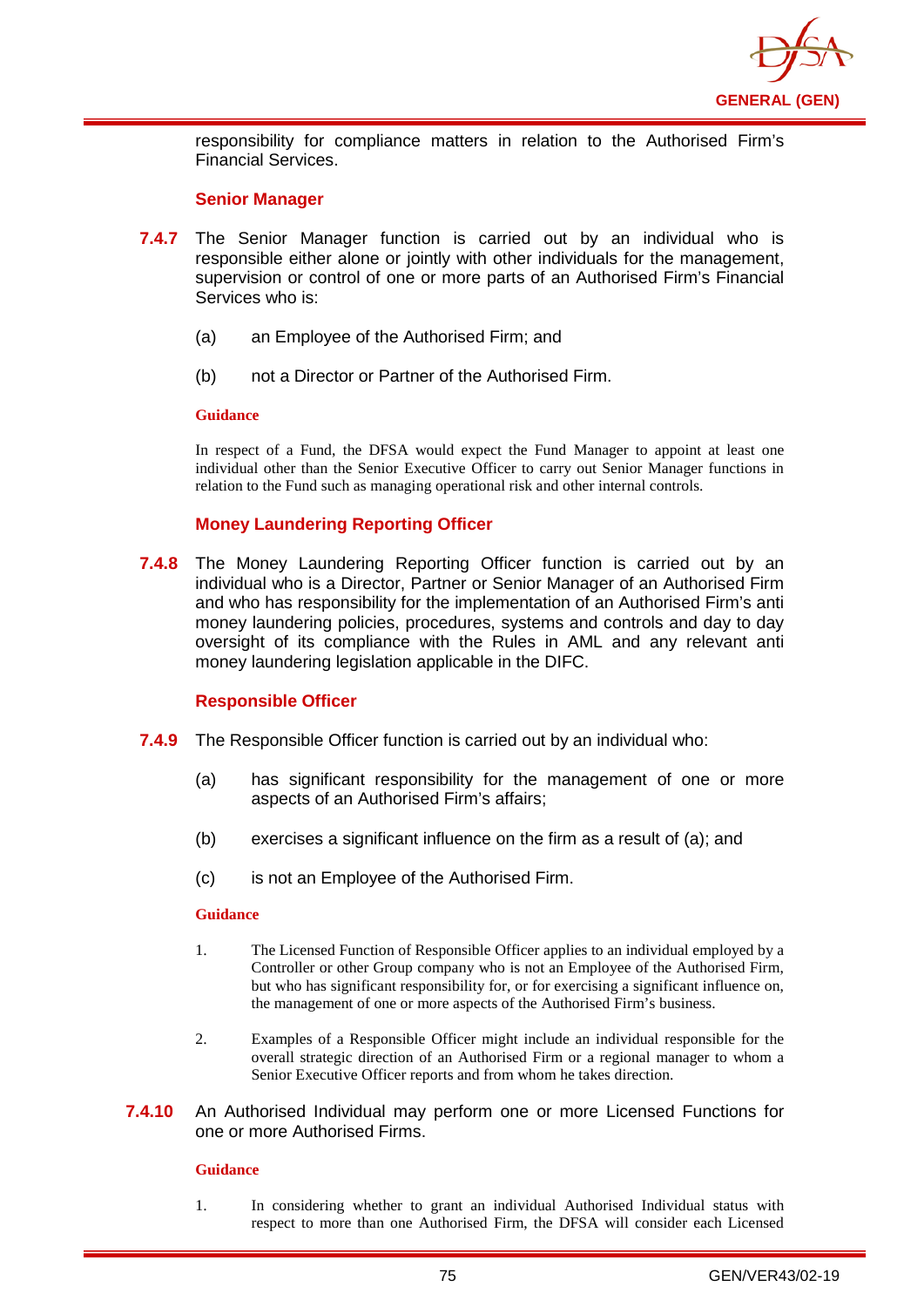

Function to be carried out and the allocation of responsibility for that individual among the Authorised Firms.

2. In the above situation the DFSA will need to be satisfied that the individual will be able to carry out his role effectively, is fit and proper to do so, and that there are no conflicts of interest or that any actual or potential conflicts of interest are appropriately managed.

## **7.5 Mandatory appointments**

- **7.5.1** (1) An Authorised Firm must, subject to (2), make the following appointments and ensure that they are held by one or more Authorised Individuals at all times:
	- (a) Senior Executive Officer;
	- (b) Finance Officer;
	- (c) Compliance Officer; and
	- (d) Money Laundering Reporting Officer.
	- (2) An Authorised Firm which is a Credit Rating Agency:
		- (a) need not make the appointment referred to in  $(1)(b)$  and  $(d)$ ; and
		- (b) must ensure that the appointments referred to in 1(a) and (c) are held by separate Authorised Individuals at all times.

#### **Guidance**

- 1. This Guidance addresses a range of circumstances:
	- a. one individual performing more than one function in a single firm, as contemplated in Rule 7.5.1;
	- b. more than one individual performing one function in a single firm, not addressed by that Rule;
	- c. one individual performing a single function in more than one firm, also not addressed by that Rule.
- 2. The DFSA will only authorise an individual to perform more than one Licensed Function or combine Licensed Functions with other functions where it is satisfied that the individual is fit and proper to perform each Licensed Function or combination of Licensed Functions.
- 3. In the above situation the DFSA will need to be satisfied that the individual will be able to carry out his role effectively, is fit and proper to do so, and that there are no conflicts of interest or that any actual or potential conflicts of interest are appropriately managed.
- 4. Notwithstanding this Rule, an Authorised Firm would generally be expected to separate the roles of Compliance Officer and Senior Executive Officer. In addition, the roles of Compliance Officer, Finance Officer and Money Laundering Reporting Officer would not be expected to be combined with any other functions unless appropriate monitoring and control arrangements independent of the individual concerned will be implemented by the Authorised Firm. This may be possible in the case of a Branch, where monitoring and controlling of the individual (carrying out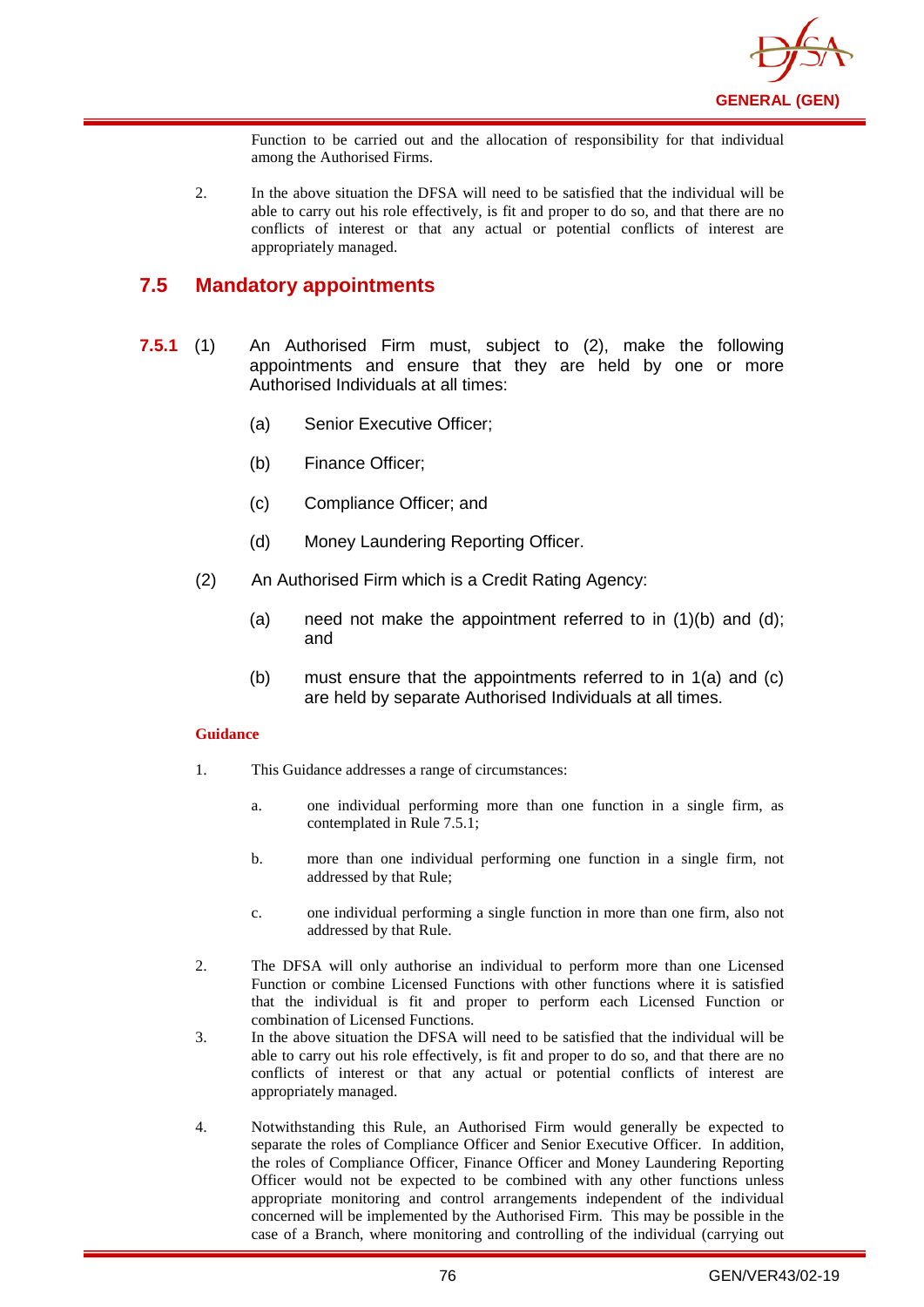

more than one role in the Branch) is conducted from the firm's home state by an appropriate individual for each of the relevant Licenced Functions. However, it is recognised that, on a case by case basis, there may be exceptional circumstances in which this may not always be practical or possible.

- 5. In what it considers to be exceptional circumstances, the DFSA may register more than one individual to perform the Licensed Function of Compliance Officer in respect of different internal business divisions within a large Authorised Firm. In this regard the DFSA may consider, amongst other things, the nature, scale and complexity of the activities of the firm, the clarity of demarcation between areas of responsibility, the potential for gaps in responsibility, and processes of communication with the DFSA.
- 6. The DFSA may also register an individual as the Compliance Officer for more than one Authorised Firm. The DFSA will only do this where it is satisfied that the individual is able to carry out his functions effectively in each firm taking into consideration factors such as the amount and nature of business conducted by the firms. Each Authorised Firm has a duty under GEN 5 to monitor its compliance arrangements to ensure, as far as reasonably practicable, that it complies with all legislation applicable in the DIFC.
- **7.5.2** The Authorised Individuals referred to in Rule 7.5.1(1)(a), (c) and (d) must be resident in the U.A.E.

#### **Guidance**

- 1. In appropriate circumstances, the DFSA may waive the requirement for a Compliance Officer or MLRO to be resident in the UAE. In determining whether to grant a waiver, the DFSA will consider a range of factors on a case by case basis focused on whether the firm can demonstrate that it has appropriate compliance arrangements (see GEN section 5.3). These factors may include, but are not limited to: the nature, scale and complexity of the activities of the firm; the ability of a remote officer to carry out his functions in differing time zones and a differing working week; the size, resourcing and capabilities of a remote compliance function; the ability of a remote officer to liaise and communicate readily with the DFSA; and the competency and capability of a remote officer and whether the remote officer is able effectively to undertake or supervise regular compliance monitoring and keep up to date with applicable Rules.
- 2. The DFSA will also take into account factors such as the relevant regulatory experience of the proposed Authorised Individual and whether the applicant firm has previously been subject to financial services regulation.
- **7.5.3** In the case of a Trust Service Provider, the Authorised Individuals referred to in Rule 7.5.1 (c) and (d) must not act also as trustees on behalf of the Trust Service Provider.
- **7.5.4** An Authorised Firm which is a Body Corporate (other than a Limited Liability Partnership) whose head office and registered office are located in the DIFC, must register with the DFSA all of its Directors as Licensed Directors.
- **7.5.5** (1) In the case of an Authorised Firm which is a partnership established under either the DIFC General Partnership Law or Limited Liability Partnership Law, the Licensed Partner function must be carried out by:
	- (a) each individual Partner who must be registered as a Licensed Partner; and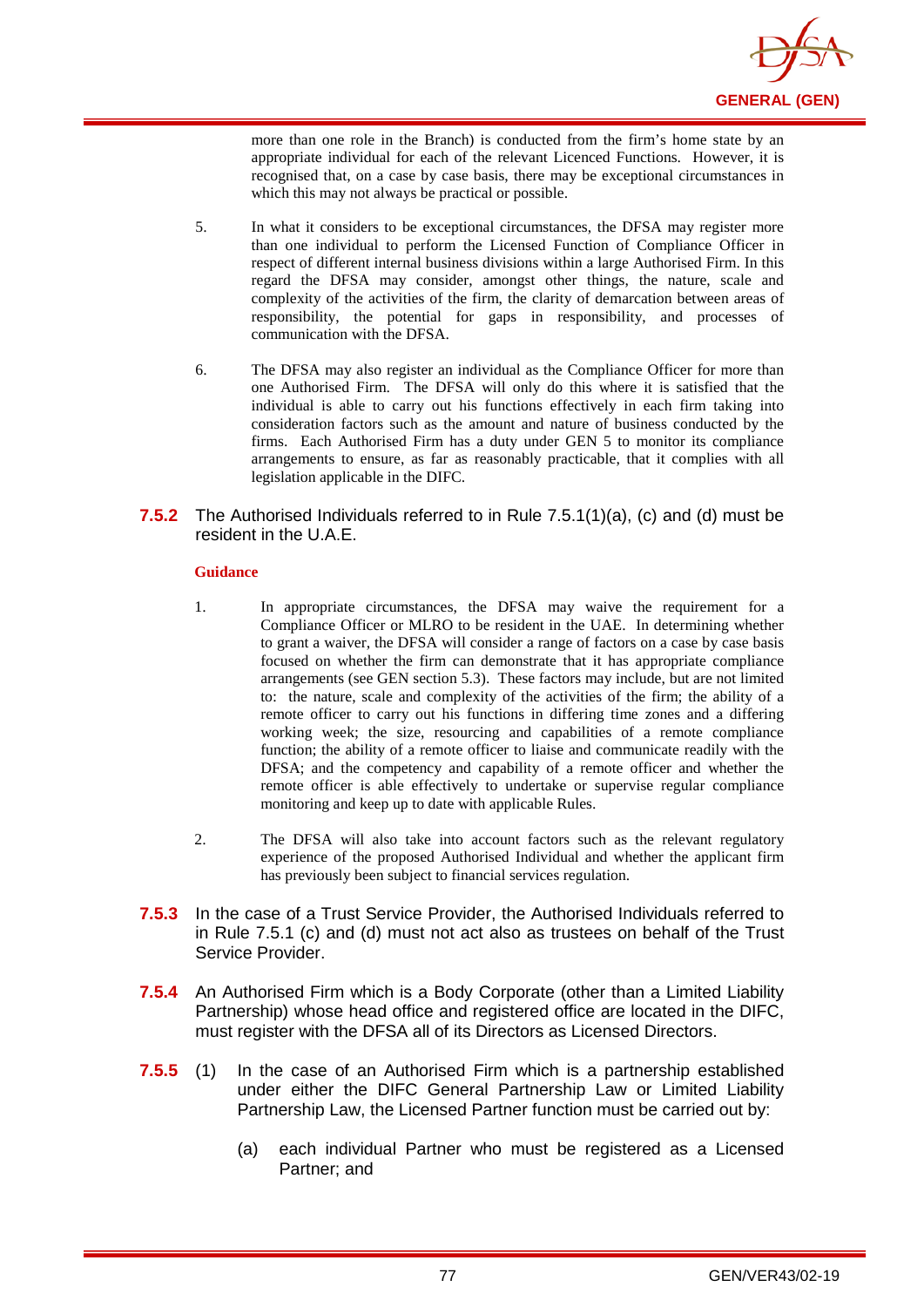

- (b) in the case of a Partner which is a Body Corporate, by an individual nominated by that Body Corporate and registered as a Licensed Partner to act on its behalf.
- (2) In the case of an Authorised Firm which is a partnership established under the DIFC Limited Partnership Law, the Licensed Partner function must be carried out by:
	- (a) each individual General Partner who must be registered as a Licensed Partner; and
	- (b) in the case of a General Partner which is a Body Corporate, by an individual nominated by that Body Corporate and registered as a Licensed Partner to act on its behalf.

An Authorised Firm that is a Branch is not required to register its Directors as Licensed Directors under Rule 7.5.4 or its Partners as a Licensed Partner under Rule 7.5.5.

# **7.6 Application for Authorised Individual status**

- **7.6.1** In submitting applications for Authorised Individual status, both the individual and Authorised Firm must complete and submit the appropriate form in AFN.
- **7.6.2** When an individual and an Authorised Firm apply to the DFSA for that individual to be an Authorised Individual, the individual must satisfy the DFSA that he is a fit and proper person to carry out the role.

### **Consideration and assessment of applications**

- **7.6.3** An individual will only be authorised to carry on one or more Licensed Functions if the DFSA is satisfied that the individual is fit and proper to be an Authorised Individual. In making this assessment, the DFSA will consider:
	- (a) the individual's integrity;
	- (b) the individual's competence and capability;
	- (c) the individual's financial soundness;
	- (d) the individual's proposed role within the Authorised Firm; and
	- (e) any other relevant matters.

#### **Guidance**

Section 2.3 of the RPP Sourcebook sets out matters which the DFSA takes into consideration when making an assessment of the kind under Rule 7.6.3.

- **7.6.4** In Rule 7.6.3, an individual may not be considered as fit and proper where:
	- (a) he is bankrupt;
	- (b) he has been convicted of a serious criminal offence; or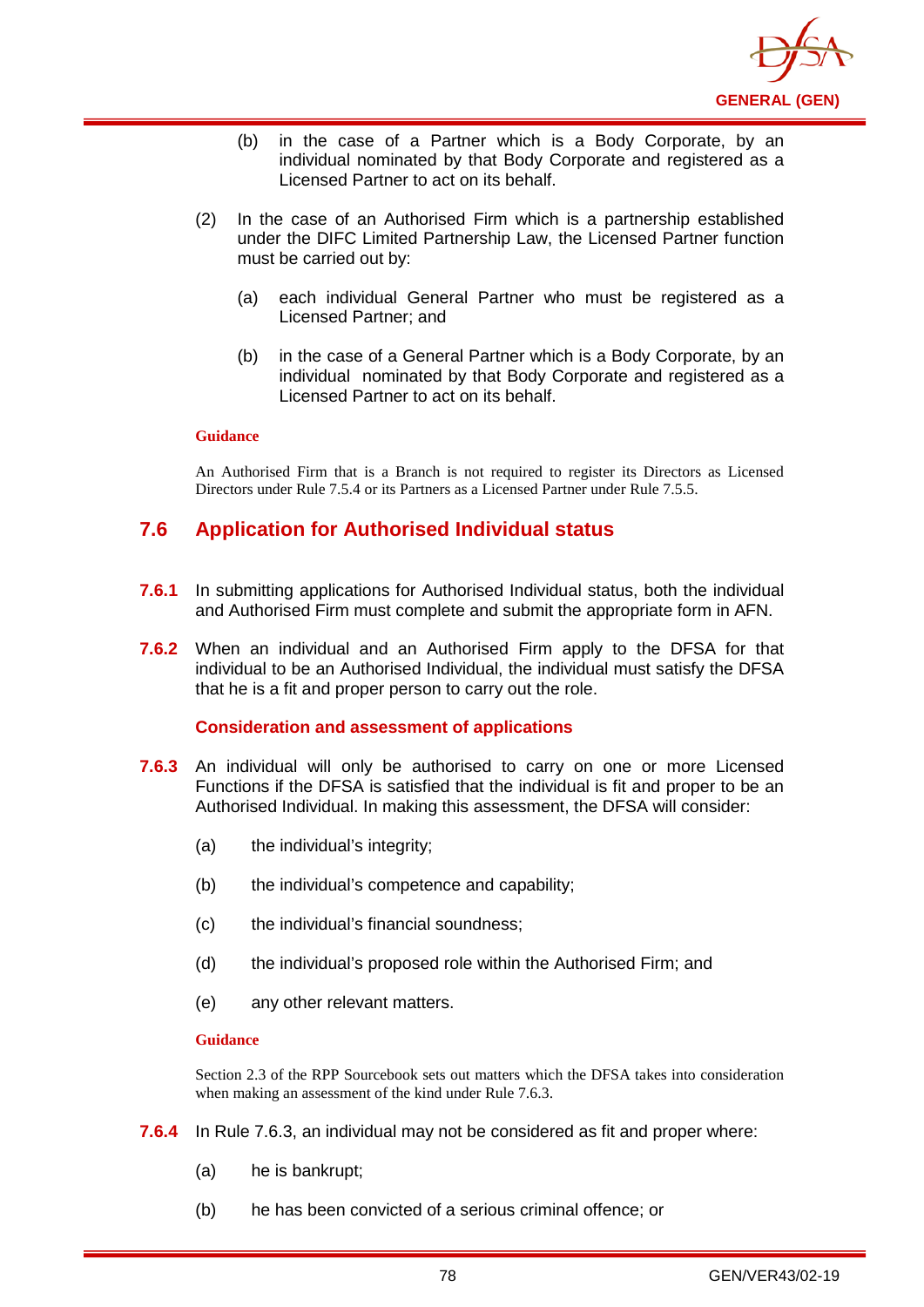

- (c) he is incapable, through mental or physical incapacity, of managing his affairs.
- **7.6.5** In assessing an application for Authorised Individual status, the DFSA may:
	- (a) make any enquiries which it considers appropriate, including enquiries independent of the applicant;
	- (b) require the individual or Authorised Firm to provide additional information;
	- (c) require any information provided by the individual or Authorised Firm to be verified in any way specified by the DFSA; and
	- (d) take into account any information which it considers appropriate.
- **7.6.6** An Authorised Firm must not permit an individual to perform a Licensed Function on its behalf, except as permitted by section 11.6, unless that individual is an Authorised Individual who has been assessed by the Authorised Firm as competent to perform that Licensed Function in accordance with Rule 7.6.7.
- **7.6.7** In assessing the competence of an individual, an Authorised Firm must:
	- (a) obtain details of the knowledge and skills of the individual in relation to the knowledge and skills required for the role;
	- (b) take reasonable steps to verify the relevance, accuracy and authenticity of any information acquired;
	- (c) determine whether the individual holds any relevant qualifications with respect to the Licensed Function or Licensed Functions performed, or proposed to be to performed, within the Authorised Firm;
	- (d) determine the individual's relevant experience; and
	- (e) determine the individual's knowledge of the Authorised Firm's relevant systems and procedures with respect to the type of business that is to be, or is being, conducted by the individual on behalf of the Authorised Firm.
- **7.6.8** An Authorised Firm must be satisfied that an Authorised Individual:
	- (a) continues to be competent in his proposed role;
	- (b) has kept abreast of relevant market, product, technology, legislative and regulatory developments; and
	- (c) is able to apply his knowledge.
- **7.6.9** The Authorised Firm is responsible for the conduct of its Authorised Individuals and for ensuring that they remain fit and proper to carry out their role.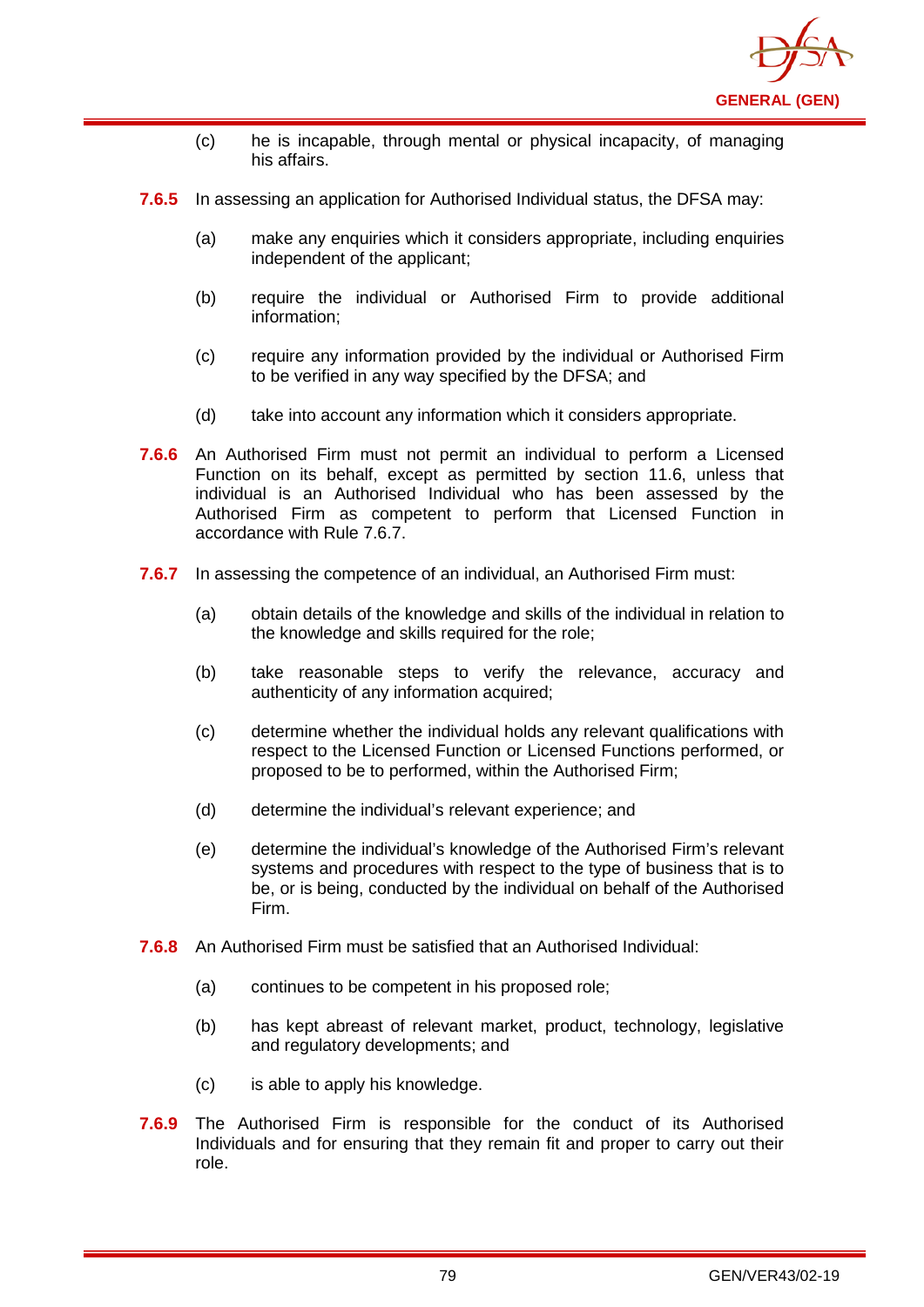

In considering whether an Authorised Individual remains fit and proper, the Authorised Firm should consider those matters in section 3.2 of the RPP Sourcebook and the notification requirements in section 11.10 of this module.

- **7.6.10** Before lodging an application with the DFSA, an Authorised Firm must make reasonable enquiries as to an individual's fitness and propriety to carry out a Licensed Function.
- **7.6.11** An Authorised Firm must not lodge an application if it has reasonable grounds to believe that the individual is not fit and proper to carry out the Licensed Function.

## **Systems and controls**

- **7.6.12** An Authorised Firm must have appropriate arrangements in place to ensure that an individual assessed as being competent under Rule 7.6.6 maintains his competence.
- **7.6.13** An Authorised Firm must ensure, in the case of individuals seeking to perform the Licensed Functions of Senior Executive Officer, Money Laundering Reporting Officer, or Compliance Officer, that such individuals are able to demonstrate sufficient knowledge of relevant anti money laundering requirements.

#### **Guidance**

In considering whether individuals have sufficient knowledge of relevant anti money laundering requirements, the DFSA may be satisfied where the individual can demonstrate receipt of appropriate training specifically relevant to such requirements.

- **7.6.14** An Authorised Firm must establish and maintain systems and controls which will enable it to comply with Rules 7.6.6 to 7.6.9.
- **7.6.15** (1) An Authorised Firm must keep records of the assessment process undertaken for each individual under this chapter.
	- (2) These records must be kept for a minimum of six years from the date of the assessment.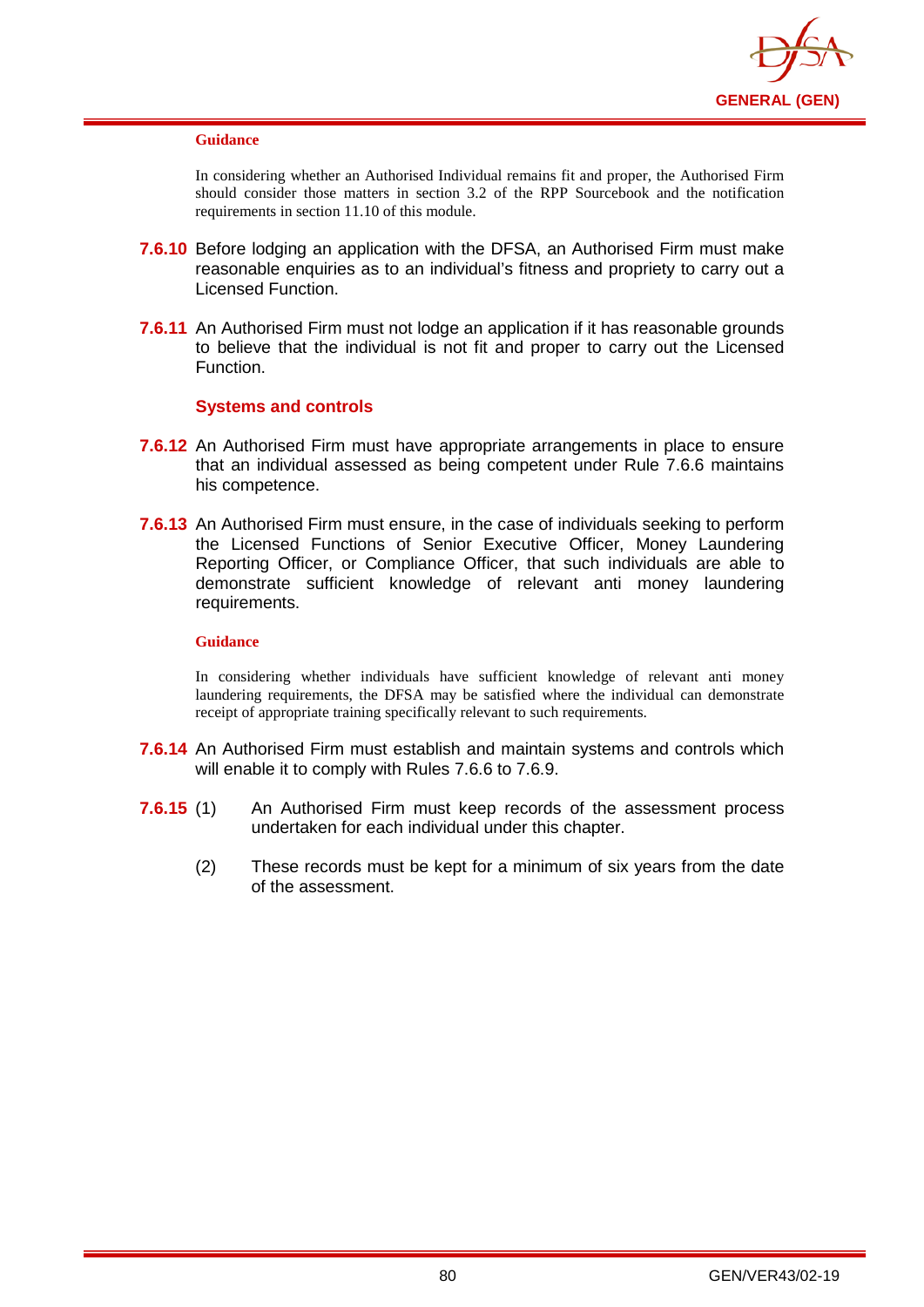

# **8 ACCOUNTING AND AUDITING**

# **8.1 Application**

- **8.1.1** This chapter applies to every Authorised Person other than a Representative Office.
- **8.1.2** Pursuant to Article 99(5) of the Regulatory Law, an Authorised Person which is a Representative Office is hereby exempt from the requirements in Article 99 of the Regulatory Law relating to the appointment of an Auditor.

### **Guidance**

The DFSA has exercised its power under Article 99(5) of the Regulatory Law to exempt an Authorised Person which is a Representative Office from the requirements in that Article. As a result, in accordance with the terms of Article 99(5), the Representative Office also does not need to comply with other requirements in chapters 4, 5 and 6 of Part 8 of that Law.

# **8.2 Financial statements and financial reporting standards**

**8.2.1** An Authorised Person must prepare financial statements for each financial year of the Authorised Person.

### **Guidance**

- 1. Chapter 4 of the Islamic Finance Rules (IFR) sets out specific disclosures an Authorised Person must include in its financial statements when carrying on Islamic Financial Business.
- 2. The financial statements prepared by an Authorised Person which is a Branch may be the financial statements prepared for the Authorised Person's head office.
- **8.2.2** An Authorised Person must, except as provided under Rule 8.2.3, prepare and maintain all financial statements in accordance with the International Financial Reporting Standards (IFRS).
- **8.2.3** (1) An Authorised Firm specified in (2) may prepare and maintain its financial statements in accordance with IFRS for Small and Medium-Sized Entities (SMEs) where that standard applies to it.
	- (2) Authorised Firms specified for the purposes of (1) are:
		- (a) an Authorised Firm in Category 3B, Category 3C or Category 4, which does not hold or control Client Assets or Insurance Monies; and
		- (b) an Authorised Firm in Category 4 which is not authorised under its Licence to carry on the Financial Service of Operating an Alternative Trading System.
	- (3) The DFSA may by written notice direct that a particular Authorised Firm or a specified class of Authorised Firm specified in (2) must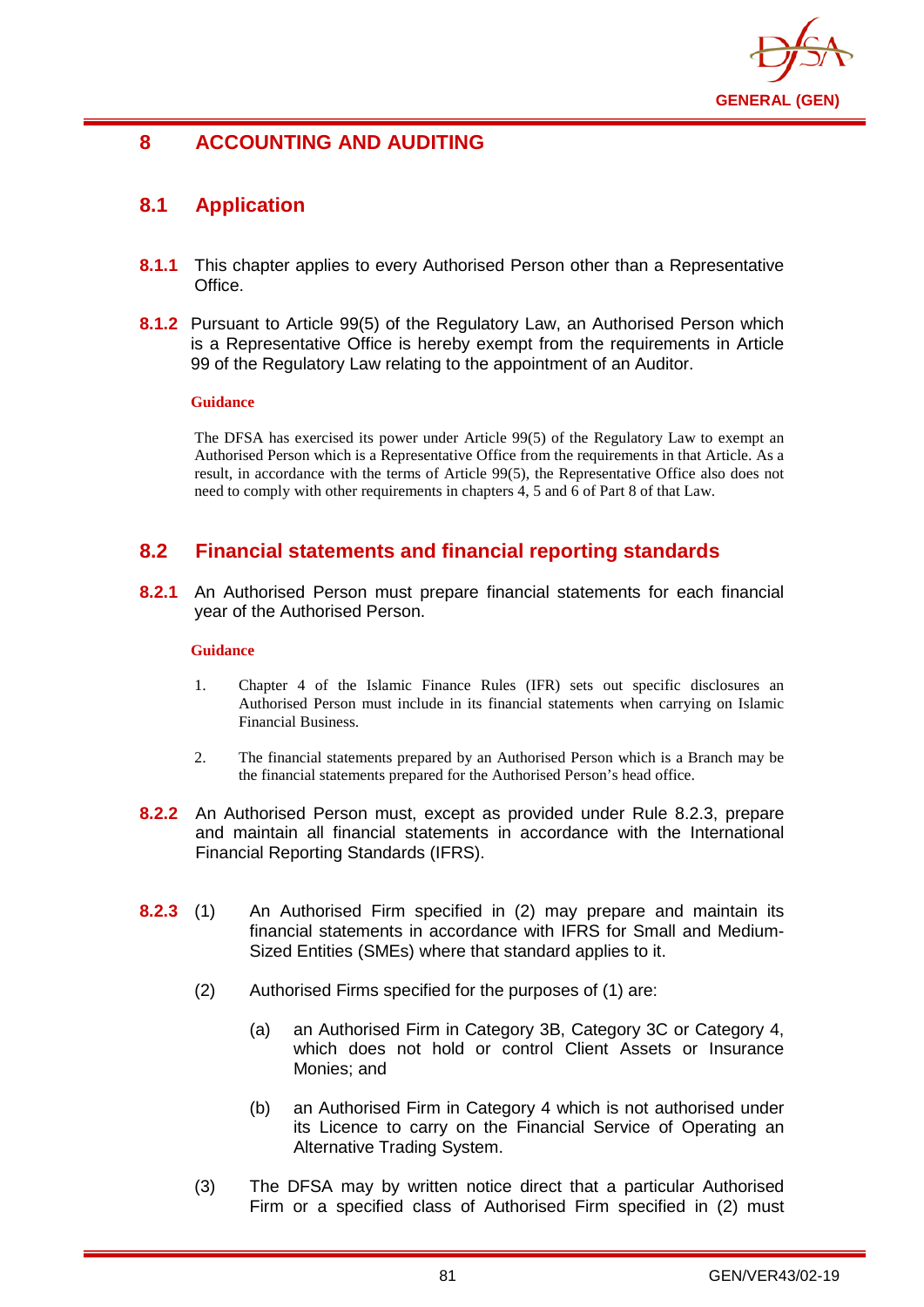

prepare and maintain financial statements in accordance with IFRS rather than IFRS for Small and Medium Sized Entities.

- (4) The DFSA may by written notice vary or revoke a direction under (3).
- (5) The procedures in Schedule 3 to the Regulatory Law apply to a decision of the DFSA to give a direction under (3) to a particular Authorised Firm.
- (6) If the DFSA decides to give a direction under (3) to a particular Authorised Firm, the Authorised Firm may refer the matter to the FMT for review.
- **8.2.4** An Authorised Person must:
	- (a) if it is a Body Corporate, have its financial statements approved by the Directors and signed on their behalf by at least one of the Directors; or
	- (b) if it is a Partnership, have its financial statements approved by the Partners and signed on their behalf by at least one of the Partners.

# **8.3 Accounting records and regulatory returns**

- **8.3.1** Every Authorised Person must keep Accounting Records which are sufficient to show and explain transactions and are such as to:
	- (a) be capable of disclosing the financial position of the Authorised Person on an ongoing basis; and
	- (b) record the financial position of the Authorised Person as at its financial year end.
- **8.3.2** Accounting Records must be maintained by an Authorised Person such as to enable its Governing Body to ensure that any financial statements prepared by the Authorised Person comply with the legislation applicable in the DIFC.
- **8.3.3** An Authorised Person's Accounting Records must be:
	- (a) retained by the Authorised Person for at least six years from the date to which they relate;
	- (b) at all reasonable times, open to inspection by the DFSA or the Auditor of the Authorised Person; and
	- (c) if requested by the DFSA capable of reproduction, within a reasonable period not exceeding 3 business days, in hard copy and in English.
- **8.3.4** All regulatory returns prepared by the Authorised Firm must be prepared and submitted in accordance with the requirements set out in PIB or PIN as applicable.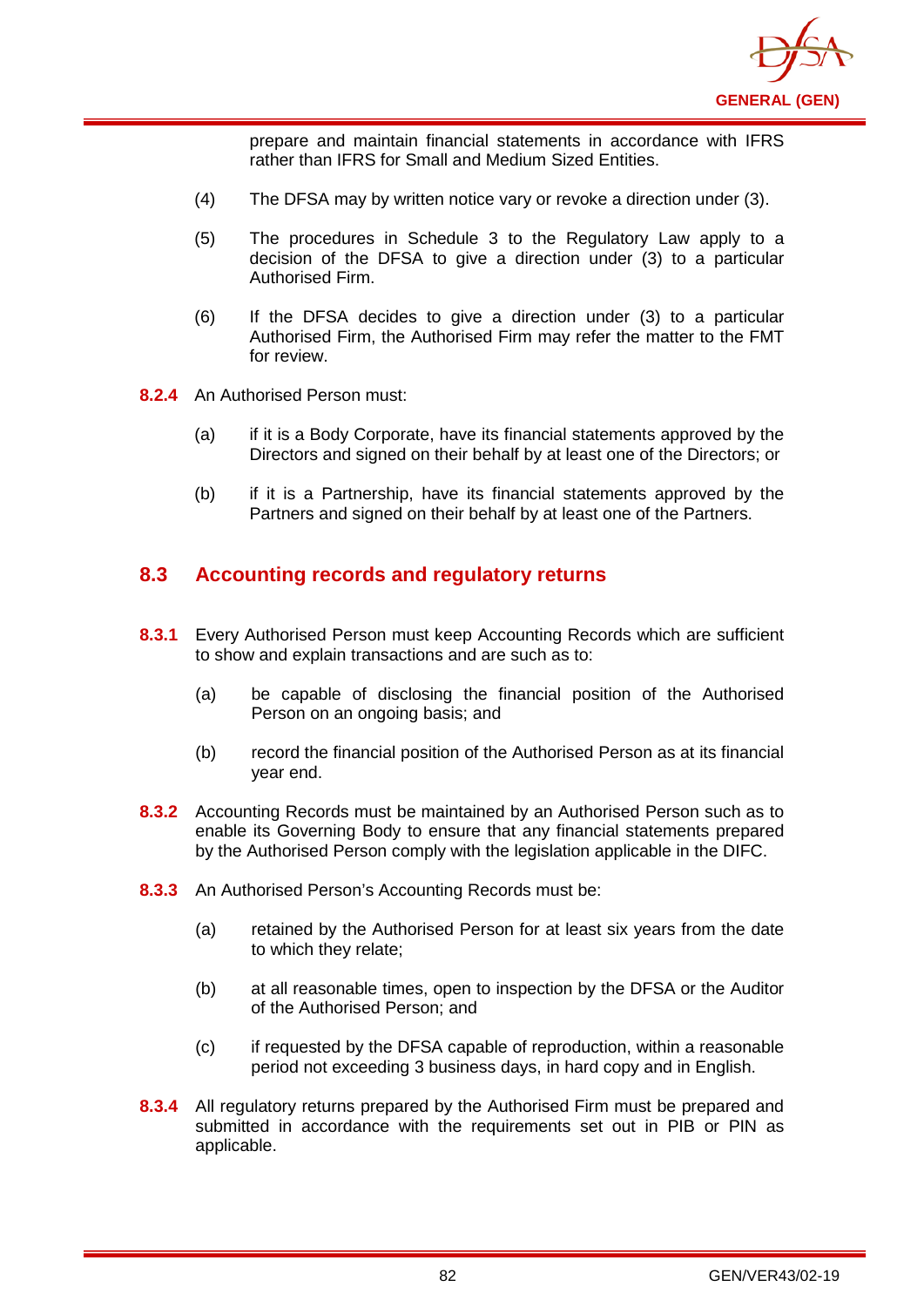

#### **Financial years**

- **8.3.5** (1) The first financial year of an Authorised Firm which is a Domestic Firm starts on the day on which it is incorporated and lasts for such period not exceeding 18 months as may be determined by its Directors or Partners.
	- (2) An Authorised Firm which is a Domestic Firm must as soon as practicable after it has made a determination under (1) notify the DFSA of the end date determined for its first financial year.
	- (3) The second and any subsequent financial year of an Authorised Firm which is a Domestic Firm shall, except as provided in Rule 8.3.6, start at the end of the previous financial year and shall last for 12 months or such other period which is within 7 days either shorter or longer than 12 months as may be determined by its Directors or Partners.
- **8.3.6** (1) An Authorised Firm which is a Domestic Firm may only change its financial year end from a period provided for under Rule 8.3.5(3) with the DFSA's prior consent.
	- (2) The application for consent must be in writing and include the reasons for the change.
	- (3) The DFSA may require the Authorised Firm to obtain written confirmation from its Auditor that the change of financial year end would not result in any significant distortion of the financial position of the Authorised Firm.
- **8.3.7** If an Authorised Firm is not a Domestic Firm and intends to change its financial year, it must provide the DFSA with reasonable advance notice prior to the change taking effect.

## **8.4 Appointment and termination of Auditors**

- **8.4.1** An Authorised Person must:
	- (a) notify the DFSA of the appointment of an Auditor by completing and submitting the appropriate form in AFN;
	- (b) prior to the appointment of the Auditor, take reasonable steps to ensure that the Auditor has the required skills, resources and experience to audit the business of the Authorised Person for which the auditor has been appointed; and
	- (c) if it is a Domestic Firm, ensure that the Auditor, at the time of appointment and for the duration of the engagement, is registered with the DFSA as a Registered Auditor.
- **8.4.2** An Authorised Person must notify the DFSA immediately if the appointment of the Auditor is or is about to be terminated, or on the resignation of its Auditor, by completing and submitting the appropriate form in AFN.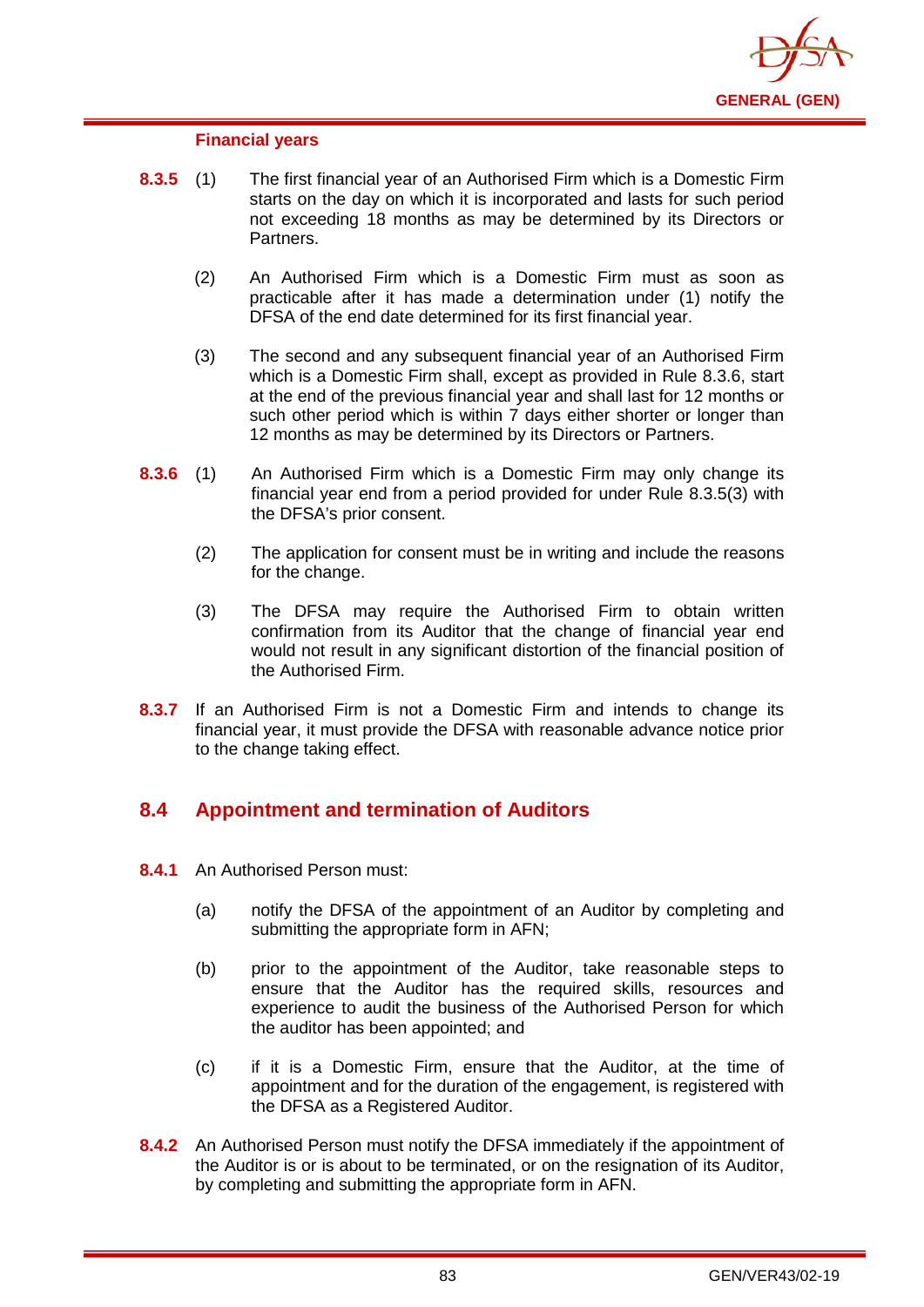

- **8.4.3** An Authorised Person must appoint an Auditor to fill any vacancy in the office of Auditor and ensure that the replacement Auditor can take up office at the time the vacancy arises or as soon as reasonably practicable.
- **8.4.4** (1) An Authorised Person must take reasonable steps to ensure that the Auditor and the relevant audit staff of the Auditor are independent of and not subject to any conflict of interest with respect to the Authorised Person.
	- (2) An Authorised Person must notify the DFSA if it becomes aware, or has reason to believe, that the Auditor or the relevant audit staff of the auditor are no longer independent of the Authorised Person, or have a conflict of interest which may affect their judgement in respect of the Authorised Person.

- 1. An Authorised Person should consider whether there is any financial or personal relationship between it or any of its relevant Employees and the Auditor or any of the relevant Employees of the Auditor that may affect the judgement of the Auditor when conducting an audit of the Authorised Person or complying with all its legal obligations, including the Regulatory Law, AUD, AML and other relevant modules of the DFSA Rulebook.
- 2. An Authorised Person should consider rotating the appointed relevant staff of the Auditor on a regular basis to ensure that the relevant staff of the Auditor remain independent.
- **8.4.5** If requested by the DFSA, an Authorised Person which carries on Financial Services through a Branch must provide the DFSA with information on its appointed or proposed Auditor with regard to the Auditor's, skills, experience and independence.

# **8.5 Co-operation with Auditors**

- **8.5.1** An Authorised Person must take reasonable steps to ensure that it and its Employees:
	- (a) provide any information to its Auditor that its Auditor reasonably requires, or is entitled to receive as Auditor;
	- (b) give the Auditor right of access at all reasonable times to relevant records and information within its possession;
	- (c) allow the Auditor to make copies of any records or information referred to in (b);
	- (d) do not interfere with the Auditor's ability to discharge its duties;
	- (e) report to the Auditor any matter which may significantly affect the financial position of the Authorised Person; and
	- (f) provide such other assistance as the Auditor may reasonably request it to provide.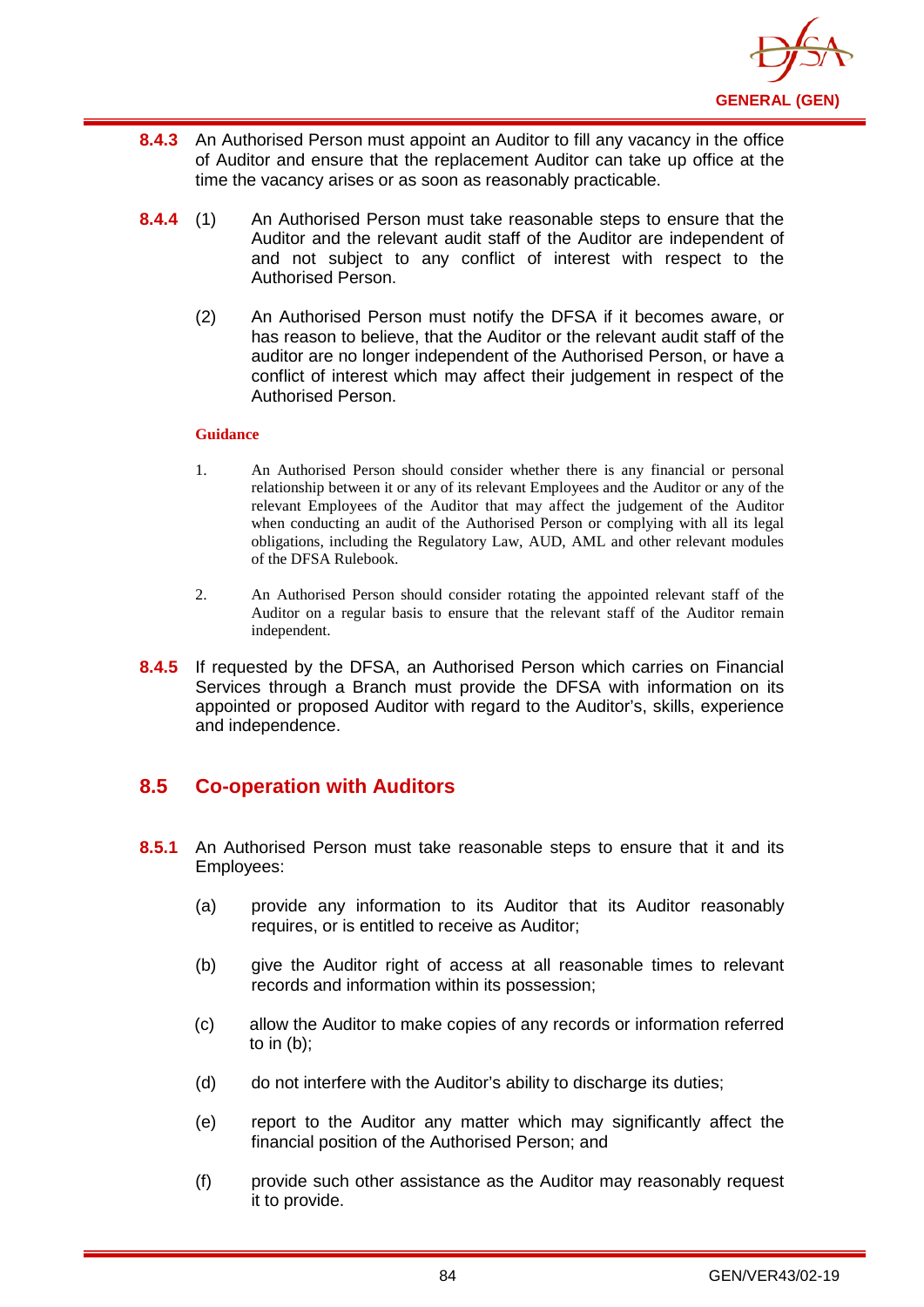

# **8.6 Audit reports**

- **8.6.1** An Authorised Person must, in writing, require its Auditor to:
	- (a) conduct an audit of and produce a Financial Statement Auditor's Report on the Authorised Person's financial statements in accordance with the International Standards on Auditing;
	- (b) produce a Regulatory Returns Auditor's Report in accordance with the Rules in AUD App1 as relevant;
	- (c) produce, if the Authorised Firm is permitted to control or hold Client Money, a Client Money Auditor's Report in accordance with the Rules in AUD App2;
	- (d) produce, if the Authorised Firm is permitted to control or hold Insurance Monies, an Insurance Monies Auditor's Report in accordance with the Rules in AUD App3; and
	- (e) produce, if the Authorised Firm is permitted to hold or control Client Investments or Provide Custody in or from the DIFC, a Safe Custody Auditor's Report in respect of such business as applicable, in accordance with the Rules in AUD App4.

### **Guidance**

For the purposes of Rule 8.6.1(a) the financial statements of an Authorised Person which is a Branch may be the financial statements prepared for the Authorised Person's head office.

- **8.6.2** An Authorised Person must submit any reports produced by its Auditor that are required by this chapter to the DFSA within four months of the Authorised Person's financial year end.
- **8.6.3** (1) An Authorised Person must, subject to (2), upon request by any Person, provide a copy of its most recent audited financial statements, together with the Financial Statement Auditor's Report to the Person. If the copy is made available in printed form, the Authorised Person may make a charge to cover reasonable costs incurred in providing the copy.
	- (2) The requirement in (1) does not apply to an Authorised Firm which:
		- (a) is in Category 3B, Category 3C or Category 4; and
		- (b) does not hold or control Client Assets or Insurance Monies.

### **Guidance**

An Authorised Person should be aware that there may be other legislation applicable to it that may require the Authorised Person to provide access to all or part of its financial statements.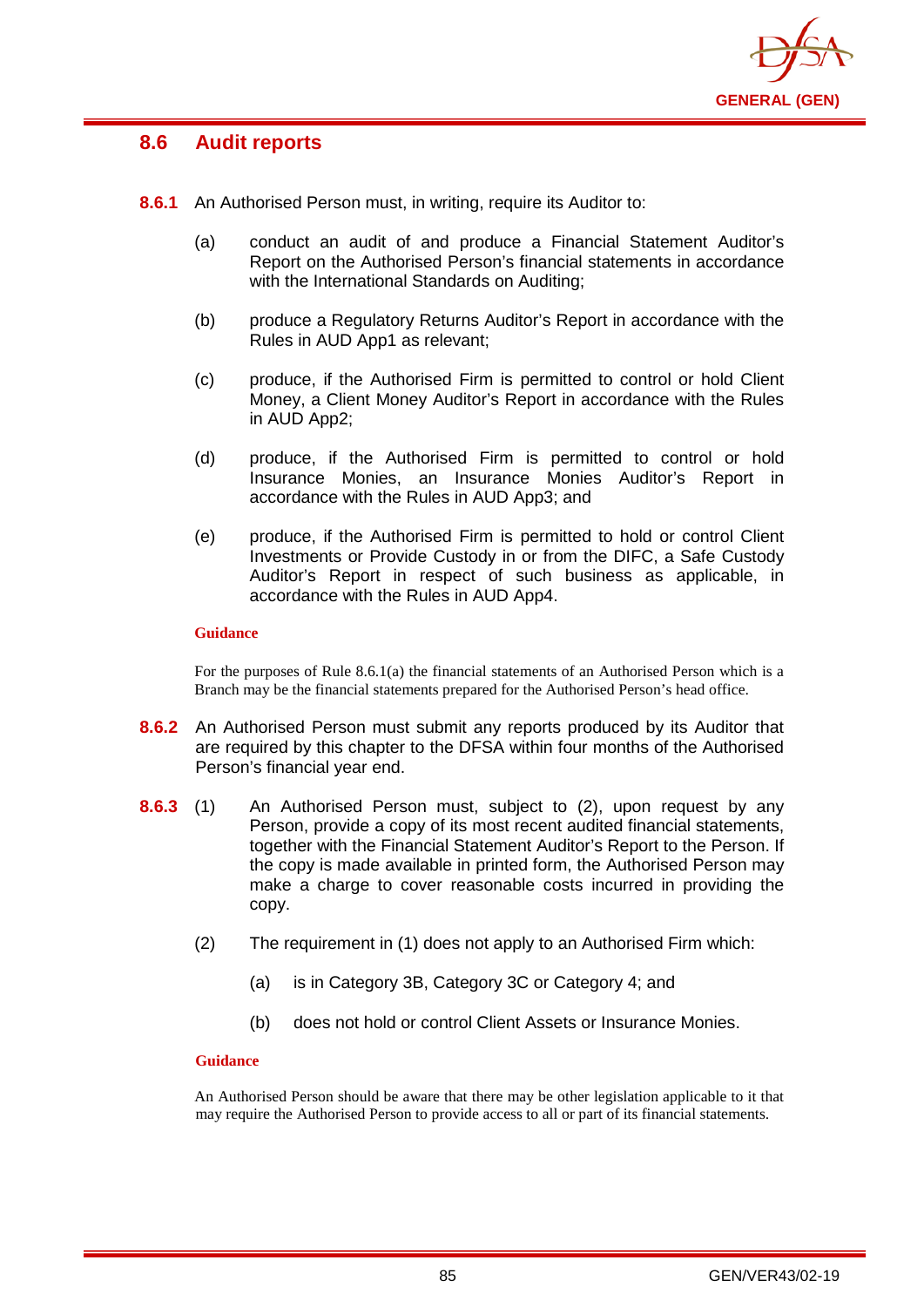

# **9 COMPLAINTS HANDLING AND DISPUTE RESOLUTION**

# **9.1 Application**

- **9.1.1** This chapter applies to every Authorised Firm, other than a Representative Office and a Credit Rating Agency, carrying on a Financial Service in or from the DIFC as follows:
	- (a) Section 9.2 applies to an Authorised Firm carrying on a Financial Service with or for a Retail Client; and
	- (b) Section 9.3 applies to an Authorised Firm carrying on a Financial Service with or for a Professional Client.

# **9.2 Complaints handling procedures for Retail Clients**

## **Written Complaints handling procedures**

- **9.2.1** An Authorised Firm must have adequate policies and procedures in place for the investigation and resolution of Complaints made against it by Retail Clients, and the manner of redress (including compensation for acts or omissions of the Authorised Firm).
- **9.2.2** The policies and procedures for handling Complaints must be in writing and provide that Complaints are handled fairly, consistently and promptly.

### **Guidance**

- 1. In establishing adequate Complaints handling policies and procedures, an Authorised Firm should have regard to:
	- a. the nature, scale and complexity of its business; and
	- b. its size and organisational structure.
- 2. In handling Complaints, an Authorised Firm should consider its obligations under the Data Protection Law 2007.
- 3. An Authorised Firm should consider its obligations under GEN Rule 5.3.19 and accompanying guidance.
- 4. The DFSA considers 60 days from the receipt of a Complaint to be an appropriate period in which an Authorised Firm should be able to resolve most Complaints.
- **9.2.3** On receipt of a Complaint, an Authorised Firm must:
	- (a) acknowledge the Complaint promptly in writing;
	- (b) provide the complainant with:
		- (i) the contact details of any individual responsible for handling the Complaint;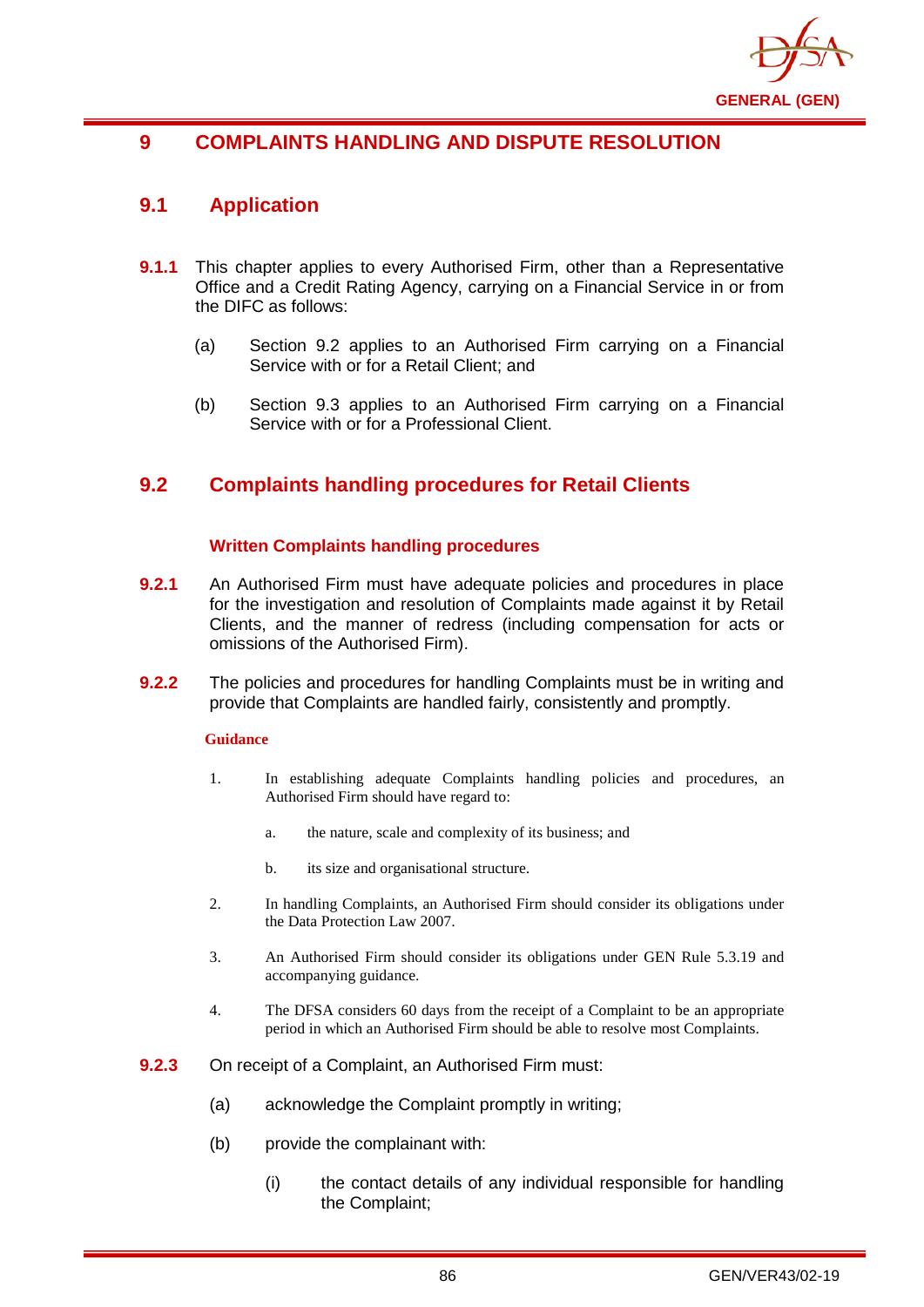

- (ii) key particulars of the Authorised Firm's Complaints handling procedures; and
- (iii) a statement that a copy of the procedures is available free of charge upon request in accordance with GEN Rule 9.2.11; and
- (c) consider the subject matter of the Complaint.
- **9.2.4** Where appropriate, an Authorised Firm must update the complainant on the progress of the handling of the Complaint.

- 1. The DFSA considers 7 days to be an adequate period in which an Authorised Firm should be able to acknowledge most Complaints.
- 2. The DFSA expects an update to be provided to the complainant in circumstances where the resolution of the Complaint is taking longer than 30 days.

### **Resolution of Complaints**

- **9.2.5** Upon conclusion of an investigation of a Complaint, an Authorised Firm must promptly:
	- (a) advise the complainant in writing of the resolution of the Complaint;
	- (b) provide the complainant with clear terms of redress, if applicable; and
	- (c) comply with the terms of redress if accepted by the complainant.
- **9.2.6** If the complainant is not satisfied with the terms of redress offered by the Authorised Firm, the Authorised Firm must inform the complainant of other avenues, if any, for resolution of the Complaint and provide him with the appropriate contact details upon request.

#### **Guidance**

Other avenues for resolution of a Complaint may include an external dispute resolution scheme, arbitration or the DIFC Court.

### **Employees handling Complaints**

- **9.2.7** Where appropriate, taking into account the nature, scale and complexity of an Authorised Firm's business, an Authorised Firm must ensure that any individual handling the Complaint is not or was not involved in the conduct of the Financial Service about which the Complaint has been made, and is able to handle the Complaint in a fair and impartial manner.
- **9.2.8** An Authorised Firm must ensure that any individual responsible for handling the Complaint has sufficient authority to resolve the Complaint or has access to individuals with the necessary authority.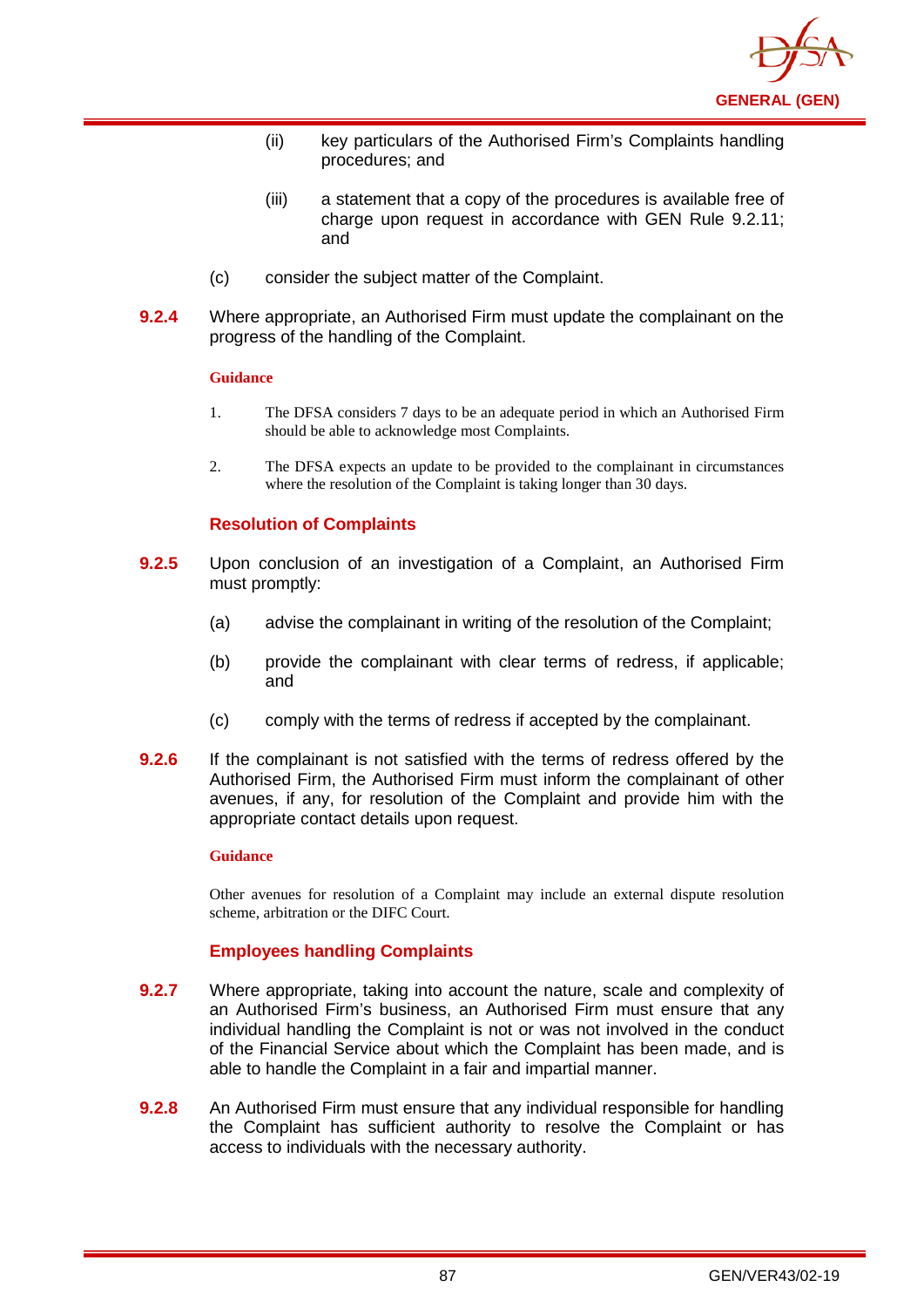

### **Complaints involving other Authorised Firms or Regulated Financial Institutions**

- **9.2.9** If an Authorised Firm considers that another Authorised Firm or a Regulated Financial Institution is entirely or partly responsible for the subject matter of a Complaint**,** it may refer the Complaint, or the relevant part of it, to the other Authorised Firm or Regulated Financial Institution in accordance with Rule 9.2.10.
- **9.2.10** To refer a Complaint, an Authorised Firm must:
	- (a) inform the complainant promptly and in writing that it would like to refer the Complaint, either entirely or in part, to another Authorised Firm or Regulated Financial Institution, and obtain the written consent of the complainant to do so;
	- (b) if the complainant consents to the referral of the Complaint, refer the Complaint to the other Authorised Firm or Regulated Financial Institution promptly and in writing;
	- (c) inform the complainant promptly and in writing that the Complaint has been referred and include adequate contact details of any individual at the other Authorised Firm or Regulated Financial Institution responsible for handling the Complaint; and
	- (d) continue to deal with any part of the Complaint not referred to the other Authorised Firm or Regulated Financial Institution, in accordance with this chapter.

### **Guidance**

The referral of a Complaint may involve the transfer of Personal Data, as defined under the Data Protection Law 2007, DIFC Law No 1 of 2007. In this respect, an Authorised Firm should consider its obligations under the Data Protection Law 2007.

### **Retail Client awareness**

**9.2.11** An Authorised Firm must ensure that a copy of its Complaints handling procedures is available free of charge to any Retail Client upon request.

## **Retention of records**

- **9.2.12** An Authorised Firm must maintain a record of all Complaints made against it for a minimum period of six years from the date of receipt of a Complaint.
- **9.2.13** This record must contain the name of the complainant, the substance of the Complaint, a record of the Authorised Firm's response, and any other relevant correspondence or records, and the action taken by the Authorised Firm to resolve each Complaint.

### **Systems and controls**

**9.2.14** In accordance with GEN Rules 5.3.4 and 5.3.5, an Authorised Firm must put in place adequate systems and controls in order for it to identify and remedy any recurring or systemic problems identified from Complaints.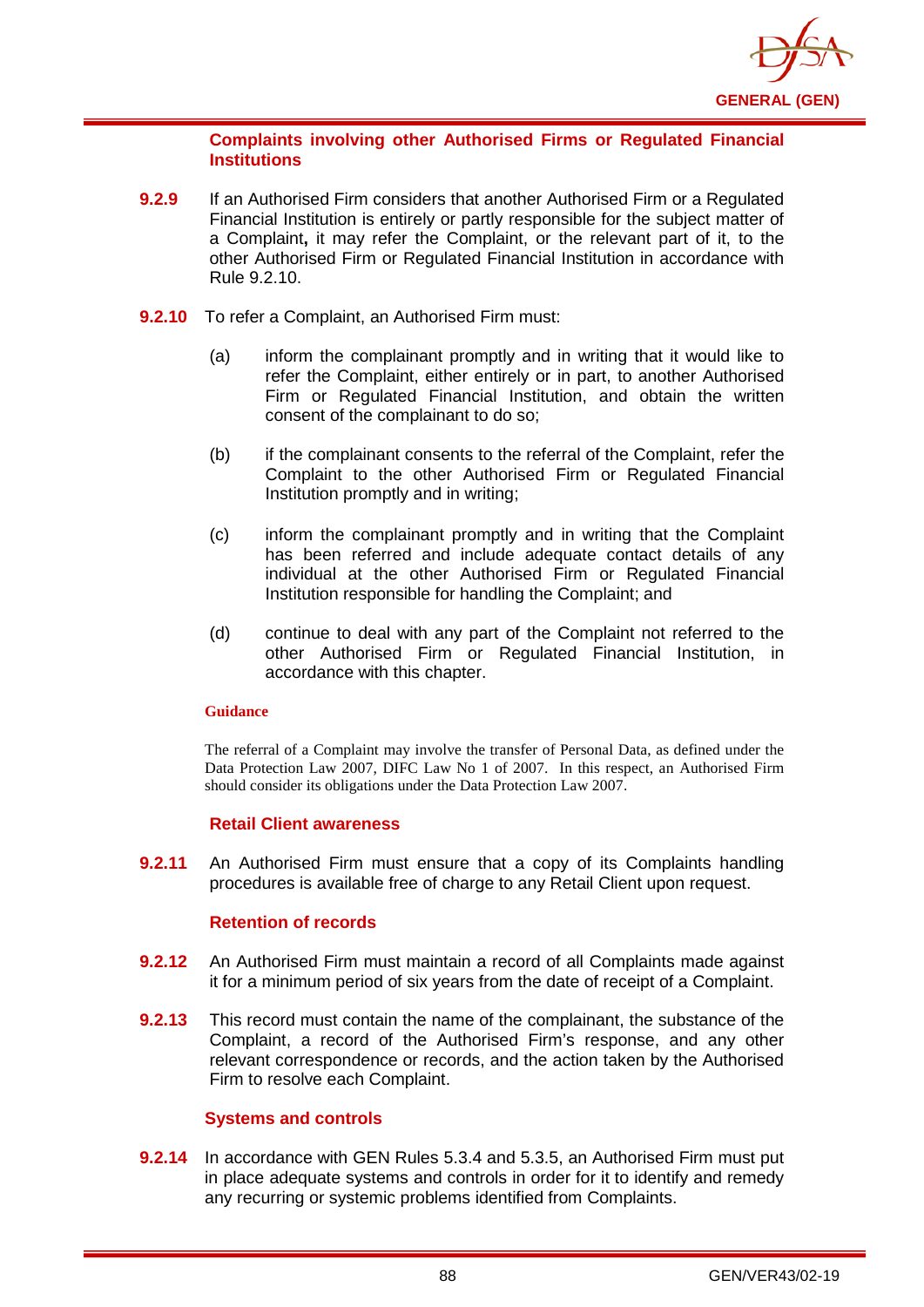

An Authorised Firm should consider whether it is required to notify the DFSA, pursuant to Rule 11.10.7, of any recurring or systemic problems identified from Complaints.

### **Outsourcing**

#### **Guidance**

An Authorised Firm may outsource the administration of its Complaints handling procedures in accordance with GEN Rule 5.3.21.

# **9.3 Complaints recording procedures for Professional Clients**

- **9.3.1** An Authorised Firm must have adequate policies and procedures in place for the recording of Complaints made against it by Professional Clients.
- **9.3.2** An Authorised Firm must maintain a record of any Complaint made against it for a minimum period of six years from the date of receipt of the Complaint.

#### **Guidance**

Depending on the nature, scale and complexity of its business, it may be appropriate for an Authorised Firm to have in place a suitable Complaints handling procedure for Professional Clients in order to ensure that such Complaints are properly handled and remedial action is taken promptly. Such Complaints handling procedures would be expected to include provisions about the independence of staff investigating the Complaint and bringing the matter to the attention of senior management.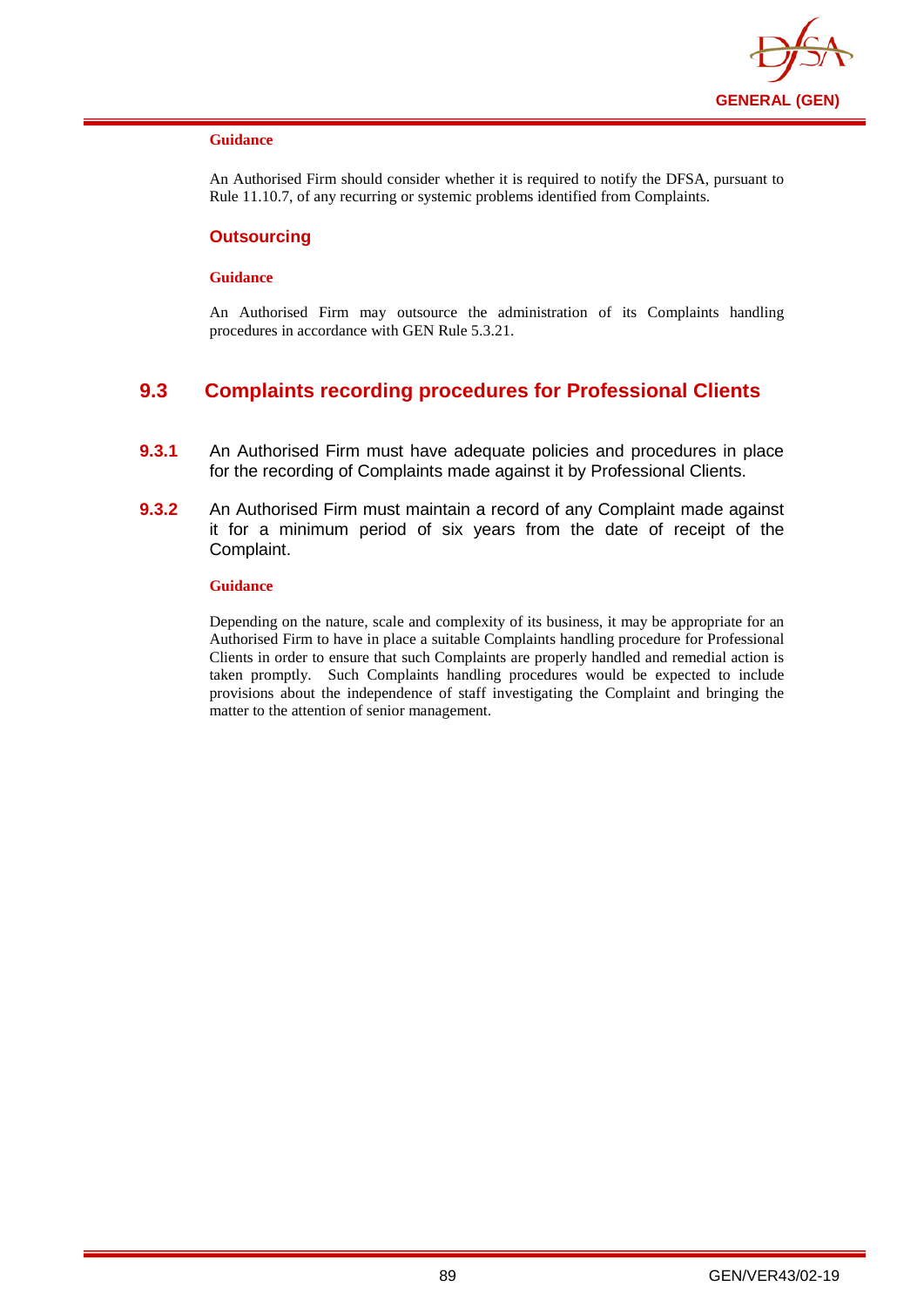

# **10 TRANSITIONAL RULES**

## **10.1 Endorsements to hold client assets and insurance monies**

## **Interpretation**

**10.1.1** In this section:

"commencement date" means the day on which Rule-Making Instrument No 166 of 2016 comes into force;

"endorsement" means an endorsement under:

- (a) Rule 2.2.10A permitting an Authorised Firm to hold or control Client Assets; or
- (b) Rule 2.2.10B permitting an Authorised Firm to hold Insurance Monies;

"transitional period" means the period starting on the commencement date and ending six months after that day.

## **Endorsement not required during transitional period**

**10.1.2** An Authorised Firm is not required to hold an endorsement before the end of the transitional period.

## **Grant of endorsement for Firms that already hold or control Client Assets**

- **10.1.3** (1) This Rule applies to an Authorised Firm that has, in the 12 months before the commencement date, submitted to the DFSA under Rule8.6.2:
	- (a) an Auditor's Report referred to in Rule 8.6.1(c) (a Client Money Auditor's Report); or
	- (b) an Auditor's Report referred to in Rule 8.6.1(e) (a Safe Custody Auditor's Report).
	- (2) An Authorised Firm to which this Rule applies may, within the transitional period, send a written notification to the DFSA confirming that it:
		- (a) wishes to obtain an endorsement to hold or control Client Assets;
		- (b) has submitted to the DFSA an Auditor's Report referred to in (1) in the 12 months before the commencement date; and
		- (c) has in place adequate systems and controls to meet the applicable requirements in COB sections 6.11 to 6.14.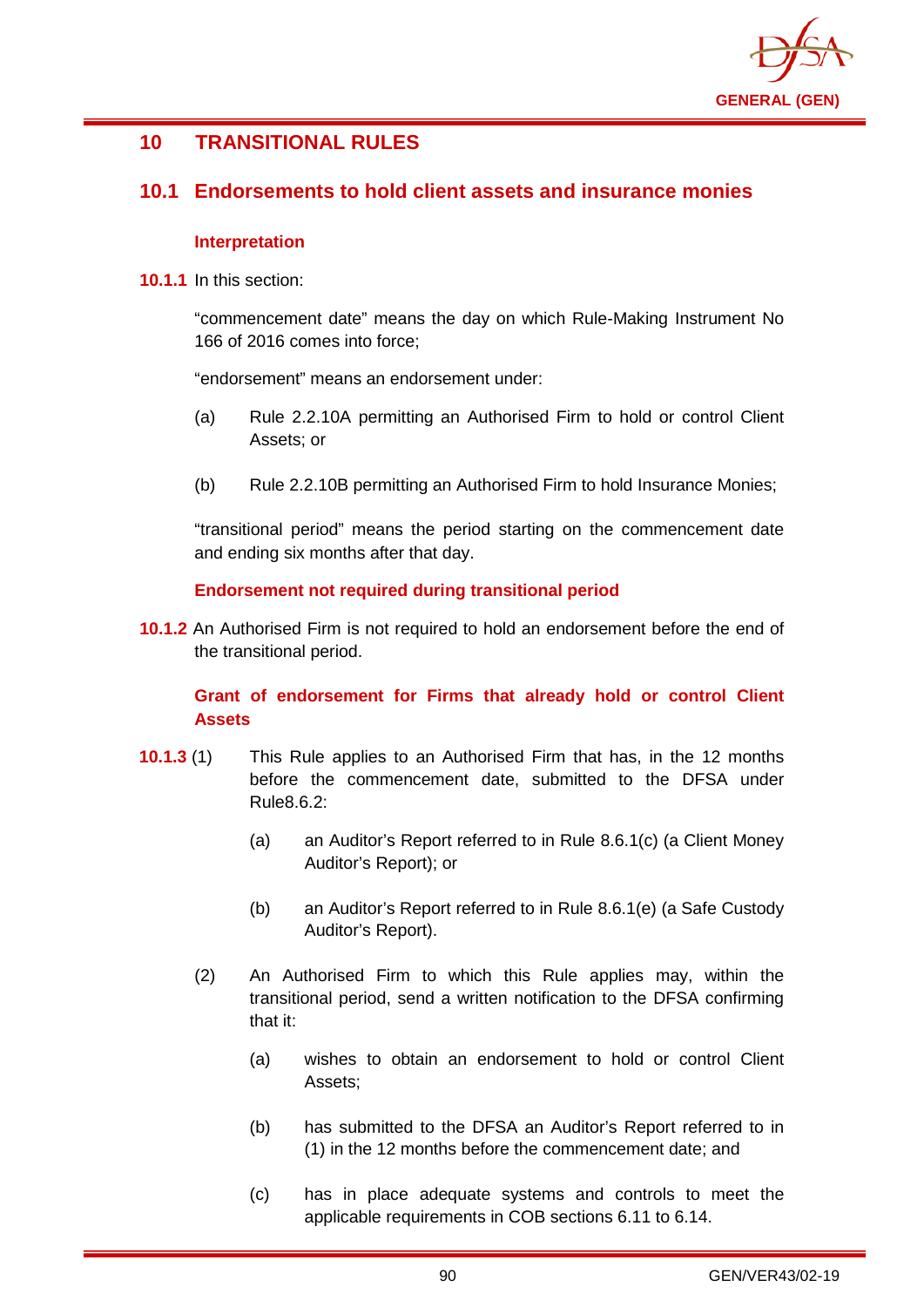

- (3) The DFSA may require the notification in (2) to be in such form and verified in such manner as it thinks fit.
- (4) If an Authorised Firm provides a duly completed notification to the DFSA in accordance with (2) and (3) within the transitional period:
	- (a) the DFSA must grant it an endorsement to hold or control Client Assets; and
	- (b) it is not required to apply for an endorsement under Rule 7.3.3 or pay the fee prescribed in FER 2.2.6 for such an application.

**Grant of endorsement for Firms that already hold Insurance Monies**

- **10.1.4** (1) This Rule applies to an Authorised Firm that has, in the 12 months before the commencement date, submitted to the DFSA under Rule 8.6.2 an Auditor's Report referred to in Rule 8.6.1(d) (an Insurance Monies Auditor's Report).
	- (2) An Authorised Firm to which this Rule applies may, within the transitional period, send a written notification to the DFSA confirming that it:
		- (a) wishes to obtain an endorsement to hold Insurance Monies;
		- (b) has submitted to the DFSA an Auditor's Report referred to in (1) in the 12 months before the commencement date; and
		- (c) has in place adequate systems and controls to meet the applicable requirements in COB section 7.12.
	- (3) The DFSA may require the notification in (2) to be in such form and verified in such manner as it thinks fit.
	- (4) If an Authorised Firm provides a duly completed notification to the DFSA in accordance with (2) and (3) within the transitional period:
		- (a) the DFSA must grant it an endorsement to hold Insurance Monies; and
		- (b) it is not required to apply for an endorsement under Rule 7.3.4 or pay the fee prescribed in FER 2.2.6 for such an application.

### **DFSA's powers not affected**

**10.1.5** The grant of an endorsement under this section is without prejudice to the DFSA's ability to impose conditions or restrictions on the endorsement when it is granted or after it has been granted, or to suspend or withdraw the endorsement after it has been granted.

# **10.2 Safe Custody Auditor's Report**

**Report not required for firms arranging custody**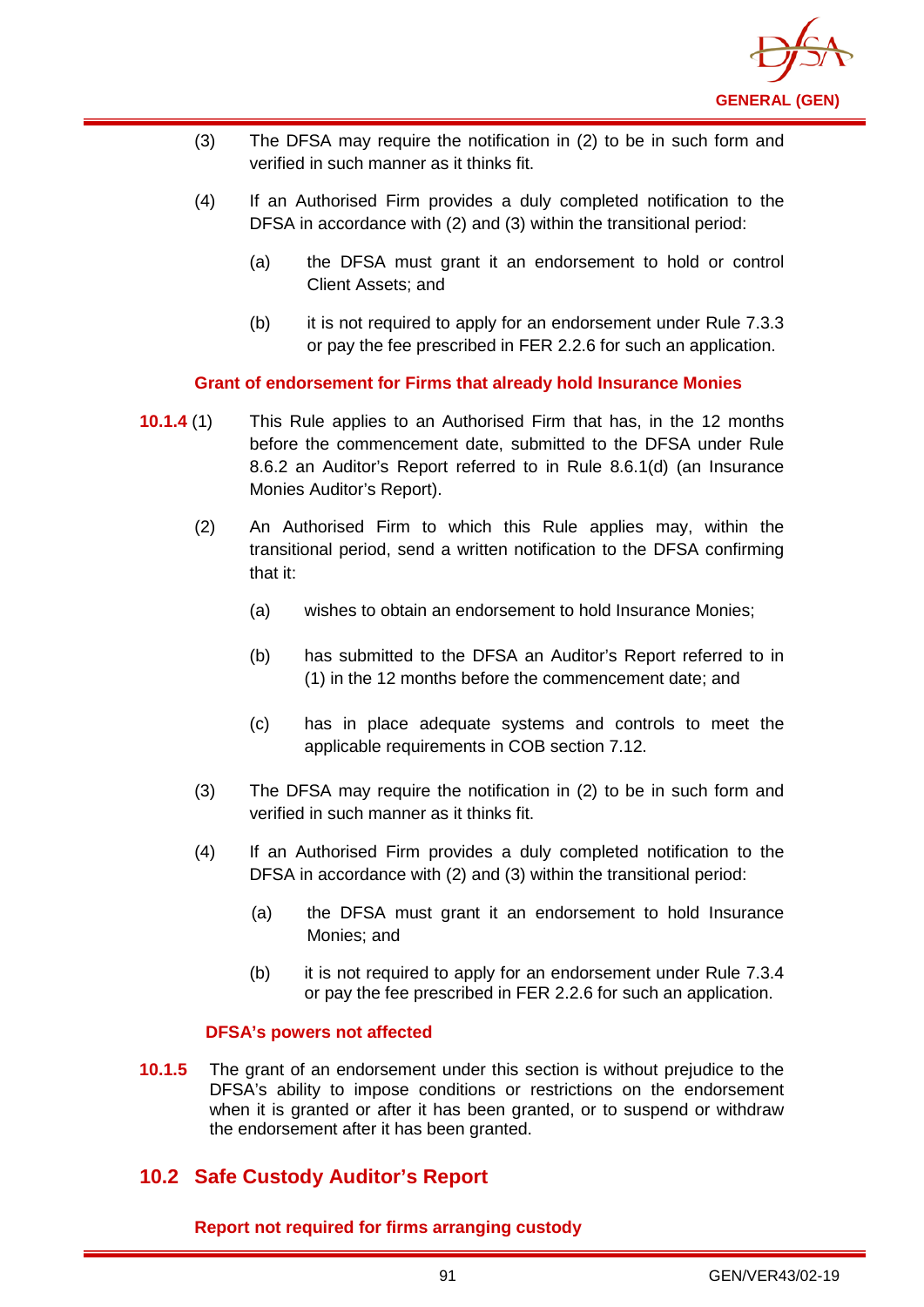

**10.2.1** An Authorised Firm which has an authorisation for Arranging Custody is not required, in relation to carrying on that Financial Service, to submit a Safe Custody Auditor's Report under Rule 8.6.1(e) in respect of its financial years ending in 2016 or 2017, or any part of those financial years.

# **10.3 Re-classification of certain Financial Services**

## **Interpretation**

**10.3.1** In this section:

"authorisation" means authorisation to carry on a Financial Service under a Licence;

"commencement date" means the day on which Rule-Making Instrument No 184 of 2016 comes into force; and

"re-classification" means the re-classification of a Financial Service under Rules 10.3.2 to 10.3.7.

## **Arranging Credit or Deals in Investments**

- **10.3.2** An Authorised Firm which, immediately before the commencement date, had an authorisation for 'Arranging Credit or Deals in Investments' in respect of both credit and Investments is, on the commencement date, taken to have the following authorisations:
	- (a) 'Arranging Credit and Advising on Credit' so far as that authorisation relates to Arranging Credit; and
	- (b) 'Arranging Deals in Investments', but only with respect to the Investments specified on its Licence immediately before the commencement date.
- **10.3.3** An Authorised Firm which, immediately before the commencement date, had an authorisation for 'Arranging Credit or Deals in Investments' only in respect of credit (and not Investments) is, on the commencement date, taken to have an authorisation for 'Arranging Credit and Advising on Credit' so far as that authorisation relates to Arranging Credit.
- **10.3.4** An Authorised Firm which, immediately before the commencement date, had an authorisation for 'Arranging Credit or Deals in Investments' in respect of Investments (and not credit), is, on the commencement date, taken to have an authorisation for 'Arranging Deals in Investments', but only with respect to the Investments specified on its Licence immediately before the commencement date.

## **Advising on Financial Products or Credit**

**10.3.5** An Authorised Firm which, immediately before the commencement date, had an authorisation for 'Advising on Financial Products or Credit' in respect of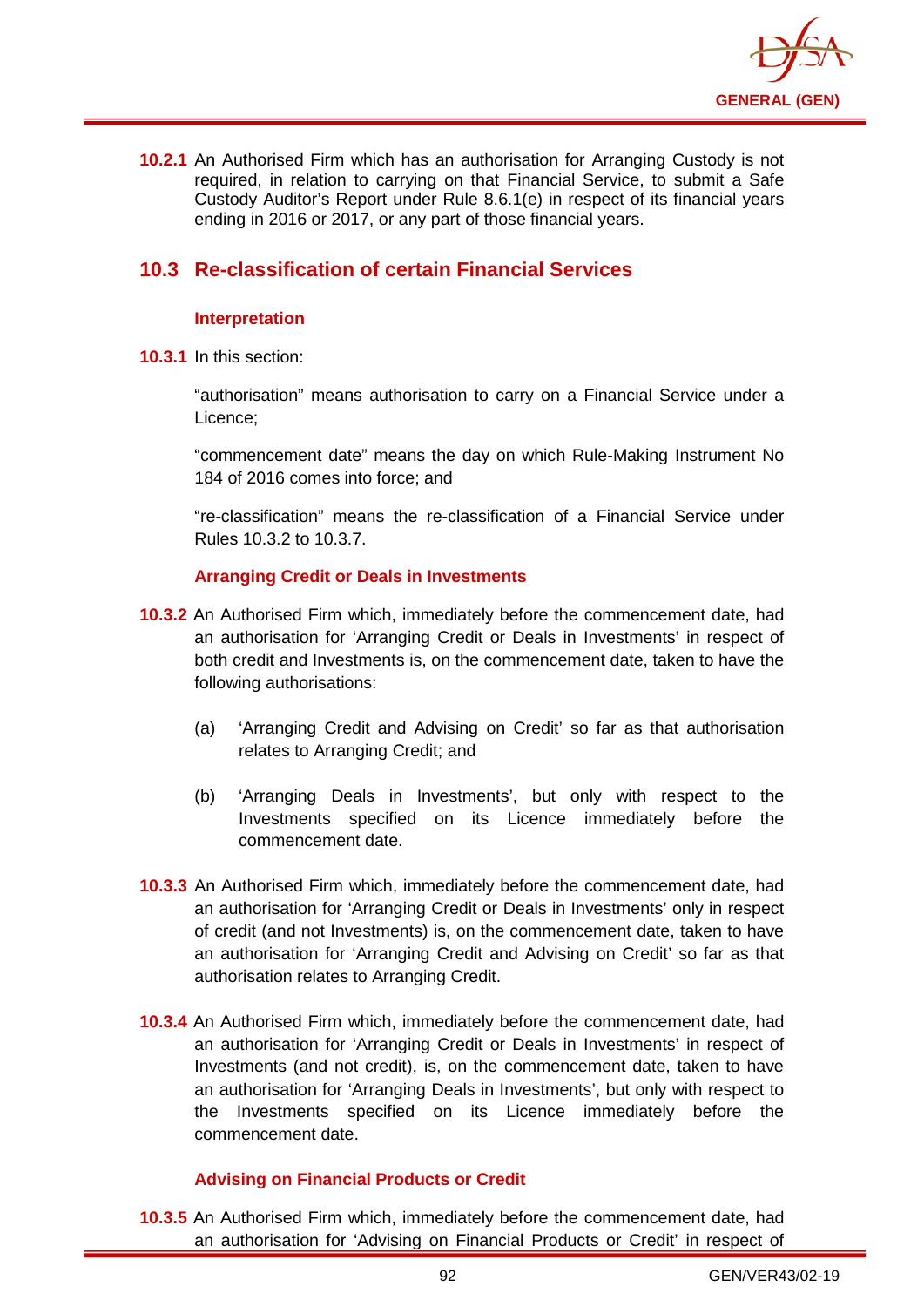

Financial Products and credit is, on the commencement date, taken to have the following authorisations:

- (a) 'Arranging Credit and Advising on Credit' so far as that authorisation relates to Advising on Credit; and
- (b) 'Advising on Financial Products', but only with respect to Financial Products specified on its Licence immediately before the commencement date.
- **10.3.6** An Authorised Firm which, immediately before the commencement date, had an authorisation for 'Advising on Financial Products or Credit' only in respect of credit (and not Financial Products) is, on the commencement date, taken to have an authorisation for 'Arranging Credit and Advising on Credit' so far as that authorisation relates to Advising on Credit.
- **10.3.7** An Authorised Firm which, immediately before the commencement date, had an authorisation for 'Advising on Financial Products or Credit' only in respect of Financial Products (and not credit) is, on the commencement date, taken to have an authorisation for 'Advising on Financial Products', but only with respect to the Financial Products specified on its Licence immediately before the commencement date.

## **Public Register to be updated**

**10.3.8** The DFSA will amend the Public Register as soon as practicable after the commencement date to reflect the re-classifications under this section.

## **Certain things not affected**

- **10.3.9** For the avoidance of doubt, re-classification under this section does not affect:
	- (a) any condition or restriction imposed on a Licence before the commencement date;
	- (b) the DFSA's ability to impose any condition or restriction on a Licence, or to withdraw or suspend an authorisation, after the commencement date;
	- (c) the classification of a Client, any Client Agreement entered into with a Client, or any procedure adopted or action taken by an Authorised Firm before the commencement date, in respect of a Financial Service provided to a Client; or
	- (d) any other right, remedy, privilege, obligation or liability arising in relation to the conduct of a Financial Service by an Authorised Firm before the commencement date.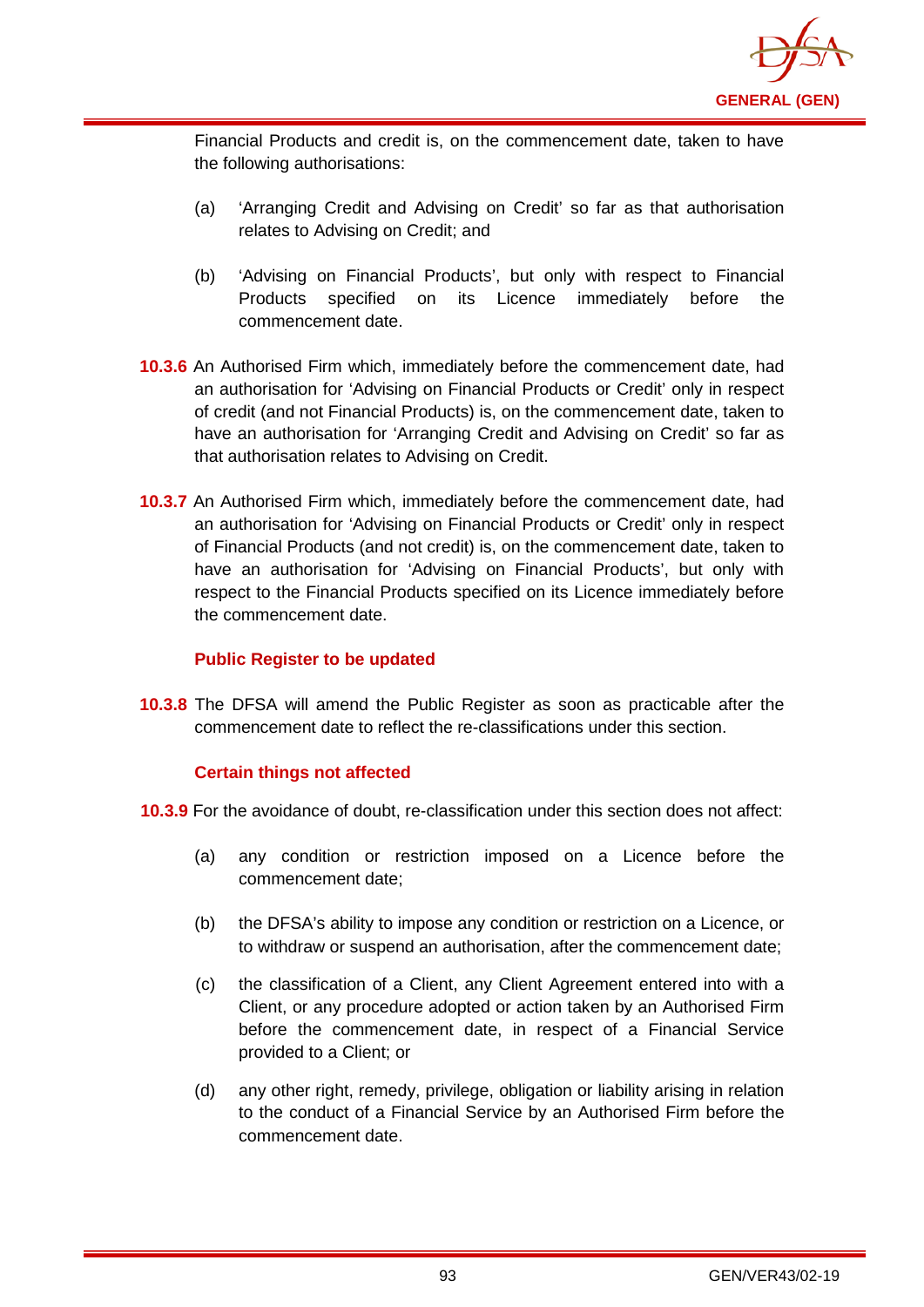

## **Disclosure not required for Long-Term Insurance**

**10.3.10** An Authorised Firm is not required to comply with COB Rule 6.15.1 (relating to disclosure of certain information) in respect of any advice on Long-Term Insurance it provided, or any Long-Term Insurance it arranged, before the commencement date.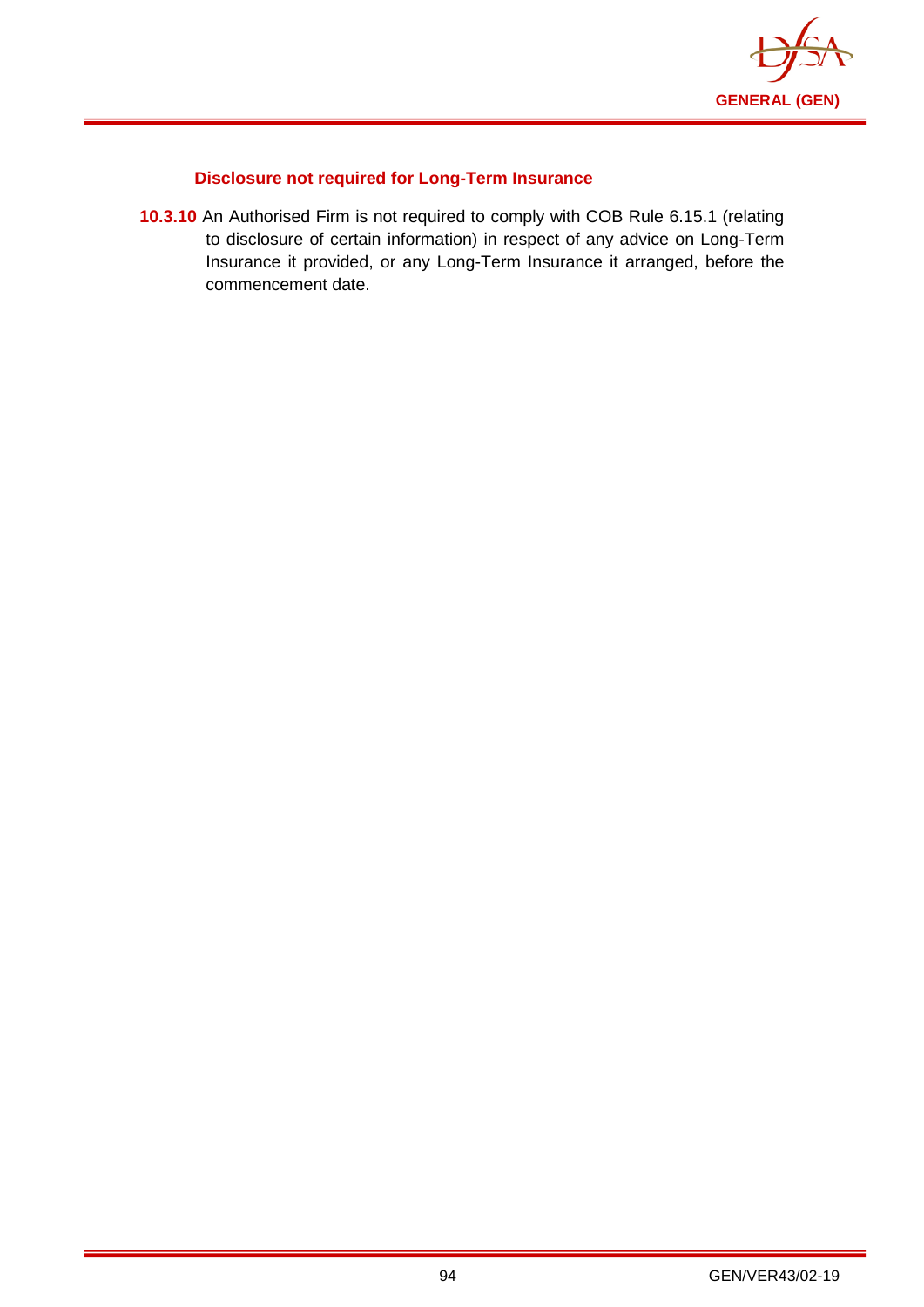

# **11 SUPERVISION**

## **Introduction**

#### **Guidance**

- 1. This chapter outlines DFSA's supervisory requirements for an Authorised Person.
- 2. This chapter should be read in conjunction with the RPP Sourcebook which sets out DFSA's general regulatory policy and processes.

# **11.1 Information gathering and DFSA access to information**

- **11.1.1** This section applies to an Authorised Person other than a Representative Office with respect to the carrying on of all of its activities.
- **11.1.2** An Authorised Person must where reasonable:
	- (a) give or procure the giving of specified information, documents, files, tapes, computer data or other material in the Authorised Person's possession or control to the DFSA;
	- (b) make its Employees readily available for meetings with the DFSA;
	- (c) give the DFSA access to any information, documents, records, files, tapes, computer data or systems, which are within the Authorised Person's possession or control and provide any facilities to the DFSA;
	- (d) permit the DFSA to copy documents or other material on the premises of the Authorised Person at the Authorised Person's expense;
	- (e) provide any copies as requested by the DFSA; and
	- (f) answer truthfully, fully and promptly, all questions which are put to it by the DFSA.
- **11.1.3** An Authorised Person must take reasonable steps to ensure that its Employees act in the manner set out in this chapter.
- **11.1.4** An Authorised Person must take reasonable steps to ascertain if there is any secrecy or data protection legislation that would restrict access by the Authorised Person or the DFSA to any data required to be recorded under the DFSA's Rules. Where such legislation exists, the Authorised Person must keep copies of relevant documents or material in a jurisdiction which does allow access in accordance with legislation applicable in the DIFC.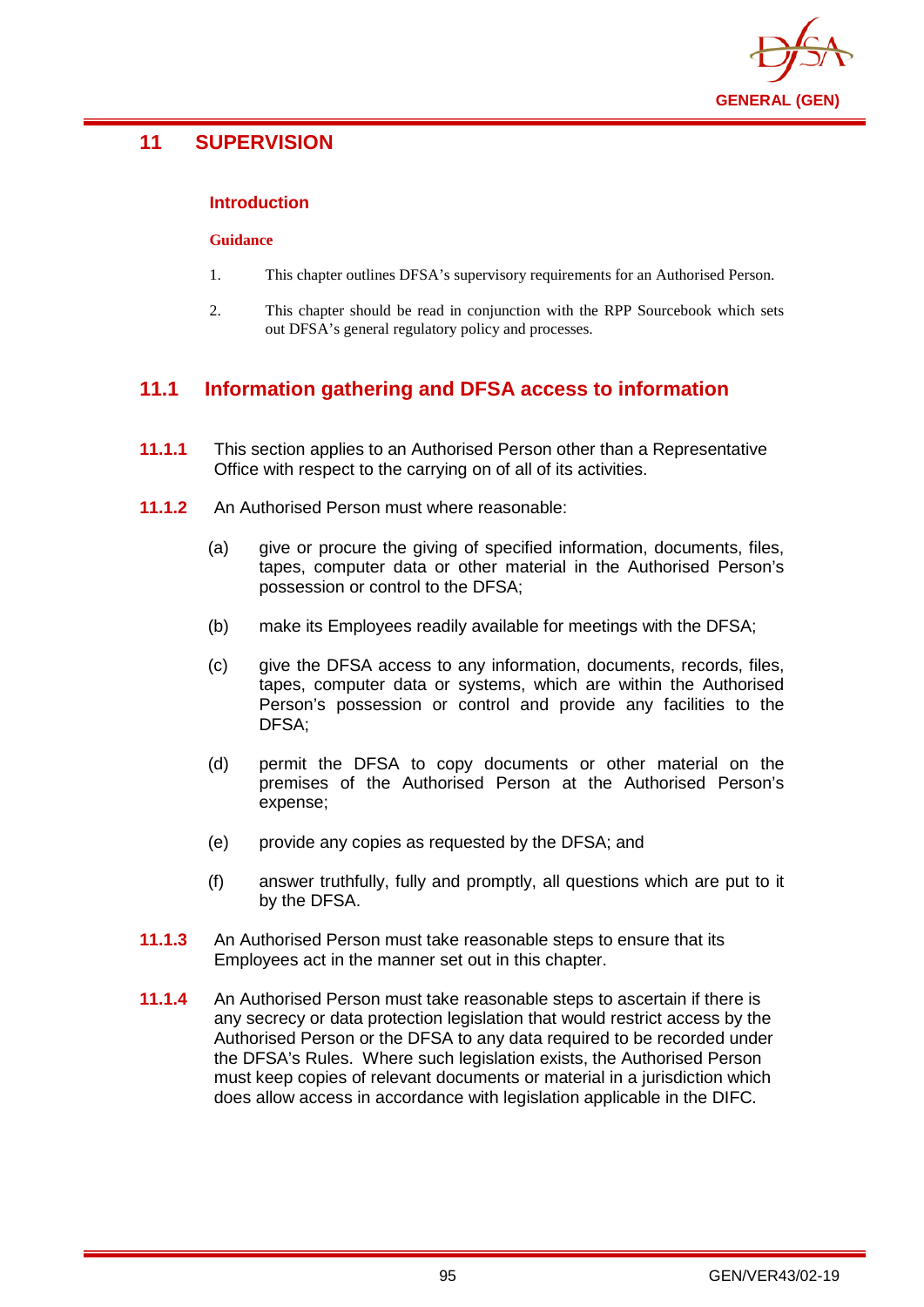

### **Lead regulation**

- **11.1.5** (1) If requested by the DFSA, an Authorised Person must provide the DFSA with information that the Authorised Person or its auditor has provided to a Financial Services Regulator.
	- (2) If requested by the DFSA, an Authorised Person must take reasonable steps to provide the DFSA with information that other members of the Authorised Person's Group have provided to a Financial Services Regulator.

# **11.2 Waivers**

- **11.2.1** This section applies to every Authorised Person.
- **11.2.2** Throughout the Rulebook reference to the written notice under Article 25 will be referred to as a 'waiver'.
- **11.2.3** If an Authorised Person wishes to apply for a waiver, it must apply in writing to the DFSA using the appropriate form in AFN.

### **Guidance**

Waiver application forms are contained in AFN and the RPP Sourcebook sets out the DFSA's approach to considering a waiver.

- **11.2.4** The application must contain:
	- (a) the name and Licence number of the Authorised Person;
	- (b) the Rule to which the application relates;
	- (c) a clear explanation of the waiver that is being applied for and the reason why the Authorised Person is requesting the waiver;
	- (d) details of any other requirements; for example, if there is a specific period for which the waiver is required;
	- (e) the reason, if any, why the waiver should not be published or why it should be published without disclosing the identity of the Authorised Person; and
	- (f) all relevant facts to support the application.
- **11.2.5** An Authorised Person must immediately notify the DFSA if it becomes aware of any material change in circumstances which may affect the application for a waiver.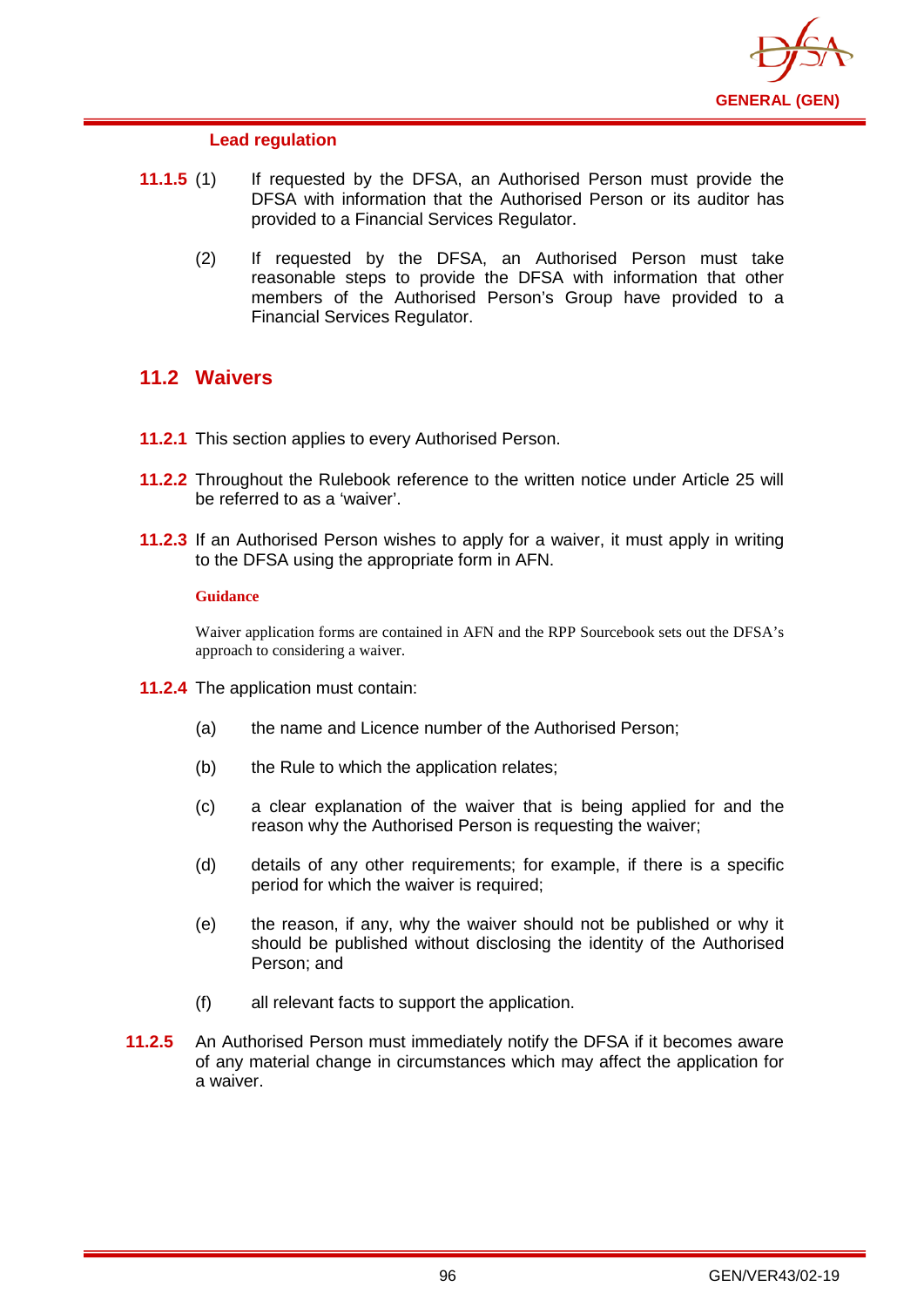

### **Continuing relevance of waivers**

**11.2.6** An Authorised Person must immediately notify the DFSA if it becomes aware of any material change in circumstances which could affect the continuing relevance of a waiver.

# **11.3 Application to change the scope of a Licence**

- **11.3.1** This section applies to an Authorised Firm applying to change the scope of its Licence or, where a condition or restriction has previously been imposed, to have the condition or restriction varied or withdrawn.
- **11.3.2** The provisions relating to permitted legal forms, fitness and propriety, adequate resources, compliance arrangements, enquiries and the provision of additional information set out in section 7.2 also apply to an Authorised Firm making an application under this chapter, and are to be construed accordingly.
- **11.3.3** An Authorised Firm applying to change the scope of its Licence, or to have a condition or restriction varied or withdrawn, must provide the DFSA, with written details of the proposed changes.

## **11.4 Withdrawal of a Licence at an Authorised Firm's request**

- **11.4.1** An Authorised Firm other than a Representative Office seeking to have its Licence withdrawn must submit a request in writing stating:
	- (a) the reasons for the request;
	- (b) that it has ceased or will cease to carry on Financial Services in or from the DIFC;
	- (c) the date on which it ceased or will cease to carry on Financial Services in or from the DIFC;
	- (d) that it has discharged, or will discharge, all obligations owed to its customers in respect of whom the Authorised Firm has carried on, or will cease to carry on, Financial Services in or from the DIFC; and
	- (e) if it is providing Trust Services, that it has made appropriate arrangements for the transfer of business to a new Trust Service Provider and the appointment, where necessary, of new trustees.

### **Guidance**

When considering a withdrawal of a Licence, the DFSA takes into account a number of matters including those outlined in the RPP Sourcebook.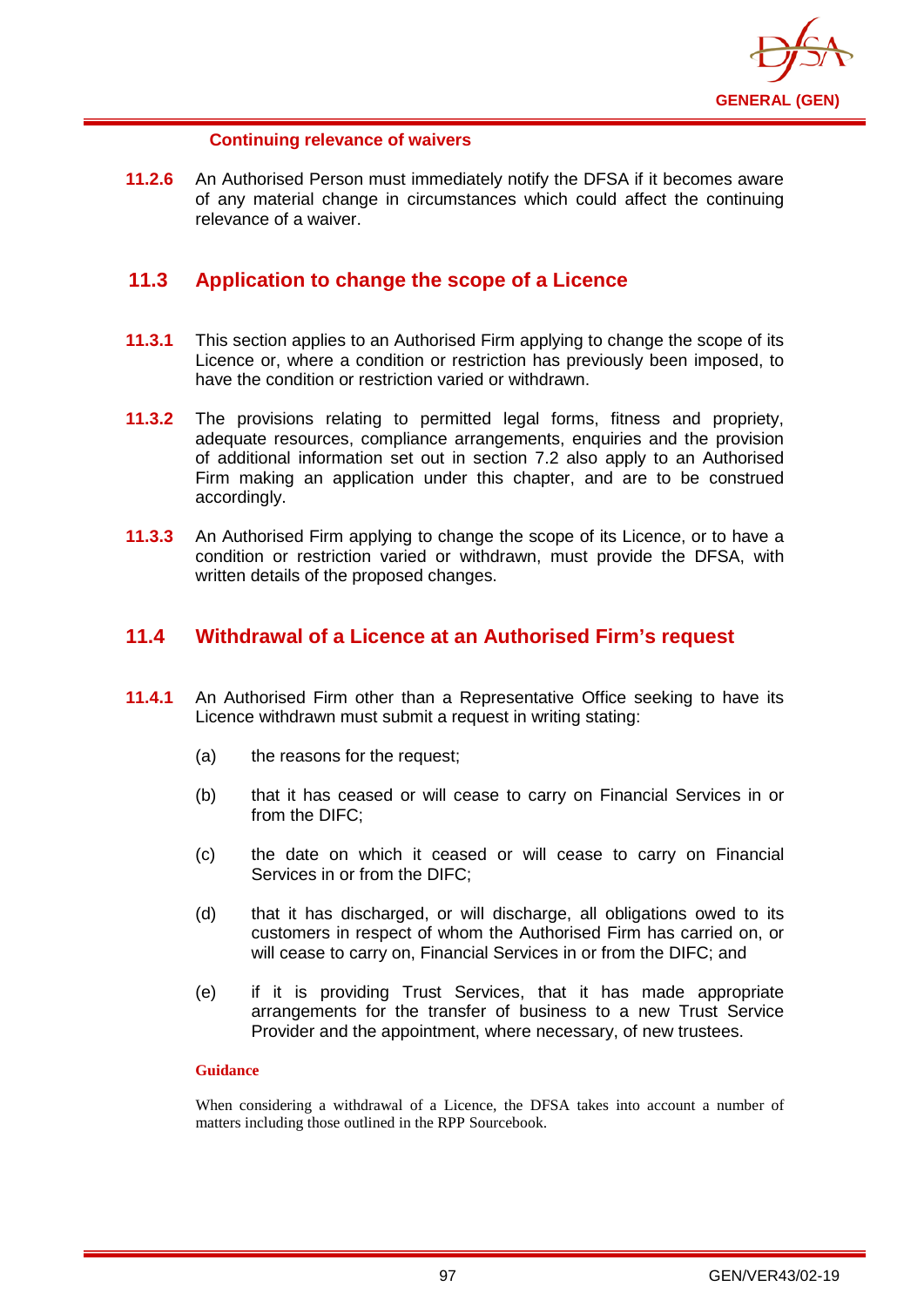

# **11.5 Changes to an authorised individual status**

#### **Guidance**

This section addresses applications or requests regarding Authorised Individuals with respect to Article 53(3), 56(3), 58(2) and 58(3).

- **11.5.1** An application to extend the scope of an Authorised Individual status to other Licensed Functions may be made by the Authorised Individual and Authorised Firm by the completion and submission of the appropriate form in AFN.
- **11.5.2** An Authorised Firm or Authorised Individual requesting:
	- (a) the imposition, variation or withdrawal of a condition or restriction;
	- (b) withdrawal of Authorised Individual status; or
	- (c) withdrawal of authorisation in relation to one or more Licensed Functions;

must, subject to Rule 11.5.3, for (a) submit such request in writing to the DFSA, and for (b) and (c) submit a request by completing the appropriate form in AFN.

**11.5.3** A request for the variation or withdrawal of a condition or restriction may only be made after the expiry of any period within which a reference to the FMT relating to the relevant condition or restriction may commence under Article 29.

#### **Guidance**

In considering the suitability of such an application or request the DFSA may take into account any matter referred to in RPP with respect to fitness and propriety for Authorised Individuals.

## **11.6 Temporary cover**

- **11.6.1** (1) An Authorised Firm may, subject to (2), appoint an individual, who is not an Authorised Individual, to carry out the functions of an Authorised Individual where the following conditions are met:
	- (a) the absence of the Authorised Individual is temporary or reasonably unforeseen;
	- (b) the functions are carried out for 12 weeks maximum in any consecutive 12 months; and
	- (c) the Authorised Firm has assessed that the individual has the relevant skills and experience to carry out these functions.
	- (2) An Authorised Firm may not appoint under (1) an individual to carry out the Licensed Functions of a Licensed Director or Licensed Partner.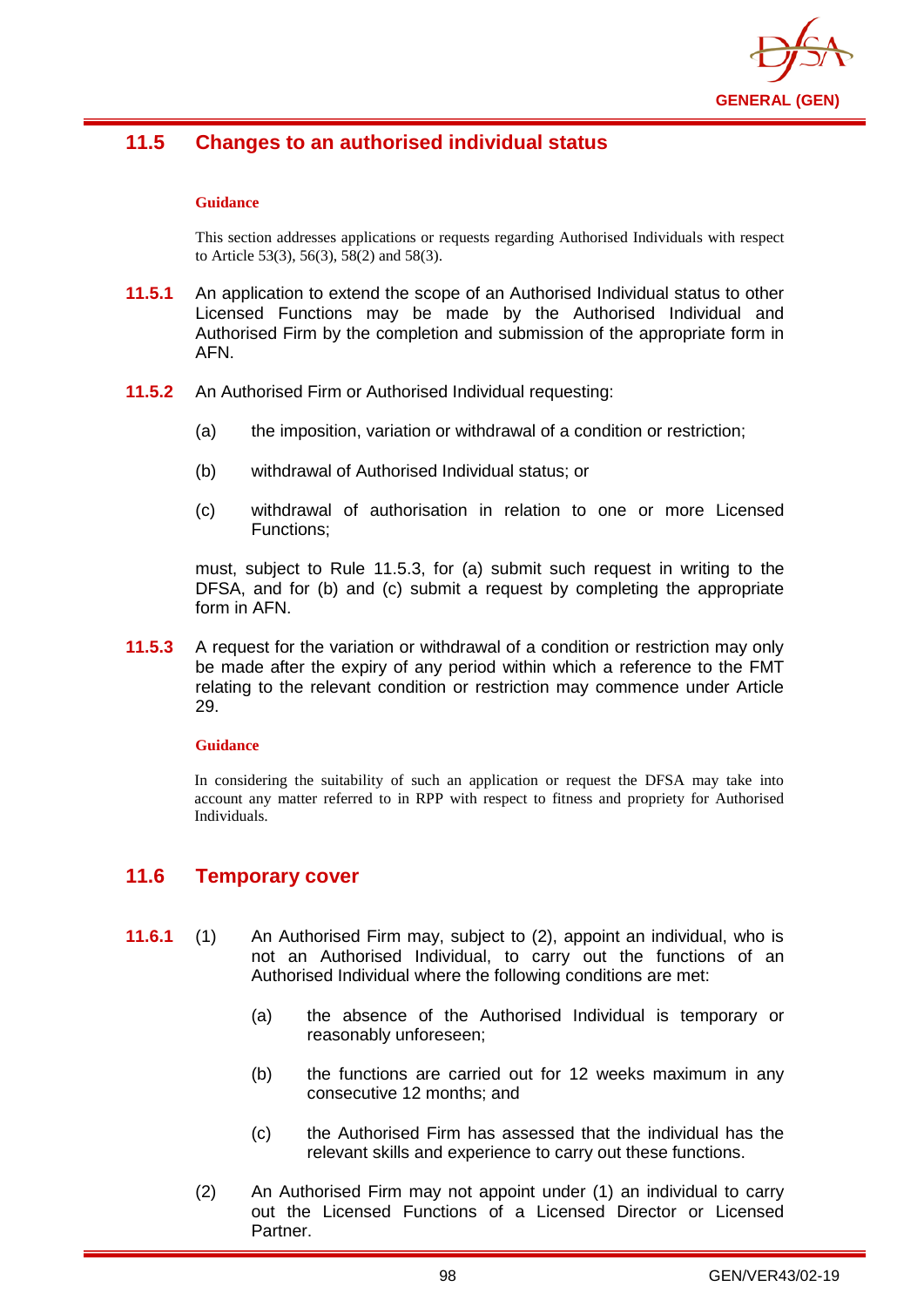

- (3) The Authorised Firm must take reasonable steps to ensure that the individual complies with all the Rules applicable to Authorised Individuals.
- (4) Where an individual is appointed under this Rule, the Authorised Firm must notify the DFSA in writing of the name and contact details of the individual appointed.
- **11.6.2** Where an individual is appointed under this section, the DFSA may exercise any powers it would otherwise be entitled to exercise as if the individual held Authorised Individual status.

# **11.7 Dismissal or resignation of an Authorised Individual**

- **11.7.1** An Authorised Firm must request the withdrawal of an Authorised Individual status within seven days of the Authorised Individual ceasing to be employed by the Authorised Firm to perform a Licensed Function.
- **11.7.2** In requesting the withdrawal of an Authorised Individual status, the Authorised Firm must submit the appropriate form in AFN, including details of any circumstances where the Authorised Firm may consider that the individual is no longer fit and proper.
- **11.7.3** If an Authorised Individual is dismissed or requested to resign, a statement of the reason, or reasons, for the dismissal or resignation must be given to the DFSA by the Authorised Firm.
- **11.7.4** If the Authorised Individual was acting as a trustee, the Trust Service Provider must confirm to the DFSA in writing that a new trustee has been appointed in place of the trustee in question.

# **11.8 Changes relating to control**

- **11.8.1** (1) This section applies, subject to (2) and (3), to:
	- (a) an Authorised Firm; or
	- (b) a Person who is, or is proposing to become, a Controller specified in Rule 11.8.3.
	- (2) This chapter does not apply to a Representative Office or a Person who is a Controller of such a firm.
	- (3) A Credit Rating Agency must comply with the requirements in this section as if it were a non-DIFC established company.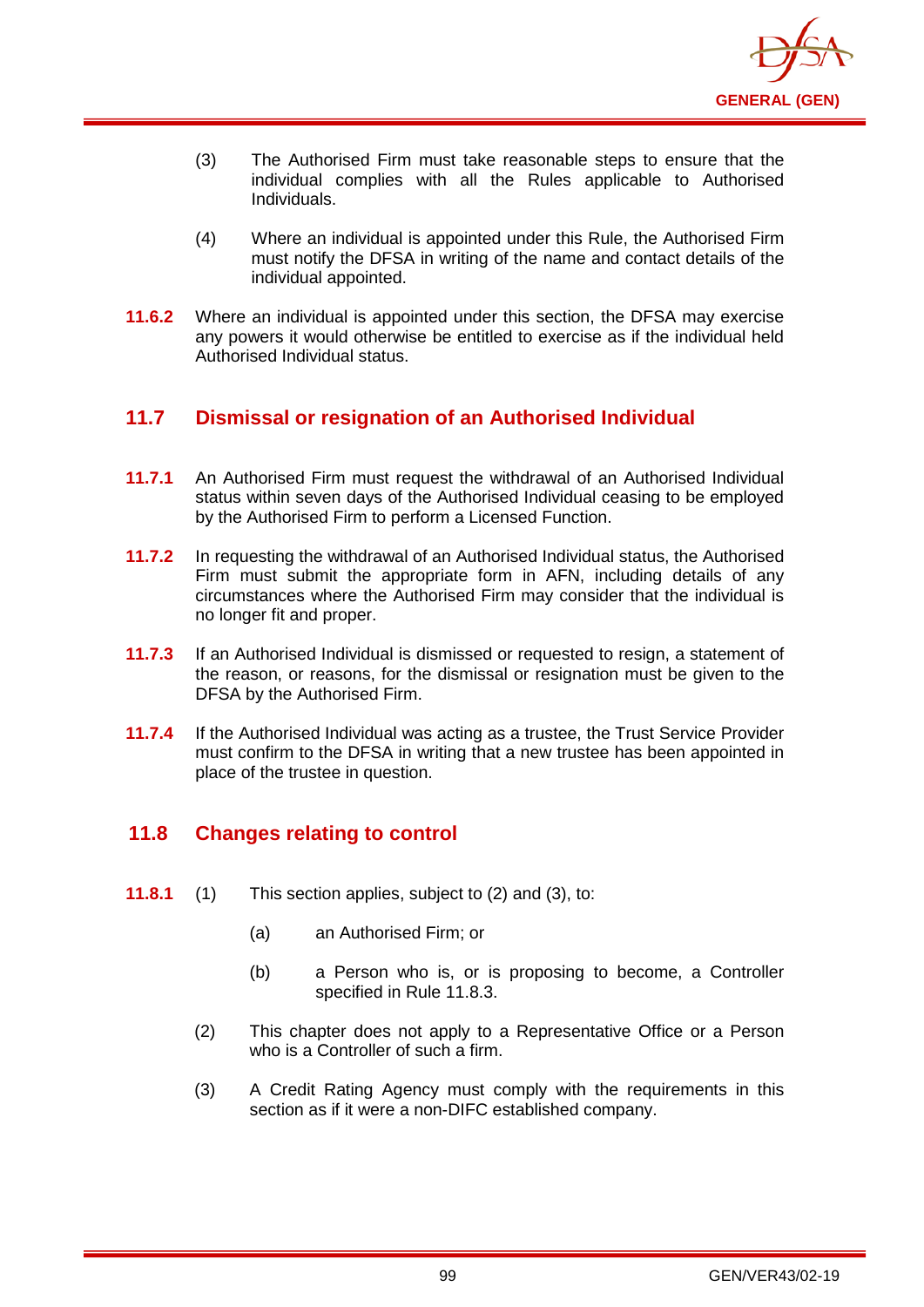

The requirements in respect of notification of changes relating to control of Branches (i.e. Non-DIFC established companies) are set out in Rule 11.8.10. Although some Credit Rating Agencies may be companies established in the DIFC, such companies will only be subject to the notification requirements relating to their Controllers. Accordingly, regardless of whether a Credit Rating Agency is a company established in the DIFC or a Branch operation, it is subject to the notification requirements only and not to the requirement for prior approval by the DFSA of changes relating to its Controllers.

### **Definition of a Controller**

- **11.8.2** (1) A Controller is a Person who, either alone or with any Associate:
	- (a) holds 10% or more of the shares in either the Authorised Firm or a Holding Company of that firm;
	- (b) is entitled to exercise, or controls the exercise of, 10% or more of the voting rights in either the Authorised Firm or a Holding Company of that firm; or
	- (c) is able to exercise significant influence over the management of the Authorised Firm as a result of holding shares or being able to exercise voting rights in the Authorised Firm or a Holding Company of that firm or having a current exercisable right to acquire such shares or voting rights.
	- (2) A reference in this chapter to the term:
		- (a) "share" means:
			- (i) in the case of an Authorised Firm, or a Holding Company of an Authorised Firm, which has a share capital, its allotted shares;
			- (ii) in the case of an Authorised Firm, or a Holding Company of an Authorised Firm, with capital but no share capital, rights to a share in its capital; and
			- (iii) in the case of an Authorised Firm, or a Holding Company of an Authorised Firm, without capital, any interest conferring a right to share in its profits or losses or any obligation to contribute to a share of its debt or expenses in the event of its winding up; and
		- (b) "a holding" means, in respect of a Person, shares, voting rights or a right to acquire shares or voting rights in an Authorised Firm or a Holding Company of that firm held by that Person either alone or with any Associate.

### **Guidance**

1. For the purposes of these Rules, the relevant definition of a Holding Company is found in the DIFC Companies Law. That definition describes when one body corporate is considered to be a holding company or a subsidiary of another body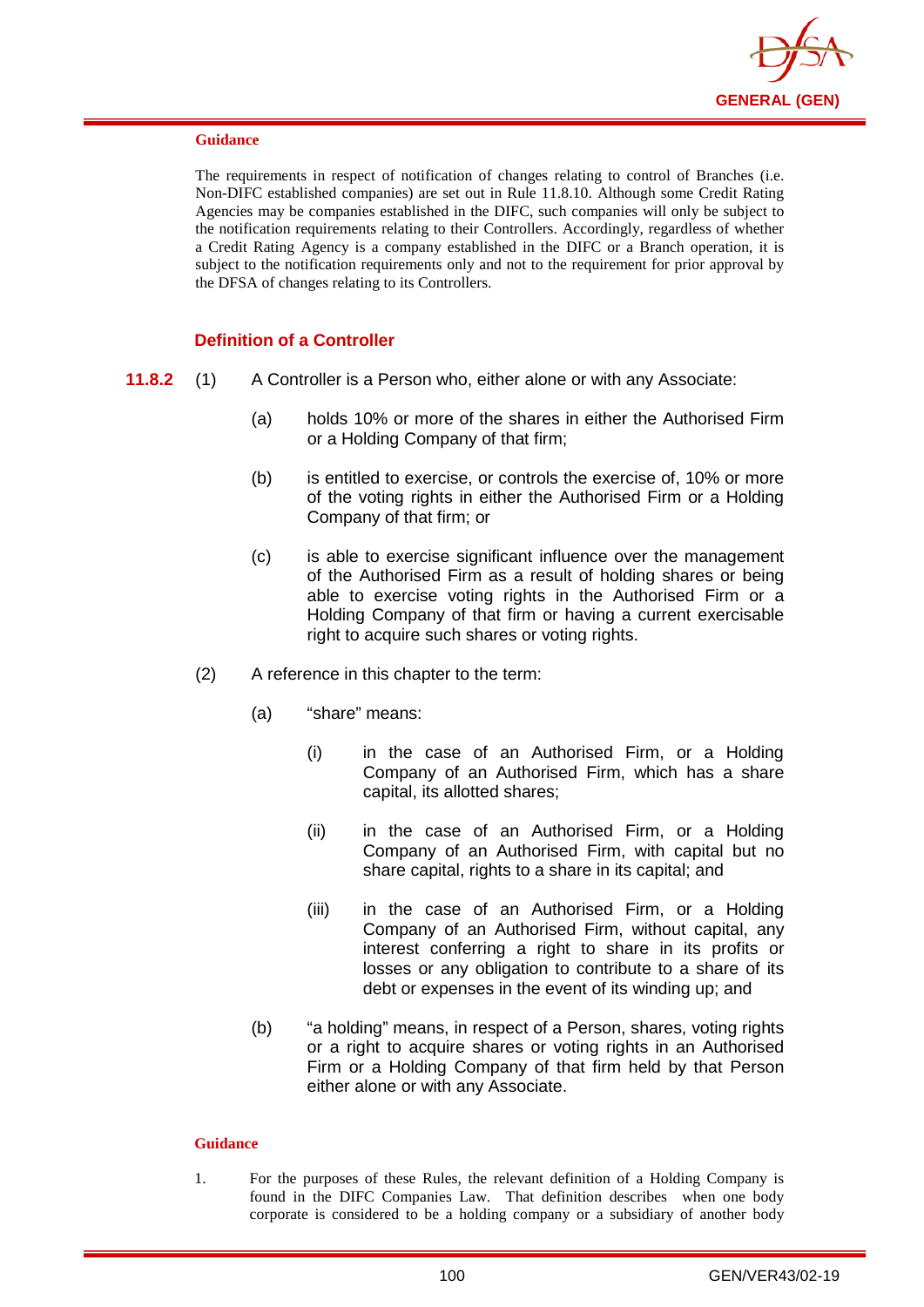

corporate and extends that concept to the ultimate holding company of the body corporate.

2. Pursuant to Rule 11.8.2(1)(c), a Person becomes a Controller if that Person can exert significant management influence over an Authorised Firm. The ability to exert significant management influence can arise even where a Person, alone or with his Associates, controls less than 10% of the shares or voting rights of the Authorised Firm or a Holding Company of that firm. Similarly, a Person may be able to exert significant management influence where such Person does not hold shares or voting rights but has current exercisable rights to acquire shares or voting rights, such as under Options.

### **Disregarded holdings**

- **11.8.3** For the purposes of determining whether a Person is a Controller, any shares, voting rights or rights to acquire shares or voting rights that a Person holds, either alone or with any Associate, in an Authorised Firm or a Holding Company of that firm are disregarded if:
	- (a) they are shares held for the sole purpose of clearing and settling within a short settlement cycle;
	- (b) they are shares held in a custodial or nominee capacity and the voting rights attached to the shares are exercised only in accordance with written instructions given to that Person by another Person; or
	- (c) the Person is an Authorised Firm or a Regulated Financial Institution and it:
		- (i) acquires the shares as a result of an underwriting of a share issue or a placement of shares on a firm commitment basis;
		- (ii) does not exercise the voting rights attaching to the shares or otherwise intervene in the management of the issuer; and
		- (iii) retains the shares for a period less than one year.

### **Requirement for prior approval of Controllers of Domestic Firms**

- **11.8.4** (1) In the case of an Authorised Firm which is a Domestic Firm, a Person must not:
	- (a) become a Controller; or
	- (b) increase the level of control which that Person has in the firm beyond a threshold specified in (2),

unless that Person has obtained the prior written approval of the DFSA to do so.

- $(2)$  For the purposes of  $(1)(b)$ , the thresholds at which the prior written approval of the DFSA is required are when the relevant holding is increased:
	- (a) from below 30% to 30% or more; or
	- (b) from below 50% to 50% or more.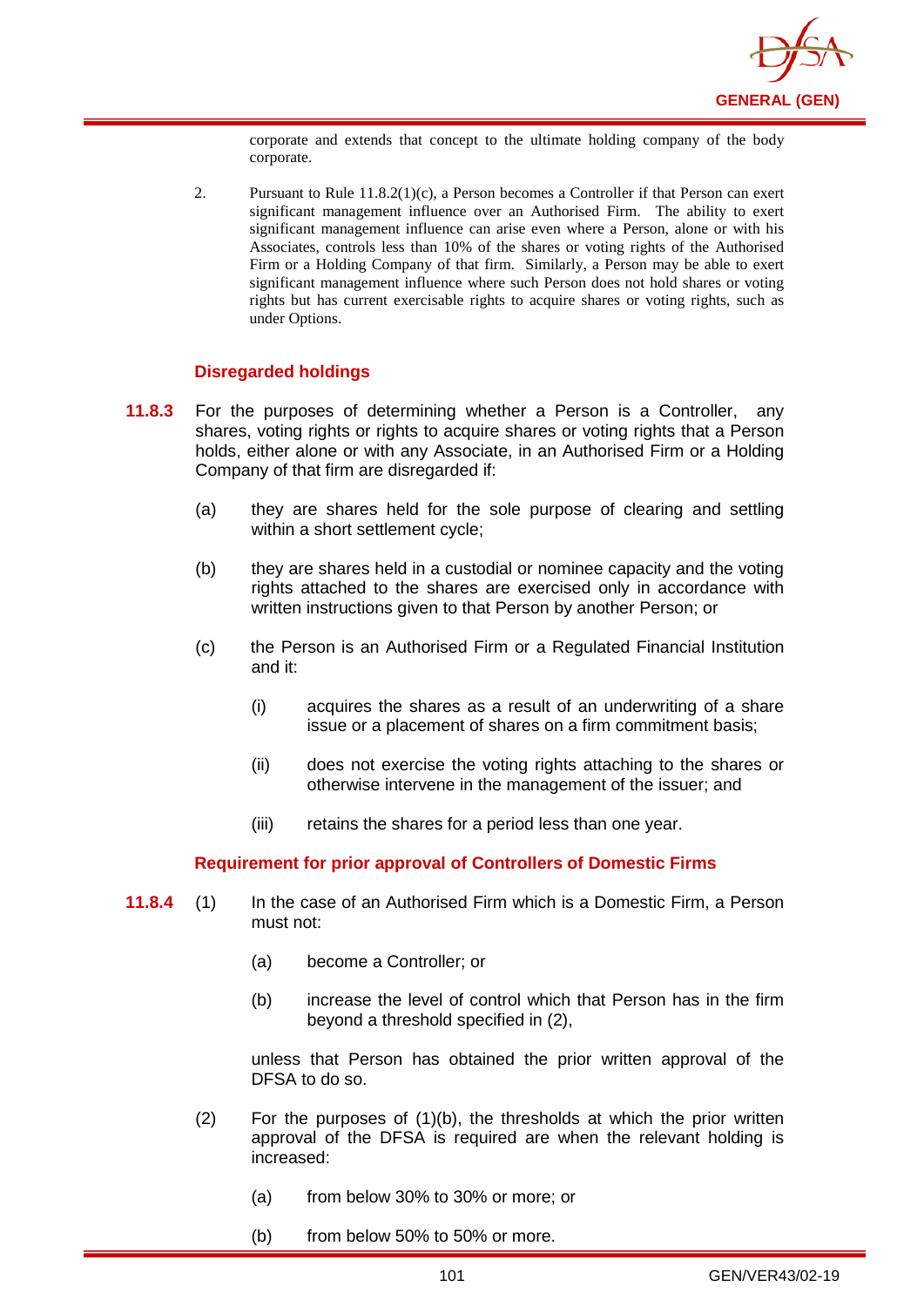

See Rules 11.8.2 and 11.8.3 for the circumstances in which a Person becomes a Controller of an Authorised Person.

### **Approval process**

- **11.8.5** (1) A Person who is required to obtain the prior written approval of the DFSA pursuant to Rule 11.8.4(1) must make an application to the DFSA using the appropriate form in AFN.
	- (2) Where the DFSA receives an application under (1), it may:
		- (a) approve the proposed acquisition or increase in the level of control;
		- (b) approve the proposed acquisition or increase in the level of control subject to such conditions as it considers appropriate; or
		- (c) object to the proposed acquisition or increase in the level of control.

### **Guidance**

- 1. A Person intending to acquire or increase control in an Authorised Firm should submit an application for approval in the appropriate form in AFN sufficiently in advance of the proposed acquisition to be able to obtain the DFSA approval in time for the proposed acquisition. Sections 3-2-34 – 3-2-37 of the RPP Sourcebook set out the matters which the DFSA will take into consideration when exercising its powers under Rule 11.8.5 to approve, object to or impose conditions of approval relating to a proposed Controller or a proposed increase in the level of control of an existing Controller.
- 2. The DFSA will exercise its powers relating to Controllers in a manner proportionate to the nature, scale and complexity of an Authorised Firm's business, and the impact a proposed change in control would have on that firm and its Clients. For example, the DFSA would generally be less likely to impose conditions requiring a proposed acquirer of control of an Authorised Firm whose financial failure would have a limited systemic impact or impact on its Clients to provide prudential support to the firm by contributing more capital. Most advisory and arranging firms will fall into this class.
- **11.8.6** (1) Where the DFSA proposes to approve a proposed acquisition or an increase in the level of control in an Authorised Firm pursuant to Rule 11.8.5(2)(a), it must:
	- (a) do so as soon as practicable and in any event within 90 days of the receipt of a duly completed application, unless a different period is considered appropriate by the DFSA and notified to the applicant in writing; and
	- (b) issue to the applicant, and where appropriate to the Authorised Firm, an approval notice as soon as practicable after making that decision.
	- (2) An approval, including a conditional approval granted by the DFSA pursuant to Rule 11.8.5(2)(a) or (b), is valid for a period of one year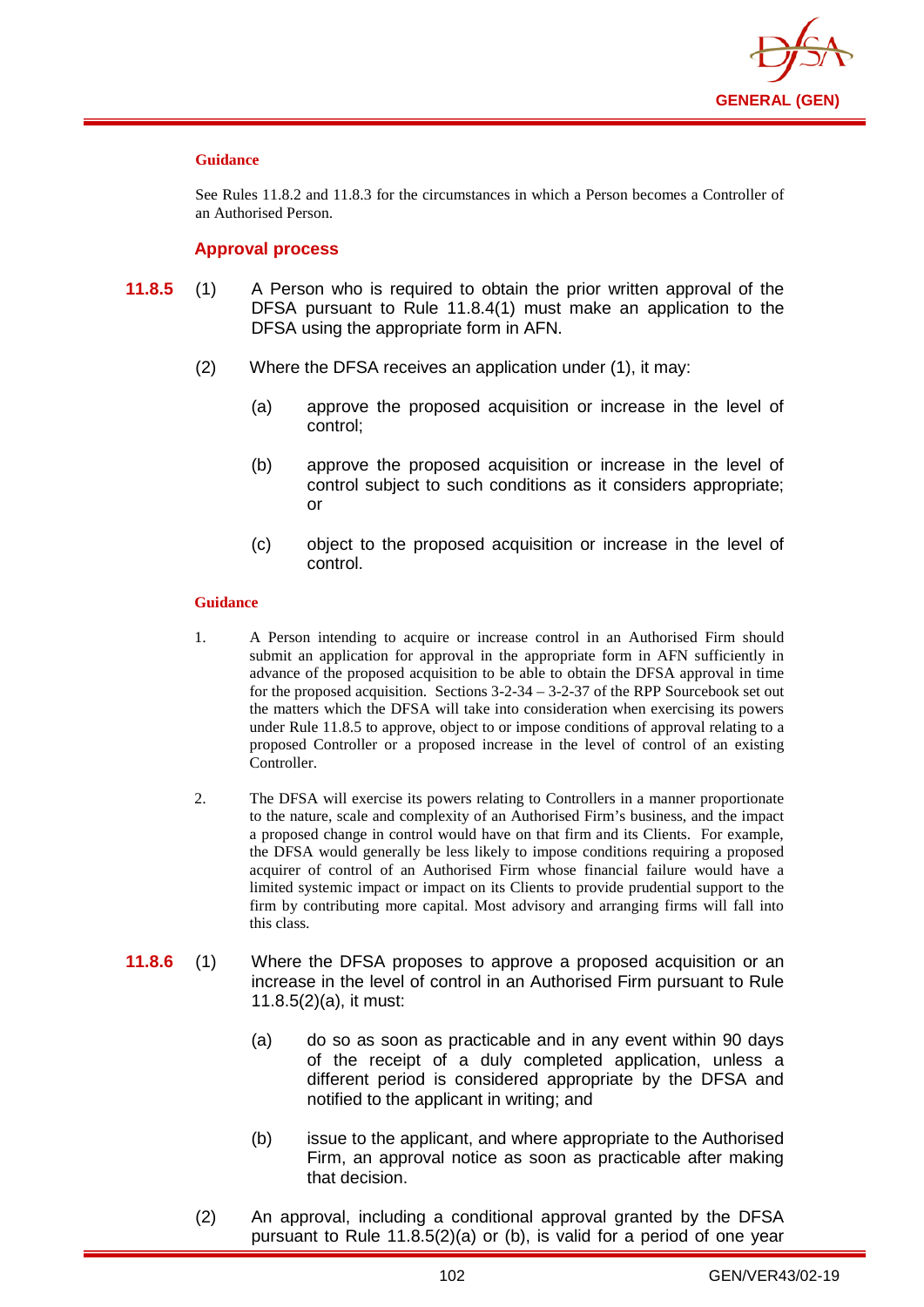

from the date of the approval, unless an extension is granted by the DFSA in writing.

#### **Guidance**

- 1. If the application for approval lodged with the DFSA does not contain all the required information, then the 90 day period runs from the date on which all the relevant information has been provided to the DFSA.
- 2. If a Person who has obtained the prior DFSA approval for an acquisition or an increase in the control of an Authorised Firm is unable to effect the acquisition before the end of the period referred to in Rule 11.8.6(2), it will need to obtain fresh approval from the DFSA.

### **Objection or conditional approval process**

- **11.8.7** (1) Where the DFSA proposes to exercise its objection or conditional approval power pursuant to Rule 11.8.5(2)(b) or (c) in respect of a proposed acquisition of, or an increase in the level of control in, an Authorised Firm, it must, as soon as practicable and in any event within 90 days of the receipt of the duly completed application form, provide to the applicant:
	- (a) a written notice stating:
		- (i) the DFSA's reasons for objecting to that Person as a Controller or to the Person's proposed increase in control; and
		- (ii) any proposed conditions subject to which that Person may be approved by the DFSA; and
	- (b) an opportunity to make representations within 14 days of the receipt of such notice or such other longer period as agreed to by the DFSA.
	- (2) The DFSA must, as soon as practicable after receiving representations or, if no representations are received, after the expiry of the period for making representations referred to in (1)(b), issue a final notice stating that:
		- (a) the proposed objections and any conditions are withdrawn and the Person is an approved Controller;
		- (b) the Person is approved as a Controller subject to conditions specified in the notice; or
		- (c) the Person is not approved and therefore is an unacceptable Controller with respect to that Person becoming a Controller of, or increasing the level of control in, the Authorised Firm.
	- (3) If the DFSA decides to exercise its power under this Rule not to approve a Person as a Controller or to impose conditions on an approval, the Person may refer the matter to the FMT for review.
- **11.8.8** (1) A Person who has been approved by the DFSA as a Controller of an Authorised Firm subject to any conditions must comply with the relevant conditions of approval.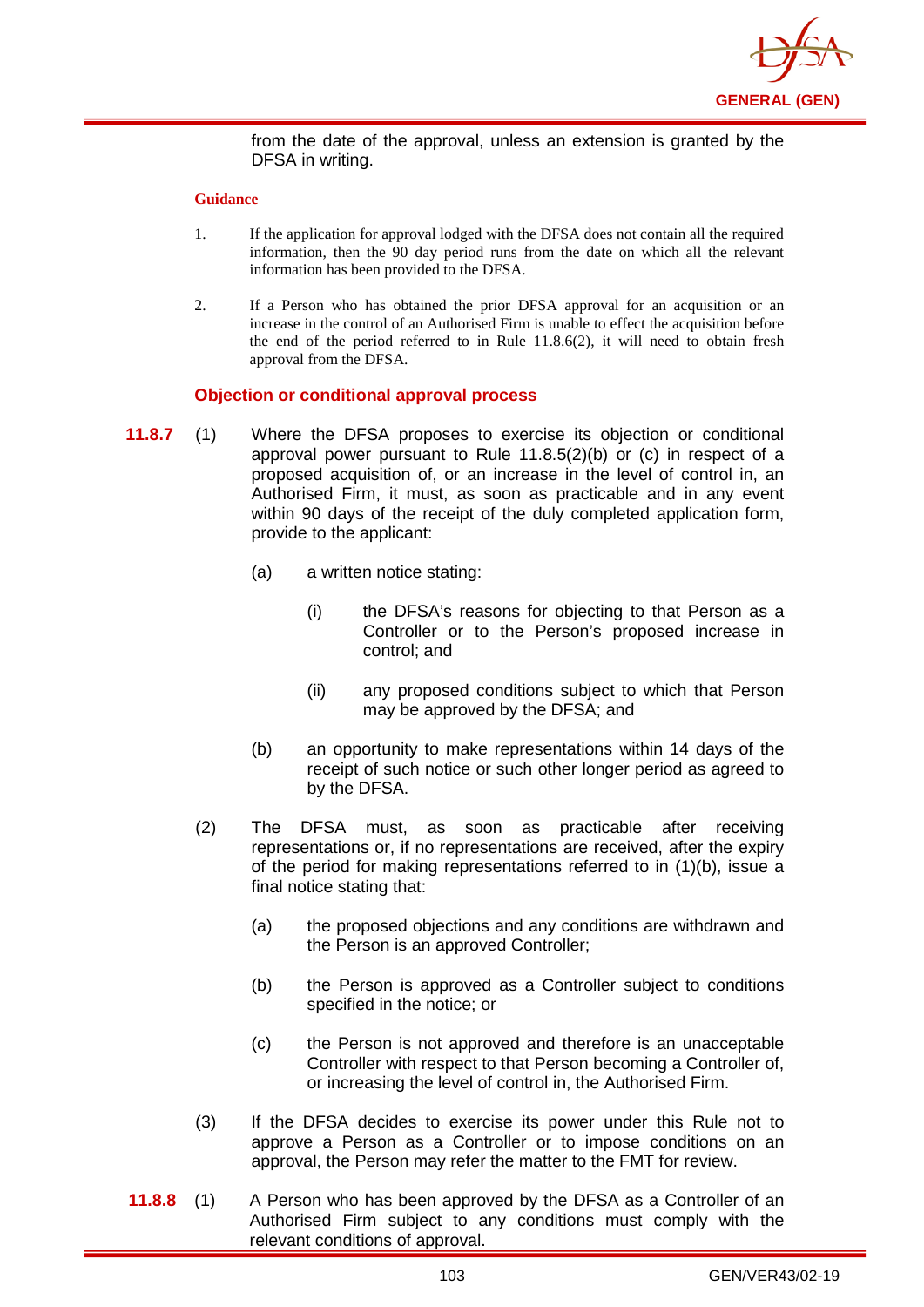

(2) A Person who has been notified by the DFSA pursuant to Rule 11.8.7(2)(c) as an unacceptable Controller must not proceed with the proposed acquisition of control of the Authorised Firm.

#### **Guidance**

A Person who acquires control of or increases the level of control in an Authorised Firm without the prior DFSA approval or breaches a condition of approval is in breach of the Rules. See Rule 11.8.13 for the actions that the DFSA may take in such circumstances.

### **Notification for decrease in the level of control of Domestic Firms**

- **11.8.9** A Controller of an Authorised Firm which is a Domestic Firm must submit, using the appropriate form in AFN, a written notification to the DFSA where that Person:
	- (a) proposes to cease being a Controller; or
	- (b) proposes to decrease that Person's holding from more than 50% to 50% or less.

### **Requirement for notification of changes relating to control of Branches**

- **11.8.10** (1) In the case of an Authorised Firm which is a Branch, a written notification to the DFSA must be submitted by a Controller or a Person proposing to become a Controller of that Authorised Firm in accordance with (3) in respect of any one of the events specified in (2).
	- (2) For the purposes of (1), a notification to the DFSA is required when:
		- (a) a Person becomes a Controller;
		- (b) an existing Controller proposes to cease being a Controller; or
		- (c) an existing Controller's holding is:
			- (i) increased from below 30% to 30% or more;
			- (ii) increased from below 50% to 50% or more; or
			- (iii) decreased from more than 50% to 50% or less.
	- (3) The notification required under (1) must be made by a Controller or Person proposing to become a Controller of a Branch using the appropriate form in AFN as soon as possible, and in any event, before making the relevant acquisition or disposal.

### **Obligations of Authorised Firms relating to its Controllers**

- **11.8.11** (1) An Authorised Firm must have adequate systems and controls to monitor:
	- (a) any change or proposed change of its Controllers; and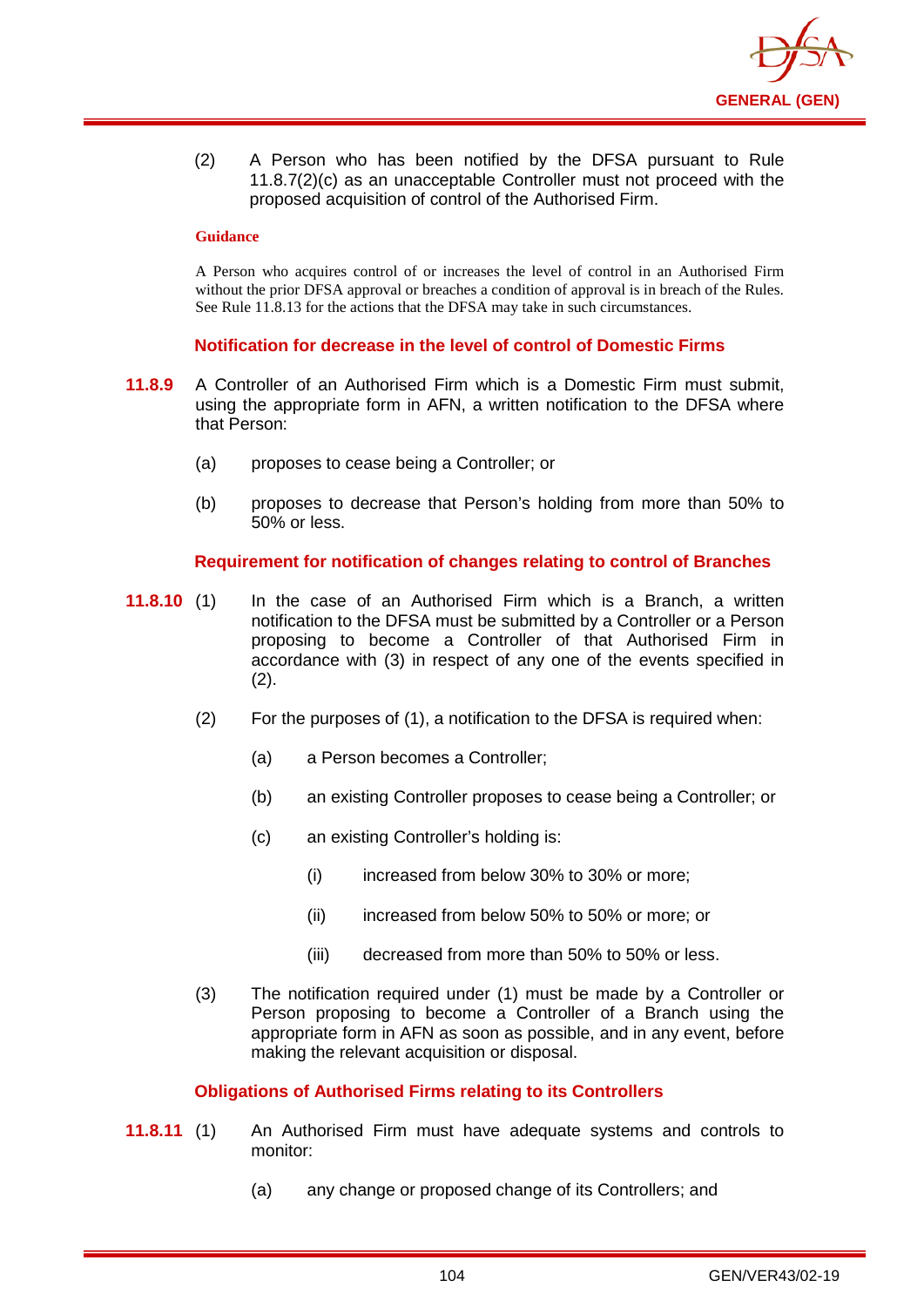

- (b) any significant changes in the conduct or circumstances of existing Controllers which might reasonably be considered to impact on the fitness and propriety of the Authorised Firm or its ability to conduct business soundly and prudently.
- (2) An Authorised Firm must, subject to (3), notify the DFSA in writing of any event specified in (1) as soon as possible after becoming aware of that event.
- (3) An Authorised Firm need not comply with the requirement in (2) if it is satisfied on reasonable grounds that a proposed or existing Controller has either already obtained the prior approval of the DFSA or notified the event to the DFSA as applicable.

Steps which an Authorised Firm may take in order to monitor changes relating to Controllers include the monitoring of any relevant regulatory disclosures, press reports, public announcements, share registers and entitlements to vote, or the control of voting rights, at general meetings.

- **11.8.12** (1) An Authorised Firm must submit to the DFSA an annual report on its Controllers within four months of its financial year end.
	- (2) The Authorised Firm's annual report on its Controllers must include:
		- (a) the name of each Controller; and
		- (b) the current holding of each Controller, expressed as a percentage.

## **Guidance**

- 1. An Authorised Firm may satisfy the requirements of Rule 11.8.12 by submitting a corporate structure diagram containing the relevant information.
- 2. An Authorised Firm must take account of the holdings which the Controller, either alone or with any Associate, has in the Authorised Firm or any Holding Company of the firm (see the definition of a Controller in Rule 11.8.2).

# **Other Powers relating to Controllers**

- **11.8.13** (1) Without limiting the generality of its other powers, the DFSA may, subject only to (2), object to a Person as a Controller of an Authorised Firm where such a Person:
	- (a) has acquired or increased the level of control that Person has in an Authorised Firm without the prior written approval of the DFSA as required under Rule 11.8.4;
	- (b) has breached the requirement in Rule 11.8.8 to comply with the conditions of approval applicable to that Person; or
	- (c) is no longer acceptable to the DFSA as a Controller.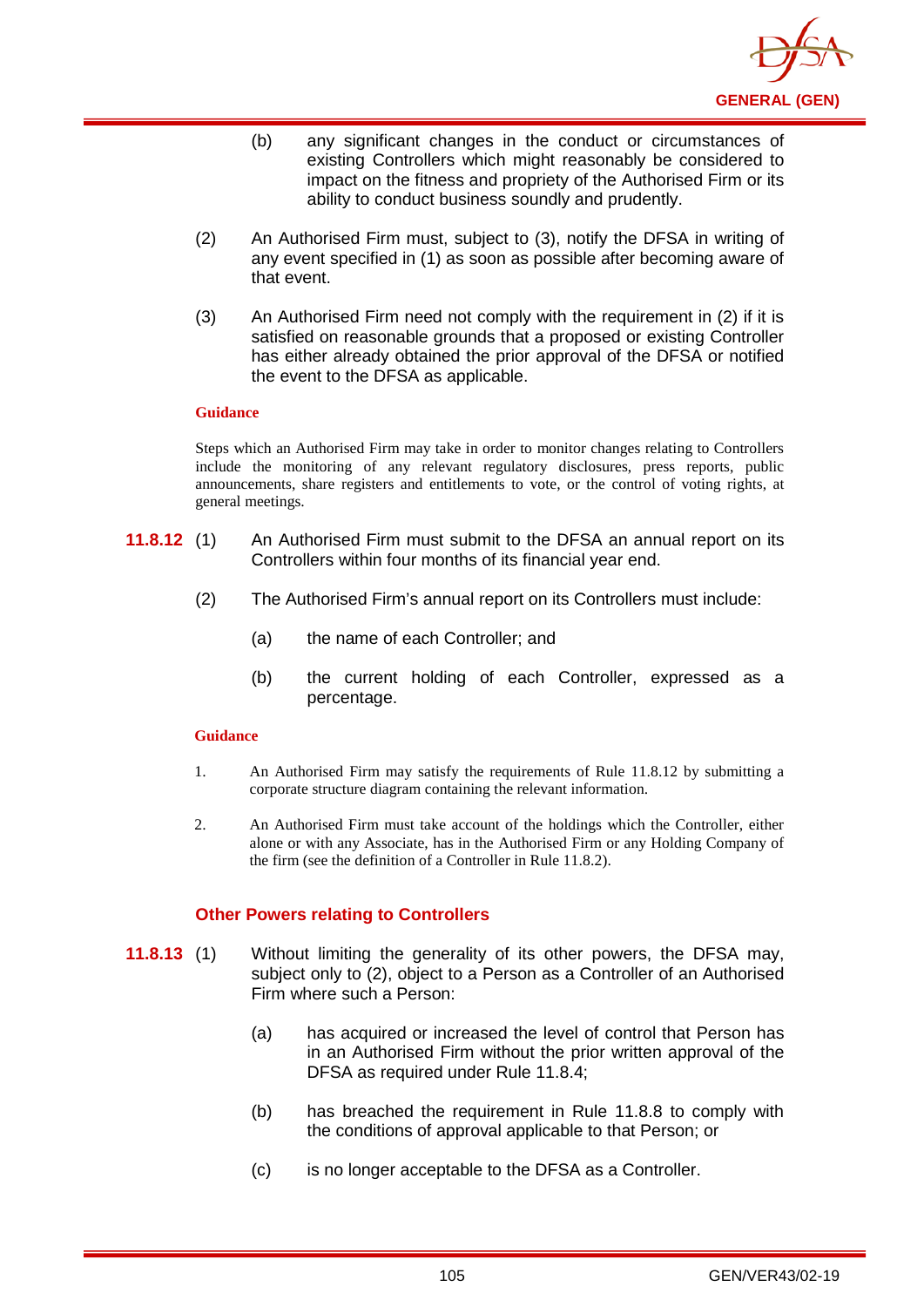

- (2) Where the DFSA proposes to object to a Person as a Controller of an Authorised Firm under (1), the DFSA must provide such a Person with:
	- (a) a written notice stating:
		- (i) the DFSA's reasons for objecting to that Person as a Controller; and
		- (ii) any proposed conditions subject to which that Person may be approved by the DFSA; and
	- (b) an opportunity to make representations within 14 days of the receipt of such objections notice or such other longer period as agreed to by the DFSA.
- (3) The DFSA must, as soon as practicable after receiving representations, or if no representations are made, after the expiry of the period for making representations referred to in (2)(b), issue a final notice stating that:
	- (a) the proposed objections and any conditions are withdrawn and the Person is an approved Controller;
	- (b) the Person is approved as a Controller subject to conditions specified in the notice; or
	- (c) the Person is an unacceptable Controller and accordingly, must dispose of that Person's holdings.
- (4) Where the DFSA has issued a final notice imposing any conditions subject to which a Person is approved as a Controller, that Person must comply with those conditions.
- (5) Where the DFSA has issued a final notice declaring a Person to be an unacceptable Controller, that Person must dispose of the relevant holdings within such period as specified in the final notice.
- (6) The DFSA must also notify the Authorised Firm of any decision it has made pursuant to (3).
- (7) If the DFSA decides to exercise its power under this Rule to object to a Person as a Controller, to impose conditions on an approval or to require a Person to dispose of their holdings, the Person may refer the matter to the FMT for review.

Sections 3.2.34 and 3.2.37 of the RPP Sourcebook set out the matters which the DFSA takes into consideration when exercising its powers under Rule 11.8.13.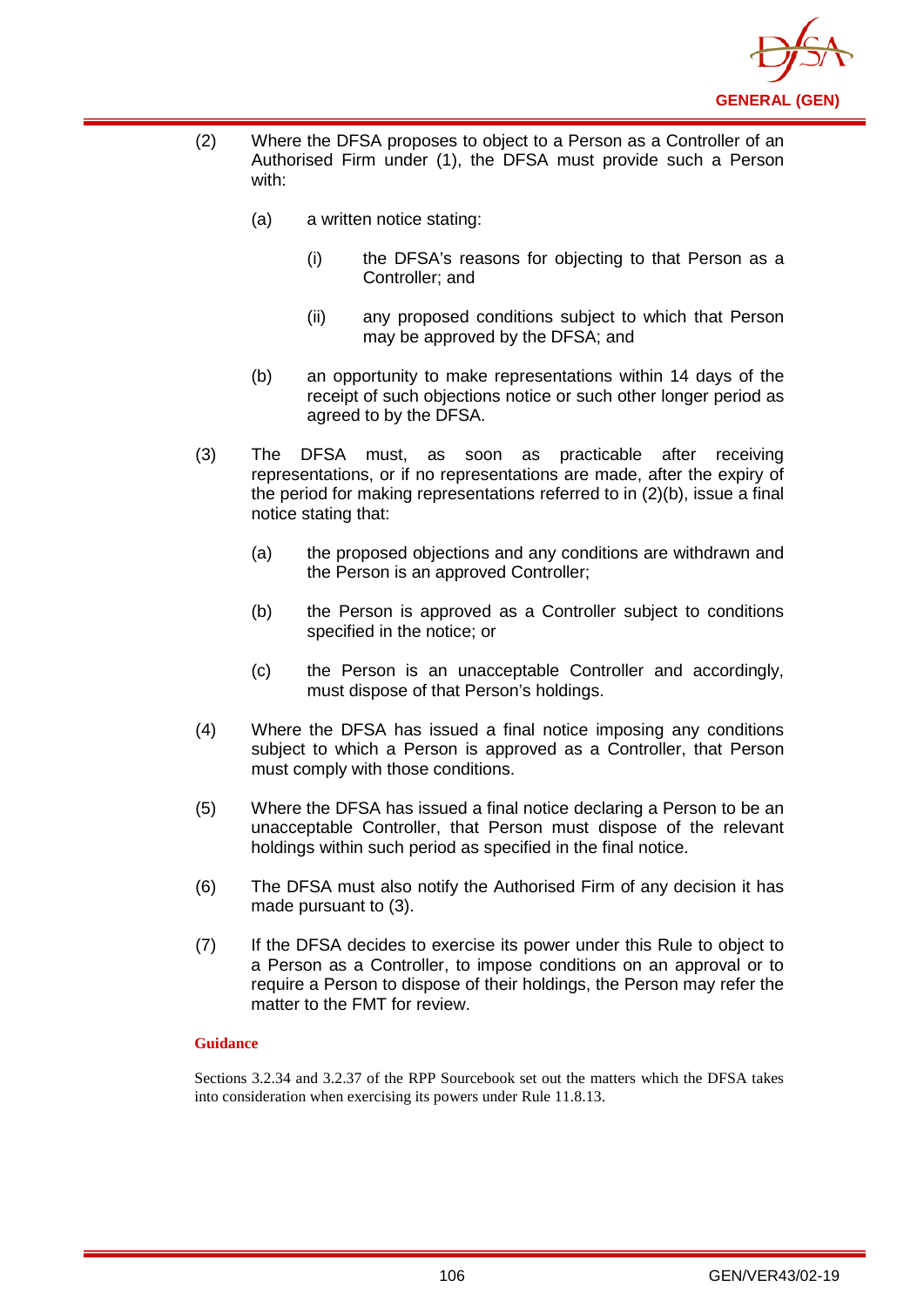

# **11.9 Creation of additional cells of a protected cell company for an Insurer**

**11.9.1** This section applies to Insurers that are Protected Cell Companies.

# **Guidance**

- 1. An Insurer that is a Protected Cell Company is a company incorporated as, or converted into, a Protected Cell Company in accordance with the provisions of the DIFC Company Regulations.
- 2. Under the provisions of the DIFC Company Regulations dealings or transactions between Cells in relation to an Insurer may take place only with the approval of the Court.
- 3. An Authorised Firm which intends to apply to the Court for approval under the provisions is invited to consult with the DFSA before making the necessary application to the Court.
- **11.9.2** An Insurer that is a Protected Cell Company may not create a new Cell unless approval has been granted by the DFSA.
- **11.9.3** An application to the DFSA for the approval for the creation of a new Cell must be made on the appropriate form in AFN, and shall be accompanied by such documents and information and verified in such manner, as the DFSA may require.
- **11.9.4** (1) The DFSA may:
	- (a) grant approval;
	- (b) grant approval with conditions or restrictions; or
	- (c) refuse approval;

for the creation of a new Cell.

- (2) The procedures in Schedule 3 to the Regulatory Law apply to a decision of the DFSA under (1)(b) and (c).
- $(3)$  If the DFSA decides to exercise its power under  $(1)(b)$  and  $(c)$ , the Insurer may refer the matter to the FMT for review.

# **11.10 Notifications**

- **11.10.1** (1) This section applies to every Authorised Person, unless otherwise provided, with respect to the carrying on of Financial Services and any other activities whether or not financial.
	- (2) This section does not apply to a Representative Office.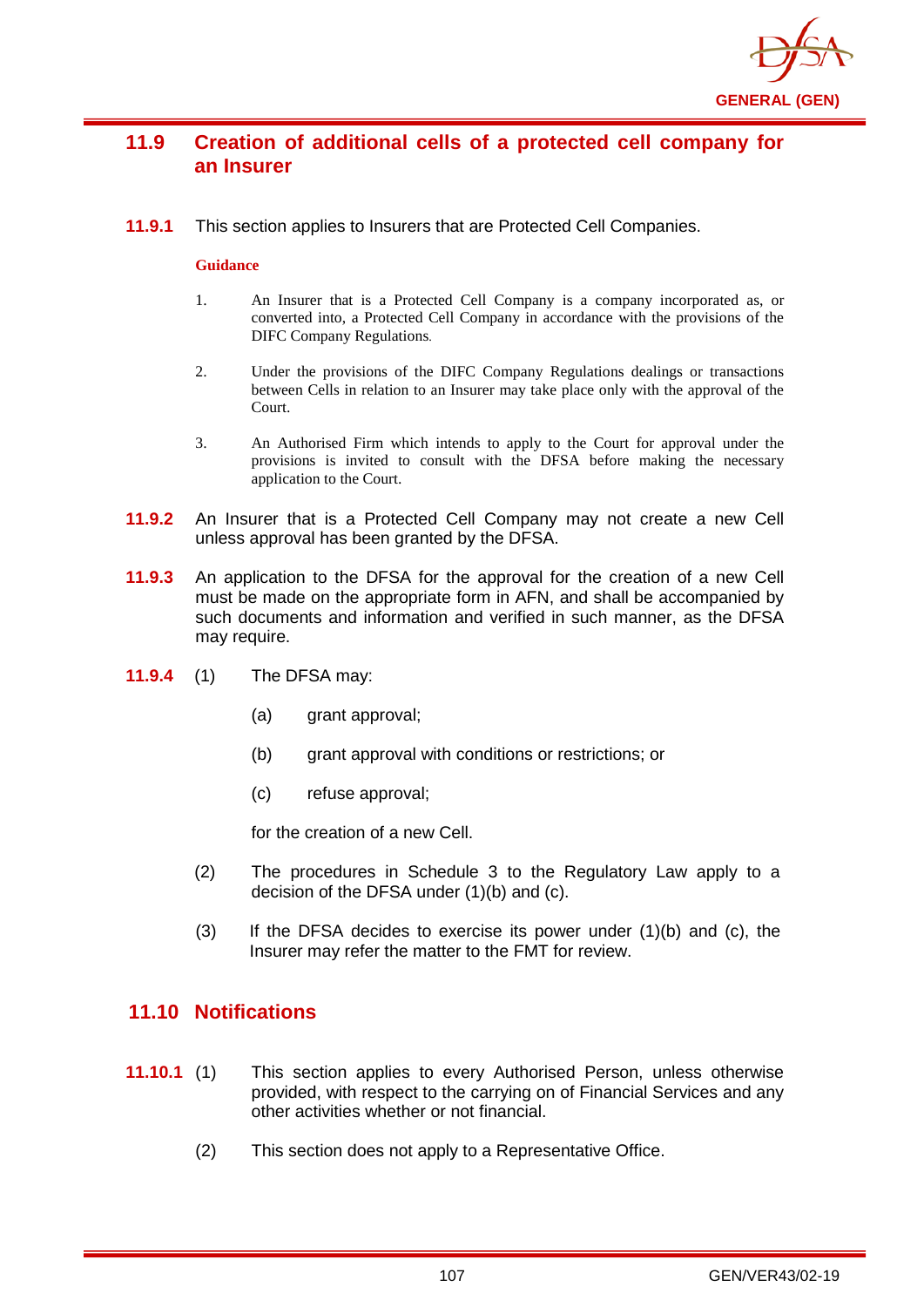

- 1. This chapter sets out Rules on specific events, changes or circumstances that require notification to the DFSA and outlines the process and requirements for notifications.
- 2. The list of notifications outlined in this chapter is not exhaustive. Other areas of the Rulebook may also detail additional notification requirements.
- 3. An Authorised Person and its auditor are also required under Article 67 to disclose to the DFSA any matter which may indicate a breach or likely breach of, or a failure or likely failure to comply with, laws or Rules. An Authorised Person is also required to establish and implement systems and procedures to enable its compliance and compliance by its auditor with notification requirements.

### **Core information**

- **11.10.2** An Authorised Person must provide the DFSA with reasonable advance notice of a change in:
	- (a) the Authorised Person's name;
	- (b) any business or trading name under which the Authorised Person carries on a Financial Service in or from the DIFC;
	- (c) the address of the Authorised Person's principal place of business in the DIFC;
	- (d) in the case of a Branch, its registered office or head office address;
	- (e) its legal structure; or
	- (f) an Authorised Individual's name or any material matters relating to his fitness and propriety.
- **11.10.3** A Domestic Firm must provide the DFSA with reasonable advance notice of the establishment or closure of a branch office anywhere in the world from which it carries on financial services.
- **11.10.4** When giving notice under Rule 11.10.3 in relation to the establishment of a branch, a Domestic Firm must at the same time submit to the DFSA a detailed business plan in relation to the activities of the proposed branch.
- **11.10.5** (1) The DFSA may object to the establishment by a Domestic Firm of a branch office elsewhere in the world.
	- (2) If the DFSA objects to the firm establishing a branch anywhere in the world the firm may not proceed with establishment of such a branch.
	- (3) The procedures in Schedule 3 to the Regulatory Law apply to a decision of the DFSA under (1).
	- (4) If the DFSA decides to exercise its power under (1), the Domestic Firm may refer the matter to the FMT for review.

**11.10.6** Deleted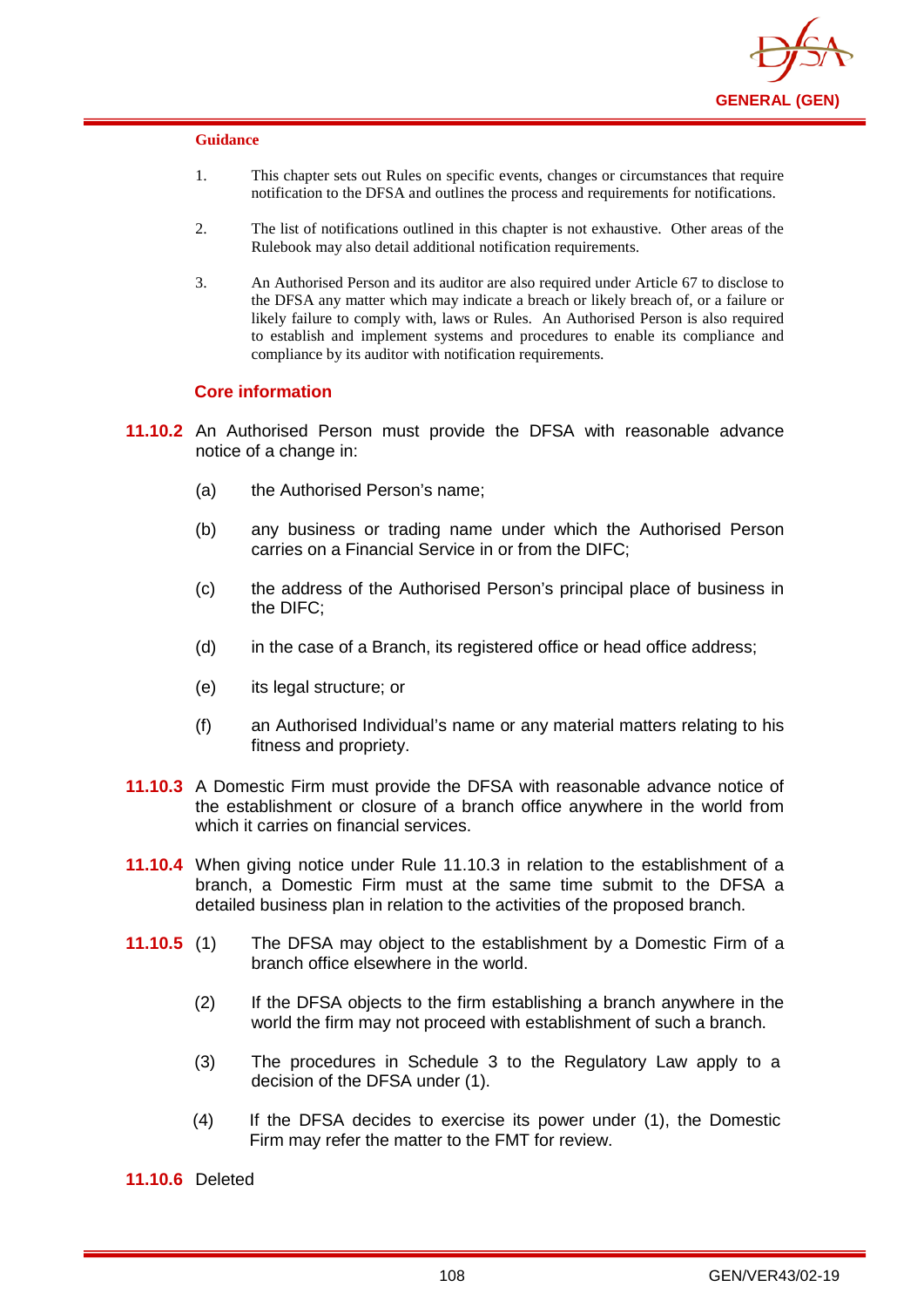

# **Regulatory impact**

- **11.10.7** An Authorised Person must advise the DFSA immediately if it becomes aware, or has reasonable grounds to believe, that any of the following matters may have occurred or may be about to occur:
	- (a) the Authorised Person's failure to satisfy the fit and proper requirements;
	- (b) any matter which could have a significant adverse effect on the Authorised Person's reputation;
	- (c) any matter in relation to the Authorised Person which could result in serious adverse financial consequences to the financial system or to other firms;
	- (d) a significant breach of a Rule by the Authorised Person or any of its Employees;
	- (e) a breach by the Authorised Person or any of its Employees of any requirement imposed by any applicable law by the Authorised Person or any of its Employees;
	- (f) subject to Rule 11.10.8, any proposed restructuring, merger, acquisition, reorganisation or business expansion which could have a significant impact on the Authorised Person's risk profile or resources;
	- (g) any significant failure in the Authorised Person's systems or controls, including a failure reported to the Authorised Person by the firm's auditor;
	- (h) any action that would result in a material change in the capital adequacy or solvency of the Authorised Firm; or
	- (i) non-compliance with Rules due to an emergency outside the Authorised Person's control and the steps being taken by the Authorised Person.

## **Major acquisitions**

- **11.10.8** (1) Subject to (2), an Authorised Firm which makes or proposes to make a Major Acquisition as defined in (3) must:
	- (a) if it is a Domestic Firm, comply with the requirements in Rule 11.10.9; and
	- (b) if it is not a Domestic Firm, comply with the requirements in Rule 11.10.10.
	- (2) The requirement in (1) does not apply to an Authorised Firm which is a Credit Rating Agency or a firm in Category 3 (as defined in PIB Rules 1.3.3 to 1.3.5) or Category 4 (as defined in PIB Rule 1.3.6).
	- (3) Subject to (4), an Authorised Firm makes a Major Acquisition if it makes or proposes to directly or indirectly acquire a shareholding in a Body Corporate where that acquisition: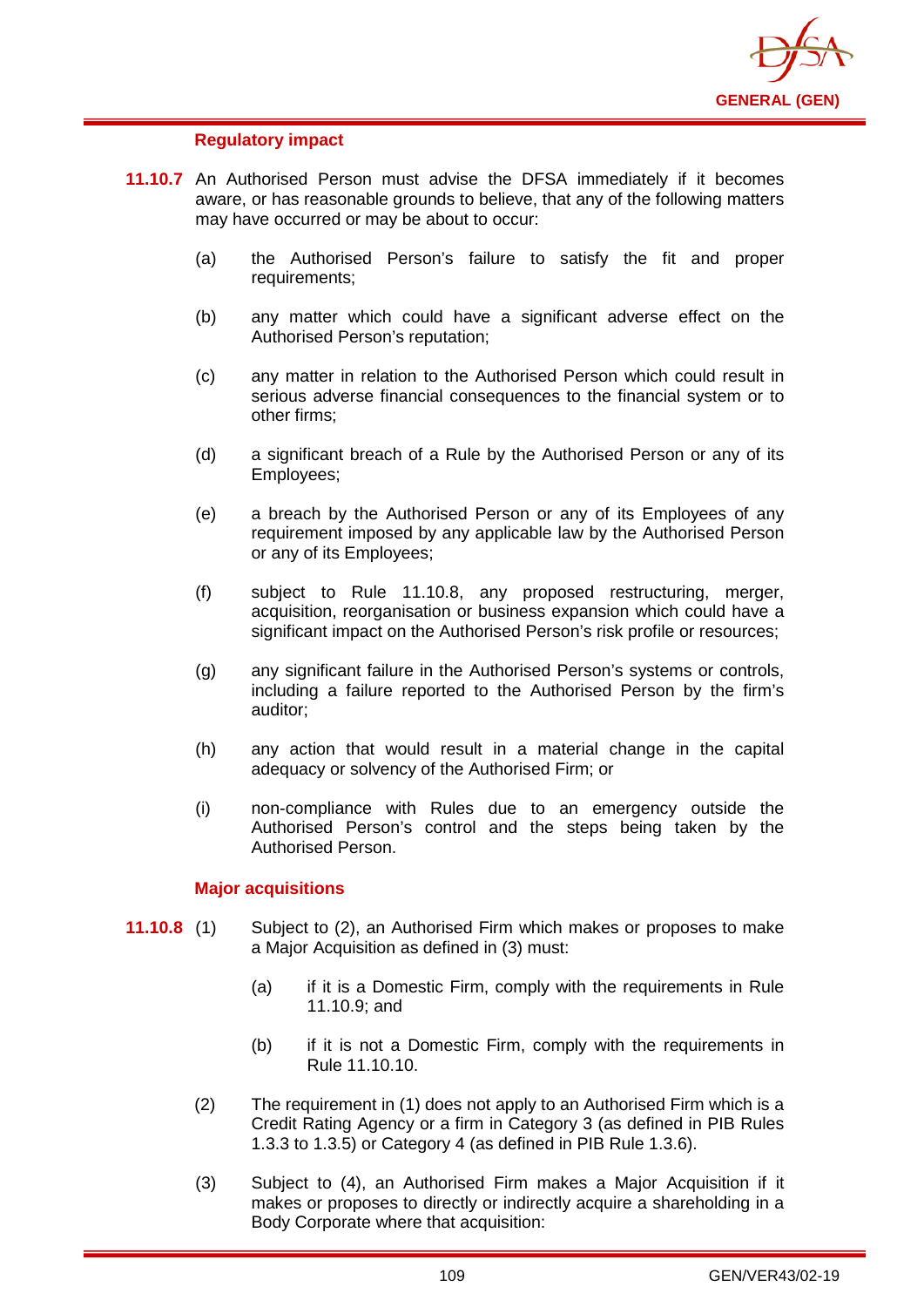

- (a) is of a value (whether by one acquisition or a series of acquisitions) of 10% or more of:
	- (i) the Authorised Firm's Capital Resources, if it is a Domestic Firm which is a Category 1 Authorised Firm (as defined in PIB Rule 1.3.1), Category 2 Authorised Firm (as defined in PIB Rule 1.3.2) or Category 5 Authorised Firm (as defined in PIB Rule 1.3.7); or
	- (ii) the Authorised Firm's Adjusted Capital Resources, if it is a Domestic Firm conducting Insurance Business; or
	- (iii) the capital resources of the Authorised Firm calculated in accordance with the requirements of the Financial Services Regulator in its home jurisdiction, if it is not a Domestic Firm; or
- (b) even if it does not exceed the 10% threshold referred to in (a), it is reasonably likely to have a significant regulatory impact on the Authorised Firm's activities.
- (4) An acquisition is not a Major Acquisition for the purposes of (3) if it is an investment made by an Authorised Firm:
	- (a) in accordance with the terms of a contract entered into by the Authorised Firm as an incidental part of its ordinary business; or
	- (b) as a routine transaction for managing the Authorised Firm's own investment portfolio and therefore can reasonably be regarded as made for a purpose other than acquiring management or control of a Body Corporate either directly or indirectly.

- 1. Examples of the kind of investments referred to in Rule 11.10.8(3)(b) include an acquisition of a stake in a small specialised trading firm that engages in high risk trades or other activities that could pose a reputational risk to the Authorised Firm.
- 2. The onus is on an Authorised Firm proposing to make an acquisition to consider whether it qualifies as a Major Acquisition under Rule 11.10.8(3)(b). Generally, in the case of an Authorised Firm that is not a Domestic Firm (i.e. a Branch operation in the DIFC), the significant regulatory impact referred to in Rule 11.10.8 (3)(b) should be prudential risk to the Authorised Firm as a whole. If an Authorised Firm is uncertain about whether or not a proposed acquisition qualifies as a Major Acquisition under Rule 11.10.8 (3)(b), the Authorised Firm may seek guidance from the DFSA.
- 3. Examples of contractual arrangements of the kind referred to in Rule 11.10.8 (4)(a) include enforcement of a security interest in the securities of the investee Body Corporate or a loan workout pursuant to a loan agreement entered into between a bank and its client.
- 4. Examples of the kind of investments referred to in Rule 11.10.8(4)(b) include temporary investments, such as investments included in the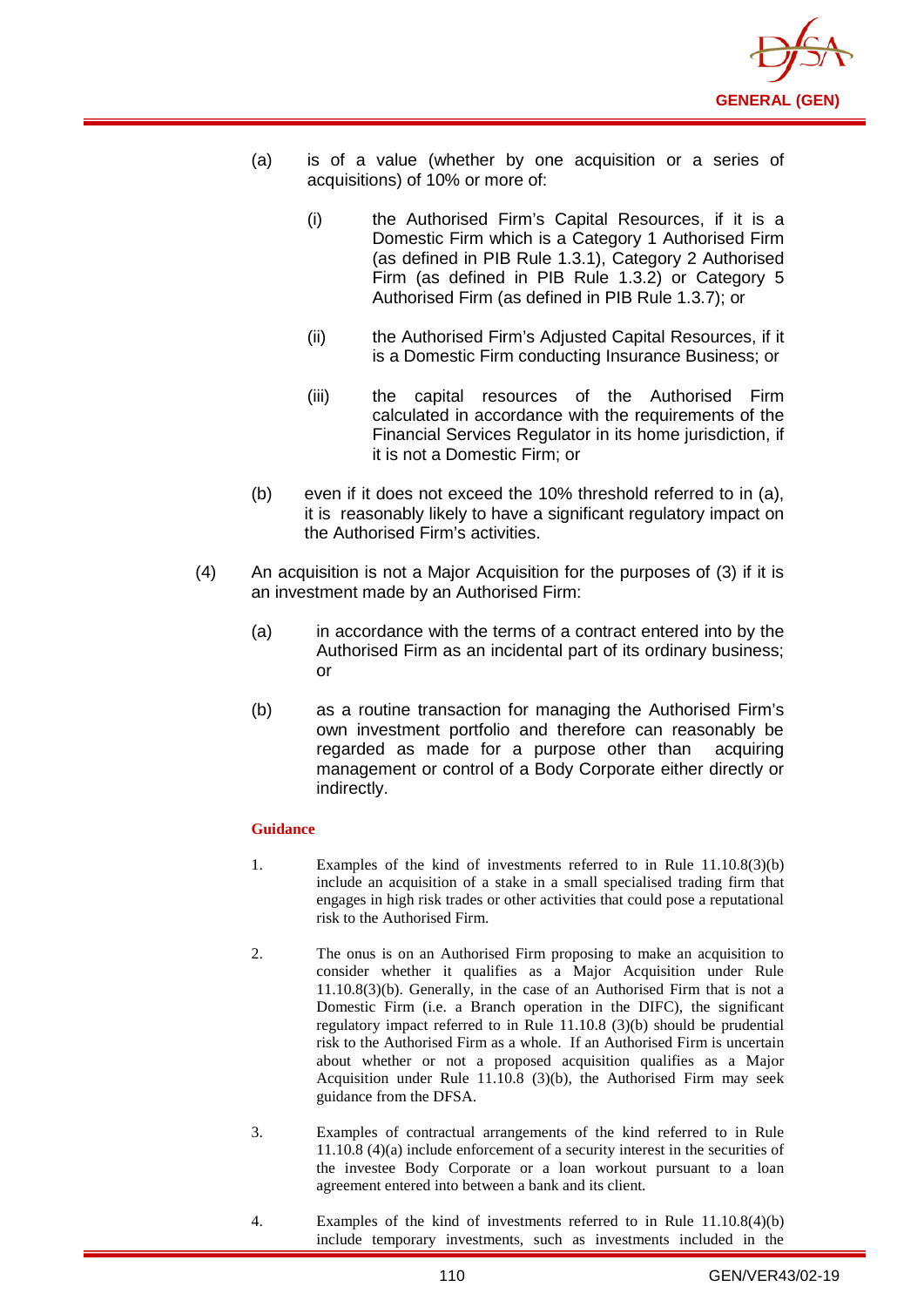

Authorised Firm's trading book or which are intended to be disposed of within a short term (e.g. within 12 months).

- **11.10.9** (1) An Authorised Firm which is a Domestic Firm must:
	- (a) before making a Major Acquisition:
		- (i) notify the DFSA in writing of the proposed Major Acquisition at least 45 days prior to the proposed date for effecting the Major Acquisition; and
		- (ii) give to the DFSA all the relevant information relating to that Major Acquisition to enable the DFSA to assess the impact of the proposed Major Acquisition on the Authorised Firm; and
	- (b) not effect the proposed Major Acquisition unless:
		- (i) the Authorised Firm has either received written advice from the DFSA that it has no objection to that Major Acquisition or has not received any written objection or request for additional information from the DFSA within 45 days after the date of the notification; and
		- (ii) if the DFSA has imposed any conditions relating to the proposed Major Acquisition, it has complied with, and has the on-going ability to comply with, the relevant conditions.
	- (2) The DFSA may only object to a proposed Major Acquisition if it is of the view that the proposed Major Acquisition is reasonably likely to have a material adverse impact on the Authorised Firm's ability to comply with its applicable regulatory requirements or on the financial services industry in the DIFC as a whole. The DFSA may also impose any conditions it considers appropriate to address any concerns it may have in relation to the proposed Major Acquisition.
	- (3) Without limiting the generality of its powers, the factors that the DFSA may take into account for the purposes of (2) include:
		- (a) the financial and other resources available to the Authorised Firm to carry out the proposed Major Acquisition;
		- (b) the possible impact of the proposed Major Acquisition upon the Authorised Firm's resources, including its capital, both at the time of the acquisition and on an on-going basis;
		- (c) the managerial capacity of the Authorised Firm to ensure that the activities of the investee Body Corporate are conducted in a prudent and reputable manner;
		- (d) the place of incorporation or domicile of the investee Body Corporate and whether or not the laws applicable to that entity are consistent with the laws applicable to the Authorised Firm. In particular, whether there are any secrecy constraints that are likely to create difficulties in relation to the DFSA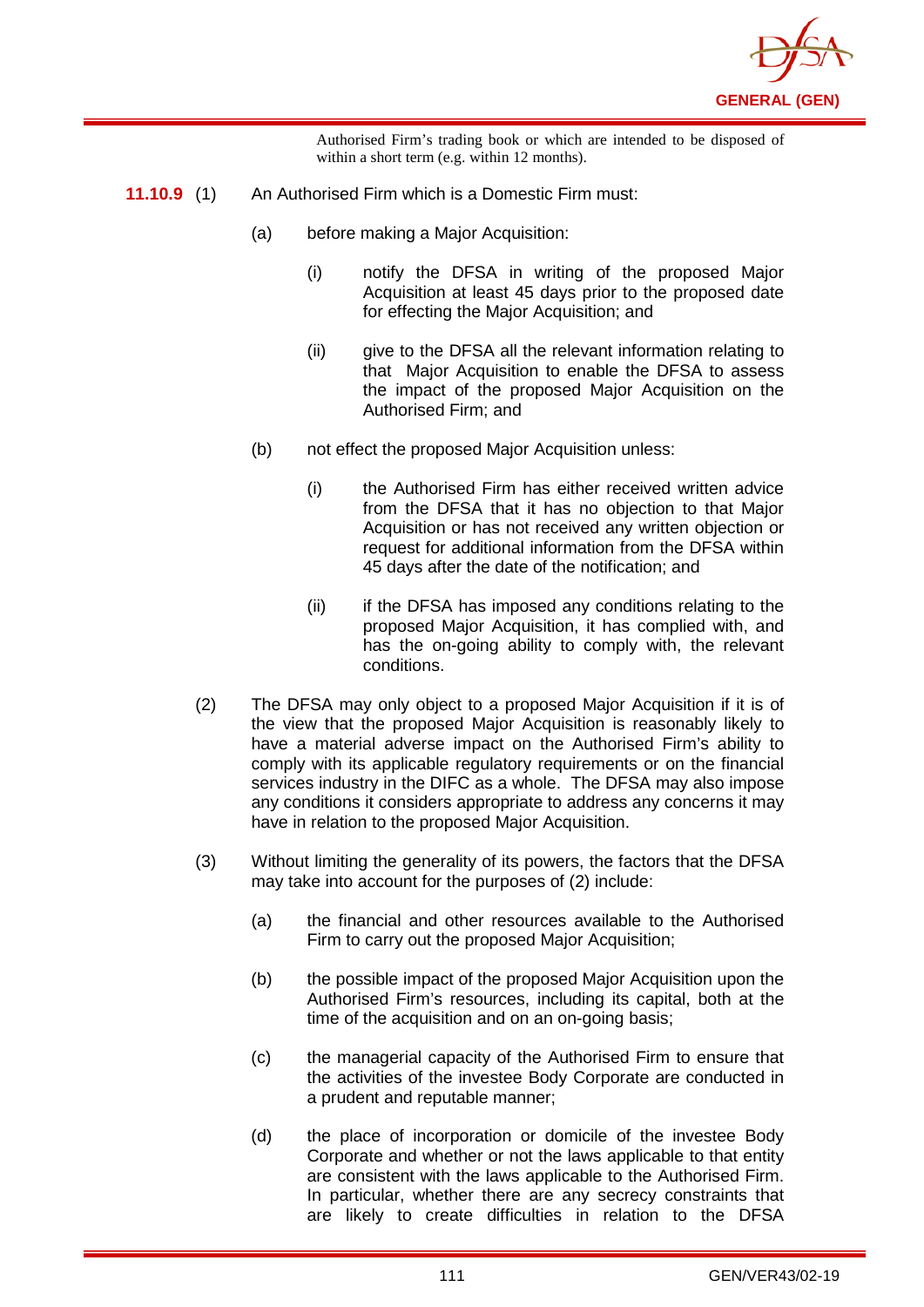

requirements including those relating to consolidated supervision by the DFSA where applicable; and

(e) any other undue risks to the Authorised Firm or the financial services industry in the DIFC as a whole arising from the proposed Major Acquisition.

### **Guidance**

Factors which the DFSA may take into account in assessing whether there are any undue risks arising from the proposed Major Acquisition include the size and nature of the business of the investee Body Corporate, its reputation and standing, its present and proposed management structure and the quality of management, the reporting lines and other monitoring and control mechanisms available to the Authorised Firm and the past records of the Authorised Firm relating to acquisitions of a similar nature.

- **11.10.10** (1) An Authorised Firm which is not a Domestic Firm must:
	- (a) notify the DFSA in writing of any Major Acquisition in accordance with the notification requirement applying to the Authorised Firm under the requirements of the Financial Services Regulator in its home jurisdiction (the home regulator); and
	- (b) if there is no notification requirement applying to the Authorised Firm under (a), comply with the requirements in Rule 11.10.9 as if it were a Domestic Firm. The DFSA must follow the same procedures, and shall have the same powers, as set out in Rule 11.10.9 in relation to such a notification.
	- (2) An Authorised Firm which gives to the DFSA a notification under (1)(a) must:
		- (a) notify the DFSA of the Major Acquisition at the same time as it notifies the home regulator;
		- (b) provide to the DFSA the same information as it is required to provide to the home regulator; and
		- (c) provide to the DFSA copies of any communications it receives from the home regulator relating to the notification it has provided to the home regulator as soon as practicable upon receipt.
- **11.10.11** (1) The DFSA may, for the purposes of the requirements in this section, require from an Authorised Firm any additional information relating to the Major Acquisition as it may consider appropriate. An Authorised Firm must provide any such additional information to the DFSA promptly.
	- (2) The DFSA may, where it considers appropriate, withdraw its no objection position or modify or vary any condition it has imposed or any remedial action it has required under the Rules in this section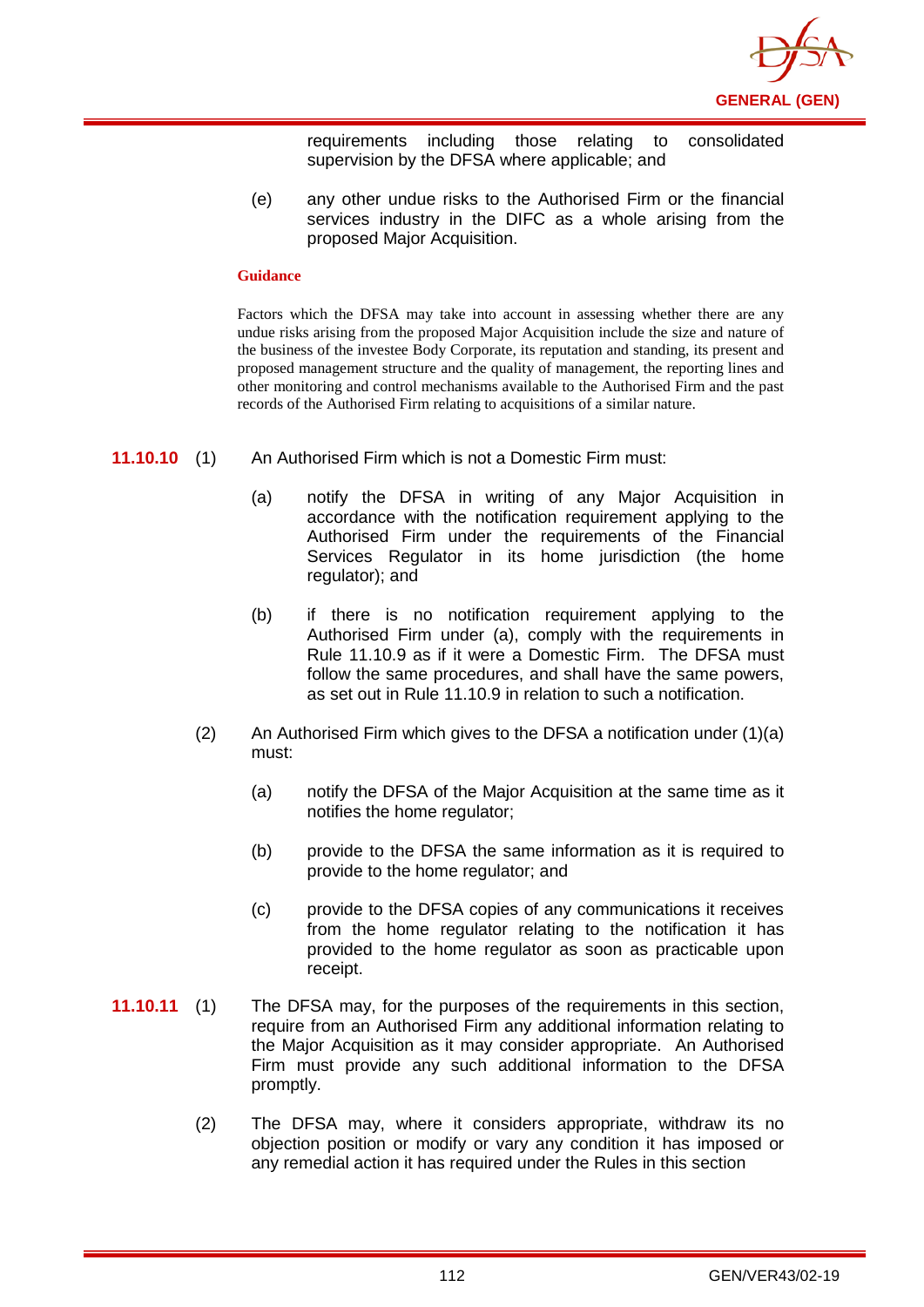

The DFSA will generally not withdraw a no objection position it has conveyed to an Authorised Firm, except in very limited circumstances. An example of such a situation is where the Authorised Firm is found to have provided to the DFSA inaccurate or incomplete information and that commission or omission has a material impact on the DFSA's no objection decision.

- **11.10.12** (1) The procedures in Schedule 3 to the Regulatory Law apply to a decision of the DFSA under Rules 11.10.9, 11.10.10 and 11.10.11 to object to an acquisition or to impose or vary conditions.
	- (2) If the DFSA decides to exercise its power under Rule 11.10.9, 11.10.10 or 11.10.11 to object to an acquisition or to impose or vary conditions, the Authorised Firm may refer the matter to the FMT for review.

# **Suspected Market Abuse**

- **11.10.12A** (1) An Authorised Firm must notify the DFSA immediately if it:
	- (a) receives an order from a Client, or arranges or executes a transaction with or for a Client; and
	- (b) has reasonable grounds to suspect that the order or transaction may constitute Market Abuse.
	- (2) The notification under (1) must specify:
		- (a) sufficient details of the order or transaction; and
		- (b) the reasons for the Authorised Firm suspecting that the order or transaction may constitute Market Abuse.
	- (3) An Authorised Firm must not inform the Client, or any other Person involved in the order or transaction, of a notification under this Rule.

- 1. Under Rule 5.3.20, an Authorised Firm must establish and maintain systems and controls that ensure that it and its employees do not engage in market abuse or facilitate others to engage in market abuse, whether in the DIFC or elsewhere. Rule 11.10.12A requires the firm to notify the DFSA if it reasonably suspects that a client's order or transaction may constitute Market Abuse under Part 6 of the Markets Law.
- 2. In some cases, a suspicion of Market Abuse may arise when an order is received. In other cases, it may not be apparent until a transaction is executed or when viewed in the context of later information, behaviour or transactions. When a firm submits a notification, it should be able to explain to the DFSA its reasons for suspecting that the order or transaction may constitute Market Abuse.
- 3. The details of the order or transaction provided with the notification should include the date and time of the order or transaction, the relevant Investment, the client and other parties involved, the nature of the order (e.g. limit order or market order), the nature of the transaction (e.g. on-exchange or OTC) and if the client was acting on its own account or for a third party.
- 4. If a firm reasonably suspects that a client's order or transaction may constitute market abuse under the laws in another jurisdiction, it will also need to consider if it needs to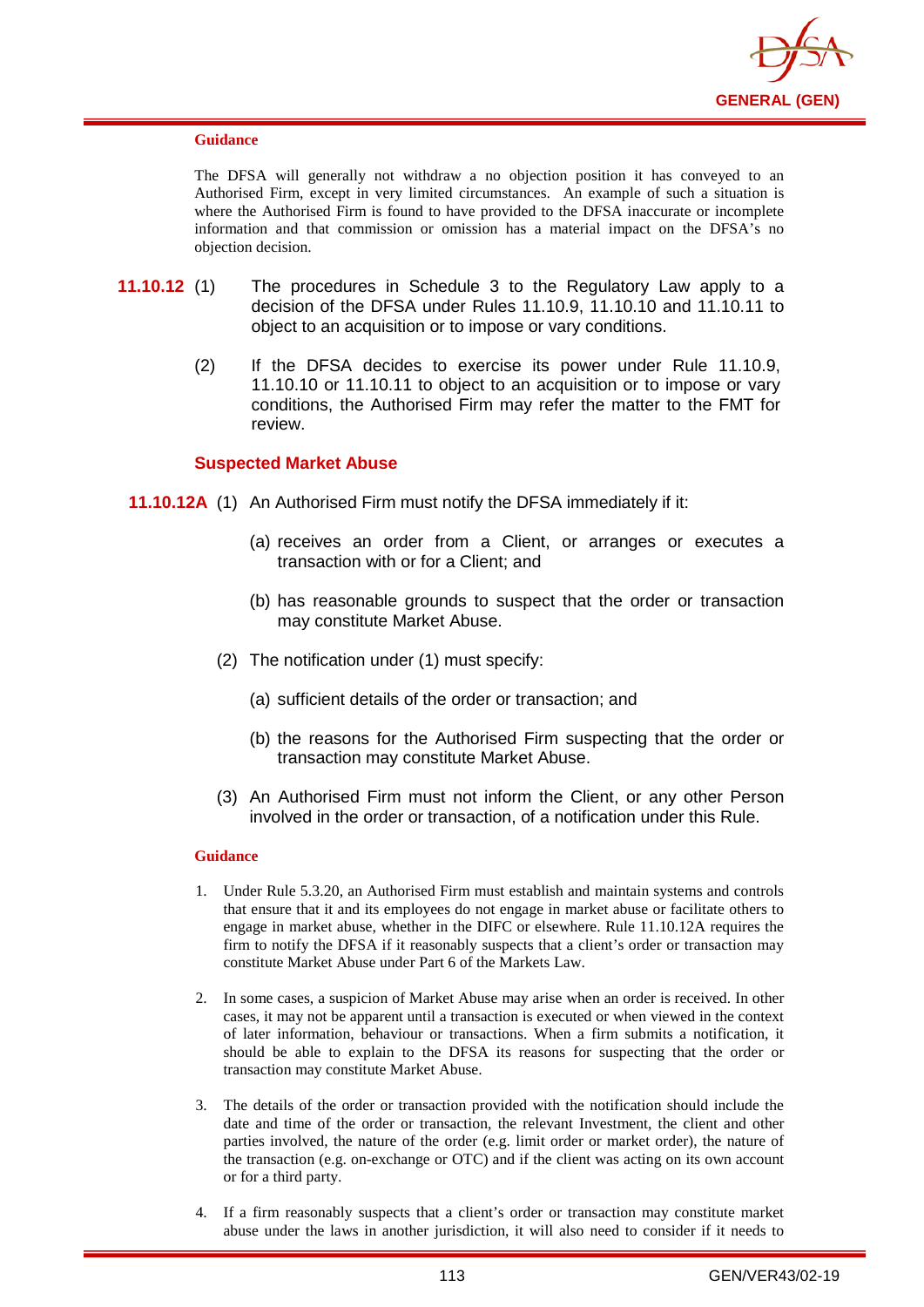

notify the regulator in that other jurisdiction (under any corresponding obligation to notify).

5. If an Authorised Firm becomes aware that the firm itself, or an employee of the firm, (rather than a client) has engaged in conduct that may constitute market abuse in the DIFC or elsewhere, it has a separate obligation to notify the DFSA under Article 67 of the Regulatory Law and Rule 11.10.7.

# **Fraud and errors**

- **11.10.13** An Authorised Person must notify the DFSA immediately if one of the following events arises in relation to its activities in or from the DIFC:
	- (a) it becomes aware that an Employee may have committed a fraud against one of its customers;
	- (b) a serious fraud has been committed against it;
	- (c) it has reason to believe that a Person is acting with intent to commit a serious fraud against it;
	- (d) it identifies significant irregularities in its accounting or other records, whether or not there is evidence of fraud; or
	- (e) it suspects that one of its Employees who is connected with the Authorised Person's Financial Services may be guilty of serious misconduct concerning his honesty or integrity.

# **Other regulators**

- **11.10.14** An Authorised Person must advise the DFSA immediately of:
	- (a) the granting or refusal of any application for or revocation of authorisation to carry on financial services in any jurisdiction outside the DIFC;
	- (b) the granting, withdrawal or refusal of an application for, or revocation of, membership of the Authorised Person of any regulated exchange or clearing house;
	- (c) the Authorised Person becoming aware that a Financial Services Regulator has started an investigation into the affairs of the Authorised Person;
	- (d) the appointment of inspectors, howsoever named, by a Financial Services Regulator to investigate the affairs of the Authorised Person; or
	- (e) the imposition of disciplinary measures or disciplinary sanctions on the Authorised Person in relation to its financial services by any Financial Services Regulator or any regulated exchange or clearing house.

### **Guidance**

The notification requirement in Rule  $11.10.14(c)$  extends to investigations relating to any employee or agent of an Authorised Person or a member of its Group, provided the conduct investigated relates to or impacts on the affairs of the Authorised Person.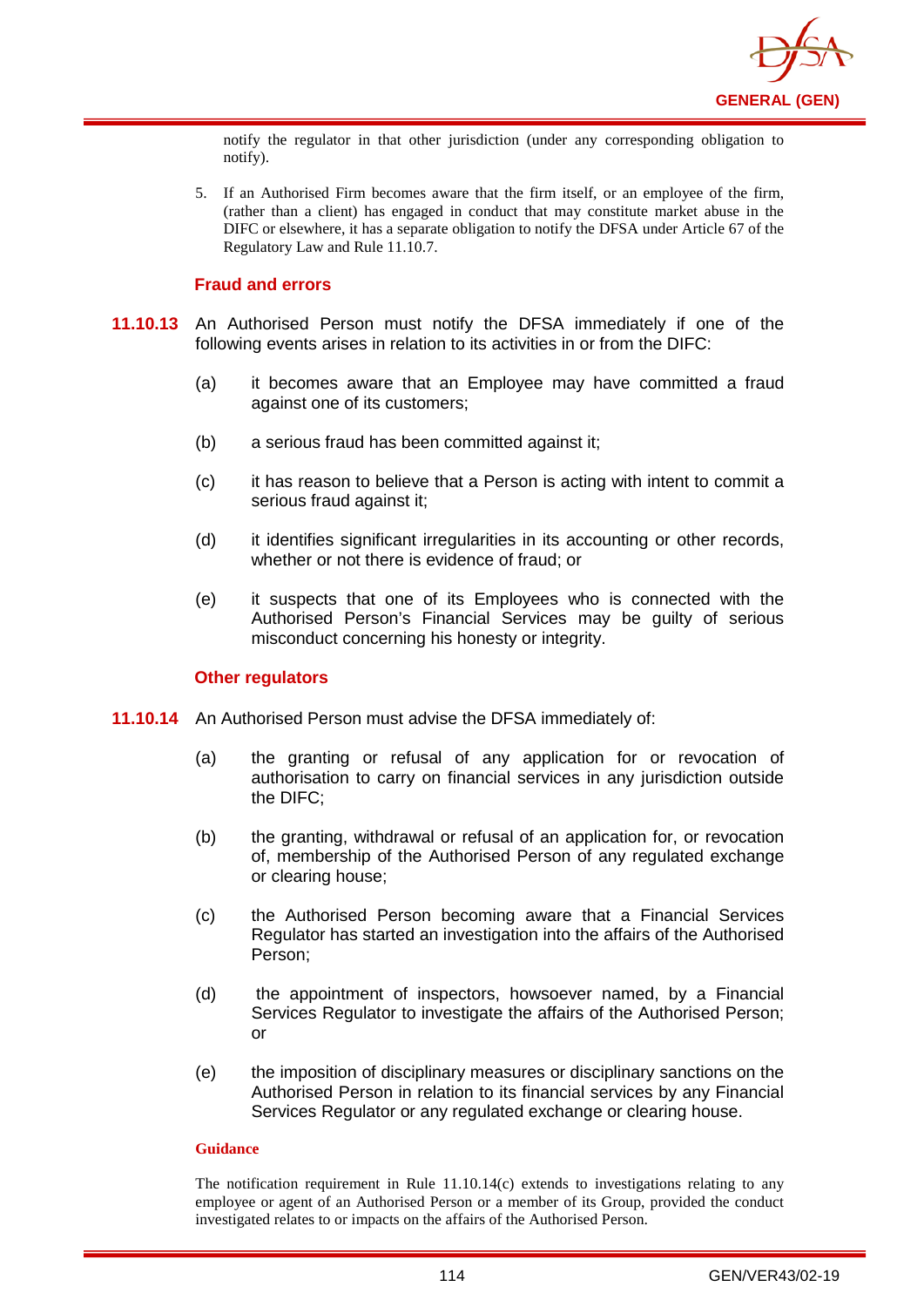

# **Action against an Authorised Person**

- **11.10.15** An Authorised Person must notify the DFSA immediately if:
	- (a) civil proceedings are brought against the Authorised Person and the amount of the claim is significant in relation to the Authorised Person's financial resources or its reputation; or
	- (b) the Authorised Person is prosecuted for, or convicted of, any offence involving fraud or dishonesty, or any penalties are imposed on it for tax evasion.

# **Winding up, bankruptcy and insolvency**

- **11.10.16** An Authorised Person must notify the DFSA immediately on:
	- (a) the calling of a meeting to consider a resolution for winding up the Authorised Person;
	- (b) an application to dissolve the Authorised Person or to strike it from the register maintained by the DIFC Registrar of Companies, or a comparable register in another jurisdiction;
	- (c) the presentation of a petition for the winding up of the Authorised Person;
	- (d) the making of, or any proposals for the making of, a composition or arrangement with creditors of the Authorised Person; or
	- (e) the application of any person against the Authorised Person for the commencement of any insolvency proceedings, appointment of any receiver, administrator or provisional liquidator under the law of any country.

## **Accuracy of information**

- **11.10.17** An Authorised Person must take reasonable steps to ensure that all information that it provides to the DFSA in accordance with any legislation applicable in the DIFC is:
	- (a) factually accurate or, in the case of estimates and judgements, fairly and properly based; and
	- (b) complete, in that it should include anything of which the DFSA would reasonably expect to be notified.
- **11.10.18** (1) An Authorised Person must notify the DFSA immediately it becomes aware, or has information that reasonably suggests, that it:
	- (a) has or may have provided the DFSA with information which was or may have been false, misleading, incomplete or inaccurate; or
	- (b) has or may have changed in a material particular.
	- (2) Subject to (3), the notification in (1) must include details of the information which is or may be false or misleading, incomplete or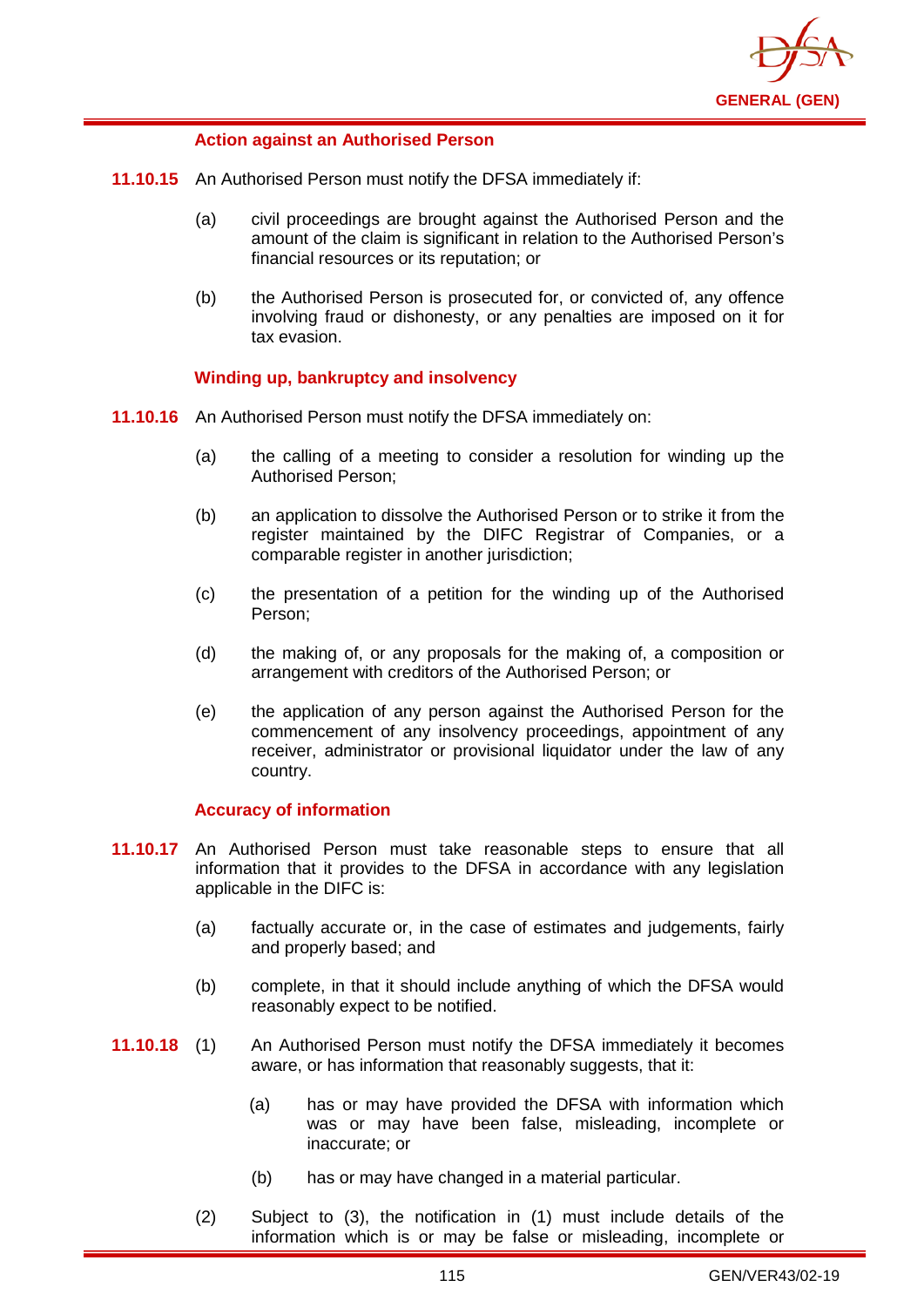

inaccurate, or has or may have changed and an explanation why such information was or may have been provided and the correct information.

- (3) If the correct information in (2) cannot be submitted with the notification it must be submitted as soon as reasonably possible.
- **11.10.19** In the case of an Insurer which is a Protected Cell Company, an Insurer must advise the DFSA immediately it becomes aware of any actual or prospective significant change in the type or scale of the business conducted through a Cell, or the ownership of the Cell shares.

### **Information relating to corporate governance and remuneration**

- **11.10.20** (1) Subject to (2), an Authorised Firm must provide to the DFSA notice of any significant changes to its corporate governance framework or the remuneration structure or strategy as soon as practicable.
	- (2) An Authorised Firm which is a Branch must provide notice of any significant changes to its corporate governance framework or the remuneration structure or strategy only if the changes are relevant to the activities and operations of the Branch.

- 1. The purpose of these notifications is to ensure that the DFSA is informed of any significant changes to the Authorised Firm's corporate governance framework and remuneration structure and strategies.
- 2. Significant changes that the DFSA expects Authorised Firms to notify the DFSA pursuant to Rule 11.10.20 generally include:
	- a. any major changes to the composition of the Governing Body;
	- b. any changes relating to Persons Undertaking Key Control Functions, such as their removal or new appointments or changes in their reporting lines; and
	- c. significant changes to the remuneration structure that apply to the members of the Governing Body, senior management, Persons Undertaking Key Control Functions and major risk taking Employees.
- 3. The DFSA expects Branches to provide to the DFSA notification of significant changes that are relevant to the Branch operations.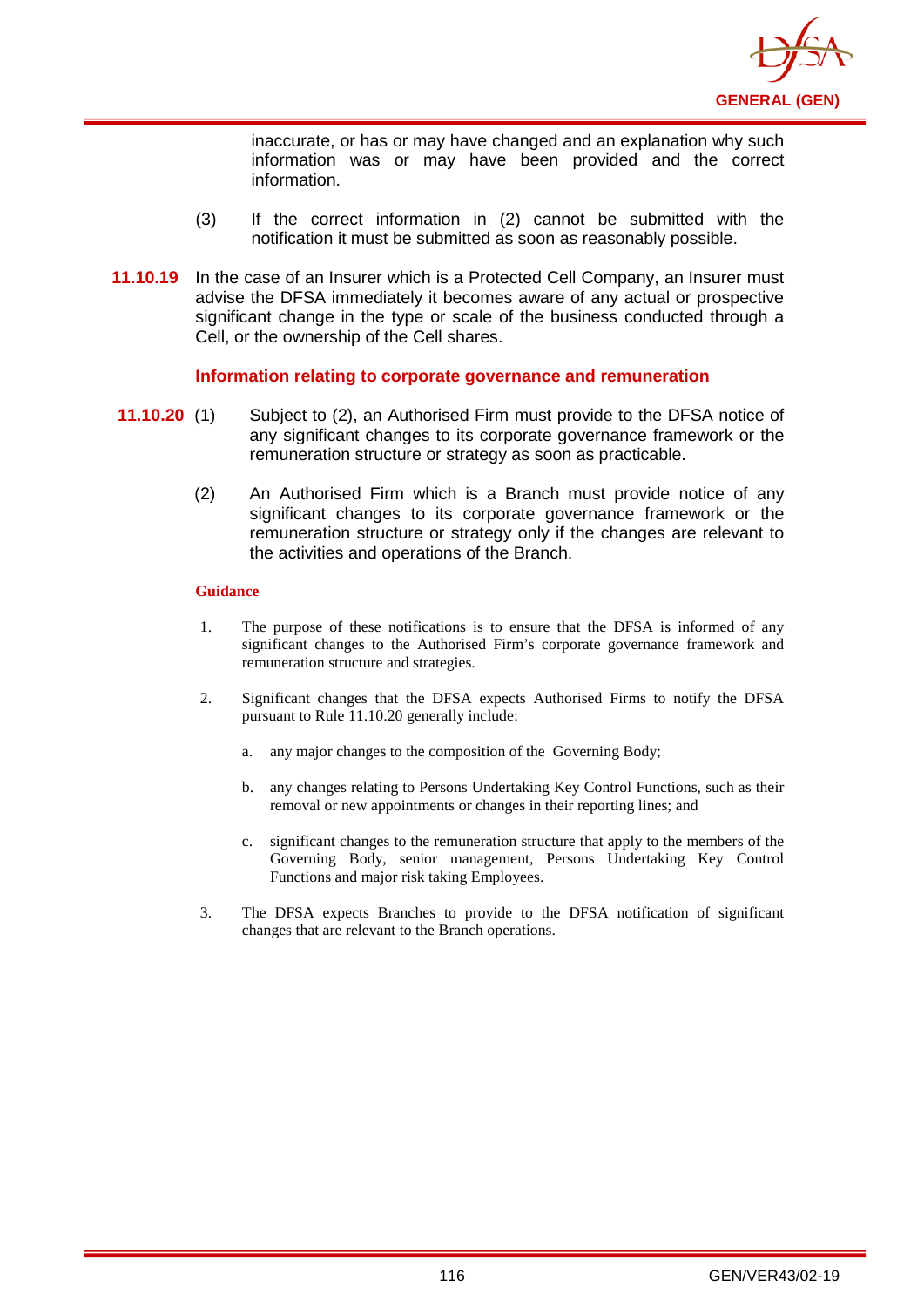

# **11.12 Requirement to provide a report**

**11.12.1** This section applies to every Authorised Person.

### **Guidance**

- 1. Under Article 74, the DFSA may require an Authorised Person to provide it with a report on any matter. The Person appointed to make a report must be a Person nominated or approved by the DFSA. This Person will be referred to throughout the Rulebook as an independent expert.
- 2. When requesting a report under Article 74, the DFSA may take into consideration the matters set out in the RPP Sourcebook.

### **Independent Expert**

- **11.12.2** (1) The DFSA may, by sending a notice in writing, require an Authorised Person to provide a report by an independent expert. The DFSA may require the report to be in whatever form it specifies in the notice.
	- (2) The DFSA will give written notification to the Authorised Person of the purpose of its report, its scope, the timetable for completion and any other relevant matters.
	- (3) The independent expert must be appointed by the Authorised Person and be nominated or approved by the DFSA.
	- (4) The Authorised Person must pay for the services of the independent expert.

- 1. If the DFSA decides to nominate the independent expert, it will notify the Authorised Person accordingly. Alternatively, if the DFSA is content to approve the independent expert selected by the Authorised Person it will notify it of that fact.
- 2. The DFSA will only approve an independent expert that in the DFSA's opinion has the necessary skills to make a report on the matter concerned.
- **11.12.3** When an Authorised Person appoints an independent expert, the Authorised Person must ensure that:
	- (a) the independent expert co-operates with the DFSA; and
	- (b) the Authorised Person provides all assistance that the independent expert may reasonably require.
- **11.12.4** When an Authorised Person appoints an independent expert, the Authorised Person must, in the contract with the independent expert:
	- (a) require and permit the independent expert to co-operate with the DFSA in relation to the Authorised Person and to communicate to the DFSA information on, or his opinion on, matters of which he has, or had, become aware in his capacity as an independent expert reporting on the Authorised Person in the following circumstances: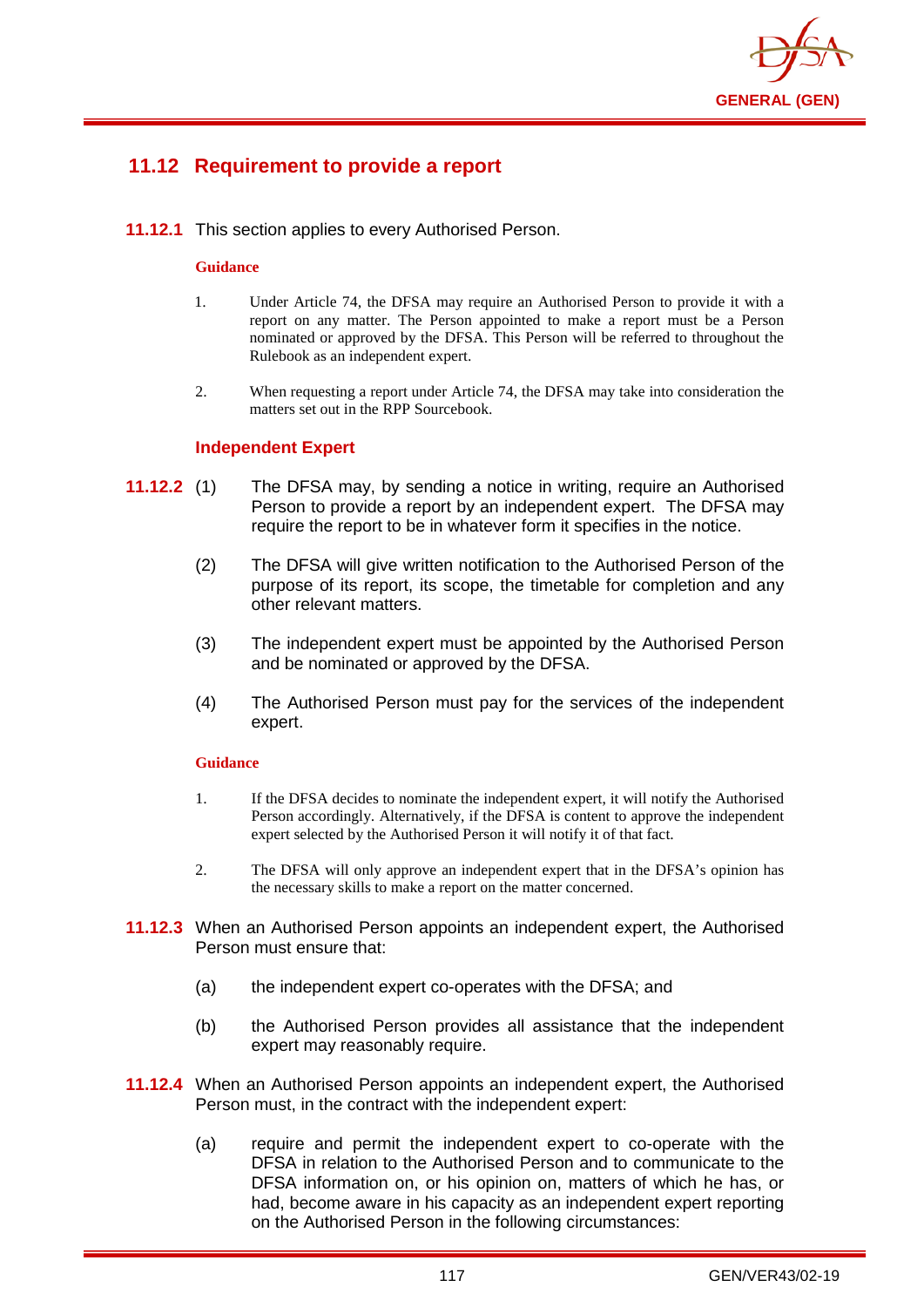

- (i) the independent expert reasonably believes that, as regards the Authorised Person concerned:
	- (A) there is or has been, or may be or may have been, a contravention of any relevant requirement that applies to the Authorised Person concerned; and
	- (B) that the contravention may be of material significance to the DFSA in determining whether to exercise, in relation to the Authorised Person concerned, any powers conferred on the DFSA under any provision of the Regulatory Law 2004;
- (ii) the independent expert reasonably believes that the information on, or his opinion on, those matters may be of material significance to the DFSA in determining whether the Authorised Person concerned satisfies and will continue to satisfy the fit and proper requirements; or
- (iii) the independent expert reasonably believes that the Authorised Firm is not, may not be, or may cease to be, a going concern;
- (b) require the independent expert to prepare a report within the time specified by the DFSA; and
- (c) waive any duty of confidentiality owed by the independent expert to the Authorised Person which might limit the provision of information or opinion by that independent expert to the DFSA in accordance with (a) or (b).
- **11.12.5** An Authorised Person must ensure that the contract required under Rule 11.12.4:
	- (a) is governed by the laws of the DIFC;
	- (b) expressly provides that the DFSA has a right to enforce the provisions included in the contract under Rule 11.12.4;
	- (c) expressly provides that, in proceedings brought by the DFSA for the enforcement of those provisions, the independent expert is not to have available by way of defence, set-off or counter claim any matter that is not relevant to those provisions;
	- (d) if the contract includes an arbitration agreement, expressly provides that the DFSA is not, in exercising the right in (b) to be treated as a party to, or bound by, the arbitration agreement; and
	- (e) provides that the provisions included in the contract under Rule 11.12.4 are irrevocable and may not be varied or rescinded without the DFSA's consent.

# **11.13 Imposing Restrictions on an Authorised Person's business or on an Authorised Person dealing with property**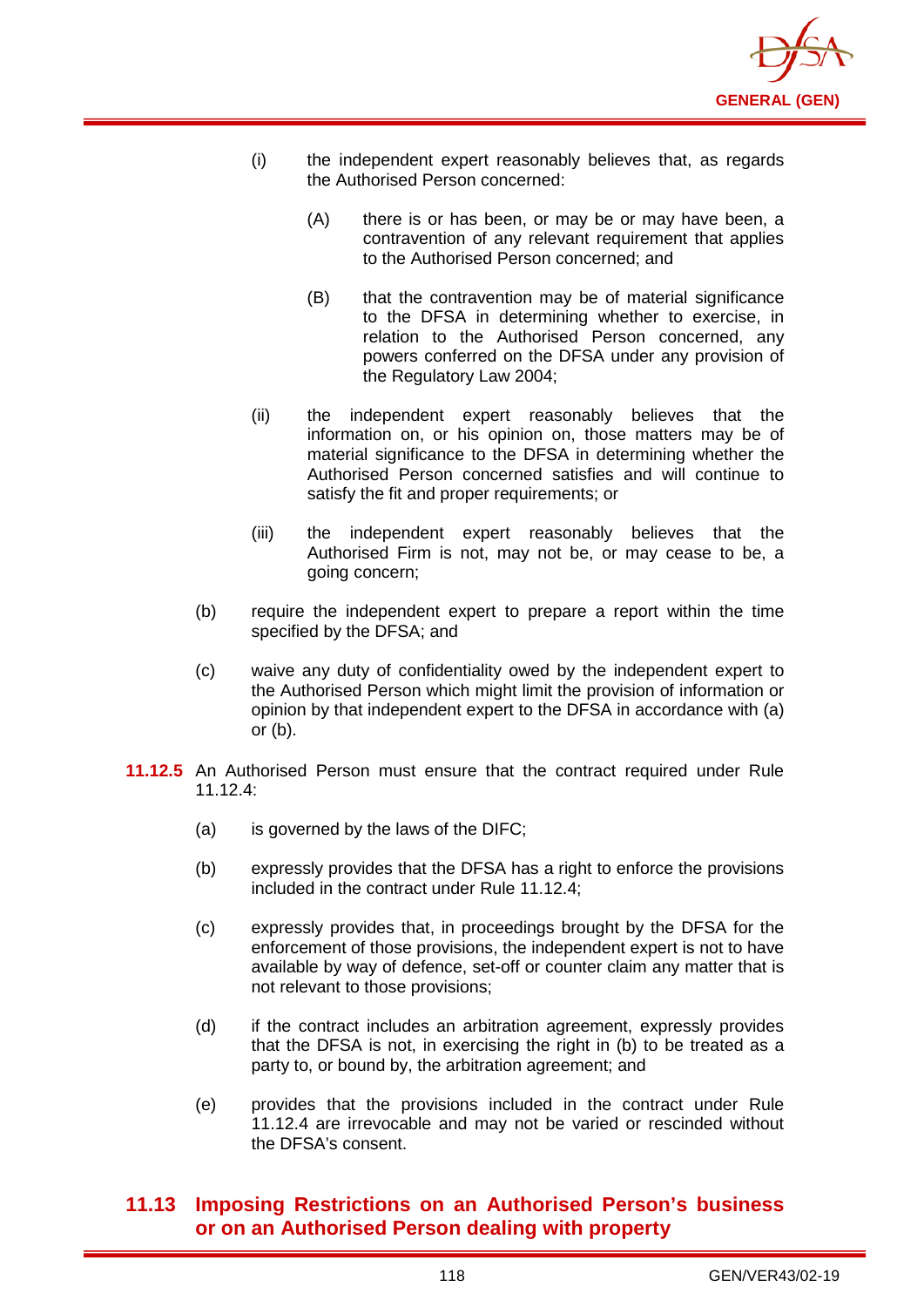

- **11.13.1** The DFSA has the power to impose a prohibition or requirement on an Authorised Person in relation to the Authorised Person's business or in relation to the Authorised Person's dealing with property under Article 75 or Article 76 in circumstances where:
	- (a) there is a reasonable likelihood that the Authorised Person will contravene a requirement of any legislation applicable in the DIFC;
	- (b) the Authorised Person has contravened a relevant requirement and there is a reasonable likelihood that the contravention will continue or be repeated;
	- (c) there is loss, risk of loss, or other adverse effect on the Authorised Person's customers;
	- (d) an investigation is being carried out in relation to an act or omission by the Authorised Person that constitutes or may constitute a contravention of any applicable law or Rule;
	- (e) an enforcement action has commenced against the Authorised Person for a contravention of any applicable law or Rule;
	- (f) civil proceedings have commenced against the Authorised Person;
	- (g) the Authorised Person or any Employee of the Authorised Person may be or has been engaged in market abuse;
	- (h) the Authorised Person is subject to a merger;
	- (i) a meeting has been called to consider a resolution for the winding up of the Authorised Person;
	- (j) an application has been made for the commencement of any insolvency proceedings or the appointment of any receiver, administrator or provisional liquidator under the law of any country for the Authorised Person;
	- (k) there is a notification to dissolve the Authorised Person or strike it from the DIFC register of Companies or the comparable register in another jurisdiction:
	- (l) there is information to suggest that the Authorised Person is involved in financial crime; or
	- (m) the DFSA considers that this prohibition or requirement is necessary to ensure customers, Authorised Persons or the financial system are not adversely affected.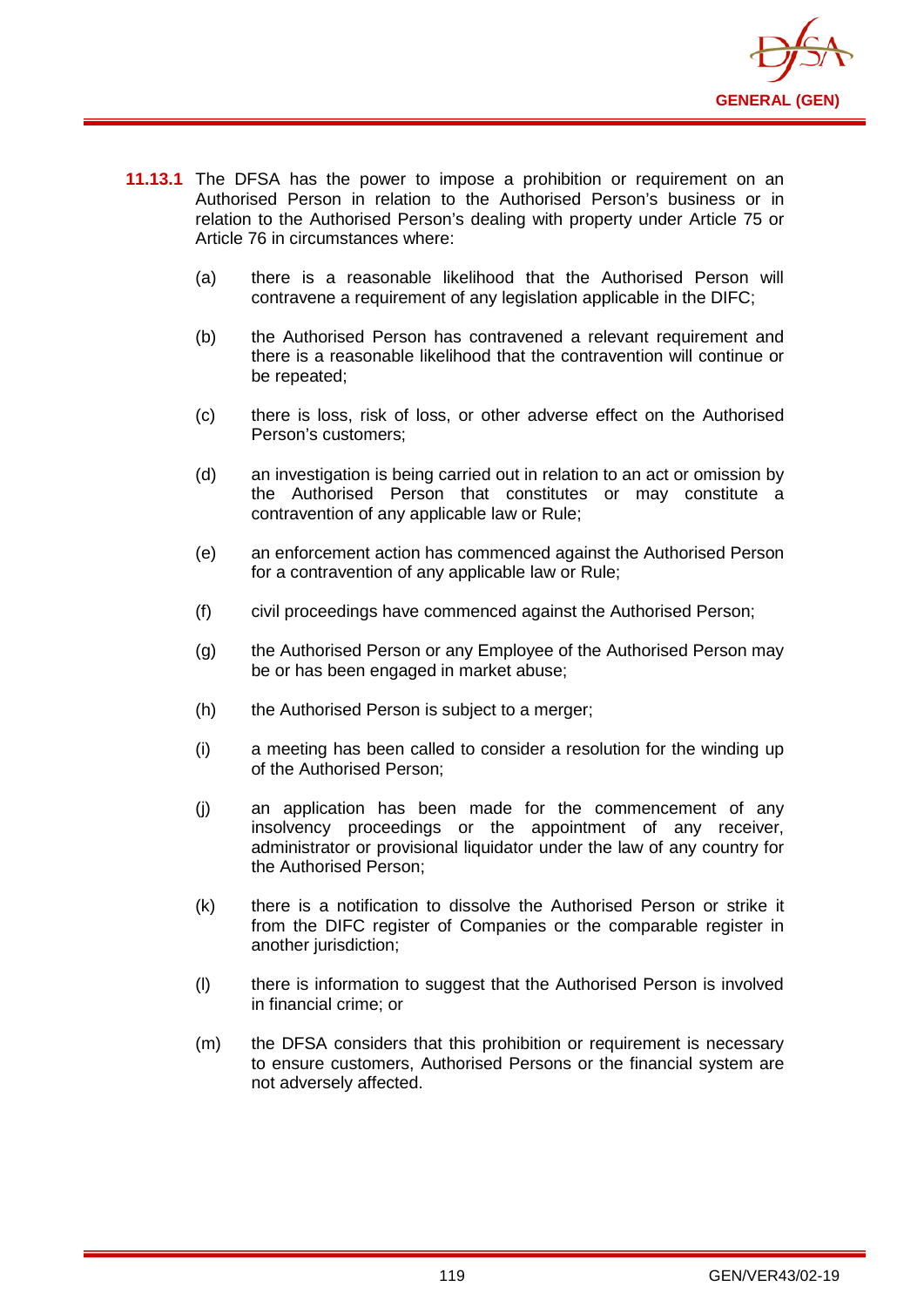

# **12 BUSINESS TRANSFER SCHEMES**

### **Guidance**

- 1. Part 9 of the Regulatory Law ("Part 9") sets out provisions relating to financial services business transfer schemes ("transfer schemes"). Article 106 provides that no transfer scheme is to have effect unless a Court order has been made in relation to the scheme. Article 108 provides that the Court may make an order sanctioning a transfer scheme.
- 2. The DFSA may under Article 113 of the Regulatory Law make Rules providing for provisions of Part 9 to have effect in specified cases with modifications. This chapter sets out such Rules.
- 3. The intended effect of the Rules in this chapter when read with Part 9 is that:
	- (a) a Banking transfer scheme and an Insurance transfer scheme (as defined in this chapter) must continue to comply with all relevant requirements in Part 9 and such a scheme does not take effect unless a Court order has been made in relation to it under Article 108; and
	- (b) a transfer scheme, other than a scheme referred to in (a) or a scheme relating to a Domestic Fund, is not required to be sanctioned by a Court order under Article 108 if certain conditions set out in Rule 12.1.4 are met.
- 4. The Rules in this chapter do not prevent an Authorised Firm or transferee applying for a Court order sanctioning a transfer scheme under Part 9 if they consider it appropriate to do so, for example, if the scheme is complex, is likely to be contentious or if additional legal certainty is sought.

# **12.1 Modifications applying to transfer schemes**

- **12.1.1** The Rules in this chapter are prescribed under Article 113 of the Regulatory Law and Part 9 of that Law is to be read as if it was modified, in relation to the cases set out in Rule 12.1.4, as specified in this chapter.
- **12.1.2** In this chapter:
	- (a) "Banking transfer scheme" means a transfer scheme where the whole or part of the business to be transferred relates to the Authorised Firm's business of Accepting Deposits;
	- (b) "Court order" means a Court order under Article 108 of the Law;
	- (c) "Fund transfer scheme" means a transfer scheme relating to the Fund Property of a Domestic Fund or of a sub-fund of an Umbrella Fund that is a Domestic Fund;
	- (d) "Insurance transfer scheme" means a transfer scheme where the whole or part of the business to be transferred relates to the Authorised Firm's Insurance Business;
	- (e) "the Law" means the Regulatory Law; and
	- (f) "transfer scheme" has the meaning given in Article 106 of the Law.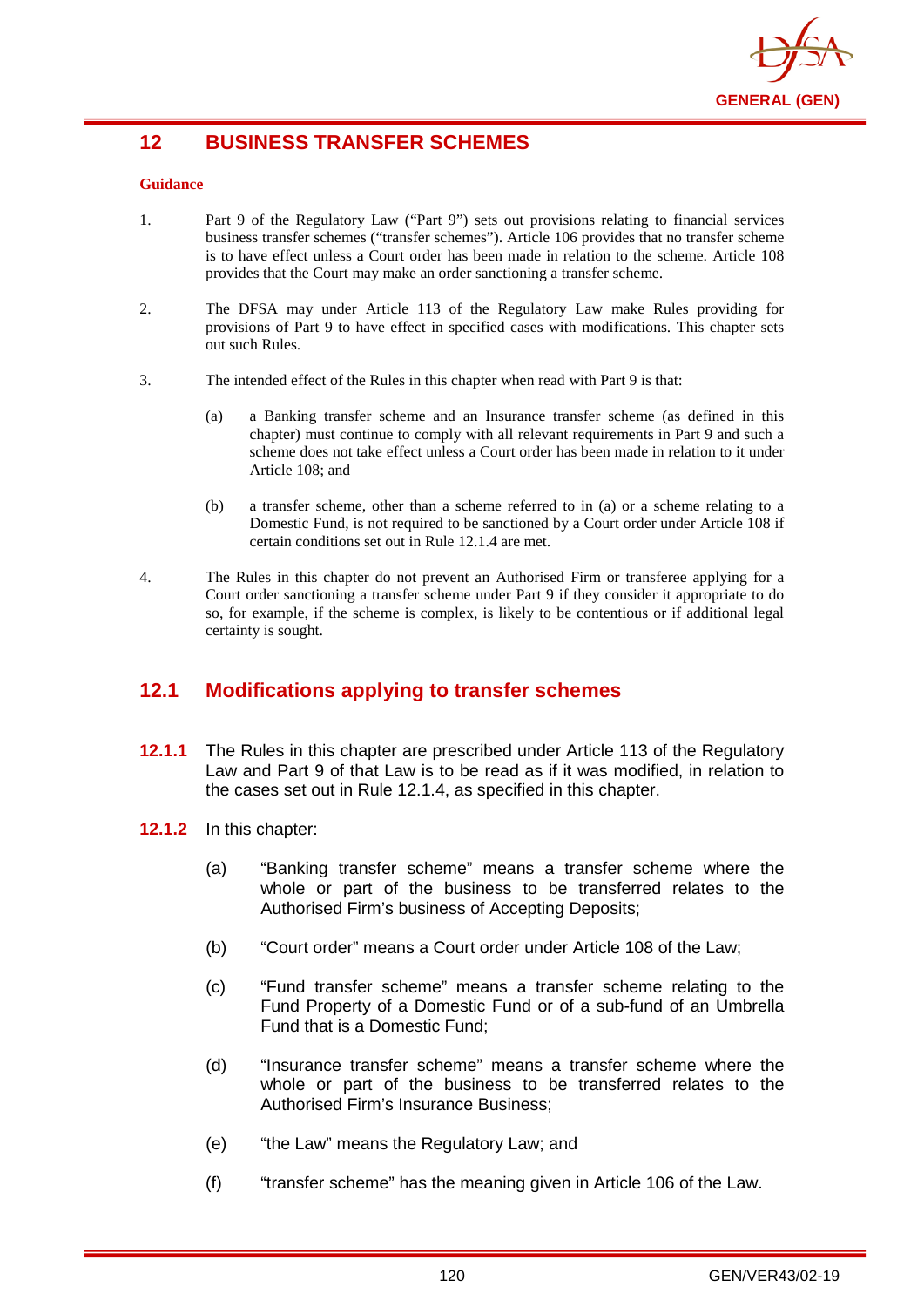

- **12.1.3** The Rules in this chapter do not modify the provisions of Part 9 of the Law so far as they apply to any of the following:
	- (a) a Banking transfer scheme;
	- (b) an Insurance transfer scheme; or
	- (c) a Fund transfer scheme.
- **12.1.4** A transfer scheme, other than a scheme referred to in Rule 12.1.3, is not required to be sanctioned by a Court order to be effective if:
	- (a) all of the Clients of the Authorised Firm who will be affected by the transfer scheme have consented to it;
	- (b) the transfer scheme is expressly permitted under agreements between the Authorised Firm or transferee and the Clients of the Authorised Firm who will be affected by the scheme and any procedures in the agreements for giving effect to the scheme have been complied with; or
	- (c) the DFSA has consented in writing to the transfer scheme under Rule 12.1.5.
- **12.1.5** (1) An Authorised Firm or transferee may apply in writing to the DFSA seeking its consent to a transfer scheme.
	- (2) The DFSA may consent in writing to the transfer scheme if it is reasonably satisfied that:
		- (a) the scheme is not a transfer scheme referred to in Rule 12.1.3;
		- (b) it is more appropriate and proportionate, and in the overall interests of Clients affected by the scheme, for the Authorised Firm or transferee to seek the DFSA's consent rather than applying to the Court for an order sanctioning the scheme;
		- (c) the Authorised Firm or transferee has taken all reasonable steps to pursue other options for giving effect to the scheme;
		- (d) the scheme is not likely to result in any material prejudice to the interests of Clients of the Authorised Firm; and
		- (e) implementation of the scheme will not result in the Authorised Firm or transferee contravening any applicable law or Rule.
	- (3) The procedures in Schedule 3 to the Law apply to a decision of the DFSA under (2) to refuse to give its consent to a transfer scheme.
	- (4) If the DFSA decides to refuse to give its consent under this Rule, the Authorised Firm may refer the matter to the FMT for review.

1. The DFSA expects to receive applications seeking its consent to a transfer scheme only in limited circumstances, and if the scheme is not complex or contentious. If a scheme is likely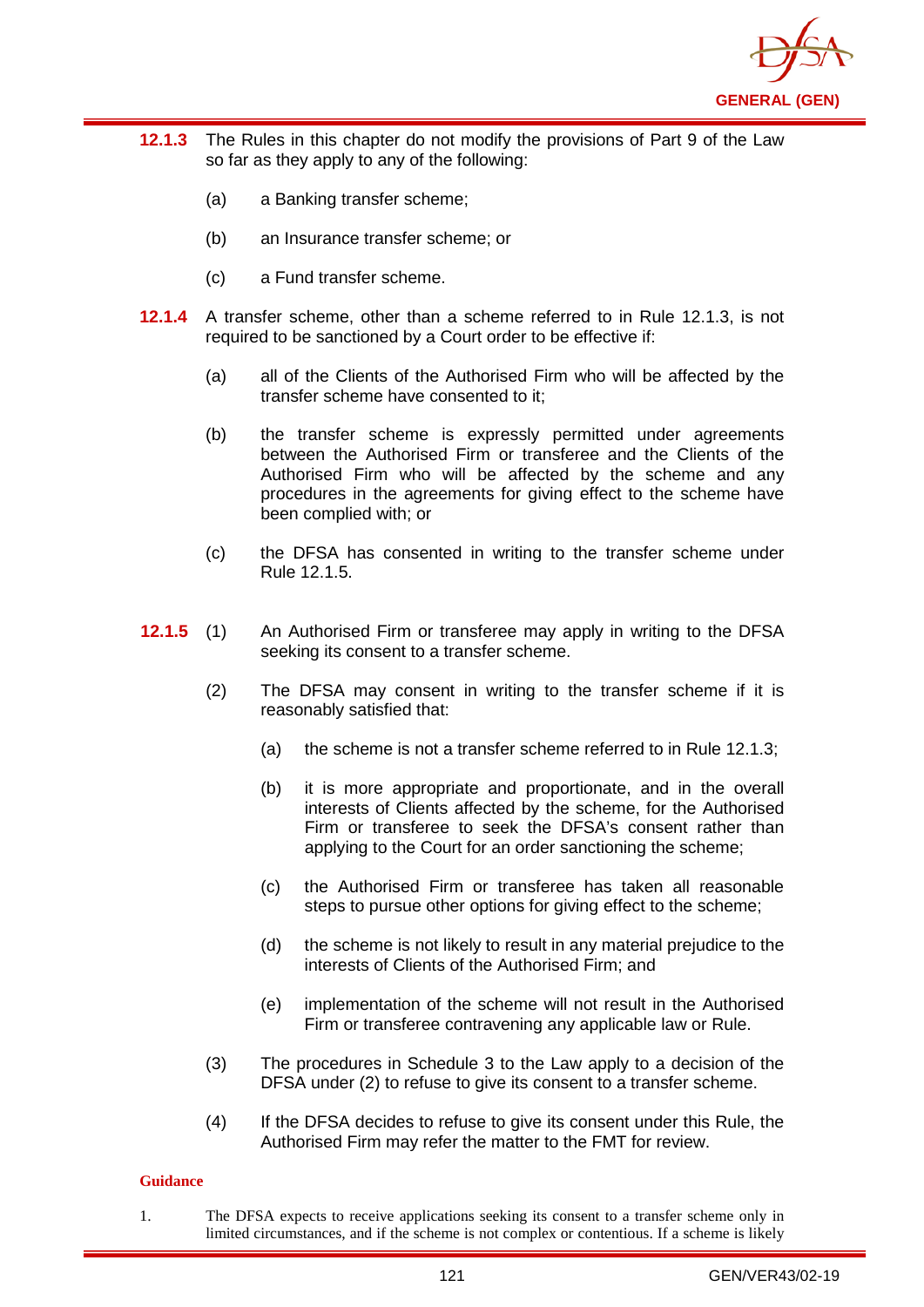

to be contentious or complex, then it is more appropriate for an application to be made to the Court.

- 2. The DFSA will not give its consent unless the applicant can demonstrate that it has taken all reasonable steps to pursue other options for implementing the scheme, such as seeking the consent of affected Clients or using existing agreements with Clients.
- 3. The DFSA also will not give its consent in cases such as where:
	- (a) the transfer scheme is likely to materially prejudice the interests of Clients;
	- (b) due to the complexity of the transfer scheme it is unclear what the precise impact of the scheme will be on Clients or whether it will be legally effective; or
	- (c) implementation of the transfer scheme will result in the Authorised Firm or transferee breaching a requirement in a law or Rule, for example, if the transferee does not have the necessary authorisation to conduct that business or if the transfer will result in the Authorised Firm or transferee breaching a prudential requirement.
- 4. The type of case where the DFSA anticipates giving its consent to a transfer scheme is where the scheme is relatively simple and the applicant has taken all reasonable steps to pursue other options but has been unable to complete the necessary processes because, for example, a small number of Clients do not respond.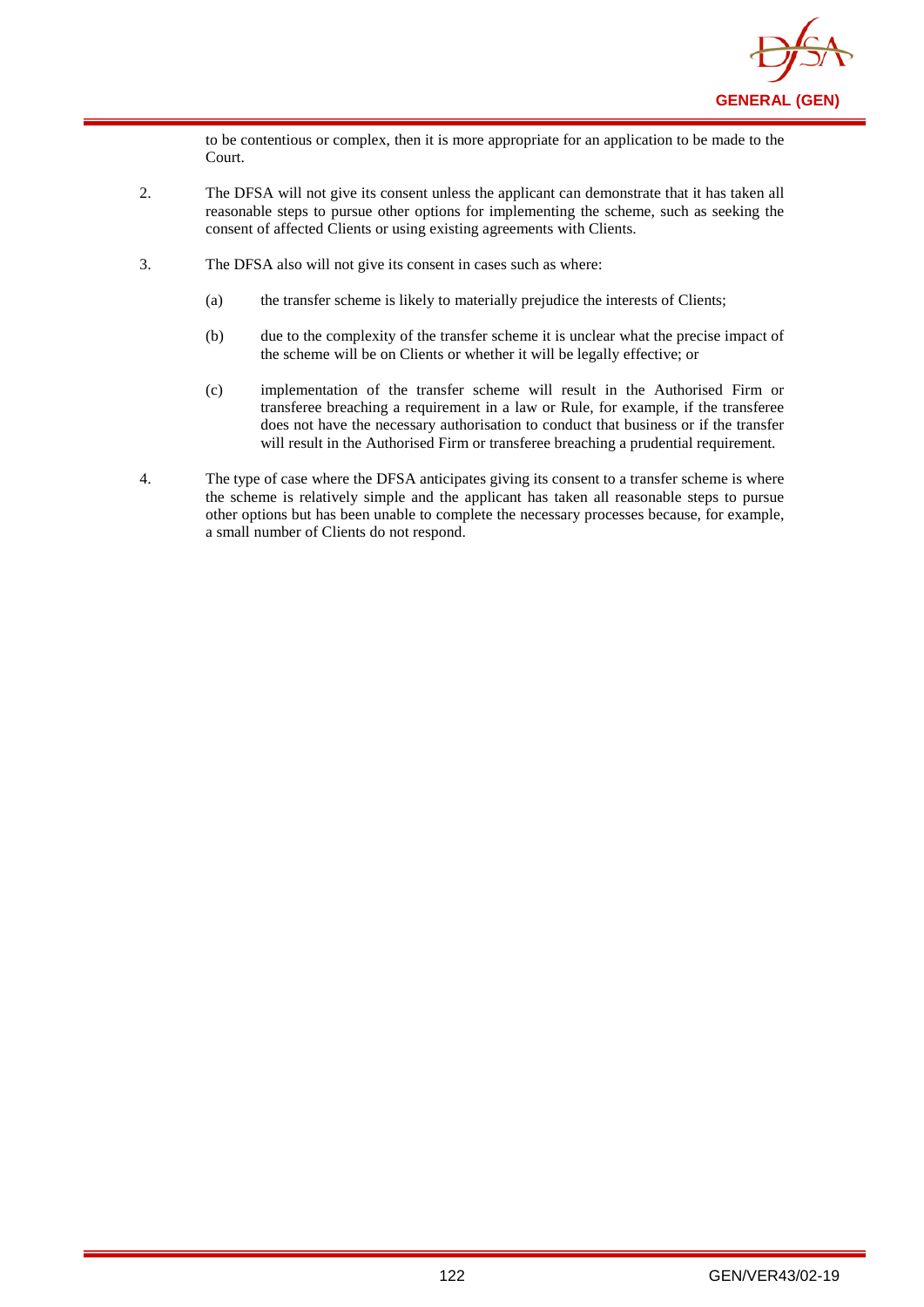

# **13. FACILITATING FINTECH INNOVATION**

### **Guidance**

### **Introduction**

- 1. This chapter sets out the DFSA's approach to dealing with businesses that wish to test innovative financial technology (Fintech) in or from the DIFC. In particular, it sets out how the DFSA will consider using its powers to waive or modify Rules for businesses that are testing innovative Fintech.
- 2. In this way the DFSA may create a simplified regulatory framework tailored to the specific Fintech business proposal. This will allow the business operator (the Fintech Operator) to test innovative products, services and business models without having to comply with Rules that may be inappropriate or disproportionate given the innovative nature of the business and that it is only at a testing stage.
- 3. The DFSA would however expect a Fintech business, once it is fully operational, to be able to comply with all relevant Rules applicable to the type of activities it carries on.

#### **Fintech businesses that can use this approach**

- 4. To be considered for this facilitative approach, a business should meet the following criteria:
	- (a) it must involve the use of innovative Fintech, by offering a new type of product or service or applying innovative Fintech to an existing product or service;
	- (b) it must involve an activity that, if carried on in or from the DIFC, is a Financial Service (i.e. it is within the scope of the activities that the DFSA regulates);
	- (c) the Fintech Operator must be ready to start live-testing of its Fintech business with customers; and
	- (d) the Fintech Operator must intend to roll-out its Fintech business on a broader scale in or from the DIFC once it has successfully completed testing.
- 5. In assessing if a business involves innovative Fintech, the DFSA will consider if the product or service uses new or emerging technology or uses technology in an innovative way and also if it addresses a problem or brings potential benefits to consumers or industry. That is, the Fintech Operator must be able to demonstrate that the business uses innovative Fintech.
- 6. The DFSA will also assess the stage of development of the product or service to check that it is ready to start-live testing with customers. If a Fintech proposal is only at a conceptual stage and not yet ready to start testing, then it is unlikely a Licence will be required as no Financial Service is being carried on. By contrast, if the Fintech business is already fully operational, then the Fintech Operator should apply for a Licence under the normal application processes (and not in accordance with this Guidance).

### **Authorisation**

- 7. If a Fintech business involves an activity that is a Financial Service in the DIFC, and the Fintech Operator is not an Authorised Firm, it will need to obtain a Licence before it can start testing its product or service. The DFSA will assist an operator to identify what Financial Service it may be carrying on. If the Fintech Operator is already an Authorised Firm, it should refer to the Guidance in paragraphs 26 to 28. If a Fintech business does not involve a Financial Service, a DFSA Licence will not be required to test or carry on the business in the DIFC (although other DIFC approvals may still be needed).
- 8. An applicant will need to satisfy the requirements in GEN chapter 7 to be authorised. For example, it will need to demonstrate that it is fit and proper and has adequate resources. In assessing the application, the DFSA, where appropriate, will take into account the limited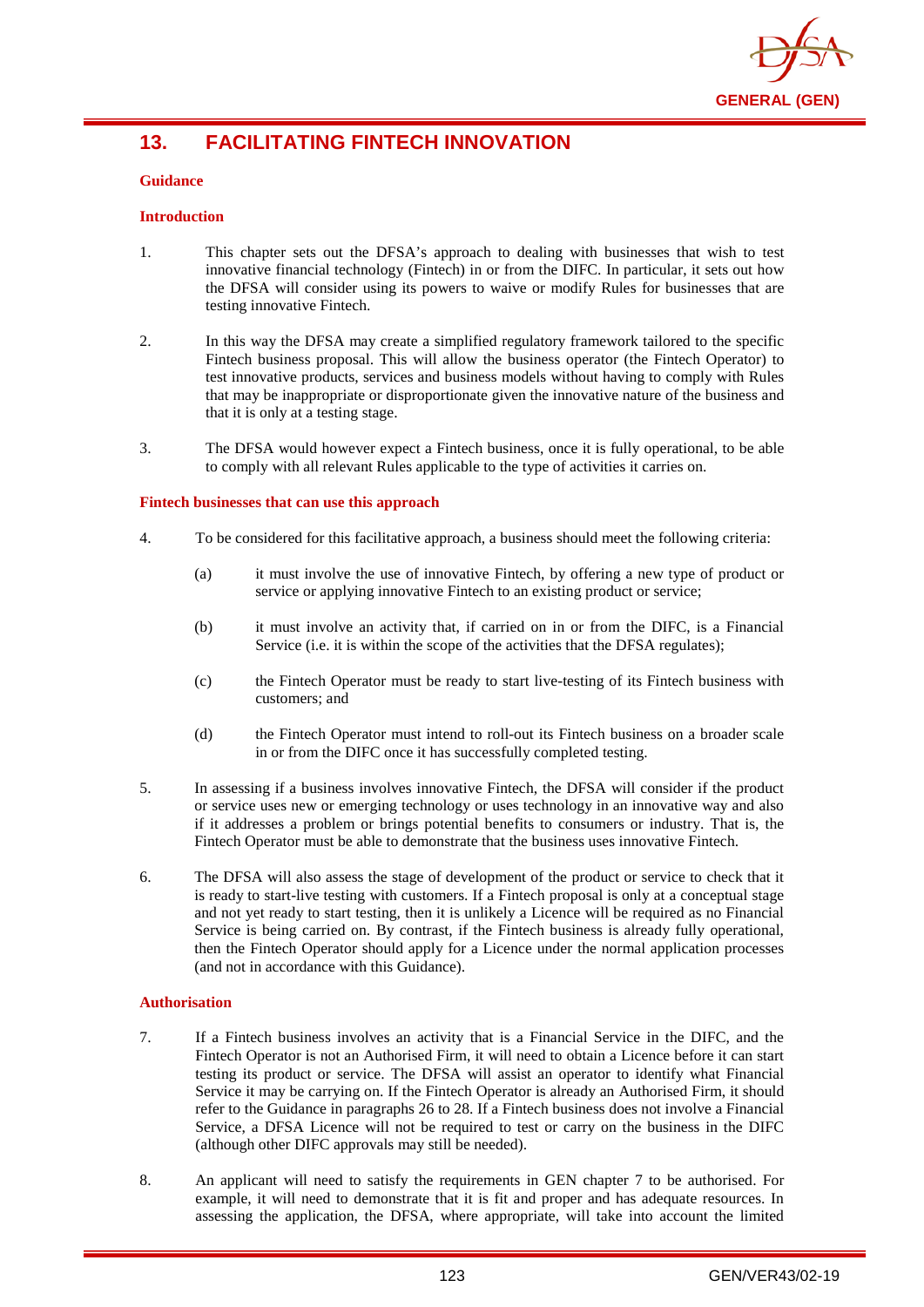

nature of the authorisation that is being sought, that the business is only at a testing stage and the simplified regulatory requirements that are, therefore, likely to apply.

9. The DFSA may also consider if it is appropriate to grant relief from certain prudential requirements (i.e. PIB or PIN Rules) or corporate governance arrangements, for example, taking into account that management control of a new Fintech business usually lies with one or two individuals.

#### **Licence Application and Test Plan**

- 10. A potential Licence applicant should discuss its Fintech proposal with the DFSA at an early stage.
- 11. The applicant will then need to complete a special application form designed for Fintech Operators that wish to apply for the restricted Licence to test their products or services.
- 12. The applicant will need to provide a detailed test plan (a Test Plan) with its Licence application. The Test Plan must clearly describe:
	- (a) the business and the proposed innovative Fintech product or service;
	- (b) the objectives and parameters for the testing of the product or service;
	- (c) the timeline and key milestones for testing;
	- (d) the number and type of customers that will take part in testing and how they will be sourced;
	- (e) the key risks of testing and how they will be mitigated;
	- (f) how the Fintech Operator will ensure that customers understand that the product or service is being tested and the resulting risks;
	- (g) the safeguards that will be put in place to adequately protect customers in the event of a problem arising from use of the technology or the business failing;
	- (h) how communications with customers will be handled before, during and after testing, including how the Fintech Operator will deal with queries, feedback and complaints;
	- (i) how the success of the testing will be measured;
	- (j) how testing progress will be reported to the DFSA;
	- (k) the next steps if the testing is successful; and
	- (l) a clear exit plan if the testing is not successful, including how the Fintech Operator will fulfil its obligations to its testing customers.
	- 13. The DFSA will try to assist the applicant to understand what information needs to be included in the application form and in its Test Plan.
	- 14. The DFSA will need to be satisfied that the information in the application and the Test Plan is appropriate and complete before it considers the Licence application.

#### **Creating a simplified regulatory framework**

- 15. The DFSA will work with the applicant to understand its business proposal and to establish, on a case-by-case basis, what Rules should apply to that business.
- 16. While the DFSA will consider giving relief from various parts of the Rulebook, it is not likely to waive or modify certain key requirements, for example, Rules relating to: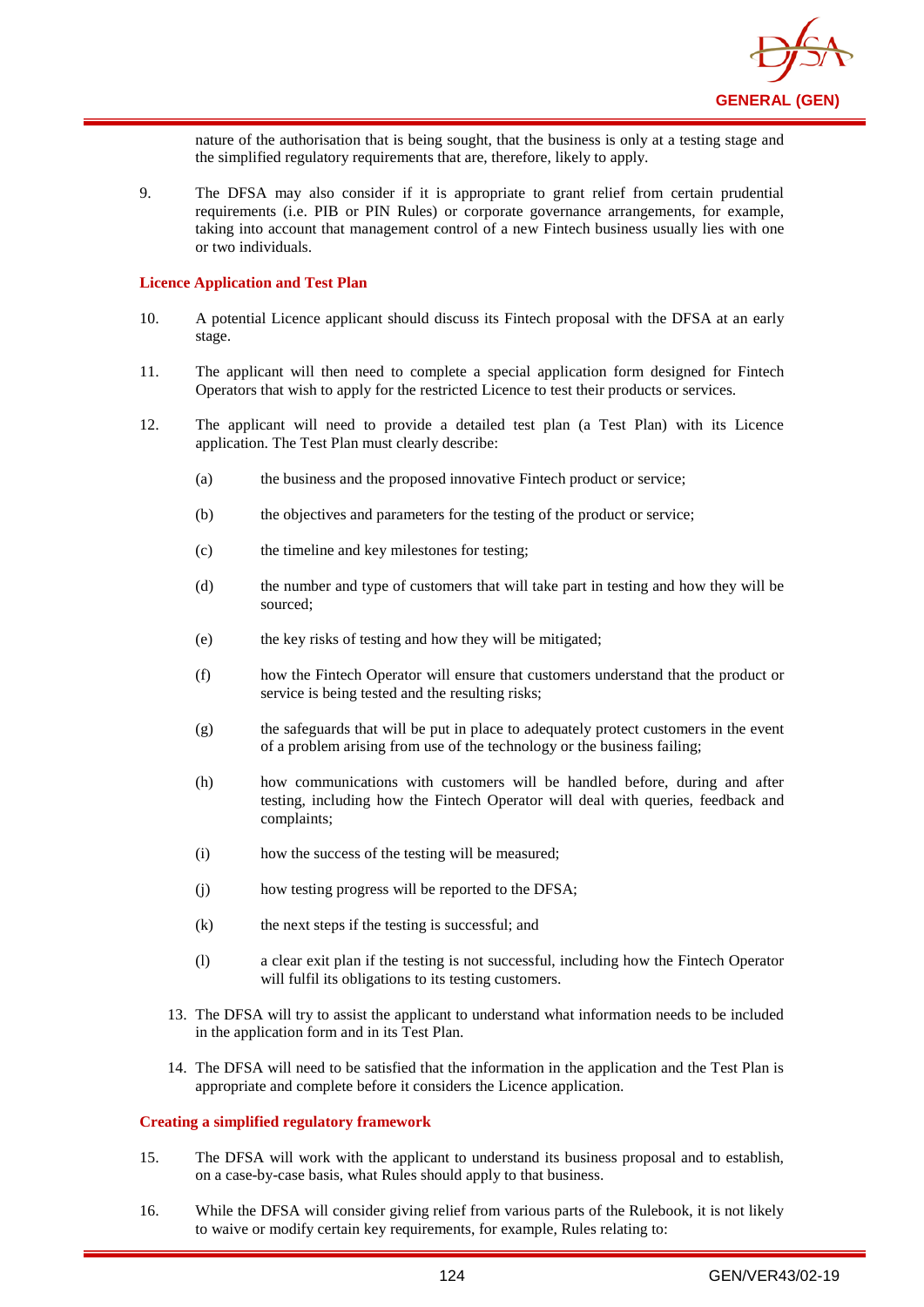

- (a) fitness and propriety (see Rule 7.2.5);
- (b) acting with integrity and with due skill, care and diligence (see Rules 4.2.1 and 4.2.2);
- (c) having due regard to customers' interests and communicating information in a way that is fair, clear and not misleading (see Rule 4.2.6);
- (d) being open and co-operative with the DFSA (e.g. Rule 4.2.10 and section 11.1);
- (e) Financial Promotions (see chapter 3); and
- (f) holding and controlling Client Assets (COB sections 6.11 to 6.13).
- 17. The DFSA will also not waive or modify requirements based on Federal Law requirements, for example, Rules relating to:
	- (a) not accepting Deposits from the State's markets or carrying on currency exchange involving the Dirham (see COB Rules 4.2.1 and 4.3.1);
	- (b) having an office in the DIFC (see Rule 6.5.1); and
	- (c) AML requirements.

#### **Restrictions and conditions**

- 18. If the DFSA grants a Licence to the Fintech Operator, it is likely to impose appropriate restrictions including, for example, restricting:
	- (a) the business that may be carried on under the Licence to testing the specific Fintech product or service;
	- (b) the number and type of customers that may take part in the testing; and
	- (c) the period during which it may carry on testing.
- 19. The DFSA is also likely to impose conditions on the Licence, for example, requiring the Fintech Operator:
	- (a) to comply with its Test Plan;
	- (b) to disclose in any communications that it is only authorised by the DFSA to test its product or service; and
	- (c) within a reasonable period after the test period ends, either to demonstrate it can comply fully with all regulatory requirements or to cease carrying on its activities.

#### **Completion of testing**

- 20. As the purpose of the DFSA's approach is to allow a Fintech Operator to test and develop its Fintech business, and not to carry on a fully operational business, the DFSA would expect the Person to use the simplified regulatory framework only for a limited period. It is, therefore, likely to grant waivers and modifications only for a finite period, normally six to twelve months. In exceptional cases, it may consider extending that period.
- 21. When the testing period ends, the Fintech Operator would be expected either:
	- (a) if the testing is successful, to carry on its Fintech business on a broader scale, in which case it will need to demonstrate to the DFSA's satisfaction that it is able to comply fully with relevant legal and regulatory requirements before the DFSA will remove the various restrictions and conditions; or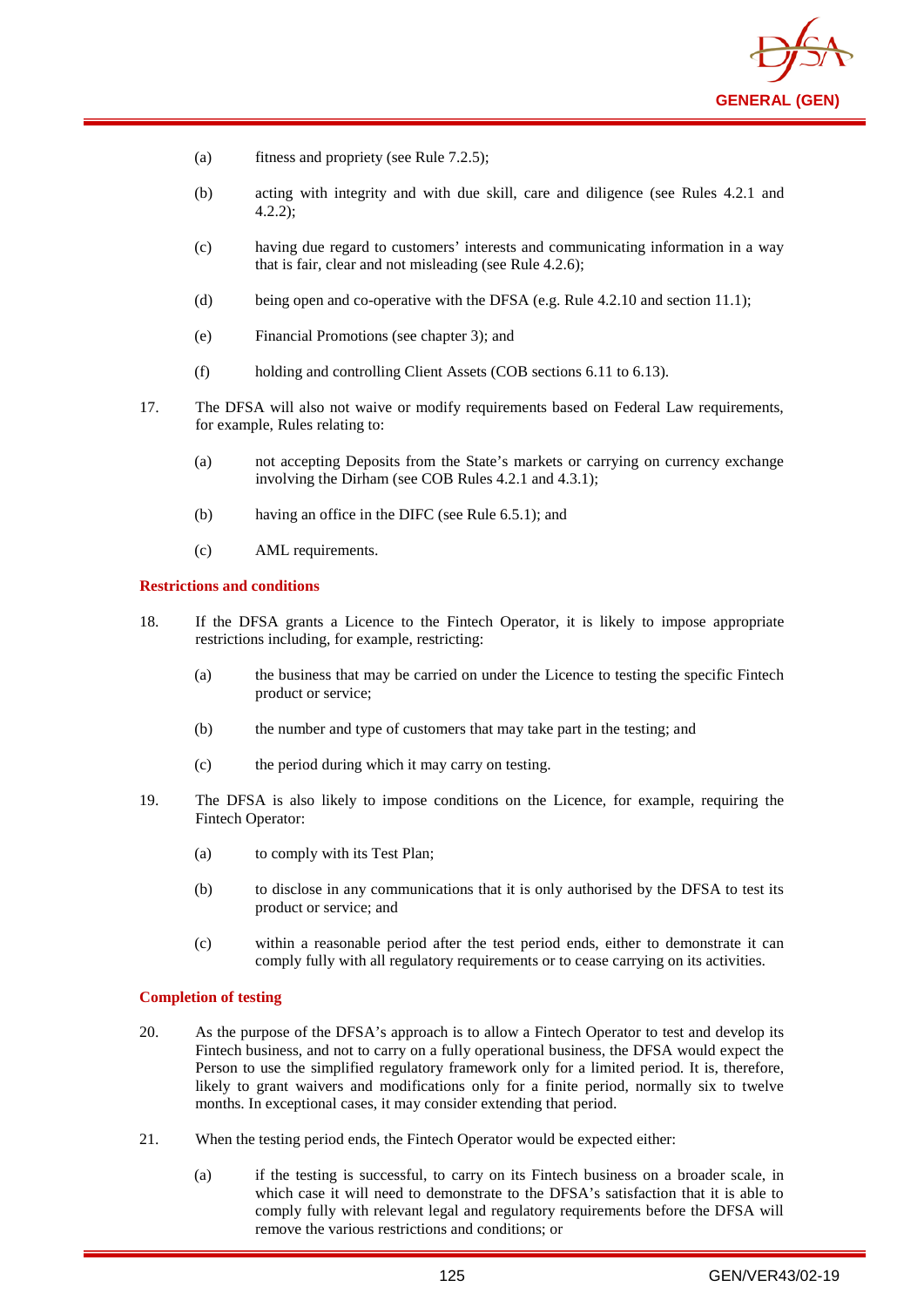

- (b) to cease carrying on activities in the DIFC, in which case it should implement its exit plan and ensure that all obligations to customers are fulfilled.
- 22. The DFSA will not permit a Licensee that has completed testing to continue to hold a restricted Licence (i.e. that only permits it to carry on testing). At this point the Licensee will be required either to apply to remove the restrictions or to apply to have the Licence withdrawn.
- 23. In appropriate cases, if testing is successful, the DFSA may consider granting further waivers or modifications to the Fintech Operator if the innovative nature of its business model, once fully operational, means that certain Rules are either not appropriate or disproportionate.

### **Withdrawal of Licence**

- 24. Without limiting any other grounds on which it may act, the DFSA may take action to withdraw a restricted Licence at any time if the Fintech operator:
	- (a) is no longer fit and proper to hold a Licence;
	- (b) has breached any restrictions or conditions imposed on the Licence;
	- (c) has breached the Law or any Rules;
	- (d) is not carrying on testing under the Licence as set out in its Test Plan; or
	- (e) has completed its testing but has not promptly taken steps either to apply to remove the restrictions or to withdraw its Licence.

#### **Fees**

25. The normal fees that are payable by a Licensee are set out in FER. The precise fee calculation will depend on the nature of the activities being carried on. The DFSA will consider reducing or waiving fees for Fintech applicants given the 'start-up' nature of many businesses. However, once the Fintech operator has completed testing, it will be expected to pay the standard fees set out in FER.

#### **Existing Authorised Firms that wish to test Fintech**

- 26. If an existing Authorised Firm wishes to test an innovative Fintech proposal, it will not need to apply for a Licence. Instead, if it has authorisation for the activity it wishes to carry on, it may carry on the activity. Alternatively, if it does not have the relevant authorisation for the activity, it will need to apply to amend its Licence to obtain that authorisation.
- 27. If the Authorised Firm considers that there are Rules that are not appropriate or are disproportionate to the testing of its Fintech proposal, it can apply to the DFSA for a waiver or modification of the Rules. Again, if the DFSA grants waivers or modifications, it will do so only for a finite period (the period during which testing is to take place).
- 28. An Authorised Firm that wishes to test an innovative Fintech proposal should discuss its proposal with the DFSA at an early stage.

### **Partnerships with existing Authorised Firms**

29. In some cases, a Person wishing to test a Fintech proposal may seek to do so in partnership with an Authorised Firm. If that is the case, and the activity is to be carried out under the Licence of the Authorised Firm, paragraphs 26 to 28 will be relevant. Alternatively, if the Person wishes to carry on the business in its own right, it will need to apply for a Licence.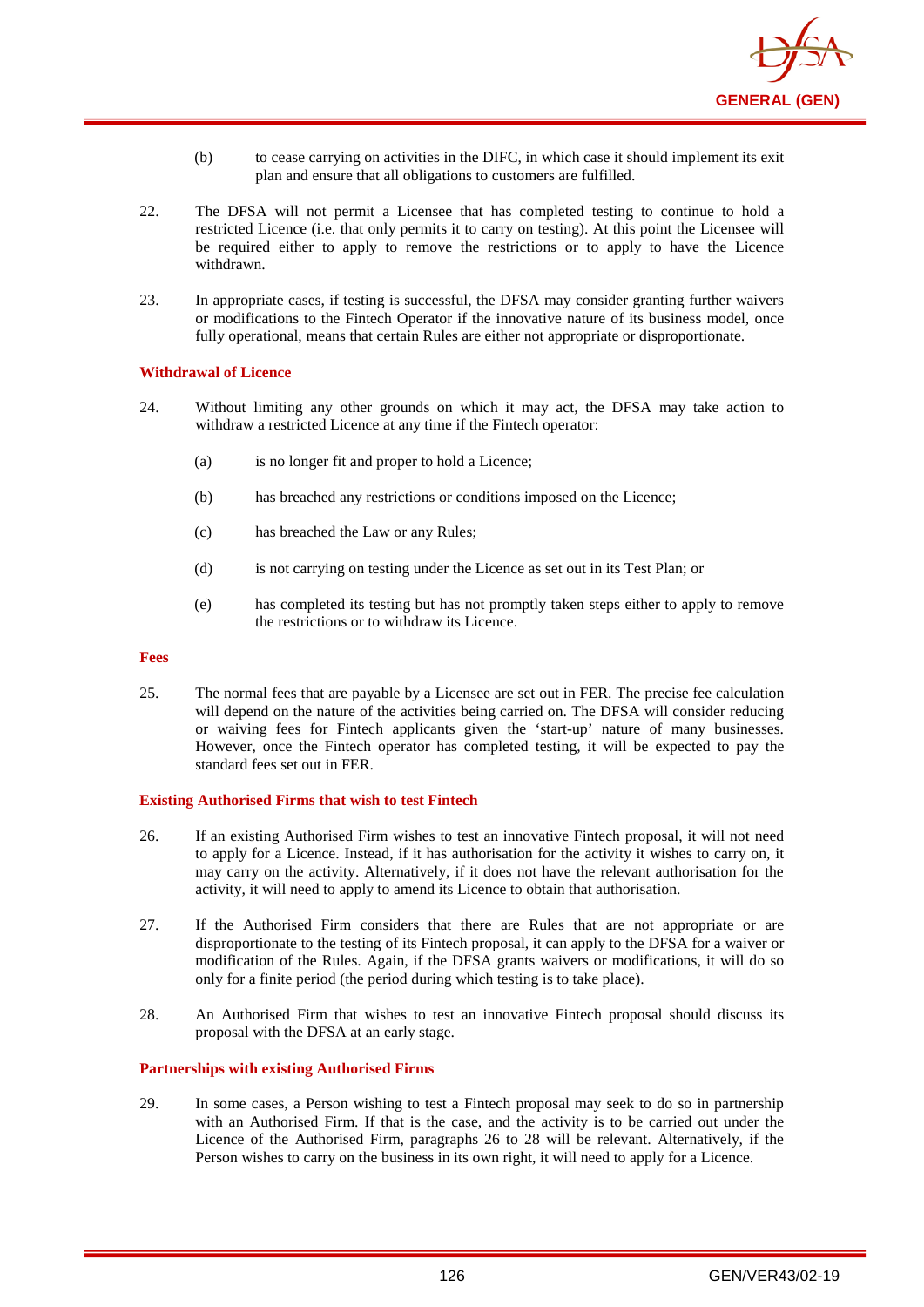

# **APP1 DEPOSITS**

# **A1.1 Definition of a deposit**

- **A1.1.1** (1) A Deposit means a sum of money paid on terms:
	- (a) under which it will be repaid, with or without interest or a premium, and either on demand or at a time or in circumstances agreed by or on behalf of the Person making the payment and the Person receiving it; and
	- (b) which is not referable to the provision of property (other than currency) or services or the giving of security.
	- (2) In (1) money is paid on terms which are referable to the provision of property or services or the giving of security if:
		- (a) it is paid by way of advance or part payment under a contract for the sale, hire or other provision of property or services, and is repayable only in the event that the property or services are not in fact sold, hired or otherwise provided;
		- (b) it is paid by way of security for the performance of a contract or by way of security in respect of loss which may result from the non-performance of a contract; or
		- (c) without prejudice to (b), it is paid by way of security for the delivery up of property, whether in a particular state of repair or otherwise.

# **Exclusions**

- **A1.1.2** A sum is not a Deposit if it is paid:
	- (a) by a Person in the course of carrying on a business consisting wholly or to a significant extent of lending money;
	- (b) by one company to another at a time when both are members of the same Group;
	- (c) by an Authorised Firm authorised under its Licence to carry on the following Financial Services:
		- (i) Accepting Deposits;
		- (ii) Effecting Contracts of Insurance; or
		- (iii) Carrying Out Contracts of Insurance; or
	- (d) by a Person who is a close relative of the Person receiving it or who is a director, manager or Controller of that Person.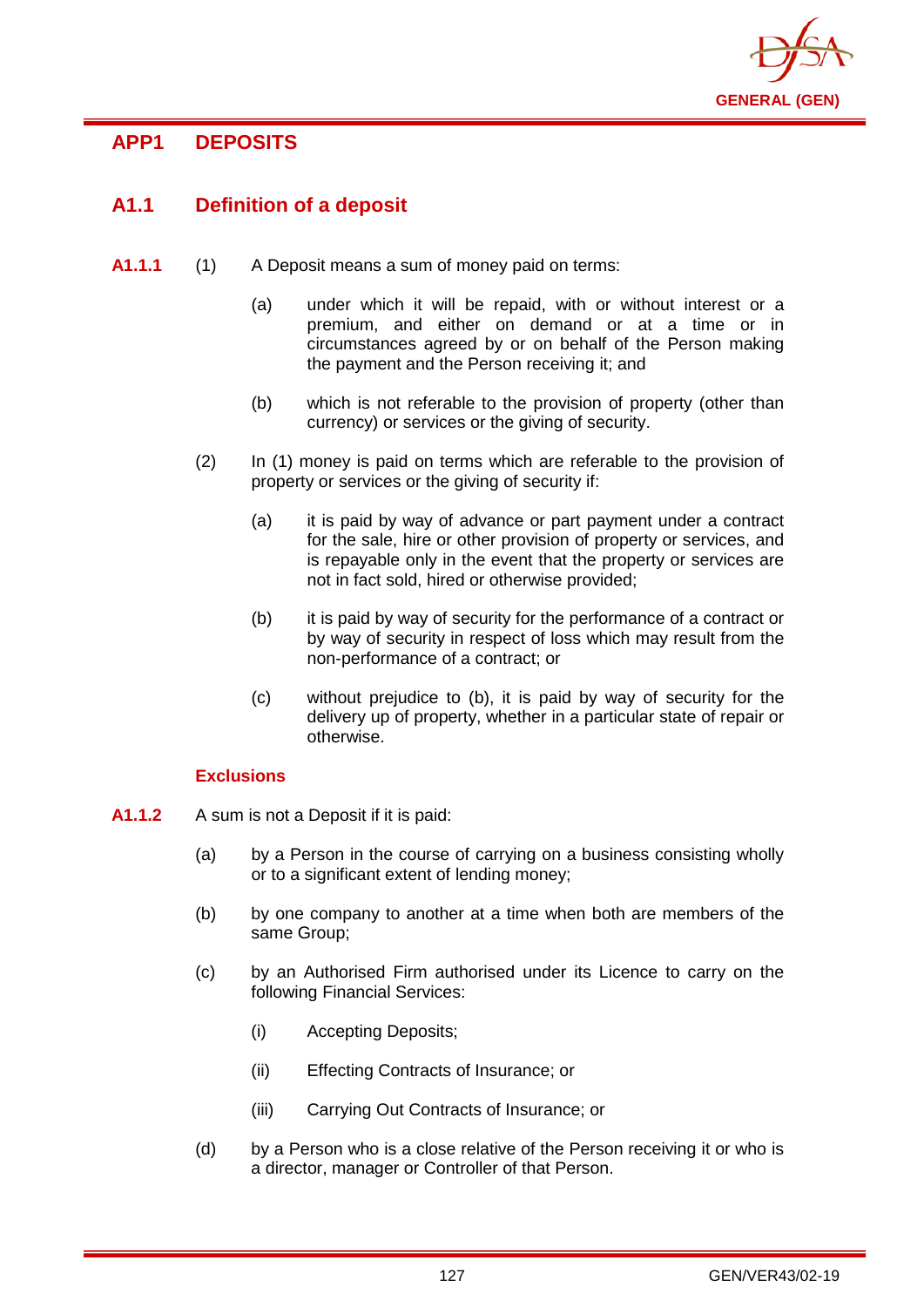

| A1.1.3 | A sum is not a Deposit if it is received: |
|--------|-------------------------------------------|
|--------|-------------------------------------------|

- (a) by a lawyer acting in his professional capacity;
- (b) by an accountant acting in his professional capacity;
- (c) by an Authorised Firm or an Authorised Market Institution authorised under its Licence to carry on any one or more of the following Financial Services:
	- (i) Dealing in Investments as Principal;
	- (ii) Dealing in Investments as Agent;
	- (iii) Arranging Deals in Investments;
	- (iv) Managing Assets;
	- (v) Operating a Collective Investment Fund;
	- (vi) Effecting Contracts of Insurance;
	- (vii) Carrying Out Contracts of Insurance;
	- (viii) Operating an Exchange;
	- (ix) Operating a Clearing House;
	- (x) Insurance Intermediation;
	- (xi) Insurance Management;
	- (xii) Managing a Profit Sharing Investment Account;
	- (xiii) Providing Trust Services;
	- (xiv) Arranging Credit and Advising on Credit; or
	- (xv) Operating a Crowdfunding Platform,

in the course of or for the purpose of any such Financial Service disregarding any applicable exclusions in chapter 2; or

(d) by a Person as consideration for the issue by him of a Debenture.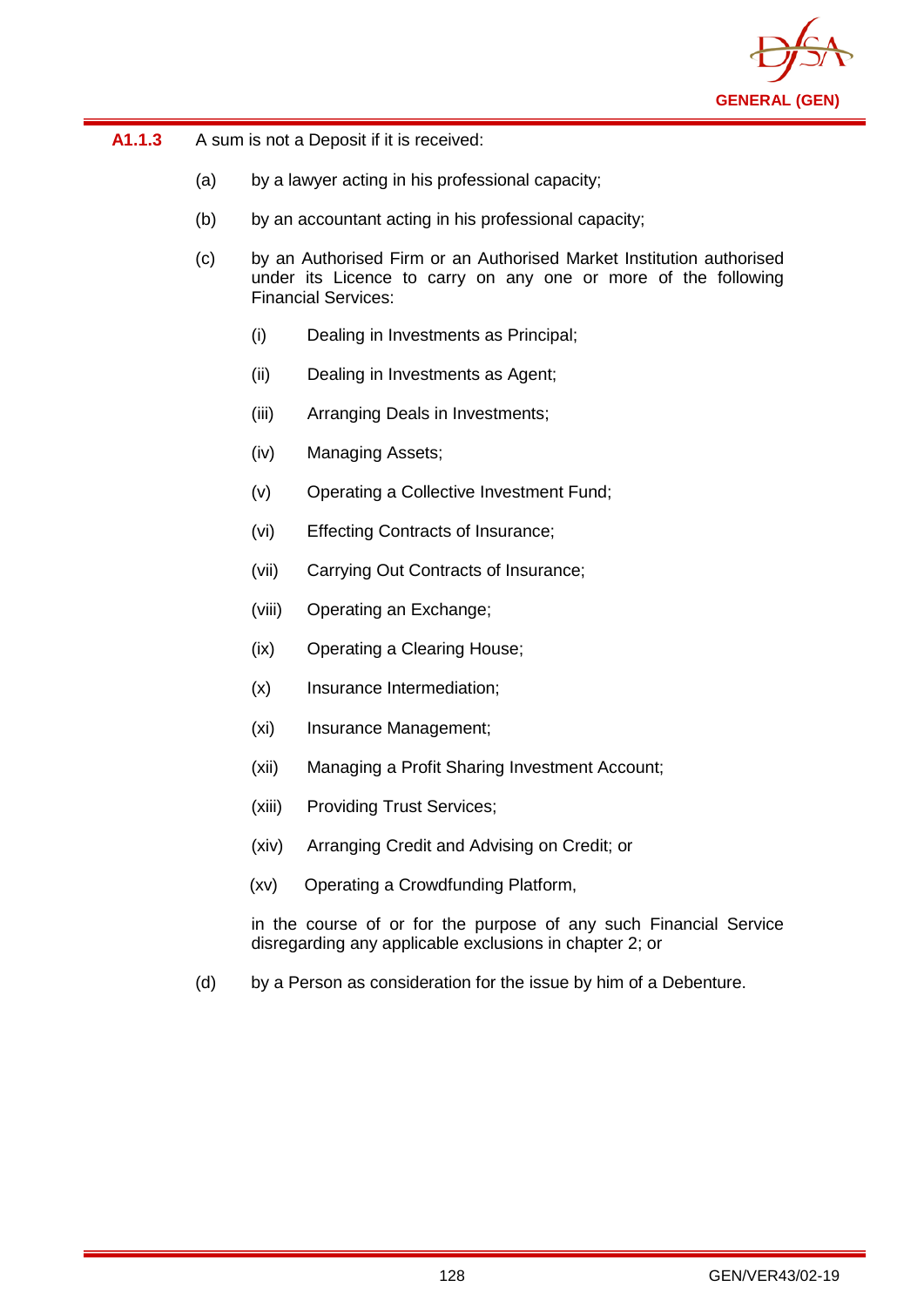

# **APP2 INVESTMENTS**

# **A2.1 General definition of investments**

# **Investments**

- **A2.1.1** (1) An Investment is, subject to (3), either:
	- (a) a Security; or
	- (b) a Derivative,

as defined in Rule A2.1.2 or Rule A2.1.3.

- (2) Such a Security or Derivative includes:
	- (a) a right or interest in the relevant Security or Derivative; and
	- (b) any instrument declared as a Security or Derivative pursuant to Rule A2.4.1(1).
- (3) Where a Rule provides that a Security or Derivative has a different classification for a specified purpose, it shall have that effect for that specified purpose and no other purpose.

# **Guidance**

An example of the application of Rule  $A2.1.1$  (3) is Rule  $A2.1.2(2)$ , where a Derivative is treated as a Security for the purposes of the requirements in PIB.

# **Security**

- **A2.1.2** (1) For the purposes of Rule A2.1.1(1)(a), a Security is:
	- (a) a Share;
	- (b) a Debenture;
	- (c) a Warrant;
	- (d) a Certificate;
	- (e) a Unit; or
	- (f) a Structured Product.
	- (2) For the purposes of the requirements in PIB, each Derivative specified in Rule A2.1.3 is to be treated as a Security.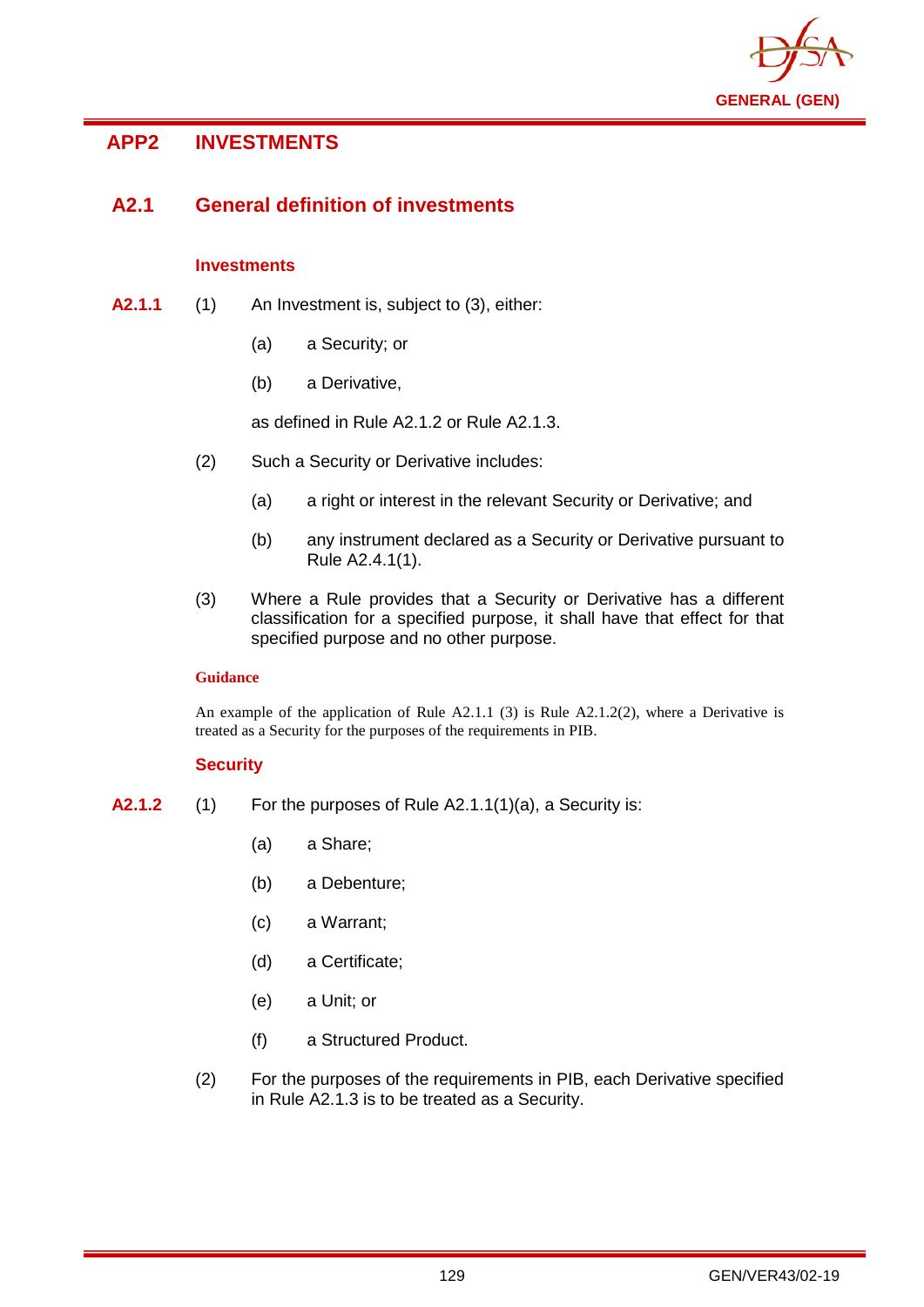

# **Derivative**

- **A2.1.3** For the purposes of Rule A2.1.1(1)(b), a Derivative is:
	- (a) an Option; or
	- (b) a Future.

# **A2.2 Definitions of specific securities**

**A2.2.1** For the purposes of Rule A2.1.2:

# **Shares**

(a) a Share is a share or stock in the share capital of any Body Corporate or any unincorporated body but excluding a Unit;

## **Debentures**

- (b) a Debenture is an instrument creating or acknowledging indebtedness, whether secured or not, but excludes:
	- (i) an instrument creating or acknowledging indebtedness for, or for money borrowed to defray, the consideration payable under a contract for the supply of goods or services;
	- (ii) a cheque or other bill of exchange, a banker's draft or a letter of credit (but not a bill of exchange accepted by a banker);
	- (iii) a banknote, a statement showing a balance on a bank account, or a lease or other disposition of property; and
	- (iv) a Contract of Insurance;
	- (v) a Crowdfunding Loan Agreement;

## **Guidance**

- 1. A Debenture may include a bond, debenture stock, loan stock or note. Certain Islamic products ("Sukuk") structured as a debt instrument can also fall within this definition.
- 2. If the interest or financial return component on a debt instrument is to be calculated by reference to fluctuations of an external factor such as an index, exchange rate or interest rate, that does not prevent such an instrument being characterised as a Debenture.

# **Warrants**

(c) a Warrant is an instrument that confers on the holder a right entitling the holder to acquire an unissued Share, Debenture or Unit;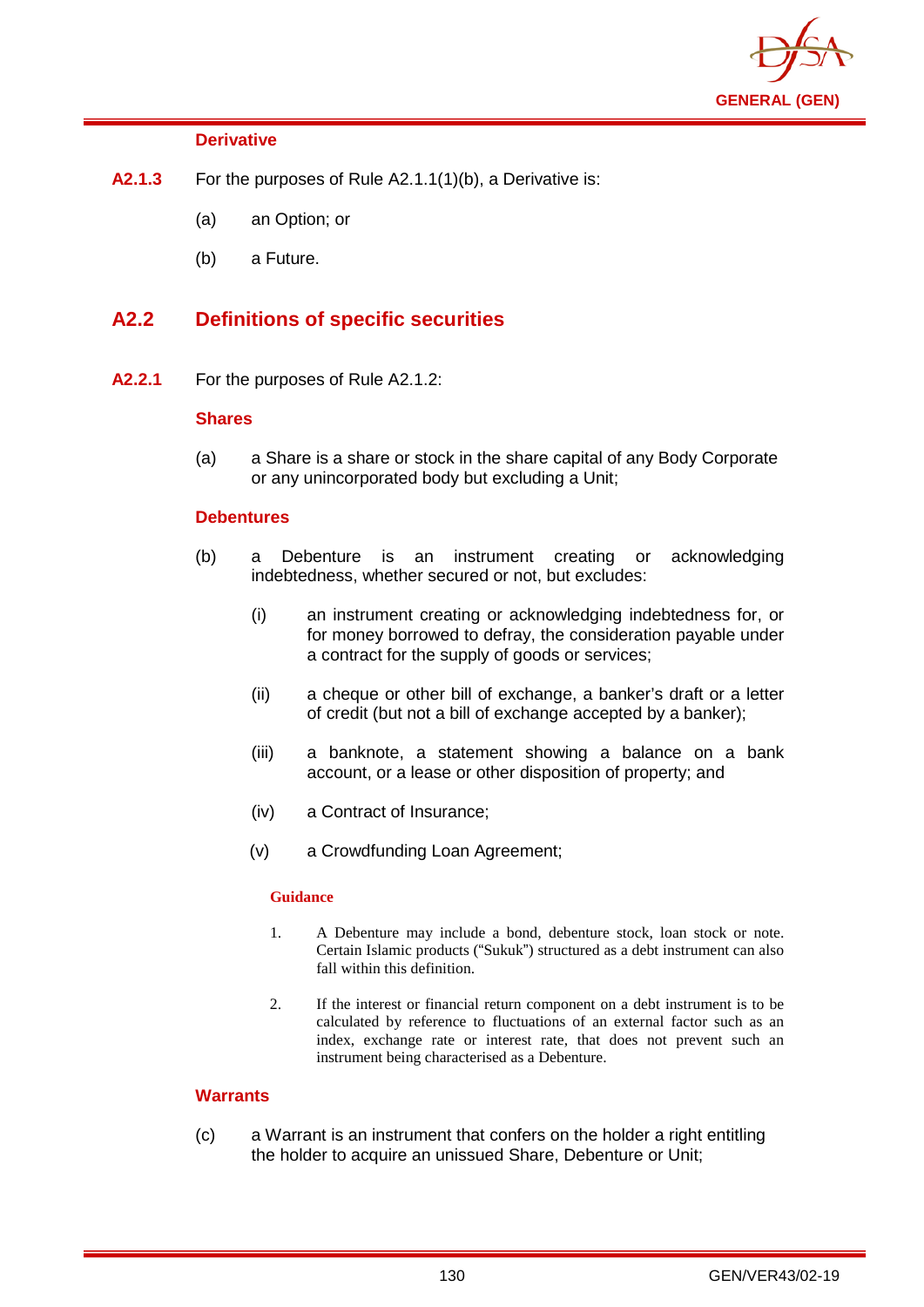

A Warrant confers on the holder an entitlement (but not an obligation) to acquire an unissued Share, Debenture or Unit, thereby distinguishing it from a call Option which entitles the holder, upon exercise, to acquire an already issued (i.e. existing) Security.

# **Certificates**

- (d) a Certificate is an instrument:
	- (i) which confers on the holder contractual or property rights to or in respect of a Share, Debenture, Unit or Warrant held by a Person; and
	- (ii) the transfer of which may be effected by the holder without the consent of that other Person;

but excludes rights under an Option;

### **Guidance**

Certificates confer rights over existing Shares, Debentures, Units or Warrants held by a Person and include receipts, such as Global Depository Receipts (i.e. GDRs).

### **Units**

(e) a Unit is a unit in or a share representing the rights or interests of a Unitholder in a Fund; and

## **Structured Products**

- (f) a Structured Product is an instrument comprising rights under a contract where:
	- (i) the gain or loss of each party to the contract is ultimately determined by reference to the fluctuations in the value or price of property of any description, an index, interest rate, exchange rate or a combination of any of these as specified for that purpose in the contract ("the underlying factor") and is not leveraged upon such fluctuations;
	- (ii) the gain or loss of each party is wholly settled by cash or setoff between the parties;
	- (iii) each party is not exposed to any contingent liabilities to any other counterparty; and
	- (iv) there is readily available public information in relation to the underlying factor;

but excludes any rights under an instrument:

- (v) where one or more of the parties takes delivery of any property to which the contract relates;
- (vi) which is a Debenture; or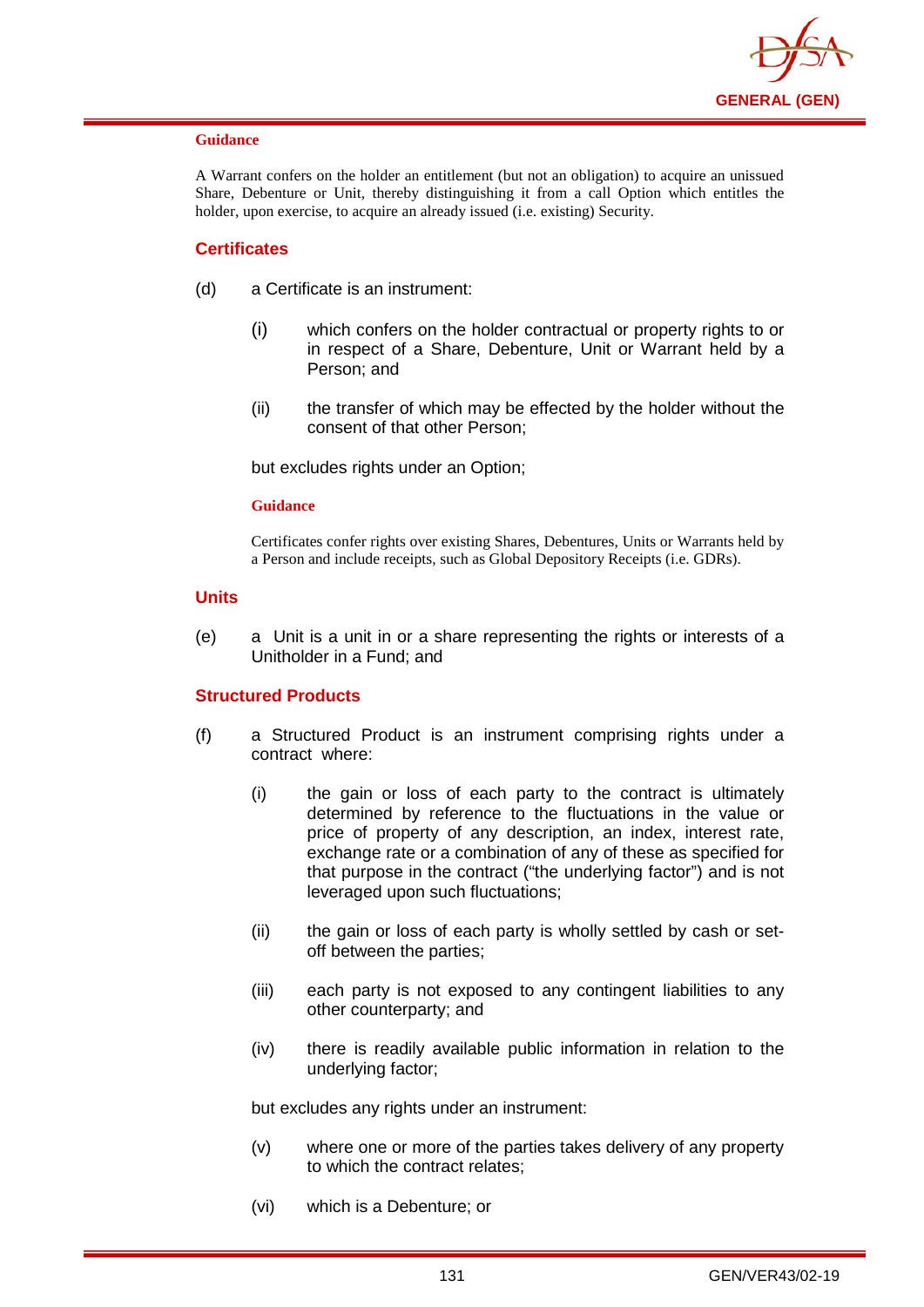

(vii) which is a Contract of Insurance.

### **Guidance**

- 1. Instruments previously known as Designated Investments are now included within the definition of Structured Products.
- 2. The reference in Rule  $A2.2.1(f)(i)$  to "property of any description" covers tangible or intangible property, including Securities.

# **A2.3 Definitions of specific derivatives**

**A2.3.1** For the purposes of Rule A2.1.3:

## **Options**

- (a) An Option is an instrument that confers on the holder, upon exercise, rights of the kind referred to in any of the following:
	- (i) a right to acquire or dispose of:
		- (A) a Security (other than a Warrant) or contractually based investment;
		- (B) currency of any country or territory;
		- (C) a commodity of any kind;
	- (ii) a right to receive a cash settlement, the value of which is determined by reference to:
		- (A) the value or price of an index, interest rate or exchange rate; or
		- (B) any other rate or variable; or
	- (iii) a right to acquire or dispose of another Option under (i) or (ii).

- 1. For example, a call Option confers on the holder, upon exercise, a right but not an obligation to acquire an issued (i.e. existing) Security, thereby distinguishing it from a Warrant which entitles the holder, upon exercise, to acquire an unissued Share, Debenture or Unit.
- 2. Options over a 'contractually based investment' referred to in Rule  $A2.3.1(a)(i)(A)$ covers Options over Futures.
- 3. Cash settled Options such as Index Options are covered under Rule A2.3.1(a)(ii). Other cash settled Options that are covered under this Rule include instruments which confer rights determined by reference to climatic variables, inflation or other official economic statistics, freight rates or emission allowances.
- 4. Options over Options are covered under A2.3.1(a)(iii).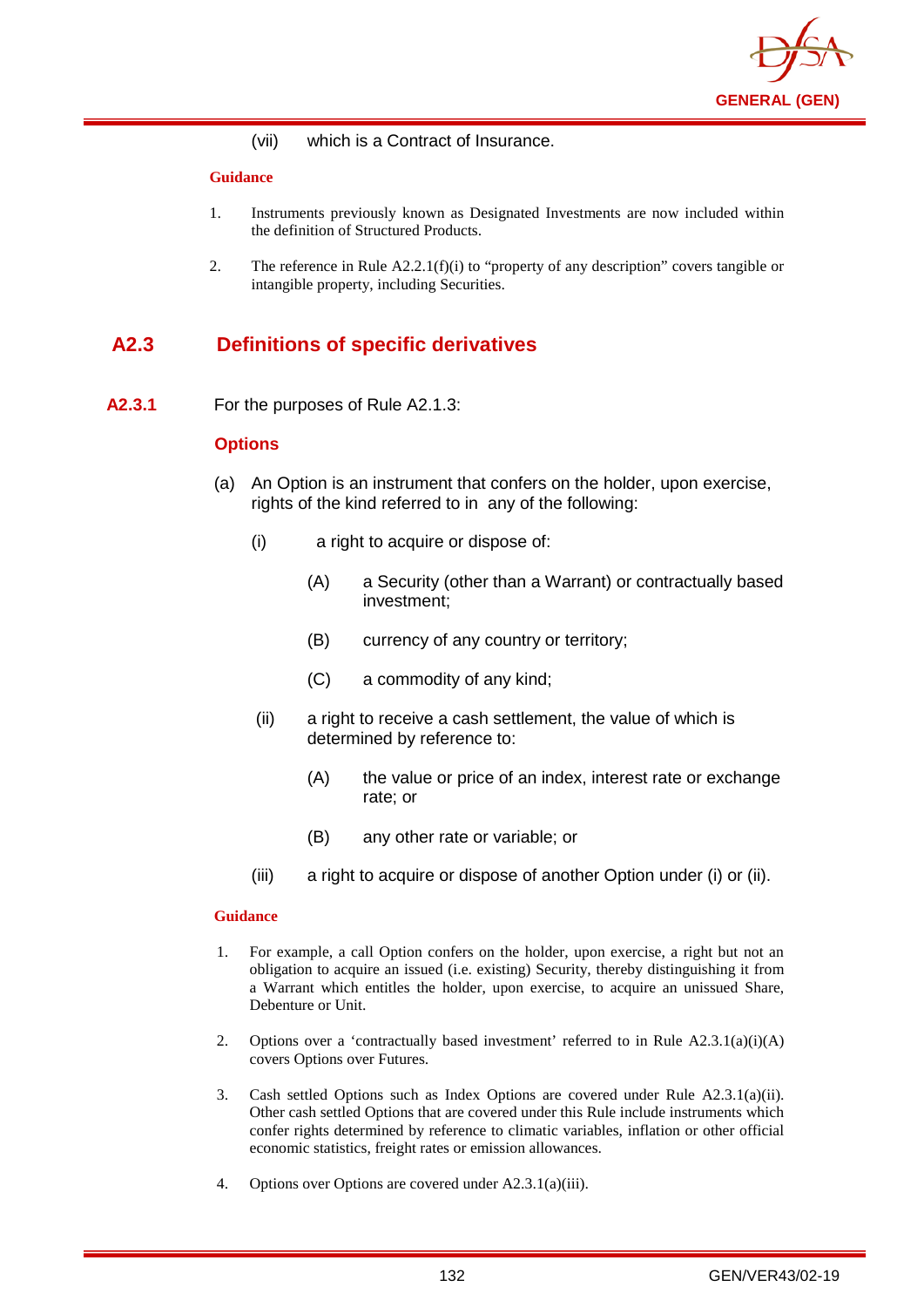

# **Futures**

- (b) a Future is an instrument comprising rights under a contract:
	- (i) for the sale of a commodity or property of any other description under which delivery is to be made at a future date and at a price agreed on when the contract is made, and that contract:
		- (A) is made or traded on a regulated exchange:
		- (B) is made or traded on terms that are similar to those made or traded on a regulated exchange; or
		- (C) would, on reasonable grounds, be regarded as made for investment and not for commercial purposes; or
	- (ii) where the value of the contract is ultimately determined by reference, wholly or in part, to fluctuations in:
		- (A) the value or price of property of any description; or
		- (B) an index, interest rate, any combination of these, exchange rate or other factor designated for that purpose in the contract; and

which is wholly settled by cash or set-off between the parties but excludes:

- (C) rights under a contract where one or more of the parties takes delivery of any property to which the contract relates;
- (D) a contract under which money is received by way of deposit or an acknowledgement of a debt on terms that any return to be paid on the sum deposited or received will be calculated by reference to an index, interest rate, exchange rate or any combination of these or other factors; or
- (E) a Contract of Insurance.

- 1. An over the counter (OTC) contract may qualify as a Future under Rule  $A2.3.1(b)(i)(C)$  if it can reasonably be regarded as being made for investment and not for commercial purposes. Some of the indicative factors that such a contract is reasonably likely to be made for commercial rather than investment purposes include the following:
	- a. a party to the contract is the producer or a user of the underlying commodity;
	- b. the delivery of the underlying commodity is intended to take place within 7 days of the date of the contract;
	- c. there is no provision made in the contract for margin arrangements; and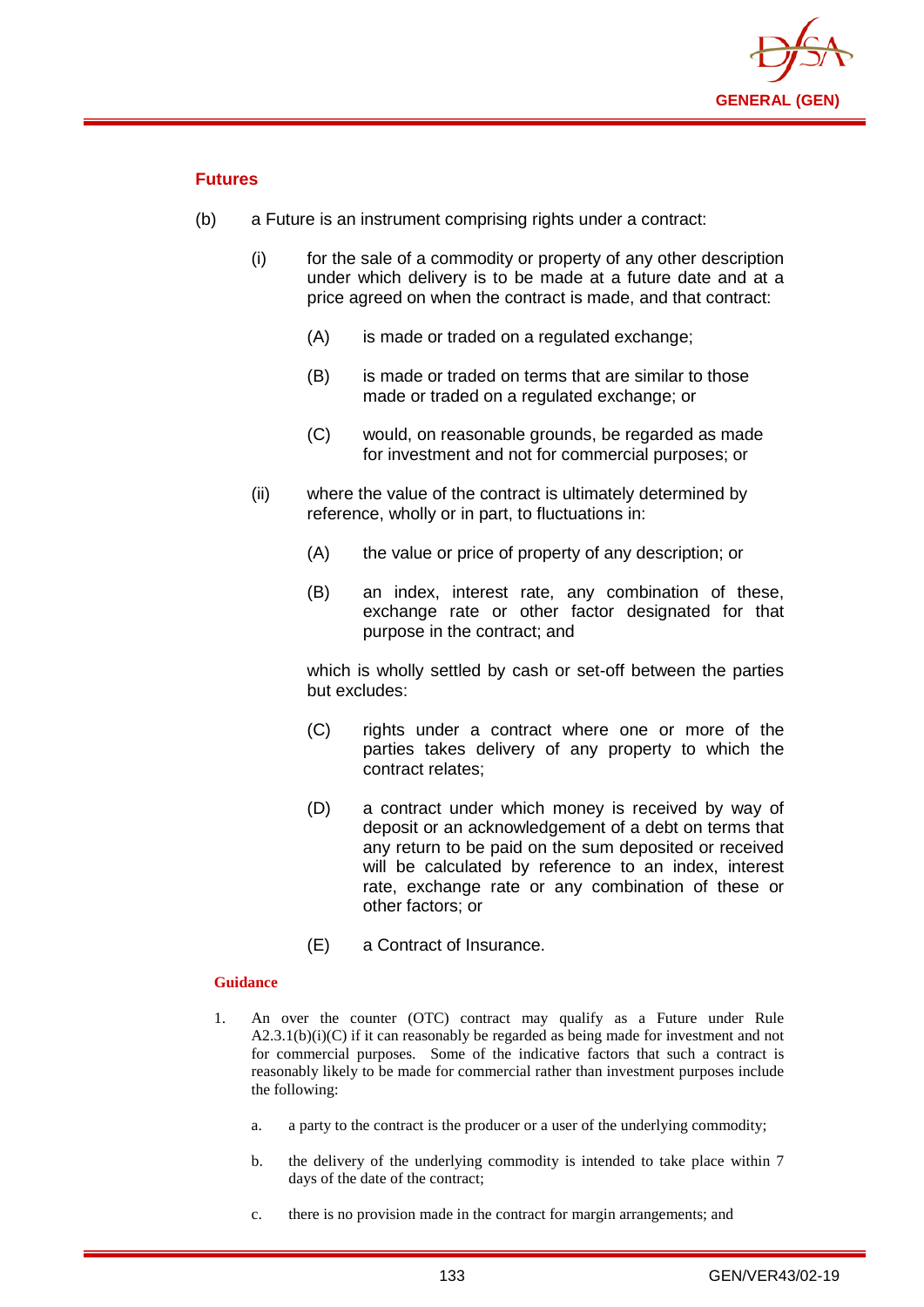

- d. the terms of the contract are not standardised terms.
- 2. A contract under Rule A2.3.1(b)(i) can provide for the physical delivery of the underlying commodity or property. Further, the price agreed under such a contract can be by reference to an underlying factor, such as by reference to an index or a spot price on a given date.
- 3. Contracts for differences (CFDs) fall under the definition in A2.3.1(b)(ii) and may include credit default swaps (CDSs) and forward rate agreements (FRAs). More exotic types of Derivative contracts may also fall within the definition in A2.3.1(b)(ii). These can include weather or electricity derivatives where the underlying factor by reference to which the parties' entitlements are calculated can be the number of days in a period in which the temperature would reach below or above a specified level.

# **A2.4 Financial instrument declared as an investment**

- **A2.4.1** (1) The DFSA may, subject to (5), declare by written notice any financial instrument or class of financial instruments to be a particular type of an existing Security or Derivative as defined in these Rules or a new type of a Security or Derivative. It may do so on such terms and conditions as it considers appropriate.
	- (2) The DFSA may exercise the power under (1) either upon written application made by a Person or on its own initiative.
	- (3) Without limiting the generality of the matters that the DFSA may consider when exercising its power under (1), it must consider the following factors:
		- (a) the economic effect of the financial instrument or class of financial instruments;
		- (b) the class of potential investors to whom the financial instrument is intended to be marketed;
		- (c) the treatment of similar financial instruments for regulatory purposes in other jurisdictions; and
		- (d) the possible impact of such a declaration on any person issuing or marketing such a financial instrument.
	- (4) A Person who makes an application for a declaration under (1) must address, as far as practicable, the factors specified in (3).
	- (5) The DFSA must publish any proposed declaration under (1) for public consultation for at least 30 days from the date of publication, except where:
		- (a) it declares a financial instrument to be a particular type of an existing Security or Derivative;
		- (b) it determines that any delay likely to result from public consultation is prejudicial to the interests of the DIFC; or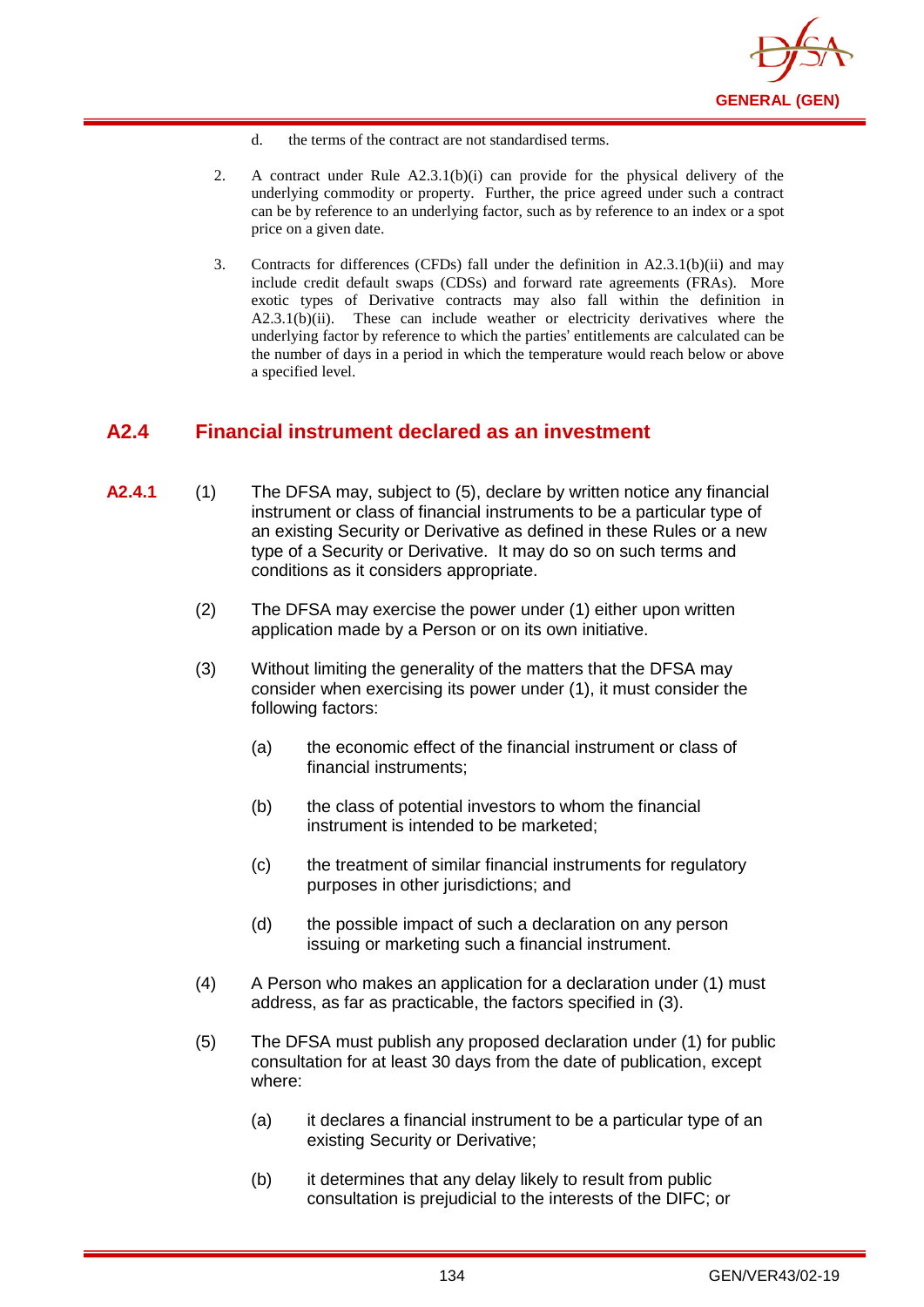

(c) it determines that there is a commercial exigency that warrants such a declaration being made without any, or shorter than 30 day, public consultation.

- 1. The terms and conditions that may be imposed on a declaration made by the DFSA under Rule A2.4.1(1) can include who should be the Reporting Entity and the type of disclosure requirements that should apply to that Reporting Entity.
- 2. If any issuer of a new financial instrument has any doubt as to whether that instrument can be included in an Official List of Securities as a particular type of a Security, that Person should first raise those issues with the relevant Authorised Market Institution before making an application to the DFSA for the exercise of the declaration power under this Rule. The DFSA has a discrete power to object to any proposed inclusion of a Security in an Official List of Securities of an Authorised Market Institution (see Article 34(1) of the Markets Law 2012).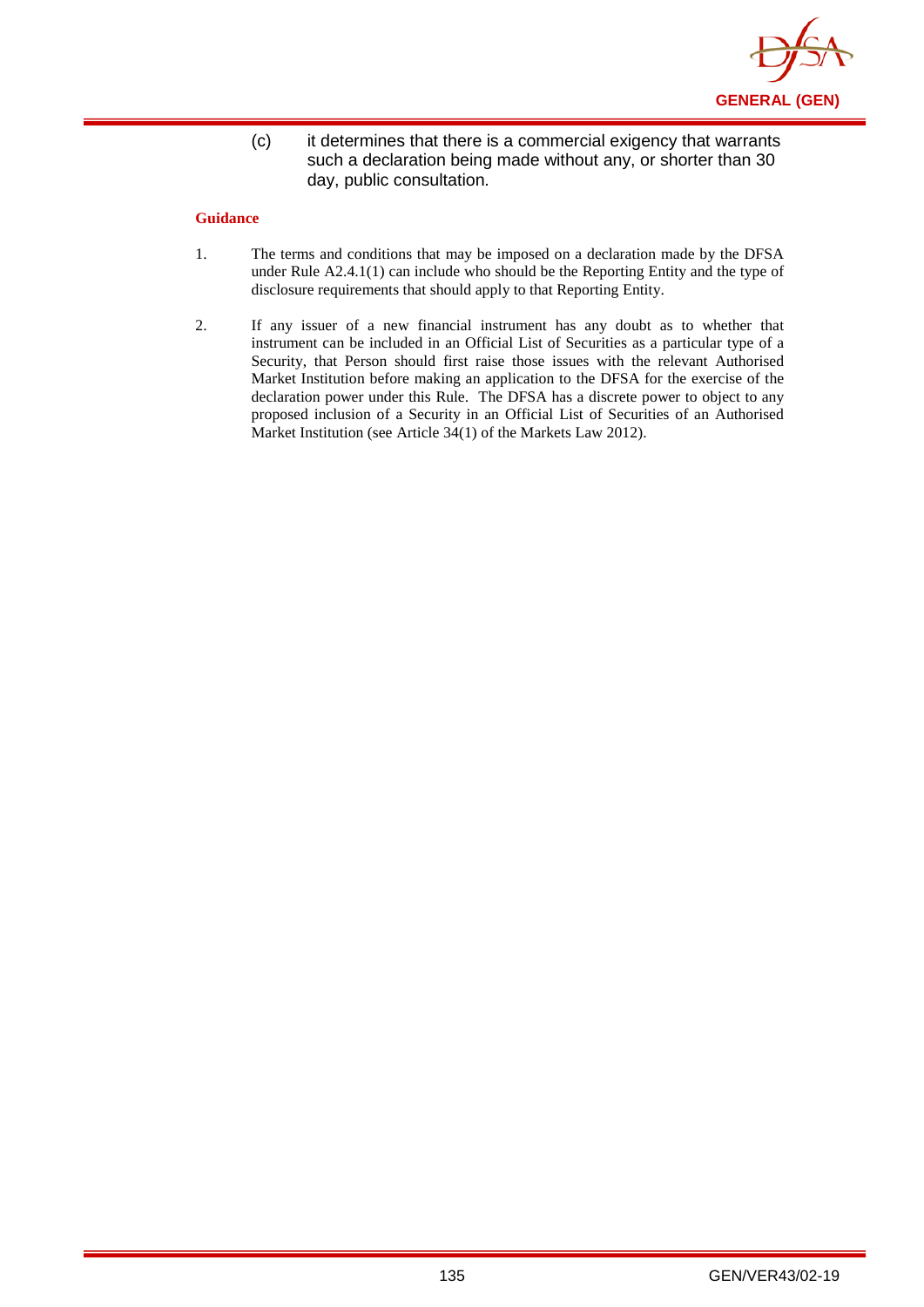

# **APP3 BEST PRACTICE RELATING TO CORPORATE GOVERNANCE AND REMUNERATION**

# **A3.1 Best practice relating to corporate governance**

### **Guidance**

### **Roles of the Governing Body and the senior management**

- 1. The Governing Body should adopt a rigorous process for setting and approving and overseeing the implementation of, the Authorised Person's overall business objectives and risk strategies, taking into account the long term financial safety and soundness of the firm as a whole, and the protection of its customers and stakeholders. These objectives and strategies should be adequately documented and properly communicated to the firm's senior management, Persons Undertaking Key Control Functions (such as the heads of risk management and compliance) and all the other relevant Employees. Senior management should ensure the effective implementation of such strategies in carrying out the day-to-day management of the Authorised Person's business.
- 2. The Governing Body, with the support of the senior management, should take a lead in setting the "tone at the top", including by setting the fundamental corporate values that should be pursued by the Authorised Person. These should, to the extent possible, be supported by professional standards and codes of ethics that set out acceptable and unacceptable conduct. Such professional standards and codes of ethics should be clearly communicated to those individuals involved in the conduct of business of the firm.
- 3. The Governing Body should review the overall business objectives and strategies at appropriate intervals (at least annually) to ensure that they remain suitable in light of any changes in the internal or external business and operating conditions.
- 4. The Governing Body should also ensure that the senior management is effectively discharging the day-to-day management of the Authorised Person's business in accordance with the business objectives and strategies that have been set or approved by the Governing Body. For this purpose, the Governing Body should ensure that there are clear and objective performance goals and measures (and an objective assessment against such criteria at reasonable intervals), for the Authorised Person and the members of its Governing Body and the senior management to ascertain whether the firm's business objectives and risk strategies are implemented effectively and as intended.

### **Internal governance of the Governing Body**

- 5. The Governing Body should have appropriate practices and procedures for its own internal governance, and ensure that these are followed, and periodically reviewed to ensure their effectiveness and adequacy. These policies and procedures should cover a formal and transparent process for nomination, selection, and removal of the members of the Governing Body (see paragraph 2.2.14 of the RPP Sourcebook), and a specified term of office as appropriate to the roles and responsibilities of the member, particularly to ensure the objectivity of his decision making and judgement. Appropriate succession planning should also form part of the Governing Body's internal governance practices.
- 6. The Governing Body should meet sufficiently regularly to discharge its duties effectively. There should be a formal schedule of matters specifically reserved for its decision. The working procedures of the Governing Body should be well defined.
- 7. The Governing Body should also ensure that when assessing the performance of the members of the Governing Body and its senior managers and Persons Undertaking Key Control Functions, the independence and objectivity of that process is achieved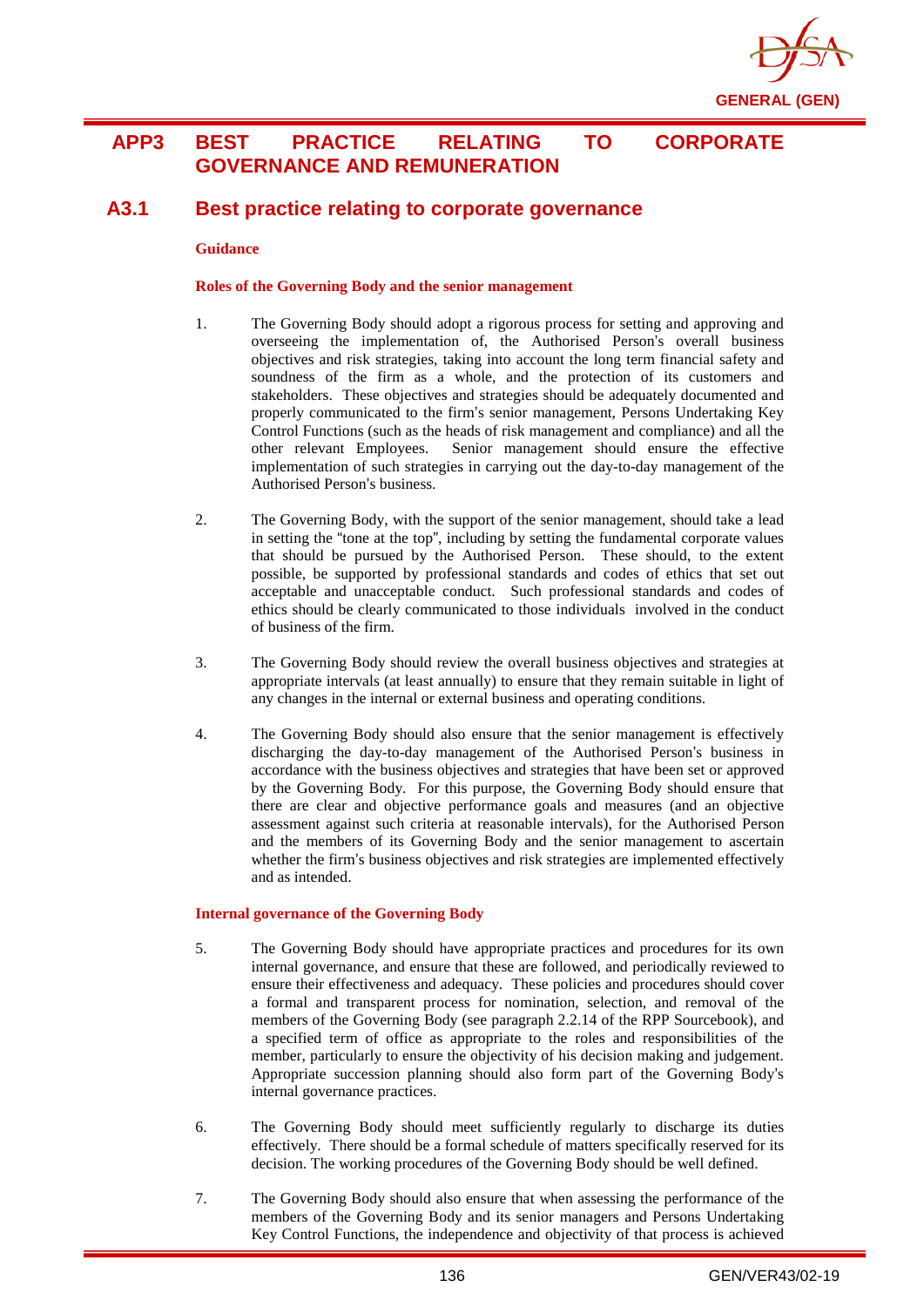

through appropriate mechanisms, such as the assignment of the performance assessment to an independent member of the Governing Body or a committee of the Governing Body comprising a majority of independent members. See paragraph 2.2.15(b)(iii) of the RPP Sourcebook for the independence criteria for Authorised Firms and paragraphs 2.2.16 and 2.2.18 of the RPP Sourcebook for the independence criteria for Authorised Market Institutions.

### **Committees of the Governing Body**

8. To support the effective discharge of its responsibilities, the Governing Body should establish its committees as appropriate. The committees that a Governing Body may commonly establish, depending on the nature, scale and complexity of its business and operations, include the audit, remuneration, ethics/compliance, nominations and risk management committees. Where committees are appointed, they should have clearly defined mandates, authority to carry out their respective functions, and the degree of independence and objectivity as appropriate to the role of the committee. If the functions of any committees are combined, the Governing Body should ensure such a combination does not compromise the integrity or effectiveness of the functions so combined. In all cases, the Governing Body remains ultimately responsible for the matters delegated to any such committees.

### **Independence and objectivity**

9. The Governing Body should establish clear and objective independence criteria which should be met by a sufficient number of members of the Governing Body to promote objectivity and independence in decision making by the Governing Body. See paragraph 2.2.15(b)(iii) of the RPP Sourcebook for independence criteria).

#### **Powers of the Governing Body**

10. To be able to discharge its role and responsibilities properly, the Governing Body should have adequate and well-defined powers, which are clearly set out either in the legislation or as part of the constituent documents of the Authorised Person (such as the constitution, articles of incorporation and organisational rules). These should, at a minimum, include the power to obtain timely and comprehensive information relating to the management of the firm, including direct access to relevant persons within the organisation for obtaining information such as its senior management and Persons Undertaking Key Control Functions (such as the head of compliance, risk management or internal audit).

#### **Role of user committees**

- 11. An Authorised Market Institution should consider all relevant stakeholders' interests, including those of its Members and other participants, and issuers, in making major decisions, such as those relating to its system's design, overall business strategy and rules and procedures. An Authorised Market Institution which has cross-border operations should ensure that full range of views across jurisdictions in which it operates is appropriately considered in its decision-making process.
- 12. In some instances, an Authorised Market Institution may be required under the applicable Rules to undertake public consultation in relation to certain matters, such as any proposed amendments to its Business Rules under AMI Rule 5.6.5.
- 13. Effective mechanisms for obtaining stakeholder input to the Authorised Market Institution's decision-making process, including where such input is mandatory, include the establishment of, and consultation with, user committees. As opinions among interested parties are likely to differ, an Authorised Market Institution should have clear processes for identifying and appropriately managing the diversity of stakeholder views and any conflicts of interest between stakeholders and the Authorised Market Institution.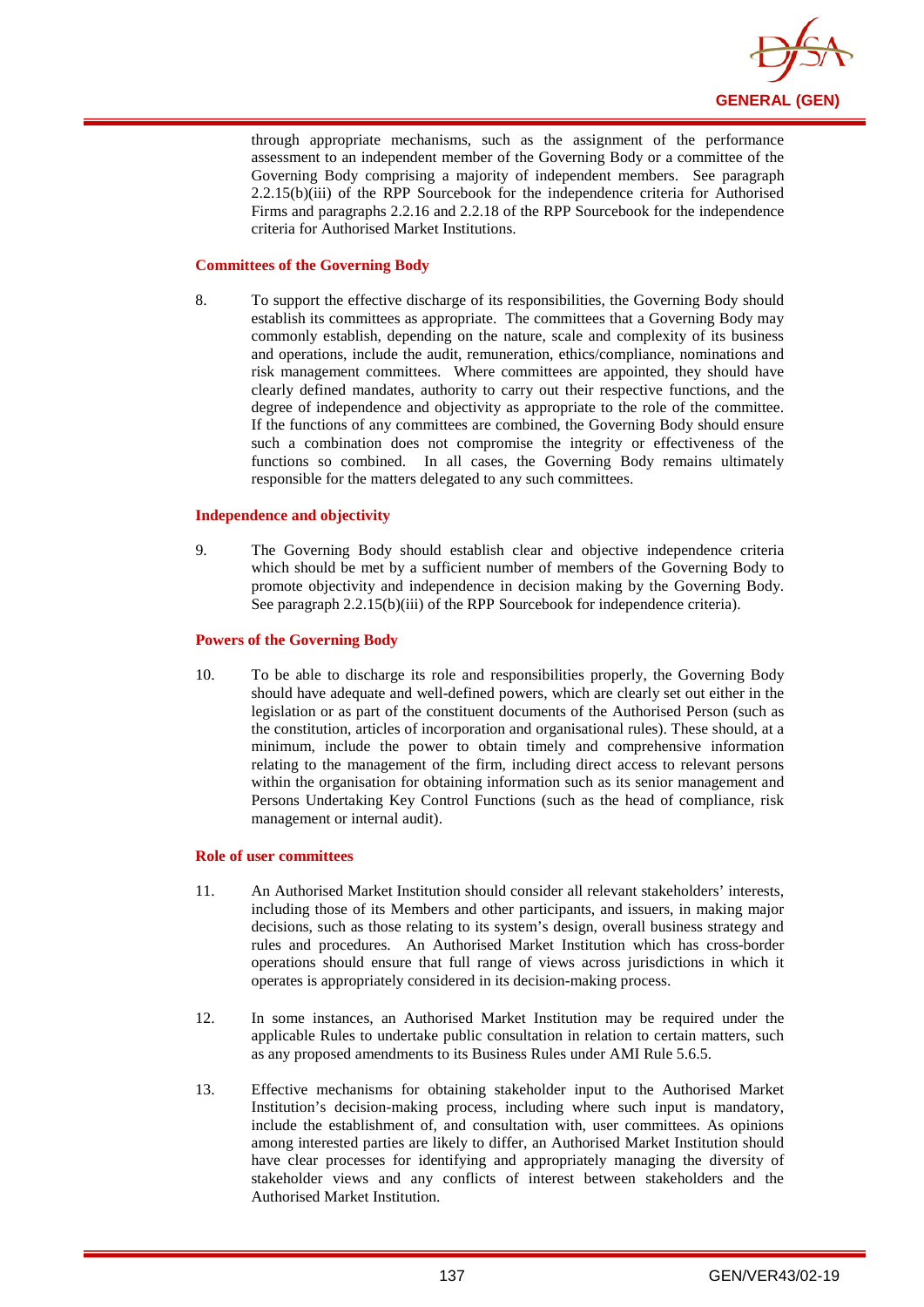

- 14. Where an Authorised Market Institution establishes user committees to obtain stakeholder input to its decision making, to enable such committees to be effective, an Authorised Market Institution should structure such committees to:
	- a. have adequate representation of the Authorised Market Institution's Members and other participants, and stakeholders including issuers. The other stakeholders of an Authorised Market Institution may include clients of its Members or participants, custodians and other service providers;
	- b. have direct access to the members of the Authorised Market Institution's Governing Body and members of the senior management as appropriate;
	- c. not be subject to any direct or indirect influence by the senior management of the Authorised Market Institution in carrying out their functions; and
	- d. have clear terms of reference (mandates) which include matters on which the advice of user committees will be sought. For example, the criteria for selecting Members, setting service levels and pricing structures and for assessing the impact on Members and other stakeholders of any proposed material changes to the Authorised Market Institution's existing arrangements (section 4.3 of AMI) and any amendments to its Business Rules (AMI Rule 5.6.4); and
	- e. have adequate internal governance arrangements (such as the regularity of committee meetings and the quorum and other operational procedures).

# **A3.2 Best practice relating to remuneration**

### **Guidance**

### **Development and monitoring of the remuneration structure**

- 1. To ensure that the remuneration structure and strategies of the Authorised Person are appropriate to the nature, scale and complexity of the Authorised Person's business, the Governing Body should take account of the risks to which the firm could be exposed as a result of the conduct or behaviour of its Employees. The Governing Body should play an active role in developing the remuneration strategy and policies of the Authorised Person. A remuneration committee of the Governing Body could play an important role in the development of the firm's remuneration structure and strategy.
- 2. For this purpose, particularly where remuneration structure and strategies contain performance based remuneration (see also Guidance no 7 and 8 below), consideration should be given to various elements of the remuneration structure such as:
	- a. the ratio and balance between the fixed and variable components of remuneration and any other benefits;
	- b. the nature of the duties and functions performed by the relevant Employees and their seniority within the firm;
	- c. the assessment criteria against which performance based components of remuneration are to be awarded; and
	- d. the integrity and objectivity of the process of performance assessment against the set criteria.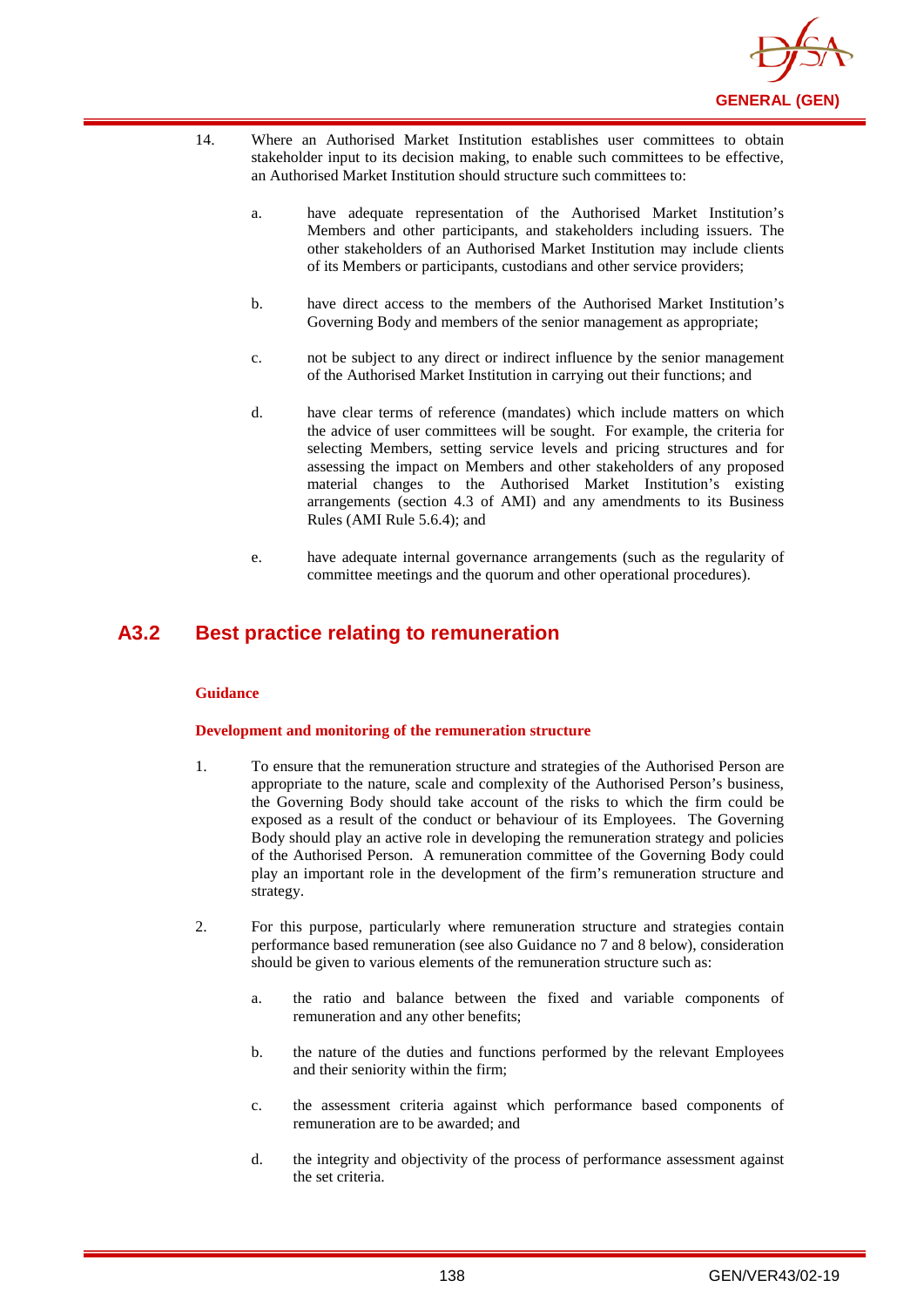

3. Generally, not only the senior management but also the Persons Undertaking Key Control Functions should be involved in the remuneration policy-setting and monitoring process to ensure the integrity and objectivity of the process.

### **Who should be covered by remuneration policy**

4. An Authorised Person's remuneration policy should, at a minimum, cover those specified in Rule  $5.3.31(1)(c)$ . Accordingly, the members of the Governing Body, the senior management, the Persons Undertaking Key Control Functions and any major risk taking Employees should be included in the firm's remuneration policy. With the exception of the 'senior management', all the other three categories attract their own definitions. Although the expression "senior management" carries its natural meaning, Rule 5.3.30(3) describes the senior management's role as the "dayto-day management of the firm's business…" Guidance No. 3 under Rule 5.3.3 gives further clarification as to who may perform senior management functions.

#### **Remuneration of Persons Undertaking Key Control Functions**

5. Any performance based component of remuneration of Persons Undertaking Key Control Functions as well as other Employees undertaking activities under the direction and supervision of those Persons should not be linked to the performance of any business units which are subject to their control or oversight. For example, where risk and compliance functions are embedded in a business unit, a clear distinction should be drawn between the remuneration structure applicable to those Persons Undertaking Key Control Functions and the Employees undertaking activities under their direction and supervision on the one hand and the other Employees in the business unit on the other hand This may be achieved by separating the pools from which remuneration is paid to the two groups of Employees, particularly where such remuneration comprises performance based variable remuneration.

#### **Use of variable remuneration**

- 6. Where an Authorised Person includes in its remuneration structure performance based variable components (such as bonuses, equity participation rights such as share based awards or other benefits), especially if they form a significant portion of the overall remuneration structure, or remuneration of any particular Employees or class of Employees, the Governing Body should ensure that there are appropriate checks and balances relating to their award. This is because, while such performance based remuneration is an effective tool in aligning the interests of the Employees with the interests of the firm, if used without necessary checks and balances, it could lead to inappropriate risk taking by Employees.
- 7. Therefore, the Governing Body should, when using any performance based variable component in the Authorised Person's remuneration structure, ensure that:
	- a. the overall remuneration structure contains an appropriate mix of fixed and variable components. For example, if the fixed component of remuneration of an Employee is very small relative to the variable (eg. bonus) component, it may become difficult for the firm to reduce or eliminate bonuses even in a poor performing financial year;
	- b. there are clear and objective criteria for allocating performance based remuneration (see below in Guidance note (7);
	- c. there are appropriate adjustments for the material 'current' and 'future' risks associated with the performance of the relevant Employee, as the time horizon in which risks could manifest themselves may vary. For example, where practicable, the measurement of performance should be set in a multiyear framework. If this is not practicable, there should be deferral of vesting of the benefits or retention or claw-back arrangements applicable to such components as appropriate;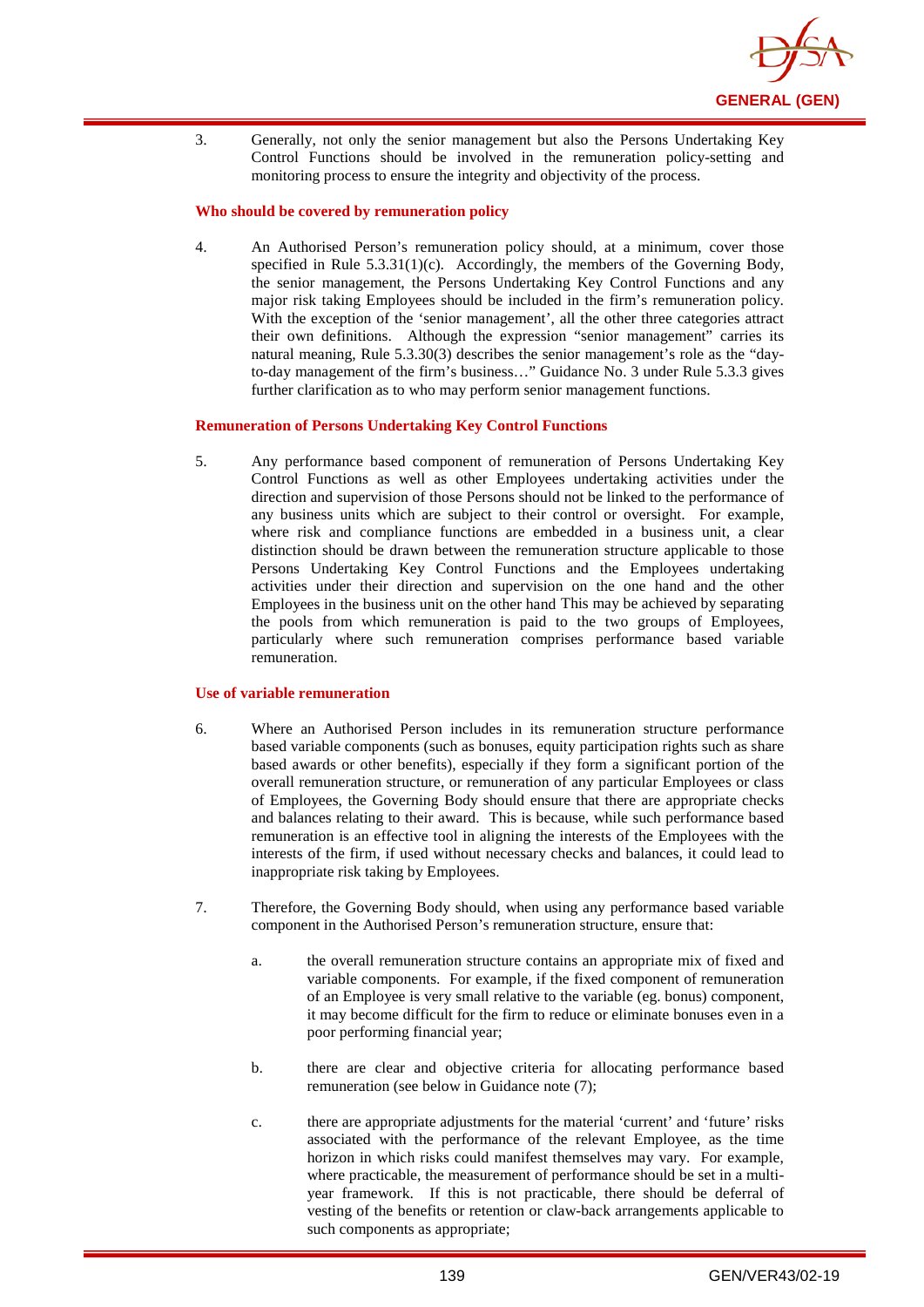

- d. there are appropriate prudential limits, consistent with the Authorised Person's capital management strategy and its ability to maintain a sound capital base taking account of the internal capital targets or regulatory capital requirements;
- e. in the case of Employees involved in the distribution of financial products whose remuneration is commission based, there are adequate controls and monitoring to mitigate marketing which is solely commission driven; and
- f. the use of guaranteed bonuses is generally avoided as such payments are not consistent with sound risk management and performance based rewards. However, there may be circumstances where such guaranteed bonuses may be paid to attract new Employees (for example to compensate bonuses forfeited from the previous employer).

#### **Performance assessment**

- 8. The performance criteria applicable, particularly relating to the variable components of remuneration, as well as the performance assessment against such criteria, contribute to the effectiveness of the use of performance based remuneration. Therefore, the Governing Body should ensure that such criteria:
	- a. are clearly defined and objectively measurable;
	- b. include not only financial but also non-financial elements as appropriate (such as compliance with regulation and internal rules, achievement of risk management goals as well as compliance with market conduct standards and fair treatment of customers):
	- c. take account of not only the individual's performance, but also the performance of the business unit concerned and the overall results of the firm and if applicable the Group; and
	- d. do not treat growth or volume as an element in isolation from other performance measurements included in the criteria.

### **Severance payments**

9. Where an Authorised Person provides discretionary payouts on termination of employment ("severance payments", also called "golden parachutes"), such payment should generally be subject to appropriate limits or shareholder approval. In any case, such payouts should be aligned with the firm's overall financial condition and performance over an appropriate time horizon and should not be payable in the case of failure or threatened failure of the firm, particularly to an individual whose actions may have contributed to the failure or potential failure of the firm.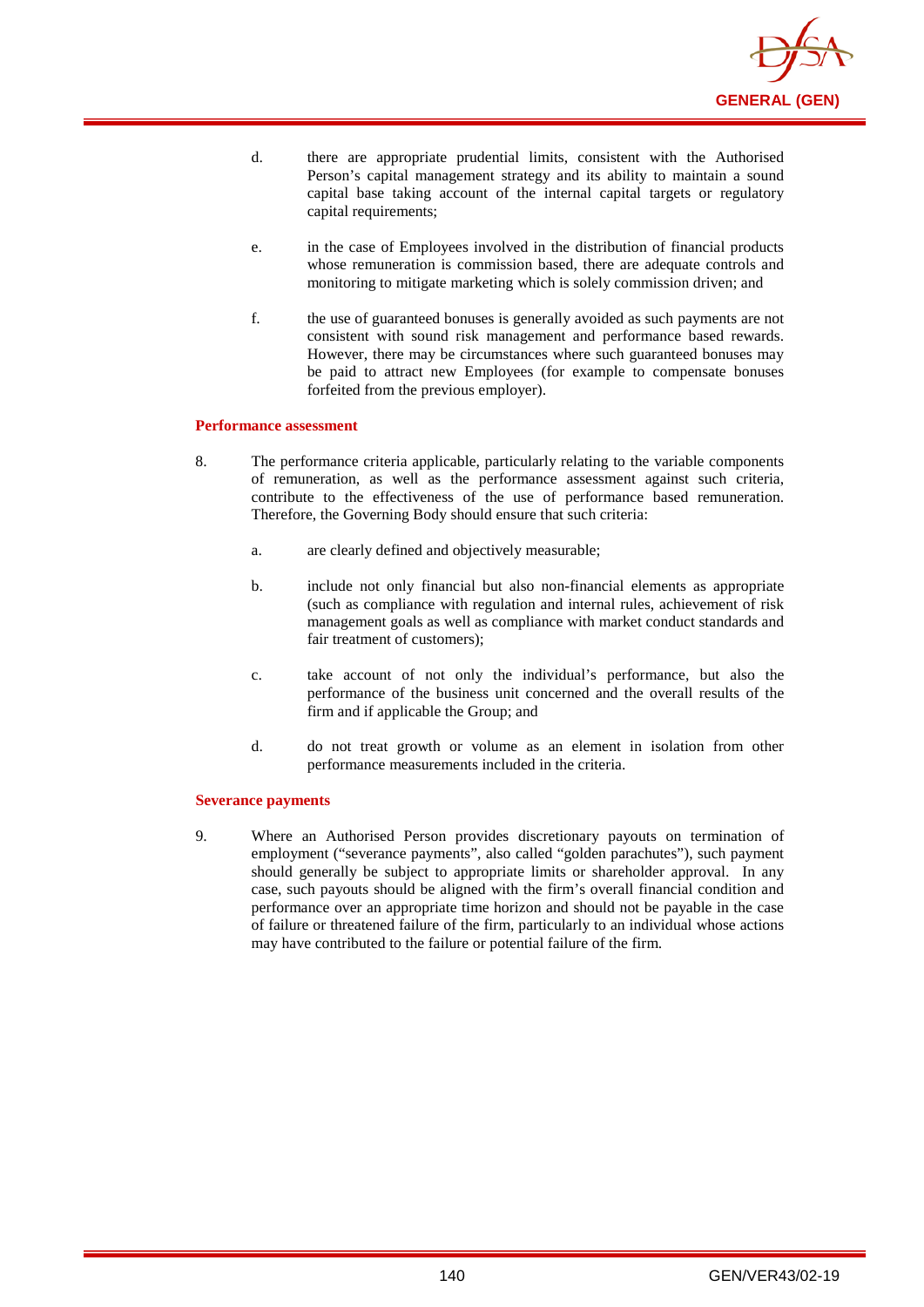

# **APP4 CONTRACTS OF INSURANCE**

# **A4.1 Definition of a contract of insurance**

- **A4.1.1** A Contract of Insurance means any contract of insurance or contract of reinsurance.
- **A4.1.2** The classes of life insurance are as follows:

## **Class I – Life and annuity**

(a) Contracts of insurance on human life or contracts to pay annuities on human life, but excluding, in each case, contracts within (c).

#### **Class II – Marriage and birth**

(b) Contracts of insurance to provide a sum on marriage or on the birth of a child, being contracts expressed to be in effect for a period of more than one year.

#### **Class III – Linked long term**

(c) Contracts of insurance on human life or contracts to pay annuities on human life where the benefits are wholly or partly to be determined by reference to the value of, or the income from, property of any description (whether or not specified in the contracts) or by reference to fluctuations in, or in an index of, the value of property of any description (whether or not so specified).

## **Class IV – Permanent health**

- (d) Contracts of insurance providing specified benefits against risks of individuals becoming incapacitated in consequence of sustaining injury as a result of an accident or of an accident of a specified class or of sickness or infirmity, being contracts that:
	- (i) are expressed to be in effect for a period of not less than five years, or until the normal retirement age for the individuals concerned, or without limit of time; and
	- (ii) either are not expressed to be terminable by the Insurer, or are expressed to be so terminable only in special circumstances mentioned in the contract.

# **Class V - Tontines**

(e) Tontines.

## **Class VI - Capital redemption**

(f) Contracts, other than contracts in (a) to provide a capital sum at the end of a term.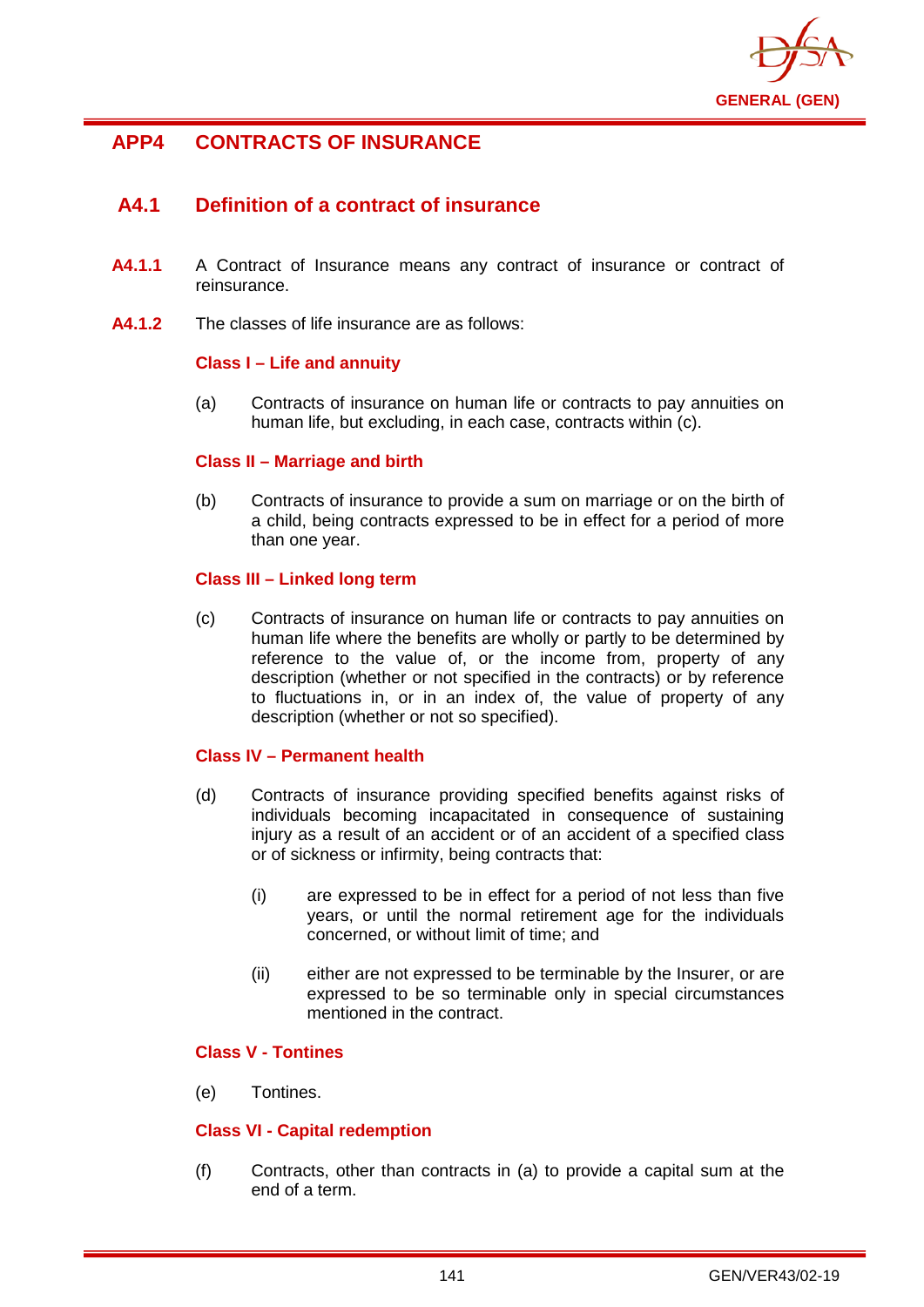

## **Class VII – Pension fund management**

- (g) (i) pension fund management contracts; or
	- (ii) contracts of the kind mentioned in (i) that are combined with contracts of insurance covering either conservation of capital or payment of a minimum interest.
- **A4.1.3** The classes of non-life insurance are as follows:

## **Class 1 – Accident**

- (a) Contracts of insurance providing fixed pecuniary benefits or benefits in the nature of indemnity, or a combination of both, against risks of the Person insured:
	- (i) sustaining injury as the result of an accident or of an accident of a specified class;
	- (ii) dying as the result of an accident or of an accident of a specified class; or
	- (iii) becoming incapacitated in consequence of disease or of disease of a specified class;

inclusive of contracts relating to industrial injury and occupational disease.

## **Class 2 – Sickness**

(b) Contracts of insurance providing fixed pecuniary benefits or benefits in the nature of indemnity, or a combination of the two, against risks of loss to the Persons insured attributable to sickness or infirmity.

## **Class 3 – Land vehicles**

(c) Contracts of insurance against loss of or damage to vehicles used on land, including motor vehicles but excluding railway rolling stock.

## **Class 4 – Marine, aviation and transport**

- (d) Contracts of insurance:
	- (i) against loss of or damage to railway rolling stock;
	- (ii) upon aircraft or upon the machinery, tackle, furniture or equipment of aircraft;
	- (iii) upon vessels used on the sea or on inland water, or upon the machinery, tackle, furniture or equipment of such vessels; or
	- (iv) against loss of or damage to merchandise, baggage and all other goods in transit, irrespective of the form of transport.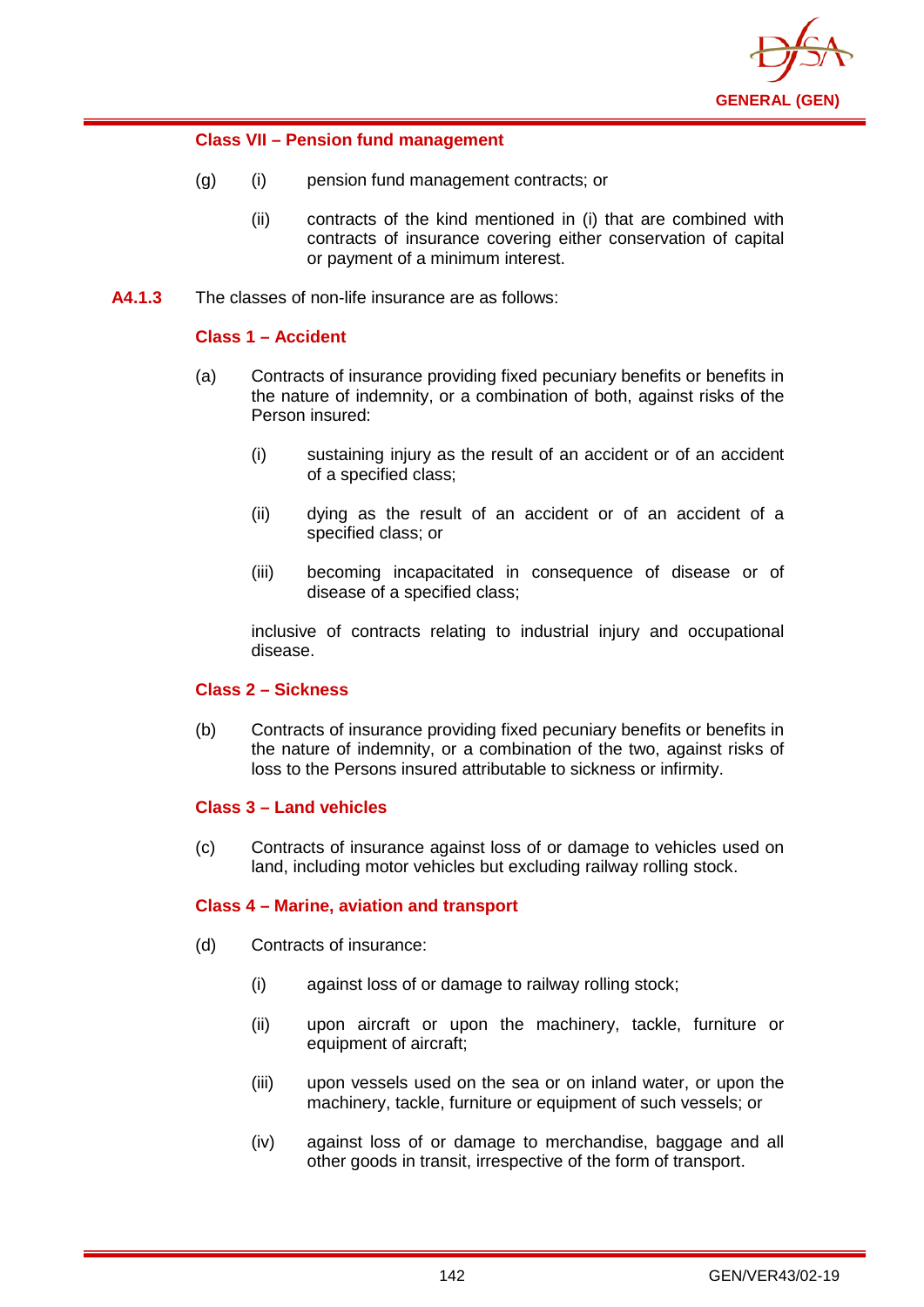

## **Class 5 – Fire and other property damage**

(e) Contracts of insurance against loss of or damage to property, other than property to which classes 3 and 4 relate, due to fire, explosion, storm, natural forces other than storm, nuclear energy, land subsidence, hail, frost or any event, such as theft.

#### **Class 6 – Liability**

(f) Contracts of insurance against risks of the Persons insured incurring liabilities to third parties, including risks of damage arising out of or in connection with the use of motor vehicles on land, aircraft and vessels on the sea or on inland water, including third-party risks and carrier's liability.

#### **Class 7a – Credit**

(g) contracts of insurance against risks of loss to the Persons insured arising from the insolvency of debtors of theirs or from the failure, otherwise than through insolvency, of debtors of theirs to pay their debts when due;

# **Class 7b – Suretyship**

- (h) (i) contracts of insurance against risks of loss to the Persons insured arising from their having to perform contracts of guarantee entered into by them; or
	- (ii) contracts for fidelity bonds, performance bonds, administration bonds, bail bonds or customs bonds or similar contracts of guarantee.

#### **Class 8 – Other**

- (i) Contracts of Insurance:
	- (i) against risks of loss to the Persons insured attributable to interruptions of the carrying on of business carried on by them or to reduction of the scope of business so carried on;
	- (ii) against risks of loss to the Persons insured attributable to their incurring unforeseen expense;
	- (iii) against risks of loss to the Persons insured attributable to their incurring legal expenses, including costs of litigation; and
	- (iv) providing assistance, whether in cash or in kind, for Persons who get into difficulties, whether while travelling, while away from home, while away from their permanent residence, or otherwise.